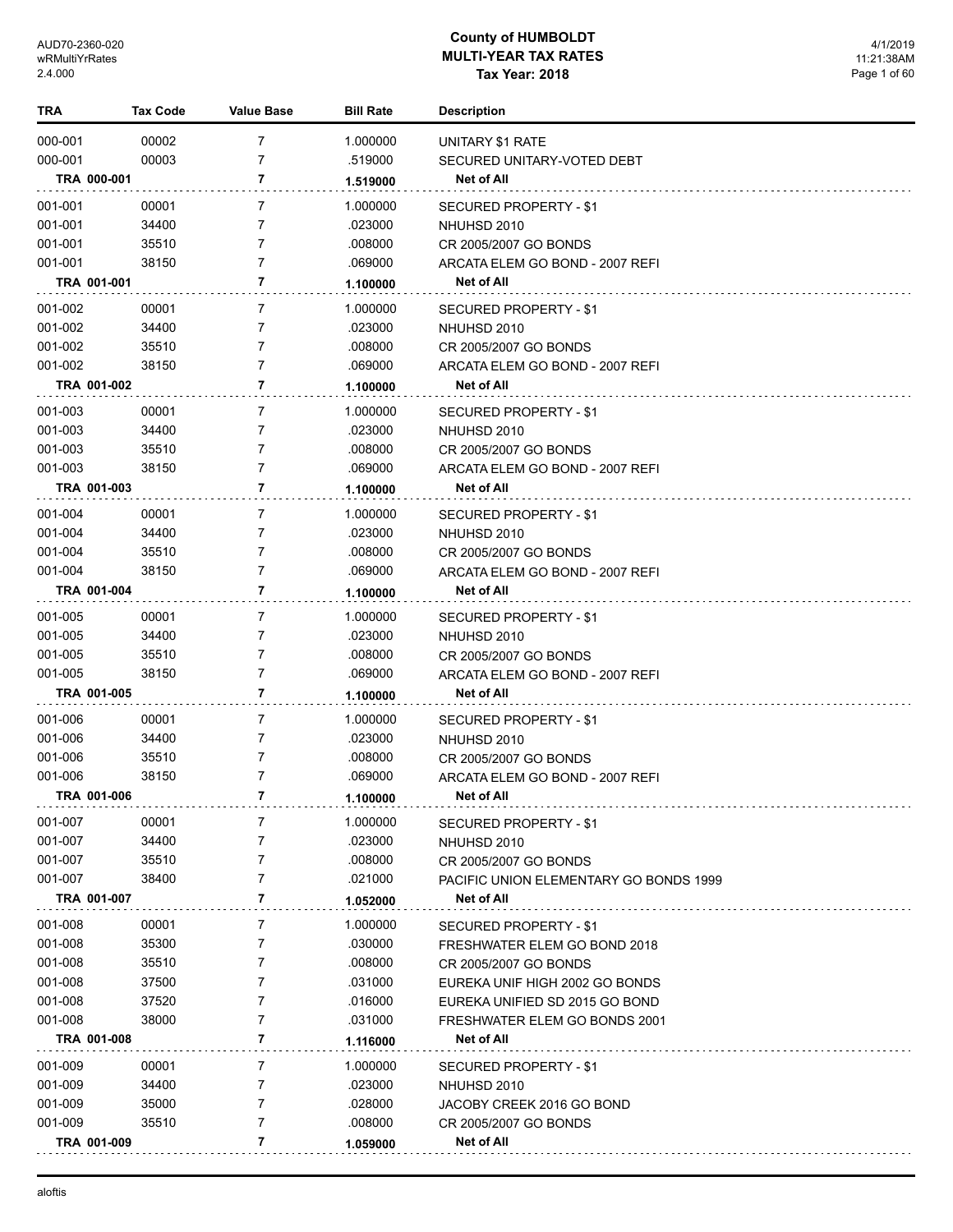| TRA         | <b>Tax Code</b> | <b>Value Base</b> | <b>Bill Rate</b> | <b>Description</b>                     |
|-------------|-----------------|-------------------|------------------|----------------------------------------|
| 001-010     | 00001           | 7                 | 1.000000         | <b>SECURED PROPERTY - \$1</b>          |
| 001-010     | 34400           | 7                 | .023000          | NHUHSD 2010                            |
| 001-010     | 35510           | 7                 | .008000          | CR 2005/2007 GO BONDS                  |
| 001-010     | 38150           | 7                 | .069000          | ARCATA ELEM GO BOND - 2007 REFI        |
| TRA 001-010 |                 | 7                 | 1.100000         | Net of All                             |
| 001-011     | 00001           | 7                 | 1.000000         | SECURED PROPERTY - \$1                 |
| 001-011     | 34400           | 7                 | .023000          | NHUHSD 2010                            |
| 001-011     | 35510           | 7                 | .008000          | CR 2005/2007 GO BONDS                  |
| 001-011     | 38150           | 7                 | .069000          | ARCATA ELEM GO BOND - 2007 REFI        |
| TRA 001-011 |                 | 7                 | 1.100000         | Net of All                             |
| 001-012     | 00001           | 7                 | 1.000000         | SECURED PROPERTY - \$1                 |
| 001-012     | 34400           | 7                 | .023000          | NHUHSD 2010                            |
| 001-012     | 35510           | 7                 | .008000          | CR 2005/2007 GO BONDS                  |
| 001-012     | 38400           | 7                 | .021000          | PACIFIC UNION ELEMENTARY GO BONDS 1999 |
| TRA 001-012 |                 | 7                 | 1.052000         | Net of All                             |
| 001-013     | 00001           | 7                 | 1.000000         | SECURED PROPERTY - \$1                 |
| 001-013     | 35000           | 7                 | .028000          | JACOBY CREEK 2016 GO BOND              |
| 001-013     | 35510           | 7                 | .008000          | CR 2005/2007 GO BONDS                  |
| TRA 001-013 |                 | 7                 | 1.036000         | Net of All                             |
| 001-014     | 00001           | 7                 | 1.000000         | SECURED PROPERTY - \$1                 |
| 001-014     | 35510           | 7                 | .008000          | CR 2005/2007 GO BONDS                  |
| 001-014     | 38150           | 7                 | .069000          | ARCATA ELEM GO BOND - 2007 REFI        |
| TRA 001-014 |                 | 7                 | 1.077000         | Net of All                             |
| 001-015     | 00001           | 7                 | 1.000000         | SECURED PROPERTY - \$1                 |
| 001-015     | 34400           | 7                 | .023000          | NHUHSD 2010                            |
| 001-015     | 35510           | 7                 | .008000          | CR 2005/2007 GO BONDS                  |
| 001-015     | 38400           | 7                 | .021000          | PACIFIC UNION ELEMENTARY GO BONDS 1999 |
| TRA 001-015 |                 | 7                 | 1.052000         | Net of All                             |
| 001-016     | 00001           | 7                 | 1.000000         | SECURED PROPERTY - \$1                 |
| 001-016     | 35000           | 7                 | .028000          | JACOBY CREEK 2016 GO BOND              |
| 001-016     | 35510           | 7                 | .008000          | CR 2005/2007 GO BONDS                  |
| TRA 001-016 |                 | 7                 | 1.036000         | <b>Net of All</b>                      |
| 001-017     | 00001           | 7                 | 1.000000         | <b>SECURED PROPERTY - \$1</b>          |
| 001-017     | 34400           | 7                 | .023000          | NHUHSD 2010                            |
| 001-017     | 35000           | 7                 | .028000          | JACOBY CREEK 2016 GO BOND              |
| 001-017     | 35510           | 7                 | .008000          | CR 2005/2007 GO BONDS                  |
| TRA 001-017 |                 | 7                 | 1.059000         | Net of All                             |
| 001-018     | 00001           | 7                 | 1.000000         | <b>SECURED PROPERTY - \$1</b>          |
| 001-018     | 34400           | 7                 | .023000          | NHUHSD 2010                            |
| 001-018     | 35510           | 7                 | .008000          | CR 2005/2007 GO BONDS                  |
| 001-018     | 38400           | 7                 | .021000          | PACIFIC UNION ELEMENTARY GO BONDS 1999 |
| TRA 001-018 |                 | 7                 | 1.052000         | Net of All                             |
| 001-019     | 00001           | 7                 | 1.000000         | SECURED PROPERTY - \$1                 |
| 001-019     | 34400           | 7                 | .023000          | NHUHSD 2010                            |
| 001-019     | 35510           | 7                 | .008000          | CR 2005/2007 GO BONDS                  |
| 001-019     | 38400           | 7                 | .021000          | PACIFIC UNION ELEMENTARY GO BONDS 1999 |
| TRA 001-019 |                 | $\overline{7}$    | 1.052000         | Net of All                             |
|             |                 |                   |                  |                                        |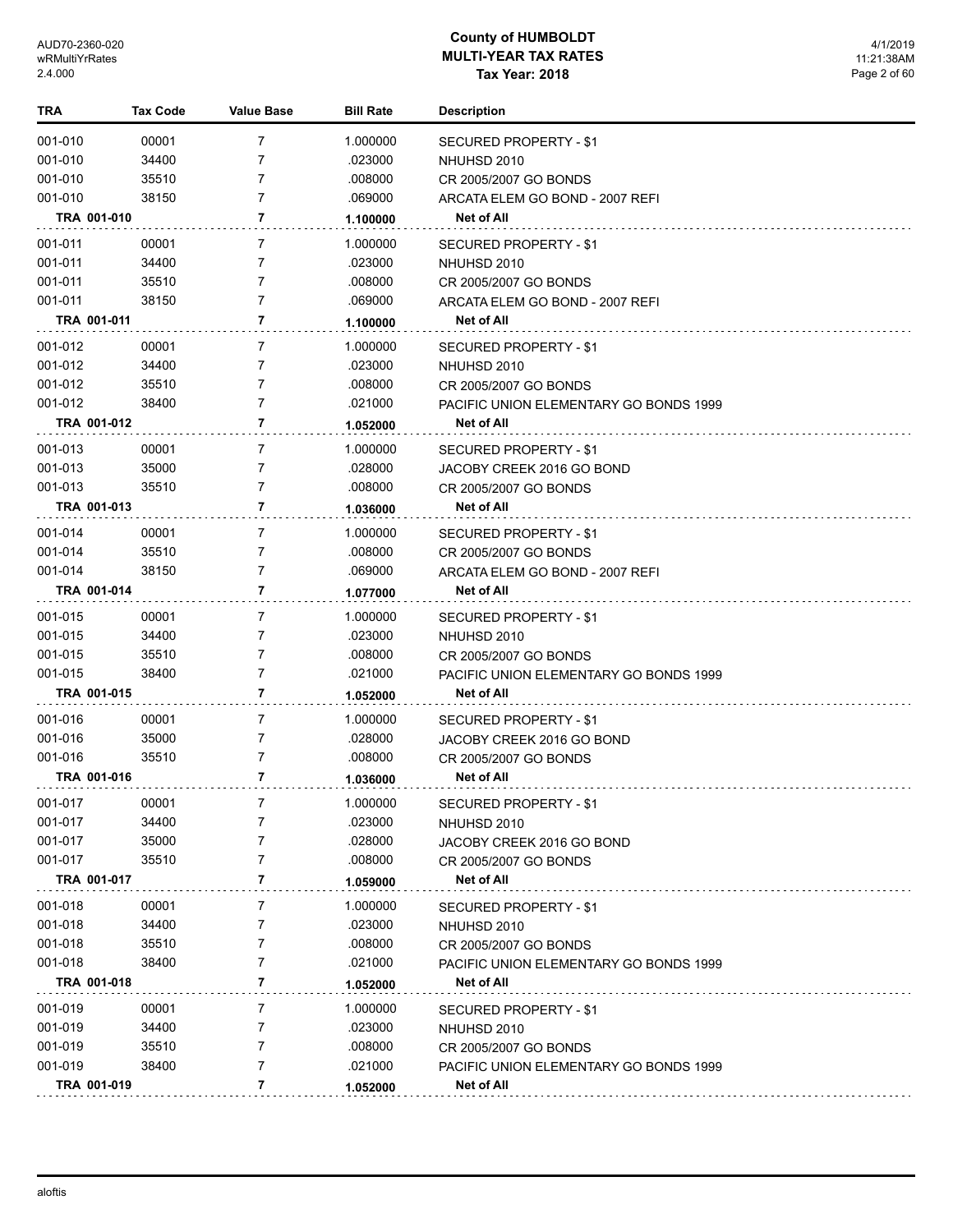| TRA         | <b>Tax Code</b> | <b>Value Base</b> | <b>Bill Rate</b> | <b>Description</b>                     |
|-------------|-----------------|-------------------|------------------|----------------------------------------|
| 001-020     | 00001           | 7                 | 1.000000         | <b>SECURED PROPERTY - \$1</b>          |
| 001-020     | 35510           | 7                 | .008000          | CR 2005/2007 GO BONDS                  |
| 001-020     | 38150           | 7                 | .069000          | ARCATA ELEM GO BOND - 2007 REFI        |
| TRA 001-020 |                 | 7                 | 1.077000         | Net of All                             |
| 001-021     | 00001           | 7                 | 1.000000         | <b>SECURED PROPERTY - \$1</b>          |
| 001-021     | 34400           | 7                 | .023000          | NHUHSD 2010                            |
| 001-021     | 35510           | 7                 | .008000          | CR 2005/2007 GO BONDS                  |
| 001-021     | 38150           | 7                 | .069000          | ARCATA ELEM GO BOND - 2007 REFI        |
| TRA 001-021 |                 | 7                 | 1.100000         | <b>Net of All</b>                      |
| 001-022     | 00001           | 7                 | 1.000000         | <b>SECURED PROPERTY - \$1</b>          |
| 001-022     | 34400           | 7                 | .023000          | NHUHSD 2010                            |
| 001-022     | 35510           | 7                 | .008000          | CR 2005/2007 GO BONDS                  |
| 001-022     | 38150           | 7                 | .069000          | ARCATA ELEM GO BOND - 2007 REFI        |
| TRA 001-022 |                 | 7                 | 1.100000         | Net of All                             |
| 001-023     | 00001           | 7                 | 1.000000         | <b>SECURED PROPERTY - \$1</b>          |
| 001-023     | 34400           | 7                 | .023000          | NHUHSD 2010                            |
| 001-023     | 35510           | 7                 | .008000          | CR 2005/2007 GO BONDS                  |
| 001-023     | 38150           | 7                 | .069000          | ARCATA ELEM GO BOND - 2007 REFI        |
| TRA 001-023 |                 | 7                 | 1.100000         | Net of All                             |
| 001-024     | 00001           | 7                 | 1.000000         | <b>SECURED PROPERTY - \$1</b>          |
| 001-024     | 34400           | 7                 | .023000          | NHUHSD 2010                            |
| 001-024     | 35510           | 7                 | .008000          | CR 2005/2007 GO BONDS                  |
| 001-024     | 38400           | 7                 | .021000          | PACIFIC UNION ELEMENTARY GO BONDS 1999 |
| TRA 001-024 |                 | 7                 | 1.052000         | Net of All                             |
| 001-025     | 00001           | 7                 | 1.000000         | SECURED PROPERTY - \$1                 |
| 001-025     | 34400           | 7                 | .023000          | NHUHSD 2010                            |
| 001-025     | 35510           | 7                 | .008000          | CR 2005/2007 GO BONDS                  |
| 001-025     | 38400           | 7                 | .021000          | PACIFIC UNION ELEMENTARY GO BONDS 1999 |
| TRA 001-025 |                 | 7                 | 1.052000         | Net of All                             |
| 001-026     | 00001           | 7                 | 1.000000         | <b>SECURED PROPERTY - \$1</b>          |
| 001-026     | 34400           | 7                 | .023000          | NHUHSD 2010                            |
| 001-026     | 35510           | 7                 | .008000          | CR 2005/2007 GO BONDS                  |
| 001-026     | 38400           | 7                 | .021000          | PACIFIC UNION ELEMENTARY GO BONDS 1999 |
| TRA 001-026 |                 | 7                 | 1.052000         | Net of All                             |
| 001-027     | 00001           | 7                 | 1.000000         | <b>SECURED PROPERTY - \$1</b>          |
| 001-027     | 34400           | 7                 | .023000          | NHUHSD 2010                            |
| 001-027     | 35510           | 7                 | .008000          | CR 2005/2007 GO BONDS                  |
| 001-027     | 38400           | 7                 | .021000          | PACIFIC UNION ELEMENTARY GO BONDS 1999 |
| TRA 001-027 |                 | 7                 | 1.052000         | Net of All                             |
| 001-028     | 00001           | 7                 | 1.000000         | <b>SECURED PROPERTY - \$1</b>          |
| 001-028     | 34400           | 7                 | .023000          | NHUHSD 2010                            |
| 001-028     | 35510           | 7                 | .008000          | CR 2005/2007 GO BONDS                  |
| 001-028     | 38400           | 7                 | .021000          | PACIFIC UNION ELEMENTARY GO BONDS 1999 |
| TRA 001-028 |                 | 7                 | 1.052000         | Net of All                             |
| 001-029     | 00001           | 7                 | 1.000000         | SECURED PROPERTY - \$1                 |
| 001-029     | 34400           | 7                 | .023000          | NHUHSD 2010                            |
| 001-029     | 35510           | 7                 | .008000          | CR 2005/2007 GO BONDS                  |
| 001-029     | 38400           | 7                 | .021000          | PACIFIC UNION ELEMENTARY GO BONDS 1999 |
| TRA 001-029 |                 | 7                 | 1.052000         | Net of All                             |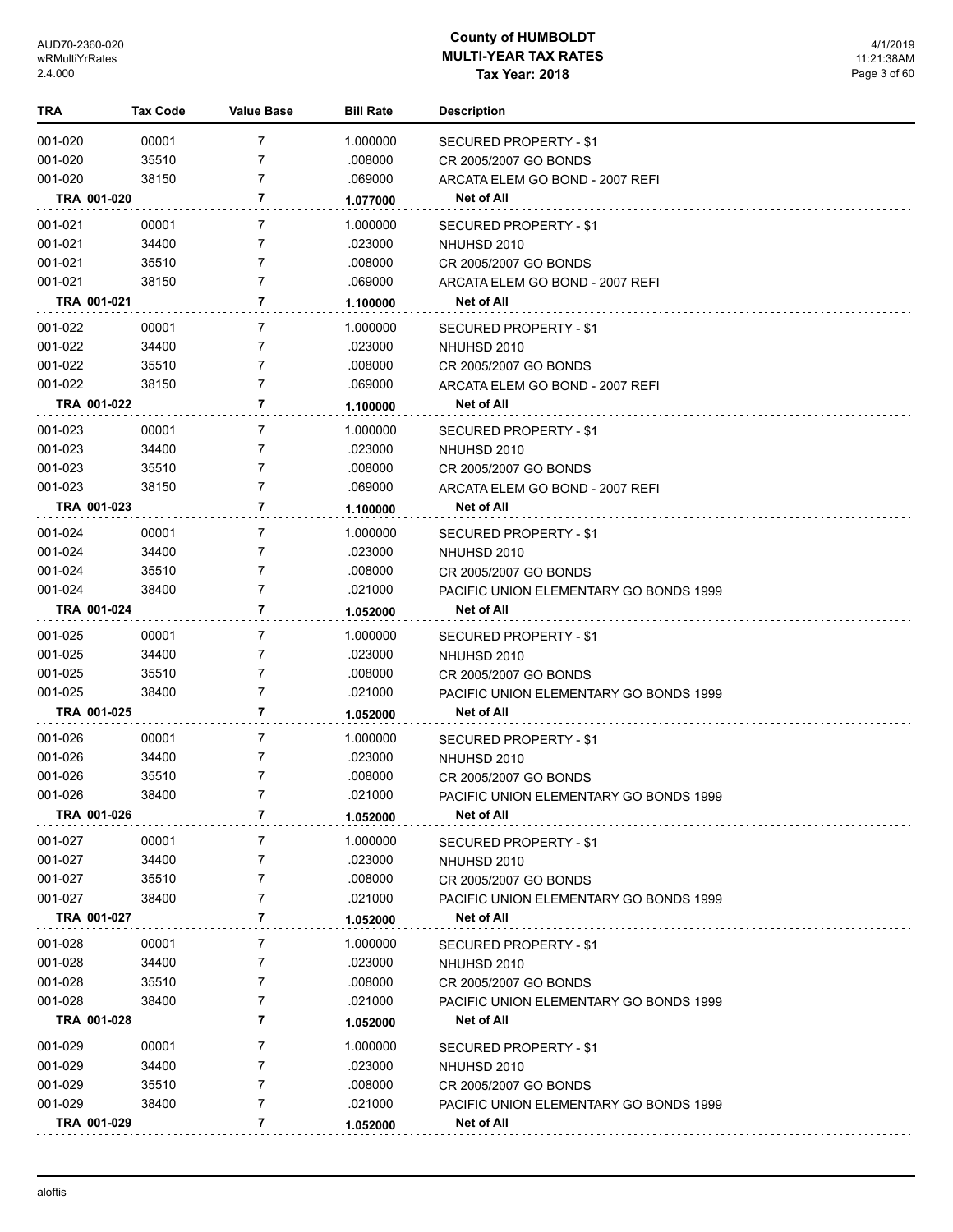| TRA                | <b>Tax Code</b> | Value Base | <b>Bill Rate</b>    | <b>Description</b>                                 |
|--------------------|-----------------|------------|---------------------|----------------------------------------------------|
| 001-030            | 00001           | 7          | 1.000000            | SECURED PROPERTY - \$1                             |
| 001-030            | 34400           | 7          | .023000             | NHUHSD 2010                                        |
| 001-030            | 35510           | 7          | .008000             | CR 2005/2007 GO BONDS                              |
| 001-030            | 38400           | 7          | .021000             | PACIFIC UNION ELEMENTARY GO BONDS 1999             |
| TRA 001-030        |                 | 7          | 1.052000            | Net of All                                         |
| 001-031            |                 | 7          | 1.000000            |                                                    |
| 001-031            | 00001<br>34400  | 7          | .023000             | SECURED PROPERTY - \$1<br>NHUHSD 2010              |
| 001-031            | 35510           | 7          | .008000             | CR 2005/2007 GO BONDS                              |
| 001-031            | 38400           | 7          | .021000             | PACIFIC UNION ELEMENTARY GO BONDS 1999             |
| TRA 001-031        |                 | 7          | 1.052000            | <b>Net of All</b>                                  |
| 001-032            | 00001           | 7          |                     |                                                    |
| 001-032            | 34400           | 7          | 1.000000<br>.023000 | SECURED PROPERTY - \$1<br>NHUHSD 2010              |
| 001-032            | 35510           | 7          | .008000             | CR 2005/2007 GO BONDS                              |
| 001-032            | 38150           | 7          | .069000             | ARCATA ELEM GO BOND - 2007 REFI                    |
| TRA 001-032        |                 | 7          | 1.100000            | <b>Net of All</b>                                  |
|                    |                 |            |                     |                                                    |
| 001-033<br>001-033 | 00001           | 7<br>7     | 1.000000<br>.023000 | SECURED PROPERTY - \$1                             |
|                    | 34400           | 7          |                     | NHUHSD 2010                                        |
| 001-033<br>001-033 | 35000<br>35510  | 7          | .028000<br>.008000  | JACOBY CREEK 2016 GO BOND<br>CR 2005/2007 GO BONDS |
| TRA 001-033        |                 | 7          |                     | Net of All                                         |
|                    |                 |            | 1.059000            |                                                    |
| 001-034            | 00001           | 7          | 1.000000            | SECURED PROPERTY - \$1                             |
| 001-034            | 34400           | 7          | .023000             | NHUHSD 2010                                        |
| 001-034            | 35000           | 7          | .028000             | JACOBY CREEK 2016 GO BOND                          |
| 001-034            | 35510           | 7          | .008000             | CR 2005/2007 GO BONDS                              |
| TRA 001-034        |                 | 7          | 1.059000            | <b>Net of All</b>                                  |
| 001-035            | 00001           | 7          | 1.000000            | SECURED PROPERTY - \$1                             |
| 001-035            | 34400           | 7          | .023000             | NHUHSD 2010                                        |
| 001-035            | 35510           | 7          | .008000             | CR 2005/2007 GO BONDS                              |
| 001-035            | 38150           | 7          | .069000             | ARCATA ELEM GO BOND - 2007 REFI                    |
| TRA 001-035        |                 | 7          | 1.100000            | <b>Net of All</b>                                  |
| 001-036            | 00001           | 7          | 1.000000            | SECURED PROPERTY - \$1                             |
| 001-036            | 34400           | 7          | .023000             | NHUHSD 2010                                        |
| 001-036            | 35510           | 7          | .008000             | CR 2005/2007 GO BONDS                              |
| 001-036            | 38150           | 7          | .069000             | ARCATA ELEM GO BOND - 2007 REFI                    |
| TRA 001-036        |                 | 7          | 1.100000            | Net of All                                         |
| 001-037            | 00001           | 7          | 1.000000            | SECURED PROPERTY - \$1                             |
| 001-037            | 34400           | 7          | .023000             | NHUHSD 2010                                        |
| 001-037            | 35510           | 7          | .008000             | CR 2005/2007 GO BONDS                              |
| 001-037            | 38150           | 7          | .069000             | ARCATA ELEM GO BOND - 2007 REFI                    |
| TRA 001-037        |                 | 7          | 1.100000            | Net of All                                         |
| 001-038            | 00001           | 7          | 1.000000            | SECURED PROPERTY - \$1                             |
| 001-038            | 34400           | 7          | .023000             | NHUHSD 2010                                        |
| 001-038            | 35510           | 7          | .008000             | CR 2005/2007 GO BONDS                              |
| 001-038            | 38150           | 7          | .069000             | ARCATA ELEM GO BOND - 2007 REFI                    |
| TRA 001-038        |                 | 7          | 1.100000            | Net of All                                         |
| 001-039            | 00001           | 7          | 1.000000            | SECURED PROPERTY - \$1                             |
| 001-039            | 34400           | 7          | .023000             | NHUHSD 2010                                        |
| 001-039            | 35510           | 7          | .008000             | CR 2005/2007 GO BONDS                              |
| 001-039            | 38400           | 7          | .021000             | PACIFIC UNION ELEMENTARY GO BONDS 1999             |
| TRA 001-039        |                 | 7          | 1.052000            | Net of All                                         |
|                    |                 |            |                     |                                                    |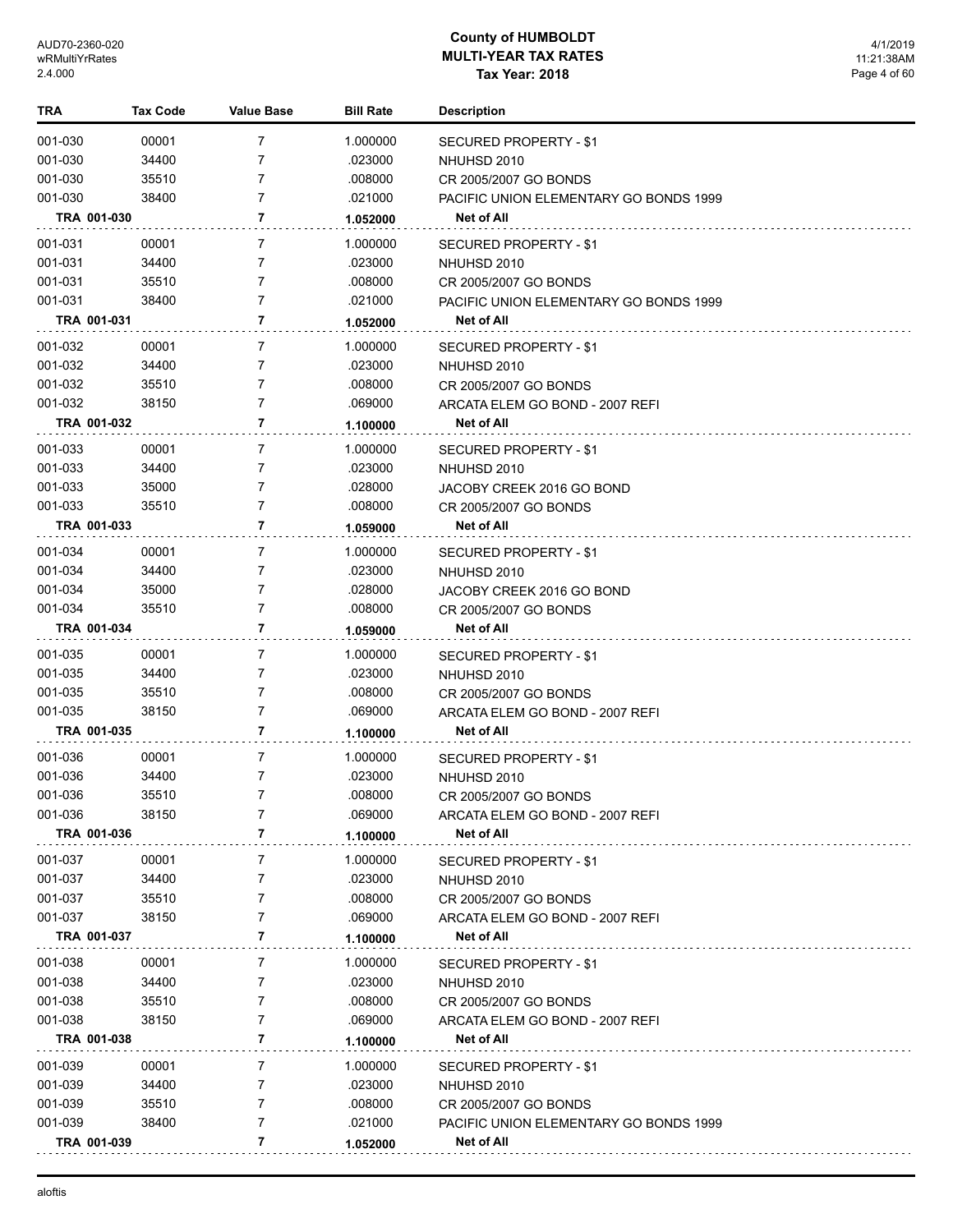| TRA         | Tax Code | Value Base     | <b>Bill Rate</b> | <b>Description</b>                            |
|-------------|----------|----------------|------------------|-----------------------------------------------|
| 001-040     | 00001    | 7              | 1.000000         | <b>SECURED PROPERTY - \$1</b>                 |
| 001-040     | 34400    | 7              | .023000          | NHUHSD 2010                                   |
| 001-040     | 35000    | 7              | .028000          | JACOBY CREEK 2016 GO BOND                     |
| 001-040     | 35510    | 7              | .008000          | CR 2005/2007 GO BONDS                         |
| TRA 001-040 |          | 7              | 1.059000         | Net of All                                    |
| 001-041     | 00001    | 7              | 1.000000         | SECURED PROPERTY - \$1                        |
| 001-041     | 34400    | 7              | .023000          | NHUHSD 2010                                   |
| 001-041     | 35510    | 7              | .008000          | CR 2005/2007 GO BONDS                         |
| 001-041     | 38150    | 7              | .069000          | ARCATA ELEM GO BOND - 2007 REFI               |
| TRA 001-041 |          | 7              | 1.100000         | Net of All                                    |
| 001-042     | 00001    | 7              | 1.000000         | SECURED PROPERTY - \$1                        |
| 001-042     | 34400    | 7              | .023000          | NHUHSD 2010                                   |
| 001-042     | 35510    | 7              | .008000          | CR 2005/2007 GO BONDS                         |
| 001-042     | 38400    | 7              | .021000          | PACIFIC UNION ELEMENTARY GO BONDS 1999        |
| TRA 001-042 |          | $\overline{7}$ | 1.052000         | <b>Net of All</b>                             |
| 001-043     | 00001    | 7              | 1.000000         | SECURED PROPERTY - \$1                        |
| 001-043     | 34400    | 7              | .023000          | NHUHSD 2010                                   |
| 001-043     | 35510    | 7              | .008000          | CR 2005/2007 GO BONDS                         |
| 001-043     | 38400    | 7              | .021000          | <b>PACIFIC UNION ELEMENTARY GO BONDS 1999</b> |
| TRA 001-043 |          | 7              | 1.052000         | Net of All                                    |
| 001-044     | 00001    | 7              | 1.000000         | SECURED PROPERTY - \$1                        |
| 001-044     | 34400    | 7              | .023000          | NHUHSD 2010                                   |
| 001-044     | 35510    | 7              | .008000          | CR 2005/2007 GO BONDS                         |
| 001-044     | 38400    | 7              | .021000          | PACIFIC UNION ELEMENTARY GO BONDS 1999        |
| TRA 001-044 |          | 7              | 1.052000         | <b>Net of All</b>                             |
| 001-045     | 00001    | 7              | 1.000000         | SECURED PROPERTY - \$1                        |
| 001-045     | 34400    | 7              | .023000          | NHUHSD 2010                                   |
| 001-045     | 35510    | 7              | .008000          | CR 2005/2007 GO BONDS                         |
| 001-045     | 38400    | 7              | .021000          | PACIFIC UNION ELEMENTARY GO BONDS 1999        |
| TRA 001-045 |          | 7              | 1.052000         | Net of All                                    |
| 001-046     | 00001    | 7              | 1.000000         | SECURED PROPERTY - \$1                        |
| 001-046     | 34400    | 7              | .023000          | NHUHSD 2010                                   |
| 001-046     | 35000    | 7              | .028000          | JACOBY CREEK 2016 GO BOND                     |
| 001-046     | 35510    | 7              | .008000          | CR 2005/2007 GO BONDS                         |
| TRA 001-046 |          | 7              | 1.059000         | Net of All                                    |
| 001-047     | 00001    | 7              | 1.000000         | SECURED PROPERTY - \$1                        |
| 001-047     | 34400    | 7              | .023000          | NHUHSD 2010                                   |
| 001-047     | 35000    | 7              | .028000          | JACOBY CREEK 2016 GO BOND                     |
| 001-047     | 35510    | 7              | .008000          | CR 2005/2007 GO BONDS                         |
| TRA 001-047 |          | 7              | 1.059000         | Net of All                                    |
| 001-048     | 00001    | 7              | 1.000000         | <b>SECURED PROPERTY - \$1</b>                 |
| 001-048     | 34400    | 7              | .023000          | NHUHSD 2010                                   |
| 001-048     | 35510    | 7              | .008000          | CR 2005/2007 GO BONDS                         |
| 001-048     | 38150    | 7              | .069000          | ARCATA ELEM GO BOND - 2007 REFI               |
| TRA 001-048 |          | 7              | 1.100000         | Net of All                                    |
| 001-049     | 00001    | 7              | 1.000000         | SECURED PROPERTY - \$1                        |
| 001-049     | 34400    | 7              | .023000          | NHUHSD 2010                                   |
| 001-049     | 35510    | 7              | .008000          | CR 2005/2007 GO BONDS                         |
| 001-049     | 38150    | 7              | .069000          | ARCATA ELEM GO BOND - 2007 REFI               |
| TRA 001-049 |          | 7              | 1.100000         | Net of All                                    |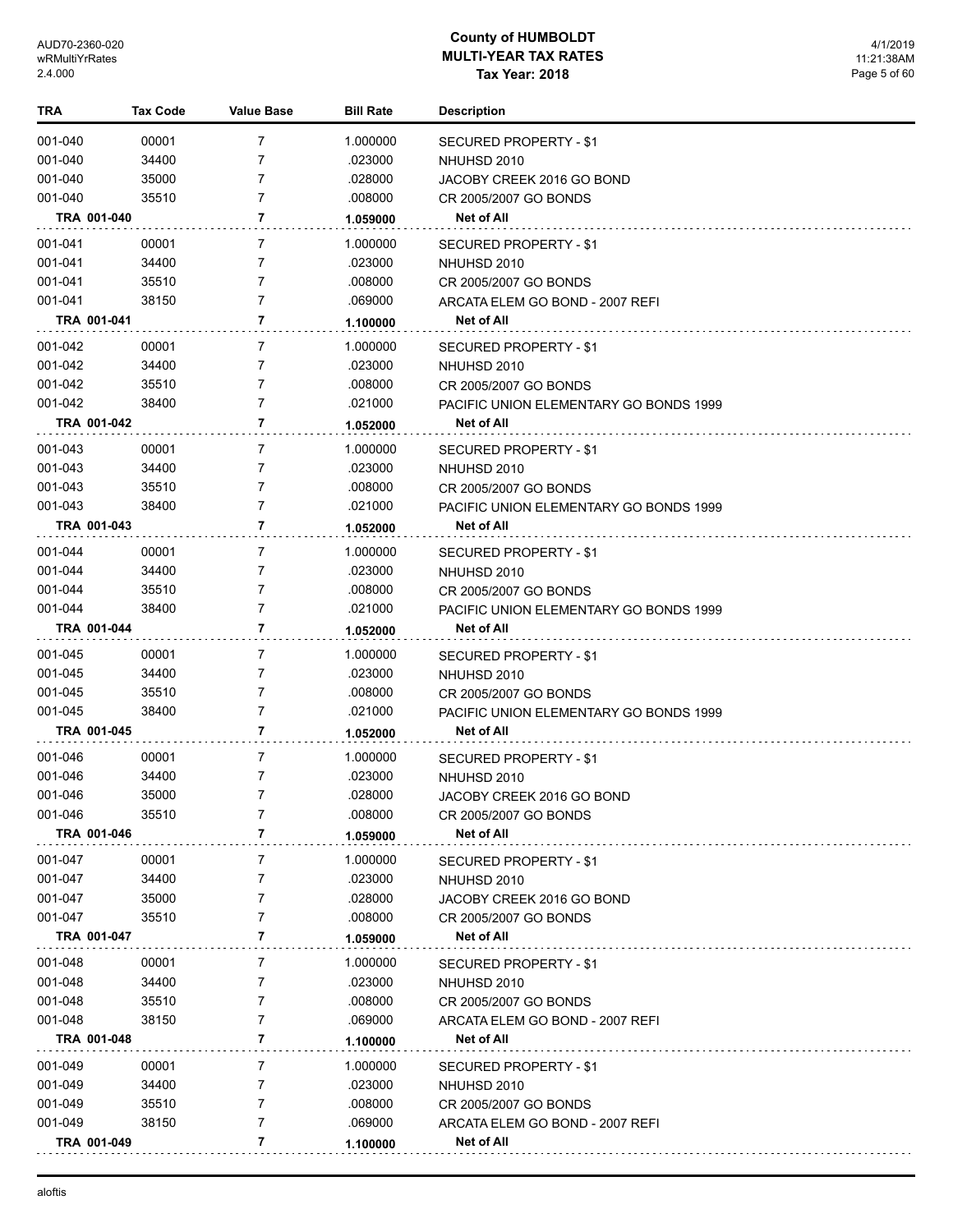| TRA         | <b>Tax Code</b> | <b>Value Base</b> | <b>Bill Rate</b> | <b>Description</b>                     |
|-------------|-----------------|-------------------|------------------|----------------------------------------|
| 001-050     | 00001           | 7                 | 1.000000         | SECURED PROPERTY - \$1                 |
| 001-050     | 35510           | 7                 | .008000          | CR 2005/2007 GO BONDS                  |
| 001-050     | 38150           | 7                 | .069000          | ARCATA ELEM GO BOND - 2007 REFI        |
| TRA 001-050 |                 | 7                 | 1.077000         | <b>Net of All</b>                      |
| 001-051     | 00001           | 7                 | 1.000000         | SECURED PROPERTY - \$1                 |
| 001-051     | 34400           | 7                 | .023000          | NHUHSD 2010                            |
| 001-051     | 35510           | 7                 | .008000          | CR 2005/2007 GO BONDS                  |
| 001-051     | 38150           | 7                 | .069000          | ARCATA ELEM GO BOND - 2007 REFI        |
| TRA 001-051 |                 | 7                 | 1.100000         | Net of All                             |
| 001-052     | 00001           | 7                 | 1.000000         | SECURED PROPERTY - \$1                 |
| 001-052     | 34400           | 7                 | .023000          | NHUHSD 2010                            |
| 001-052     | 35510           | 7                 | .008000          | CR 2005/2007 GO BONDS                  |
| 001-052     | 38150           | 7                 | .069000          | ARCATA ELEM GO BOND - 2007 REFI        |
| TRA 001-052 |                 | 7                 | 1.100000         | Net of All                             |
|             |                 |                   |                  |                                        |
| 001-053     | 00001           | 7                 | 1.000000         | <b>SECURED PROPERTY - \$1</b>          |
| 001-053     | 34400           | 7                 | .023000          | NHUHSD 2010                            |
| 001-053     | 35510           | 7                 | .008000          | CR 2005/2007 GO BONDS                  |
| 001-053     | 38400           | 7                 | .021000          | PACIFIC UNION ELEMENTARY GO BONDS 1999 |
| TRA 001-053 |                 | 7                 | 1.052000         | Net of All                             |
| 001-054     | 00001           | 7                 | 1.000000         | SECURED PROPERTY - \$1                 |
| 001-054     | 34400           | 7                 | .023000          | NHUHSD 2010                            |
| 001-054     | 35000           | 7                 | .028000          | JACOBY CREEK 2016 GO BOND              |
| 001-054     | 35510           | 7                 | .008000          | CR 2005/2007 GO BONDS                  |
| TRA 001-054 |                 | 7                 | 1.059000         | Net of All                             |
| 001-055     | 00001           | 7                 | 1.000000         | SECURED PROPERTY - \$1                 |
| 001-055     | 34400           | 7                 | .023000          | NHUHSD 2010                            |
| 001-055     | 35000           | 7                 | .028000          | JACOBY CREEK 2016 GO BOND              |
| 001-055     | 35510           | 7                 | .008000          | CR 2005/2007 GO BONDS                  |
| TRA 001-055 |                 | 7                 | 1.059000         | Net of All                             |
| 001-056     | 00001           | 7                 | 1.000000         | SECURED PROPERTY - \$1                 |
| 001-056     | 34400           | 7                 | .023000          | NHUHSD 2010                            |
| 001-056     | 35510           | 7                 | .008000          | CR 2005/2007 GO BONDS                  |
| 001-056     | 38150           | 7                 | .069000          | ARCATA ELEM GO BOND - 2007 REFI        |
| TRA 001-056 |                 | 7                 | 1.100000         | Net of All                             |
| 001-057     | 00001           | 7                 | 1.000000         | SECURED PROPERTY - \$1                 |
| 001-057     | 35510           | 7                 | .008000          | CR 2005/2007 GO BONDS                  |
| 001-057     | 38400           | 7                 | .021000          | PACIFIC UNION ELEMENTARY GO BONDS 1999 |
| TRA 001-057 |                 | 7                 | 1.029000         | Net of All                             |
| 001-058     | 00001           | 7                 | 1.000000         | <b>SECURED PROPERTY - \$1</b>          |
| 001-058     | 34400           | 7                 | .023000          | NHUHSD 2010                            |
| 001-058     | 35510           | 7                 | .008000          | CR 2005/2007 GO BONDS                  |
| 001-058     | 38400           | 7                 | .021000          | PACIFIC UNION ELEMENTARY GO BONDS 1999 |
| TRA 001-058 |                 | 7                 | 1.052000         | Net of All                             |
| 001-059     | 00001           | 7                 | 1.000000         | <b>SECURED PROPERTY - \$1</b>          |
| 001-059     | 34400           | 7                 | .023000          | NHUHSD 2010                            |
| 001-059     | 35510           | 7                 | .008000          | CR 2005/2007 GO BONDS                  |
| 001-059     | 38400           | 7                 | .021000          | PACIFIC UNION ELEMENTARY GO BONDS 1999 |
| TRA 001-059 |                 | 7                 | 1.052000         | Net of All                             |
|             |                 |                   |                  |                                        |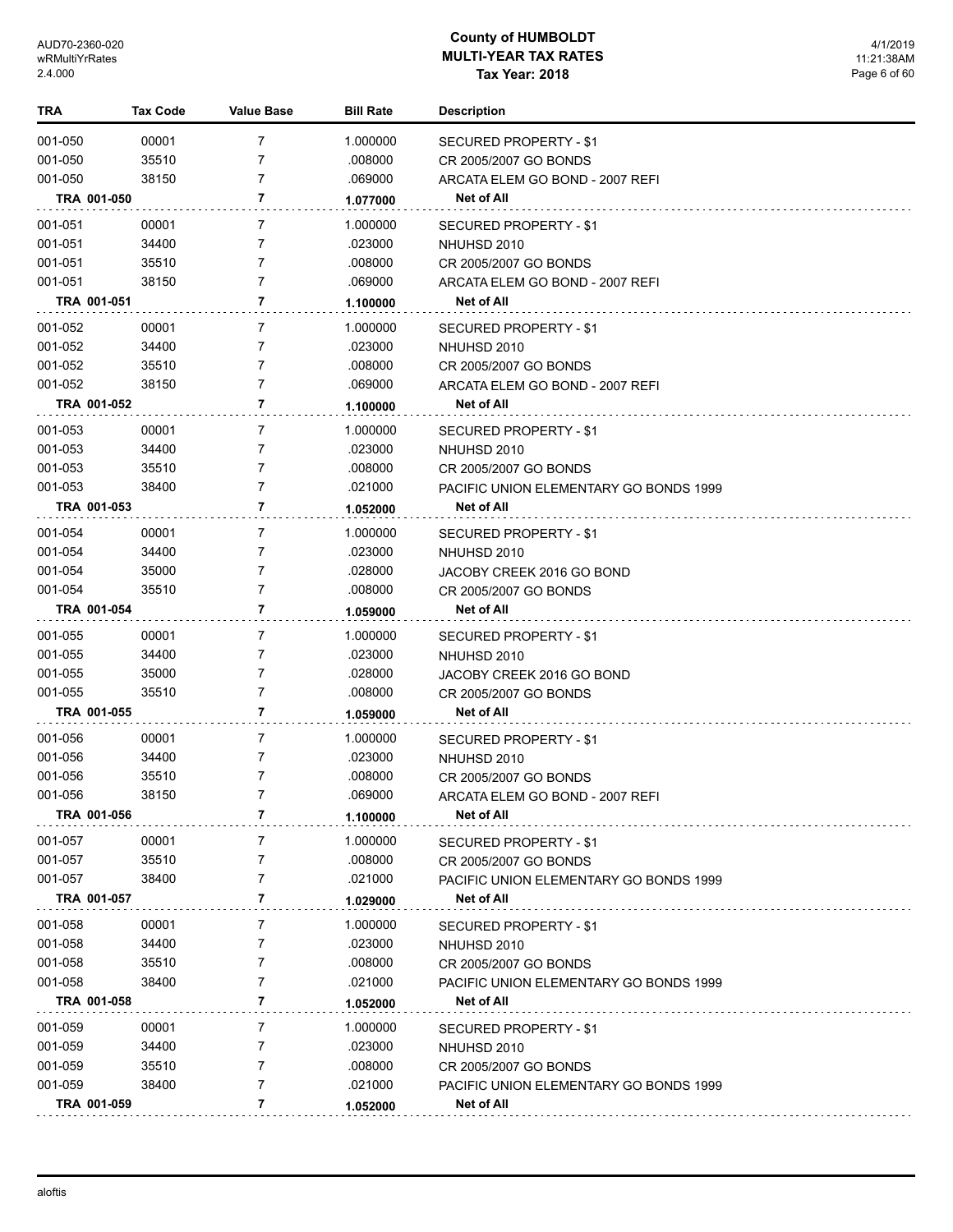| TRA         | <b>Tax Code</b> | <b>Value Base</b> | <b>Bill Rate</b> | <b>Description</b>              |
|-------------|-----------------|-------------------|------------------|---------------------------------|
| 001-060     | 00001           | 7                 | 1.000000         | SECURED PROPERTY - \$1          |
| 001-060     | 34400           | 7                 | .023000          | NHUHSD 2010                     |
| 001-060     | 35000           | 7                 | .028000          | JACOBY CREEK 2016 GO BOND       |
| 001-060     | 35510           | 7                 | .008000          | CR 2005/2007 GO BONDS           |
| TRA 001-060 |                 | 7                 | 1.059000         | Net of All                      |
| 001-061     | 00001           | 7                 | 1.000000         | SECURED PROPERTY - \$1          |
| 001-061     | 34400           | 7                 | .023000          | NHUHSD 2010                     |
| 001-061     | 35510           | 7                 | .008000          | CR 2005/2007 GO BONDS           |
| 001-061     | 38150           | 7                 | .069000          | ARCATA ELEM GO BOND - 2007 REFI |
| TRA 001-061 |                 | 7                 | 1.100000         | <b>Net of All</b>               |
| 002-000     | 00001           | 7                 | 1.000000         | SECURED PROPERTY - \$1          |
| 002-000     | 34300           | 7                 | .031000          | BLUE LAKE UESD 2010 GO BOND     |
| 002-000     | 34400           | 7                 | .023000          | NHUHSD 2010                     |
| 002-000     | 35510           | 7                 | .008000          | CR 2005/2007 GO BONDS           |
| TRA 002-000 |                 | 7                 | 1.062000         | Net of All                      |
| 002-001     | 00001           | 7                 | 1.000000         | SECURED PROPERTY - \$1          |
| 002-001     | 34300           | 7                 | .031000          | BLUE LAKE UESD 2010 GO BOND     |
| 002-001     | 34400           | 7                 | .023000          | NHUHSD 2010                     |
| 002-001     | 35510           | 7                 | .008000          | CR 2005/2007 GO BONDS           |
| TRA 002-001 |                 | 7                 | 1.062000         | <b>Net of All</b>               |
| 002-002     | 00001           | 7                 | 1.000000         | SECURED PROPERTY - \$1          |
| 002-002     | 34300           | 7                 | .031000          | BLUE LAKE UESD 2010 GO BOND     |
| 002-002     | 34400           | 7                 | .023000          | NHUHSD 2010                     |
| 002-002     | 35510           | 7                 | .008000          | CR 2005/2007 GO BONDS           |
| TRA 002-002 |                 | 7                 | 1.062000         | Net of All                      |
| 002-003     | 00001           | 7                 | 1.000000         | SECURED PROPERTY - \$1          |
| 002-003     | 34300           | 7                 | .031000          | BLUE LAKE UESD 2010 GO BOND     |
| 002-003     | 35510           | 7                 | .008000          | CR 2005/2007 GO BONDS           |
| TRA 002-003 |                 | 7                 | 1.039000         | Net of All                      |
| 002-004     | 00001           | 7                 | 1.000000         | SECURED PROPERTY - \$1          |
| 002-004     | 34300           | 7                 | .031000          | BLUE LAKE UESD 2010 GO BOND     |
| 002-004     | 35510           | 7                 | .008000          | CR 2005/2007 GO BONDS           |
| TRA 002-004 |                 | 7                 | 1.039000         | Net of All                      |
| 002-005     | 00001           | 7                 | 1.000000         | SECURED PROPERTY - \$1          |
| 002-005     | 34300           | 7                 | .031000          | BLUE LAKE UESD 2010 GO BOND     |
| 002-005     | 34400           | 7                 | .023000          | NHUHSD 2010                     |
| 002-005     | 35510           | 7                 | .008000          | CR 2005/2007 GO BONDS           |
| TRA 002-005 |                 | 7                 | 1.062000         | Net of All                      |
| 002-006     | 00001           | 7                 | 1.000000         | <b>SECURED PROPERTY - \$1</b>   |
| 002-006     | 34400           | 7                 | .023000          | NHUHSD 2010                     |
| 002-006     | 35510           | 7                 | .008000          | CR 2005/2007 GO BONDS           |
| 002-006     | 38150           | 7                 | .069000          | ARCATA ELEM GO BOND - 2007 REFI |
| TRA 002-006 |                 | 7                 | 1.100000         | Net of All                      |
| 003-000     | 00001           | 7                 | 1.000000         | SECURED PROPERTY - \$1          |
| 003-000     | 35510           | 7                 | .008000          | CR 2005/2007 GO BONDS           |
| 003-000     | 37500           | 7                 | .031000          | EUREKA UNIF HIGH 2002 GO BONDS  |
| 003-000     | 37520           | 7                 | .016000          | EUREKA UNIFIED SD 2015 GO BOND  |
| 003-000     | 37600           | 7                 | .019000          | EUREKA UNIF ELEM 2002 GO BONDS  |
| TRA 003-000 |                 | 7                 | 1.074000         | Net of All                      |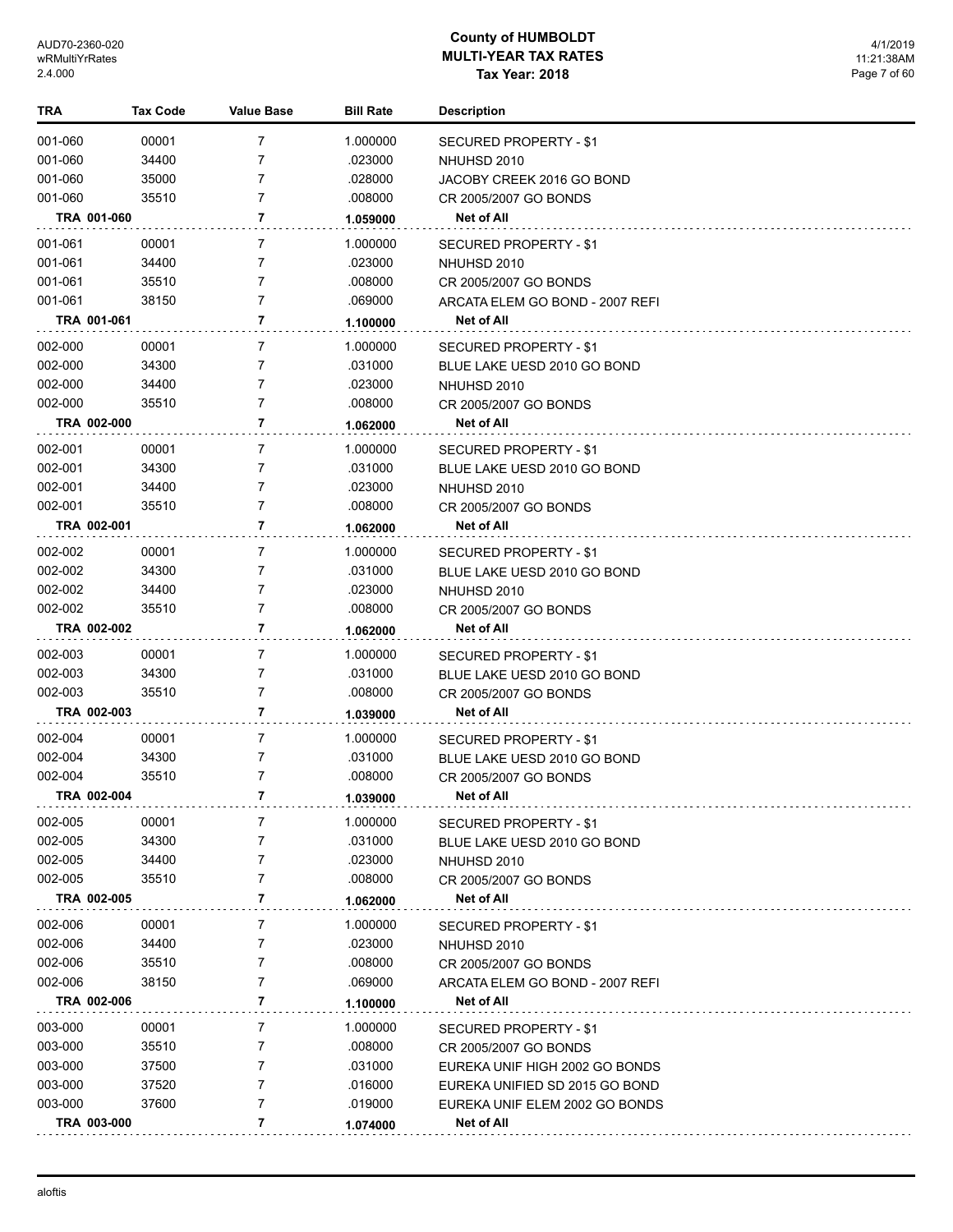4/1/2019 11:21:38AM Page 8 of 60

| TRA         | <b>Tax Code</b> | Value Base     | <b>Bill Rate</b> | <b>Description</b>             |
|-------------|-----------------|----------------|------------------|--------------------------------|
| 003-001     | 00001           | 7              | 1.000000         | SECURED PROPERTY - \$1         |
| 003-001     | 35510           | 7              | .008000          | CR 2005/2007 GO BONDS          |
| 003-001     | 37500           | 7              | .031000          | EUREKA UNIF HIGH 2002 GO BONDS |
| 003-001     | 37520           | 7              | .016000          | EUREKA UNIFIED SD 2015 GO BOND |
| 003-001     | 37600           | 7              | .019000          | EUREKA UNIF ELEM 2002 GO BONDS |
| TRA 003-001 |                 | 7              | 1.074000         | Net of All                     |
| 003-002     | 00001           | 7              | 1.000000         | SECURED PROPERTY - \$1         |
| 003-002     | 35510           | 7              | .008000          | CR 2005/2007 GO BONDS          |
| 003-002     | 37500           | 7              | .031000          | EUREKA UNIF HIGH 2002 GO BONDS |
| 003-002     | 37520           | 7              | .016000          | EUREKA UNIFIED SD 2015 GO BOND |
| 003-002     | 37600           | 7              | .019000          | EUREKA UNIF ELEM 2002 GO BONDS |
| TRA 003-002 |                 | 7              | 1.074000         | Net of All                     |
| 003-003     | 00001           | 7              | 1.000000         | SECURED PROPERTY - \$1         |
| 003-003     | 35510           | 7              | .008000          | CR 2005/2007 GO BONDS          |
| 003-003     | 37500           | 7              | .031000          | EUREKA UNIF HIGH 2002 GO BONDS |
| 003-003     | 37520           | 7              | .016000          | EUREKA UNIFIED SD 2015 GO BOND |
| 003-003     | 37600           | 7              | .019000          | EUREKA UNIF ELEM 2002 GO BONDS |
| TRA 003-003 |                 | 7              | 1.074000         | Net of All                     |
| 003-004     | 00001           | 7              | 1.000000         | SECURED PROPERTY - \$1         |
| 003-004     | 35510           | 7              | .008000          | CR 2005/2007 GO BONDS          |
| 003-004     | 37500           | 7              | .031000          | EUREKA UNIF HIGH 2002 GO BONDS |
| 003-004     | 37520           | 7              | .016000          | EUREKA UNIFIED SD 2015 GO BOND |
| 003-004     | 37600           | 7              | .019000          | EUREKA UNIF ELEM 2002 GO BONDS |
| TRA 003-004 |                 | 7              | 1.074000         | Net of All                     |
| 003-005     | 00001           | 7              | 1.000000         | SECURED PROPERTY - \$1         |
| 003-005     | 35300           | 7              | .030000          | FRESHWATER ELEM GO BOND 2018   |
| 003-005     | 35510           | 7              | .008000          | CR 2005/2007 GO BONDS          |
| 003-005     | 37500           | 7              | .031000          | EUREKA UNIF HIGH 2002 GO BONDS |
| 003-005     | 37520           | 7              | .016000          | EUREKA UNIFIED SD 2015 GO BOND |
| 003-005     | 38000           | 7              | .031000          | FRESHWATER ELEM GO BONDS 2001  |
| TRA 003-005 |                 | 7              | 1.116000         | <b>Net of All</b>              |
| 003-006     | 00001           | 7              | 1.000000         | SECURED PROPERTY - \$1         |
| 003-006     | 34400           | 7              | .023000          | NHUHSD 2010                    |
| 003-006     | 35000           | 7              | .028000          | JACOBY CREEK 2016 GO BOND      |
| 003-006     | 35510           | 7              | .008000          | CR 2005/2007 GO BONDS          |
| TRA 003-006 |                 | 7              | 1.059000         | <b>Net of All</b>              |
| 003-007     | 00001           | 7              | 1.000000         | <b>SECURED PROPERTY - \$1</b>  |
| 003-007     | 35510           | 7              | .008000          | CR 2005/2007 GO BONDS          |
| 003-007     | 37500           | 7              | .031000          | EUREKA UNIF HIGH 2002 GO BONDS |
| 003-007     | 37520           | 7              | .016000          | EUREKA UNIFIED SD 2015 GO BOND |
| 003-007     | 37600           | 7              | .019000          | EUREKA UNIF ELEM 2002 GO BONDS |
| TRA 003-007 |                 | 7              | 1.074000         | Net of All                     |
| 003-008     | 00001           | 7              | 1.000000         | <b>SECURED PROPERTY - \$1</b>  |
| 003-008     | 35510           | 7              | .008000          | CR 2005/2007 GO BONDS          |
| 003-008     | 37500           | 7              | .031000          | EUREKA UNIF HIGH 2002 GO BONDS |
| 003-008     | 37520           | 7              | .016000          | EUREKA UNIFIED SD 2015 GO BOND |
| 003-008     | 37600           | $\overline{7}$ | .019000          | EUREKA UNIF ELEM 2002 GO BONDS |
| TRA 003-008 |                 | 7              | 1.074000         | <b>Net of All</b>              |
|             |                 |                |                  |                                |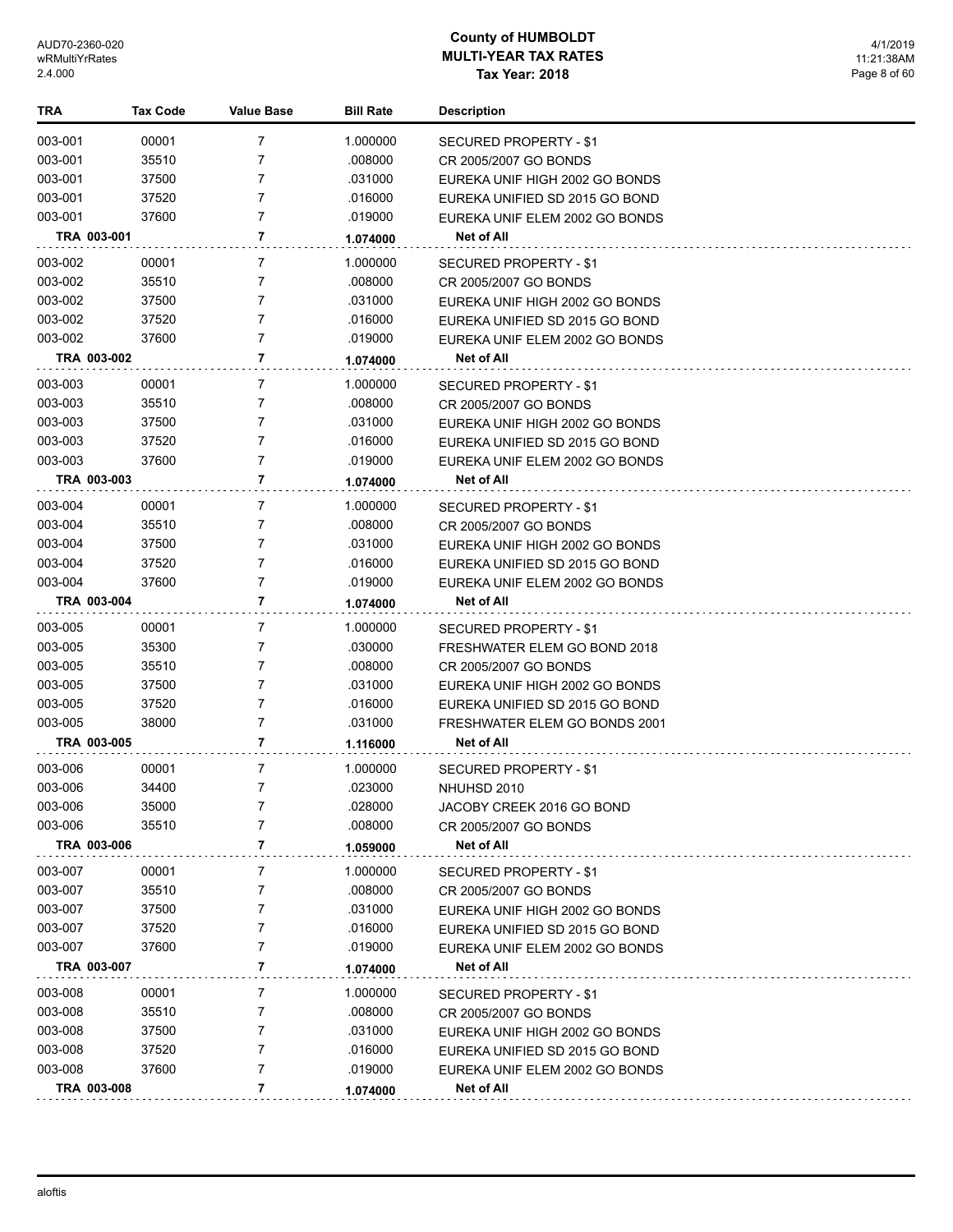4/1/2019 11:21:38AM Page 9 of 60

| TRA         | <b>Tax Code</b> | Value Base     | <b>Bill Rate</b> | <b>Description</b>             |
|-------------|-----------------|----------------|------------------|--------------------------------|
| 003-009     | 00001           | 7              | 1.000000         | SECURED PROPERTY - \$1         |
| 003-009     | 35510           | 7              | .008000          | CR 2005/2007 GO BONDS          |
| 003-009     | 37500           | 7              | .031000          | EUREKA UNIF HIGH 2002 GO BONDS |
| 003-009     | 37520           | 7              | .016000          | EUREKA UNIFIED SD 2015 GO BOND |
| 003-009     | 37600           | 7              | .019000          | EUREKA UNIF ELEM 2002 GO BONDS |
| TRA 003-009 |                 | 7              | 1.074000         | Net of All                     |
| 003-010     | 00001           | 7              | 1.000000         | <b>SECURED PROPERTY - \$1</b>  |
| 003-010     | 35510           | 7              | .008000          | CR 2005/2007 GO BONDS          |
| 003-010     | 37500           | 7              | .031000          | EUREKA UNIF HIGH 2002 GO BONDS |
| 003-010     | 37520           | 7              | .016000          | EUREKA UNIFIED SD 2015 GO BOND |
| 003-010     | 37600           | 7              | .019000          | EUREKA UNIF ELEM 2002 GO BONDS |
| TRA 003-010 |                 | 7              | 1.074000         | Net of All                     |
| 003-011     | 00001           | 7              | 1.000000         | SECURED PROPERTY - \$1         |
| 003-011     | 35510           | 7              | .008000          | CR 2005/2007 GO BONDS          |
| 003-011     | 37500           | 7              | .031000          | EUREKA UNIF HIGH 2002 GO BONDS |
| 003-011     | 37520           | 7              | .016000          | EUREKA UNIFIED SD 2015 GO BOND |
| 003-011     | 37600           | 7              | .019000          | EUREKA UNIF ELEM 2002 GO BONDS |
| TRA 003-011 |                 | 7              | 1.074000         | Net of All                     |
| 003-012     | 00001           | 7              | 1.000000         | SECURED PROPERTY - \$1         |
| 003-012     | 35510           | 7              | .008000          | CR 2005/2007 GO BONDS          |
| 003-012     | 37500           | 7              | .031000          | EUREKA UNIF HIGH 2002 GO BONDS |
| 003-012     | 37520           | 7              | .016000          | EUREKA UNIFIED SD 2015 GO BOND |
| 003-012     | 37600           | $\overline{7}$ | .019000          | EUREKA UNIF ELEM 2002 GO BONDS |
| TRA 003-012 |                 | $\overline{7}$ | 1.074000         | Net of All                     |
| 003-013     | 00001           | 7              | 1.000000         | SECURED PROPERTY - \$1         |
| 003-013     | 35510           | 7              | .008000          | CR 2005/2007 GO BONDS          |
| 003-013     | 37500           | 7              | .031000          | EUREKA UNIF HIGH 2002 GO BONDS |
| 003-013     | 37520           | $\overline{7}$ | .016000          | EUREKA UNIFIED SD 2015 GO BOND |
| 003-013     | 37600           | 7              | .019000          | EUREKA UNIF ELEM 2002 GO BONDS |
| TRA 003-013 |                 | $\overline{7}$ | 1.074000         | Net of All                     |
| 003-014     | 00001           | 7              | 1.000000         | SECURED PROPERTY - \$1         |
| 003-014     | 35300           | 7              | .030000          | FRESHWATER ELEM GO BOND 2018   |
| 003-014     | 35510           | $\overline{7}$ | .008000          | CR 2005/2007 GO BONDS          |
| 003-014     | 37500           | 7              | .031000          | EUREKA UNIF HIGH 2002 GO BONDS |
| 003-014     | 37520           | 7              | .016000          | EUREKA UNIFIED SD 2015 GO BOND |
| 003-014     | 38000           | $\overline{7}$ | .031000          | FRESHWATER ELEM GO BONDS 2001  |
| TRA 003-014 |                 | 7              | 1.116000         | Net of All                     |
| 003-015     | 00001           | 7              | 1.000000         | SECURED PROPERTY - \$1         |
| 003-015     | 35510           | 7              | .008000          | CR 2005/2007 GO BONDS          |
| 003-015     | 37500           | 7              | .031000          | EUREKA UNIF HIGH 2002 GO BONDS |
| 003-015     | 37520           | 7              | .016000          | EUREKA UNIFIED SD 2015 GO BOND |
| 003-015     | 37600           | 7              | .019000          | EUREKA UNIF ELEM 2002 GO BONDS |
| TRA 003-015 |                 | 7              | 1.074000         | Net of All                     |
| 003-016     | 00001           | $\overline{7}$ | 1.000000         | SECURED PROPERTY - \$1         |
| 003-016     | 35510           | 7              | .008000          | CR 2005/2007 GO BONDS          |
| 003-016     | 37500           | 7              | .031000          | EUREKA UNIF HIGH 2002 GO BONDS |
| 003-016     | 37520           | 7              | .016000          | EUREKA UNIFIED SD 2015 GO BOND |
| 003-016     | 37600           | 7              | .019000          | EUREKA UNIF ELEM 2002 GO BONDS |
| TRA 003-016 |                 | 7              | 1.074000         | Net of All                     |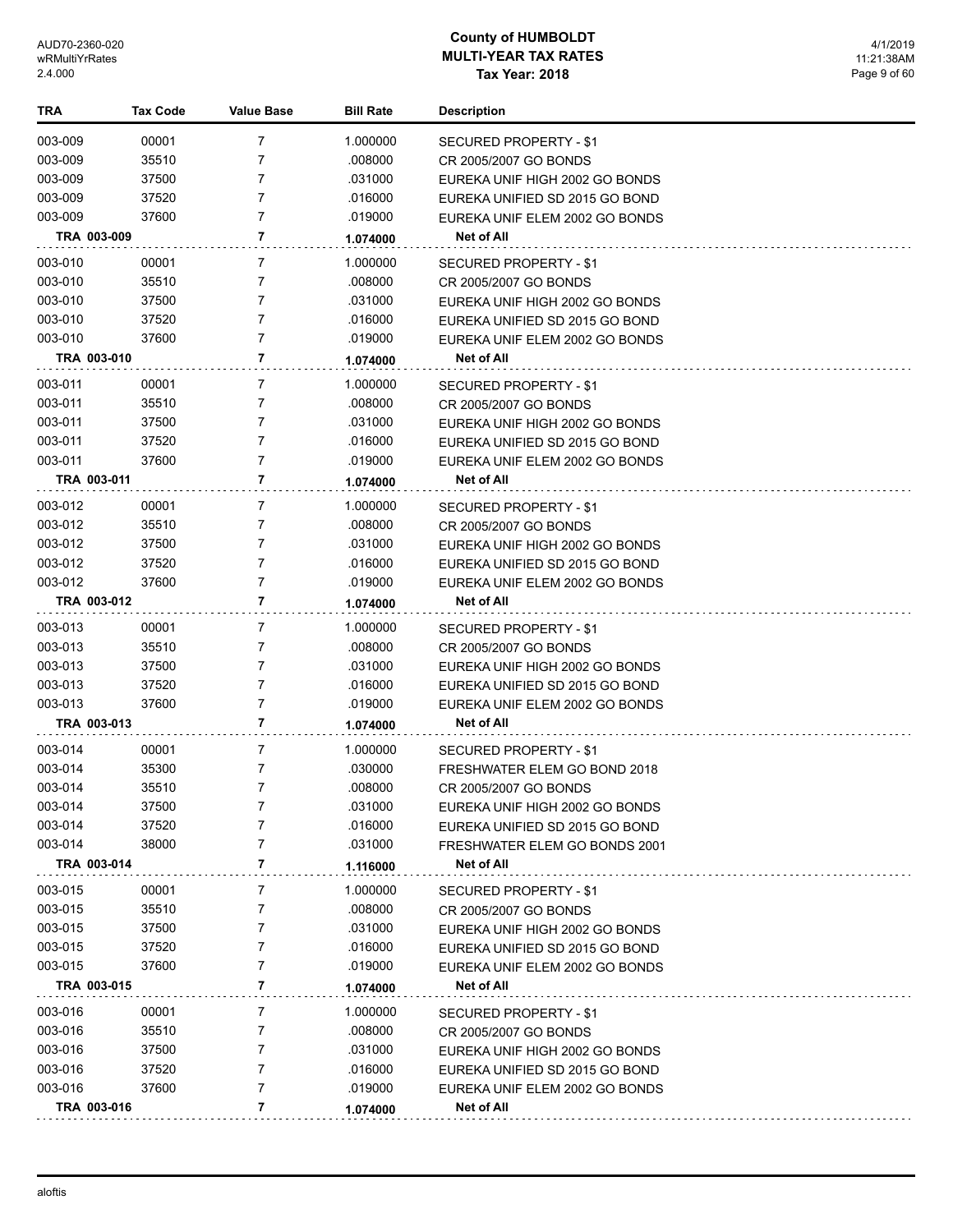| <b>TRA</b>  | <b>Tax Code</b> | <b>Value Base</b> | <b>Bill Rate</b> | <b>Description</b>                 |
|-------------|-----------------|-------------------|------------------|------------------------------------|
| 003-017     | 00001           | 7                 | 1.000000         | SECURED PROPERTY - \$1             |
| 003-017     | 35510           | 7                 | .008000          | CR 2005/2007 GO BONDS              |
| 003-017     | 37500           | 7                 | .031000          | EUREKA UNIF HIGH 2002 GO BONDS     |
| 003-017     | 37520           | 7                 | .016000          | EUREKA UNIFIED SD 2015 GO BOND     |
| 003-017     | 37600           | $\overline{7}$    | .019000          | EUREKA UNIF ELEM 2002 GO BONDS     |
| TRA 003-017 |                 | 7                 | 1.074000         | Net of All                         |
| 003-018     | 00001           | 7                 | 1.000000         | <b>SECURED PROPERTY - \$1</b>      |
| 003-018     | 35510           | $\overline{7}$    | .008000          | CR 2005/2007 GO BONDS              |
| 003-018     | 37500           | 7                 | .031000          | EUREKA UNIF HIGH 2002 GO BONDS     |
| 003-018     | 37520           | 7                 | .016000          | EUREKA UNIFIED SD 2015 GO BOND     |
| 003-018     | 37600           | 7                 | .019000          | EUREKA UNIF ELEM 2002 GO BONDS     |
| TRA 003-018 |                 | 7                 | 1.074000         | Net of All                         |
| 003-019     | 00001           | 7                 | 1.000000         | SECURED PROPERTY - \$1             |
| 003-019     | 35510           | 7                 | .008000          | CR 2005/2007 GO BONDS              |
| 003-019     | 37500           | 7                 | .031000          | EUREKA UNIF HIGH 2002 GO BONDS     |
| 003-019     | 37520           | 7                 | .016000          | EUREKA UNIFIED SD 2015 GO BOND     |
| 003-019     | 38300           | $\overline{7}$    | .001000          | SOUTH BAY ELEMENTARY GO BONDS 1999 |
| TRA 003-019 |                 | 7                 | 1.056000         | Net of All                         |
| 003-020     | 00001           | 7                 | 1.000000         | SECURED PROPERTY - \$1             |
| 003-020     | 35510           | 7                 | .008000          | CR 2005/2007 GO BONDS              |
| 003-020     | 37500           | 7                 | .031000          | EUREKA UNIF HIGH 2002 GO BONDS     |
| 003-020     | 37520           | 7                 | .016000          | EUREKA UNIFIED SD 2015 GO BOND     |
| 003-020     | 38300           | 7                 | .001000          | SOUTH BAY ELEMENTARY GO BONDS 1999 |
| TRA 003-020 |                 | 7                 | 1.056000         | Net of All                         |
| 003-021     | 00001           | 7                 | 1.000000         | SECURED PROPERTY - \$1             |
| 003-021     | 35510           | 7                 | .008000          | CR 2005/2007 GO BONDS              |
| 003-021     | 37500           | 7                 | .031000          | EUREKA UNIF HIGH 2002 GO BONDS     |
| 003-021     | 37520           | 7                 | .016000          | EUREKA UNIFIED SD 2015 GO BOND     |
| 003-021     | 38300           | 7                 | .001000          | SOUTH BAY ELEMENTARY GO BONDS 1999 |
| TRA 003-021 |                 | 7                 | 1.056000         | Net of All                         |
| 003-022     | 00001           | 7                 | 1.000000         | <b>SECURED PROPERTY - \$1</b>      |
| 003-022     | 35510           | 7                 | .008000          | CR 2005/2007 GO BONDS              |
| 003-022     | 37500           | 7                 | .031000          | EUREKA UNIF HIGH 2002 GO BONDS     |
| 003-022     | 37520           |                   | .016000          | EUREKA UNIFIED SD 2015 GO BOND     |
| 003-022     | 38300           | 7                 | .001000          | SOUTH BAY ELEMENTARY GO BONDS 1999 |
| TRA 003-022 |                 | 7                 | 1.056000         | Net of All                         |
| 003-023     | 00001           | 7                 | 1.000000         | <b>SECURED PROPERTY - \$1</b>      |
| 003-023     | 35510           | 7                 | .008000          | CR 2005/2007 GO BONDS              |
| 003-023     | 37500           | 7                 | .031000          | EUREKA UNIF HIGH 2002 GO BONDS     |
| 003-023     | 37520           | 7                 | .016000          | EUREKA UNIFIED SD 2015 GO BOND     |
| 003-023     | 37600           | 7                 | .019000          | EUREKA UNIF ELEM 2002 GO BONDS     |
| TRA 003-023 |                 | 7                 | 1.074000         | Net of All                         |
| 003-024     | 00001           | 7                 | 1.000000         | SECURED PROPERTY - \$1             |
| 003-024     | 35510           | 7                 | .008000          | CR 2005/2007 GO BONDS              |
| 003-024     | 37500           | 7                 | .031000          | EUREKA UNIF HIGH 2002 GO BONDS     |
| 003-024     | 37520           | 7                 | .016000          | EUREKA UNIFIED SD 2015 GO BOND     |
| 003-024     | 38300           | 7                 | .001000          | SOUTH BAY ELEMENTARY GO BONDS 1999 |
| TRA 003-024 |                 | 7                 | 1.056000         | <b>Net of All</b>                  |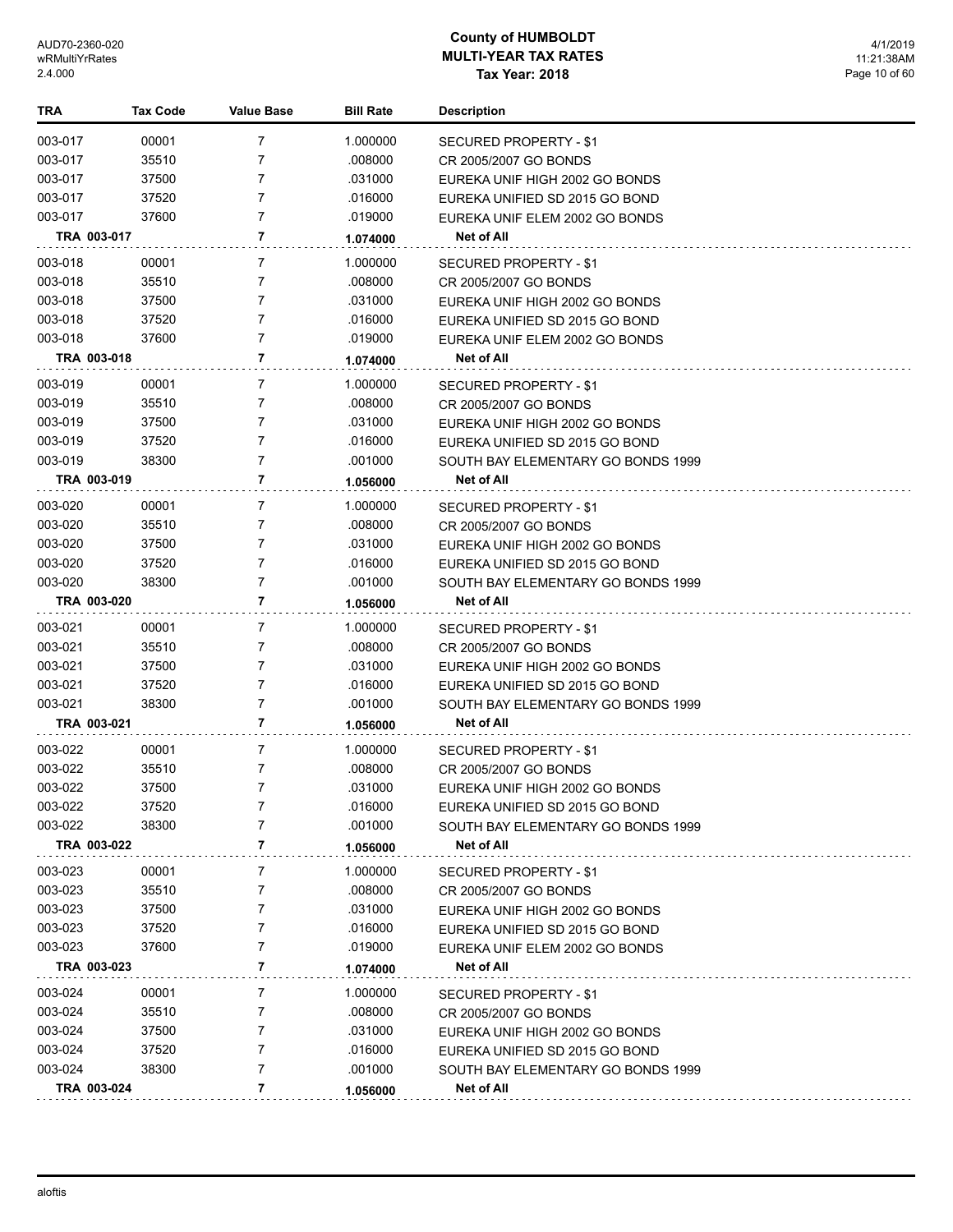4/1/2019 11:21:38AM Page 11 of 60

| TRA                | <b>Tax Code</b> | <b>Value Base</b> | <b>Bill Rate</b> | <b>Description</b>                      |
|--------------------|-----------------|-------------------|------------------|-----------------------------------------|
| 003-025            | 00001           | 7                 | 1.000000         | SECURED PROPERTY - \$1                  |
| 003-025            | 35510           | 7                 | .008000          | CR 2005/2007 GO BONDS                   |
| 003-025            | 37500           | 7                 | .031000          | EUREKA UNIF HIGH 2002 GO BONDS          |
| 003-025            | 37520           | 7                 | .016000          | EUREKA UNIFIED SD 2015 GO BOND          |
| 003-025            | 38300           | 7                 | .001000          | SOUTH BAY ELEMENTARY GO BONDS 1999      |
| TRA 003-025        |                 | 7                 | 1.056000         | Net of All                              |
| 003-026            | 00001           | $\overline{7}$    | 1.000000         | SECURED PROPERTY - \$1                  |
| 003-026            | 35510           | 7                 | .008000          | CR 2005/2007 GO BONDS                   |
| 003-026            | 37500           | 7                 | .031000          | EUREKA UNIF HIGH 2002 GO BONDS          |
| 003-026            | 37520           | 7                 | .016000          | EUREKA UNIFIED SD 2015 GO BOND          |
| 003-026            | 38300           | 7                 | .001000          | SOUTH BAY ELEMENTARY GO BONDS 1999      |
| TRA 003-026        |                 | 7                 | 1.056000         | Net of All                              |
| 003-027            | 00001           | 7                 | 1.000000         | SECURED PROPERTY - \$1                  |
| 003-027            | 35510           | 7                 | .008000          | CR 2005/2007 GO BONDS                   |
| 003-027            | 37500           | 7                 | .031000          | EUREKA UNIF HIGH 2002 GO BONDS          |
| 003-027            | 37520           | 7                 | .016000          | EUREKA UNIFIED SD 2015 GO BOND          |
| 003-027            | 37600           | 7                 | .019000          | EUREKA UNIF ELEM 2002 GO BONDS          |
| TRA 003-027        |                 | $\overline{7}$    | 1.074000         | Net of All                              |
| 004-000            | 00001           | 7                 | 1.000000         |                                         |
| 004-000            | 35510           | 7                 | .008000          | <b>SECURED PROPERTY - \$1</b>           |
| 004-000            | 38500           | 7                 | .005000          | CR 2005/2007 GO BONDS                   |
|                    |                 | 7                 |                  | FERNDALE UNIFIED GO BONDS 1999          |
| TRA 004-000        |                 |                   | 1.013000         | Net of All                              |
| 004-001            | 00001           | 7                 | 1.000000         | SECURED PROPERTY - \$1                  |
| 004-001            | 35510           | 7                 | .008000          | CR 2005/2007 GO BONDS                   |
| 004-001            | 38500           | 7                 | .005000          | FERNDALE UNIFIED GO BONDS 1999          |
| TRA 004-001        |                 | 7                 | 1.013000         | Net of All                              |
| 005-000            | 00001           | 7                 | 1.000000         | SECURED PROPERTY - \$1                  |
| 005-000            | 34500           | 7                 | .042000          | FORTUNA ELEMENTARY UNIFIED 2012 GO BOND |
| 005-000            | 35200           | 7                 | .030000          | FORTUNA ELEM GO BOND 2018               |
| 005-000            | 35510           | 7                 | .008000          | CR 2005/2007 GO BONDS                   |
| 005-000            | 38200           | 7                 | .016000          | FORTUNA HIGH GO BONDS 2000              |
| <b>TRA 005-000</b> |                 | 7                 | 1.096000         | Net of All                              |
| 005-001            | 00001           | 7                 | 1.000000         | SECURED PROPERTY - \$1                  |
| 005-001            | 34500           | 7                 | .042000          | FORTUNA ELEMENTARY UNIFIED 2012 GO BOND |
| 005-001            | 35200           | 7                 | .030000          | FORTUNA ELEM GO BOND 2018               |
| 005-001            | 35510           | 7                 | .008000          | CR 2005/2007 GO BONDS                   |
| 005-001            | 38200           | 7                 | .016000          | FORTUNA HIGH GO BONDS 2000              |
| TRA 005-001        |                 | $\overline{7}$    | 1.096000         | Net of All                              |
| 005-002            | 00001           | 7                 | 1.000000         | SECURED PROPERTY - \$1                  |
| 005-002            | 34500           | 7                 | .042000          | FORTUNA ELEMENTARY UNIFIED 2012 GO BOND |
| 005-002            | 35200           | 7                 | .030000          | FORTUNA ELEM GO BOND 2018               |
| 005-002            | 35510           | 7                 | .008000          | CR 2005/2007 GO BONDS                   |
| 005-002            | 38200           | 7                 | .016000          | FORTUNA HIGH GO BONDS 2000              |
| TRA 005-002        |                 | $\overline{7}$    | 1.096000         | Net of All                              |
| 005-003            | 00001           | 7                 | 1.000000         | SECURED PROPERTY - \$1                  |
| 005-003            | 34500           | 7                 | .042000          | FORTUNA ELEMENTARY UNIFIED 2012 GO BOND |
| 005-003            | 35200           | 7                 | .030000          | FORTUNA ELEM GO BOND 2018               |
| 005-003            | 35510           | 7                 | .008000          | CR 2005/2007 GO BONDS                   |
| 005-003            | 38200           | 7                 | .016000          | FORTUNA HIGH GO BONDS 2000              |
| TRA 005-003        |                 | 7                 | 1.096000         | <b>Net of All</b>                       |
|                    |                 |                   |                  |                                         |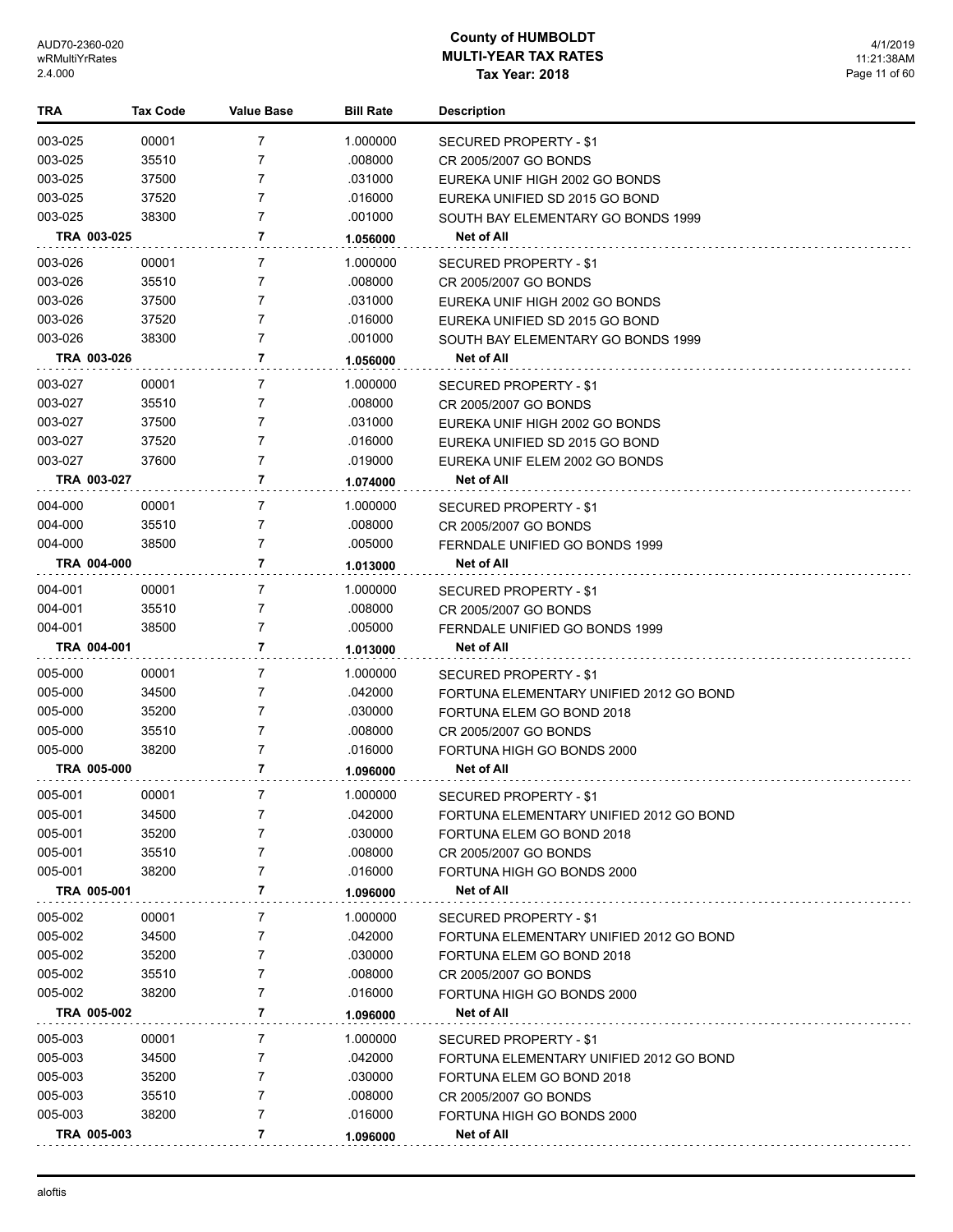| TRA                | Tax Code | <b>Value Base</b> | <b>Bill Rate</b> | <b>Description</b>                      |
|--------------------|----------|-------------------|------------------|-----------------------------------------|
| 005-004            | 00001    | 7                 | 1.000000         | SECURED PROPERTY - \$1                  |
| 005-004            | 34500    | 7                 | .042000          | FORTUNA ELEMENTARY UNIFIED 2012 GO BOND |
| 005-004            | 35200    | 7                 | .030000          | FORTUNA ELEM GO BOND 2018               |
| 005-004            | 35510    | 7                 | .008000          | CR 2005/2007 GO BONDS                   |
| 005-004            | 38200    | 7                 | .016000          | FORTUNA HIGH GO BONDS 2000              |
| TRA 005-004        |          | $\overline{7}$    | 1.096000         | Net of All                              |
| 005-005            | 00001    | 7                 | 1.000000         | <b>SECURED PROPERTY - \$1</b>           |
| 005-005            | 34500    | 7                 | .042000          | FORTUNA ELEMENTARY UNIFIED 2012 GO BOND |
| 005-005            | 35200    | 7                 | .030000          | FORTUNA ELEM GO BOND 2018               |
| 005-005            | 35510    | 7                 | .008000          | CR 2005/2007 GO BONDS                   |
| 005-005            | 38200    | 7                 | .016000          | FORTUNA HIGH GO BONDS 2000              |
| TRA 005-005        |          | 7                 | 1.096000         | Net of All                              |
| 005-006            | 00001    | 7                 | 1.000000         | SECURED PROPERTY - \$1                  |
| 005-006            | 34500    | 7                 | .042000          | FORTUNA ELEMENTARY UNIFIED 2012 GO BOND |
| 005-006            | 35510    | 7                 | .008000          | CR 2005/2007 GO BONDS                   |
| 005-006            | 38200    | 7                 | .016000          | FORTUNA HIGH GO BONDS 2000              |
| <b>TRA 005-006</b> |          | 7                 | 1.066000         | Net of All                              |
| 005-007            | 00001    | 7                 | 1.000000         | SECURED PROPERTY - \$1                  |
| 005-007            | 34500    | 7                 | .042000          | FORTUNA ELEMENTARY UNIFIED 2012 GO BOND |
| 005-007            | 35200    | 7                 | .030000          | FORTUNA ELEM GO BOND 2018               |
| 005-007            | 35510    | 7                 | .008000          | CR 2005/2007 GO BONDS                   |
| 005-007            | 38200    | 7                 | .016000          | FORTUNA HIGH GO BONDS 2000              |
| TRA 005-007        |          | 7                 | 1.096000         | Net of All                              |
| 005-008            | 00001    | 7                 | 1.000000         | SECURED PROPERTY - \$1                  |
| 005-008            | 34500    | 7                 | .042000          | FORTUNA ELEMENTARY UNIFIED 2012 GO BOND |
| 005-008            | 35200    | 7                 | .030000          | FORTUNA ELEM GO BOND 2018               |
| 005-008            | 35510    | 7                 | .008000          | CR 2005/2007 GO BONDS                   |
| 005-008            | 38200    | 7                 | .016000          | FORTUNA HIGH GO BONDS 2000              |
| TRA 005-008        |          | 7                 | 1.096000         | Net of All                              |
| 005-009            | 00001    | 7                 | 1.000000         | SECURED PROPERTY - \$1                  |
| 005-009            | 34500    | 7                 | .042000          | FORTUNA ELEMENTARY UNIFIED 2012 GO BOND |
| 005-009            | 35200    | 7                 | .030000          | FORTUNA ELEM GO BOND 2018               |
| 005-009            | 35510    | 7                 | .008000          | CR 2005/2007 GO BONDS                   |
| 005-009            | 38200    | 7                 | .016000          | FORTUNA HIGH GO BONDS 2000              |
| TRA 005-009        |          | 7                 | 1.096000         | Net of All                              |
| 005-010            | 00001    | 7                 | 1.000000         | SECURED PROPERTY - \$1                  |
| 005-010            | 34500    | 7                 | .042000          | FORTUNA ELEMENTARY UNIFIED 2012 GO BOND |
| 005-010            | 35200    | 7                 | .030000          | FORTUNA ELEM GO BOND 2018               |
| 005-010            | 35510    | 7                 | .008000          | CR 2005/2007 GO BONDS                   |
| 005-010            | 38200    | 7                 | .016000          | FORTUNA HIGH GO BONDS 2000              |
| TRA 005-010        |          | 7                 | 1.096000         | Net of All                              |
| 005-011            | 00001    | 7                 | 1.000000         | <b>SECURED PROPERTY - \$1</b>           |
| 005-011            | 34500    | 7                 | .042000          | FORTUNA ELEMENTARY UNIFIED 2012 GO BOND |
| 005-011            | 35200    | 7                 | .030000          | FORTUNA ELEM GO BOND 2018               |
| 005-011            | 35510    | 7                 | .008000          | CR 2005/2007 GO BONDS                   |
| 005-011            | 38200    | 7                 | .016000          | FORTUNA HIGH GO BONDS 2000              |
| TRA 005-011        |          | 7                 | 1.096000         | Net of All                              |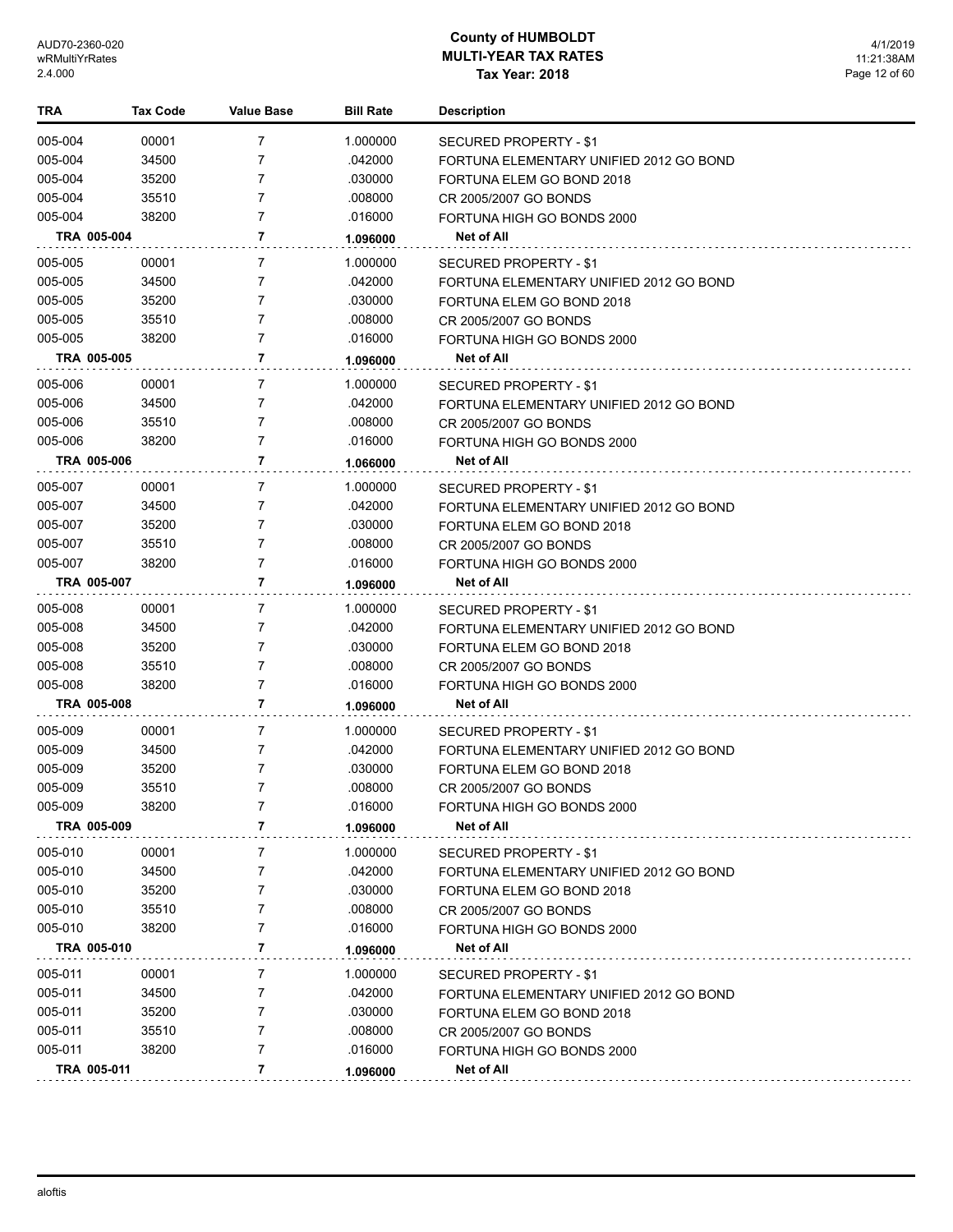| TRA     | Tax Code    | Value Base     | <b>Bill Rate</b> | <b>Description</b>                      |
|---------|-------------|----------------|------------------|-----------------------------------------|
| 005-012 | 00001       | $\overline{7}$ | 1.000000         | SECURED PROPERTY - \$1                  |
| 005-012 | 34500       | 7              | .042000          | FORTUNA ELEMENTARY UNIFIED 2012 GO BOND |
| 005-012 | 35200       | 7              | .030000          | FORTUNA ELEM GO BOND 2018               |
| 005-012 | 35510       | 7              | .008000          | CR 2005/2007 GO BONDS                   |
| 005-012 | 38200       | 7              | .016000          | FORTUNA HIGH GO BONDS 2000              |
|         | TRA 005-012 | 7              | 1.096000         | Net of All                              |
| 005-013 | 00001       | 7              | 1.000000         | <b>SECURED PROPERTY - \$1</b>           |
| 005-013 | 34500       | 7              | .042000          | FORTUNA ELEMENTARY UNIFIED 2012 GO BOND |
| 005-013 | 35200       | 7              | .030000          | FORTUNA ELEM GO BOND 2018               |
| 005-013 | 35510       | 7              | .008000          | CR 2005/2007 GO BONDS                   |
| 005-013 | 38200       | 7              | .016000          | FORTUNA HIGH GO BONDS 2000              |
|         | TRA 005-013 | 7              | 1.096000         | Net of All                              |
| 005-014 | 00001       | 7              | 1.000000         | SECURED PROPERTY - \$1                  |
| 005-014 | 34500       | 7              | .042000          | FORTUNA ELEMENTARY UNIFIED 2012 GO BOND |
| 005-014 | 35200       | 7              | .030000          | FORTUNA ELEM GO BOND 2018               |
| 005-014 | 35510       | 7              | .008000          | CR 2005/2007 GO BONDS                   |
| 005-014 | 38200       | 7              | .016000          | FORTUNA HIGH GO BONDS 2000              |
|         | TRA 005-014 | 7              | 1.096000         | Net of All                              |
| 005-015 | 00001       | 7              | 1.000000         | SECURED PROPERTY - \$1                  |
| 005-015 | 34500       | 7              | .042000          | FORTUNA ELEMENTARY UNIFIED 2012 GO BOND |
| 005-015 | 35200       | 7              | .030000          | FORTUNA ELEM GO BOND 2018               |
| 005-015 | 35510       | 7              | .008000          | CR 2005/2007 GO BONDS                   |
| 005-015 | 38200       | 7              | .016000          | FORTUNA HIGH GO BONDS 2000              |
|         | TRA 005-015 | 7              | 1.096000         | Net of All                              |
| 005-016 | 00001       | 7              | 1.000000         | SECURED PROPERTY - \$1                  |
| 005-016 | 35510       | 7              | .008000          | CR 2005/2007 GO BONDS                   |
| 005-016 | 38200       | 7              | .016000          | FORTUNA HIGH GO BONDS 2000              |
|         | TRA 005-016 | 7              | 1.024000         | Net of All                              |
| 005-017 | 00001       | 7              | 1.000000         | SECURED PROPERTY - \$1                  |
| 005-017 | 35510       | 7              | .008000          | CR 2005/2007 GO BONDS                   |
| 005-017 | 38200       | 7              | .016000          | FORTUNA HIGH GO BONDS 2000              |
|         | TRA 005-017 | 7              | 1.024000         | Net of All                              |
| 005-018 | 00001       | 7              | 1.000000         | SECURED PROPERTY - \$1                  |
| 005-018 | 34500       | 7              | .042000          | FORTUNA ELEMENTARY UNIFIED 2012 GO BOND |
| 005-018 | 35200       | 7              | .030000          | FORTUNA ELEM GO BOND 2018               |
| 005-018 | 35510       | 7              | .008000          | CR 2005/2007 GO BONDS                   |
| 005-018 | 38200       | 7              | .016000          | FORTUNA HIGH GO BONDS 2000              |
|         | TRA 005-018 | 7              | 1.096000         | Net of All                              |
| 005-019 | 00001       | 7              | 1.000000         | SECURED PROPERTY - \$1                  |
| 005-019 | 34500       | 7              | .042000          | FORTUNA ELEMENTARY UNIFIED 2012 GO BOND |
| 005-019 | 35200       | 7              | .030000          | FORTUNA ELEM GO BOND 2018               |
| 005-019 | 35510       | 7              | .008000          | CR 2005/2007 GO BONDS                   |
| 005-019 | 38200       | 7              | .016000          | FORTUNA HIGH GO BONDS 2000              |
|         | TRA 005-019 | 7              | 1.096000         | Net of All                              |
| 005-020 | 00001       | 7              | 1.000000         | SECURED PROPERTY - \$1                  |
| 005-020 | 34500       | 7              | .042000          | FORTUNA ELEMENTARY UNIFIED 2012 GO BOND |
| 005-020 | 35200       | 7              | .030000          | FORTUNA ELEM GO BOND 2018               |
| 005-020 | 35510       | 7              | .008000          | CR 2005/2007 GO BONDS                   |
| 005-020 | 38200       | 7              | .016000          | FORTUNA HIGH GO BONDS 2000              |
|         | TRA 005-020 | 7              | 1.096000         | Net of All                              |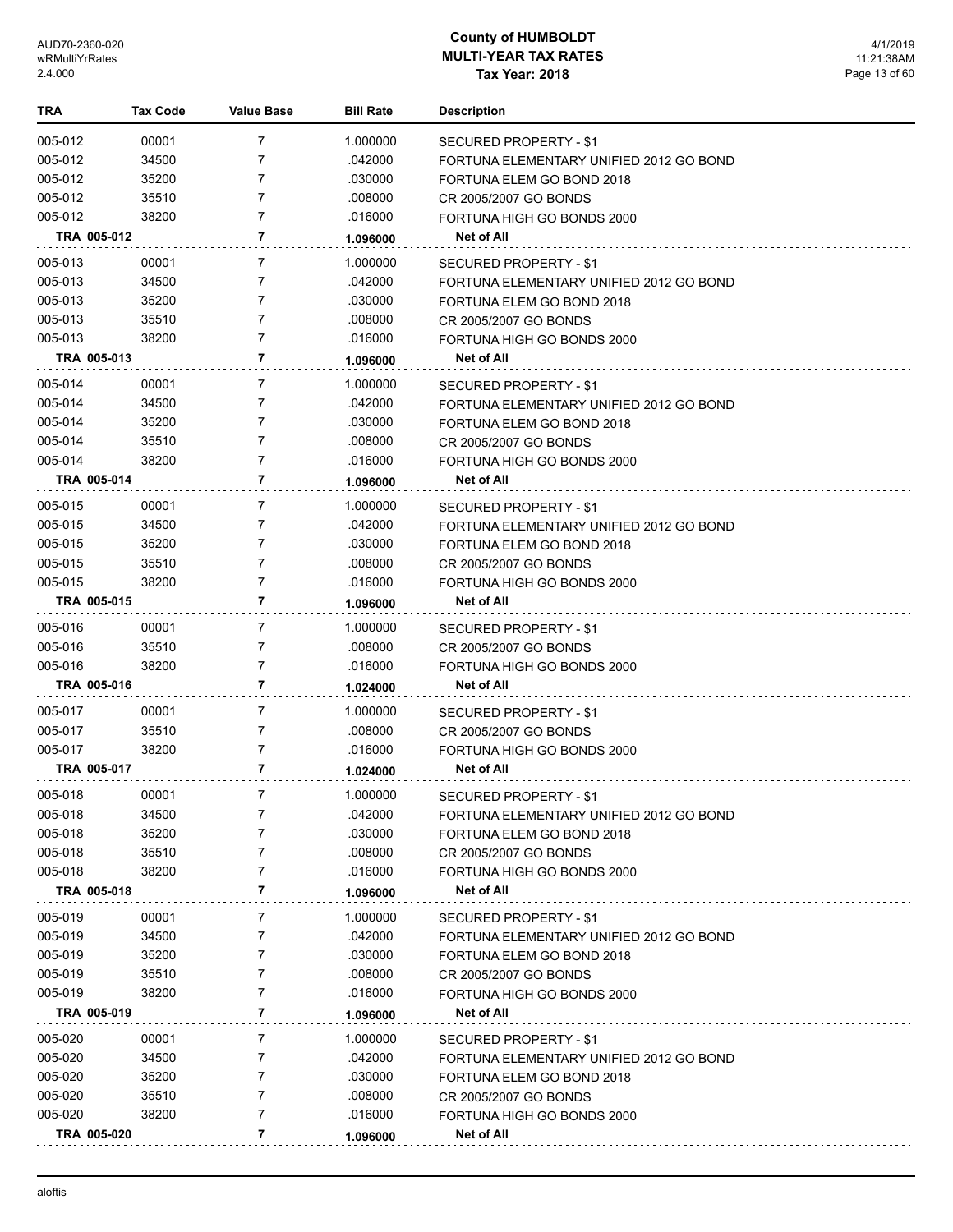| TRA         | Tax Code | <b>Value Base</b> | <b>Bill Rate</b> | <b>Description</b>                      |
|-------------|----------|-------------------|------------------|-----------------------------------------|
| 005-021     | 00001    | 7                 | 1.000000         | SECURED PROPERTY - \$1                  |
| 005-021     | 34500    | 7                 | .042000          | FORTUNA ELEMENTARY UNIFIED 2012 GO BOND |
| 005-021     | 35200    | 7                 | .030000          | FORTUNA ELEM GO BOND 2018               |
| 005-021     | 35510    | 7                 | .008000          | CR 2005/2007 GO BONDS                   |
| 005-021     | 38200    | 7                 | .016000          | FORTUNA HIGH GO BONDS 2000              |
| TRA 005-021 |          | 7                 | 1.096000         | Net of All                              |
| 005-022     | 00001    | 7                 | 1.000000         | <b>SECURED PROPERTY - \$1</b>           |
| 005-022     | 34500    | 7                 | .042000          | FORTUNA ELEMENTARY UNIFIED 2012 GO BOND |
| 005-022     | 35200    | 7                 | .030000          | FORTUNA ELEM GO BOND 2018               |
| 005-022     | 35510    | 7                 | .008000          | CR 2005/2007 GO BONDS                   |
| 005-022     | 38200    | 7                 | .016000          | FORTUNA HIGH GO BONDS 2000              |
| TRA 005-022 |          | 7                 | 1.096000         | Net of All                              |
| 005-023     | 00001    | 7                 | 1.000000         | SECURED PROPERTY - \$1                  |
| 005-023     | 34500    | 7                 | .042000          | FORTUNA ELEMENTARY UNIFIED 2012 GO BOND |
| 005-023     | 35200    | 7                 | .030000          | FORTUNA ELEM GO BOND 2018               |
| 005-023     | 35510    | 7                 | .008000          | CR 2005/2007 GO BONDS                   |
| 005-023     | 38200    | 7                 | .016000          | FORTUNA HIGH GO BONDS 2000              |
| TRA 005-023 |          | 7                 | 1.096000         | Net of All                              |
| 005-024     | 00001    | 7                 | 1.000000         | SECURED PROPERTY - \$1                  |
| 005-024     | 34500    | 7                 | .042000          | FORTUNA ELEMENTARY UNIFIED 2012 GO BOND |
| 005-024     | 35200    | 7                 | .030000          | FORTUNA ELEM GO BOND 2018               |
| 005-024     | 35510    | 7                 | .008000          | CR 2005/2007 GO BONDS                   |
| 005-024     | 38200    | 7                 | .016000          | FORTUNA HIGH GO BONDS 2000              |
| TRA 005-024 |          | 7                 | 1.096000         | Net of All                              |
| 005-025     | 00001    | 7                 | 1.000000         | SECURED PROPERTY - \$1                  |
| 005-025     | 34500    | 7                 | .042000          | FORTUNA ELEMENTARY UNIFIED 2012 GO BOND |
| 005-025     | 35200    | 7                 | .030000          | FORTUNA ELEM GO BOND 2018               |
| 005-025     | 35510    | 7                 | .008000          | CR 2005/2007 GO BONDS                   |
| 005-025     | 38200    | 7                 | .016000          | FORTUNA HIGH GO BONDS 2000              |
| TRA 005-025 |          | 7                 | 1.096000         | Net of All                              |
| 005-026     | 00001    | 7                 | 1.000000         | SECURED PROPERTY - \$1                  |
| 005-026     | 34500    | 7                 | .042000          | FORTUNA ELEMENTARY UNIFIED 2012 GO BOND |
| 005-026     | 35200    | 7                 | .030000          | FORTUNA ELEM GO BOND 2018               |
| 005-026     | 35510    | 7                 | .008000          | CR 2005/2007 GO BONDS                   |
| 005-026     | 38200    | 7                 | .016000          | FORTUNA HIGH GO BONDS 2000              |
| TRA 005-026 |          | 7                 | 1.096000         | Net of All                              |
| 005-027     | 00001    | 7                 | 1.000000         | SECURED PROPERTY - \$1                  |
| 005-027     | 34500    | 7                 | .042000          | FORTUNA ELEMENTARY UNIFIED 2012 GO BOND |
| 005-027     | 35200    | 7                 | .030000          | FORTUNA ELEM GO BOND 2018               |
| 005-027     | 35510    | 7                 | .008000          | CR 2005/2007 GO BONDS                   |
| 005-027     | 38200    | 7                 | .016000          | FORTUNA HIGH GO BONDS 2000              |
| TRA 005-027 |          | 7                 | 1.096000         | Net of All                              |
| 005-028     | 00001    | 7                 | 1.000000         | SECURED PROPERTY - \$1                  |
| 005-028     | 34500    | 7                 | .042000          | FORTUNA ELEMENTARY UNIFIED 2012 GO BOND |
| 005-028     | 35200    | 7                 | .030000          | FORTUNA ELEM GO BOND 2018               |
| 005-028     | 35510    | 7                 | .008000          | CR 2005/2007 GO BONDS                   |
| 005-028     | 38200    | 7                 | .016000          | FORTUNA HIGH GO BONDS 2000              |
| TRA 005-028 |          | 7                 | 1.096000         | Net of All                              |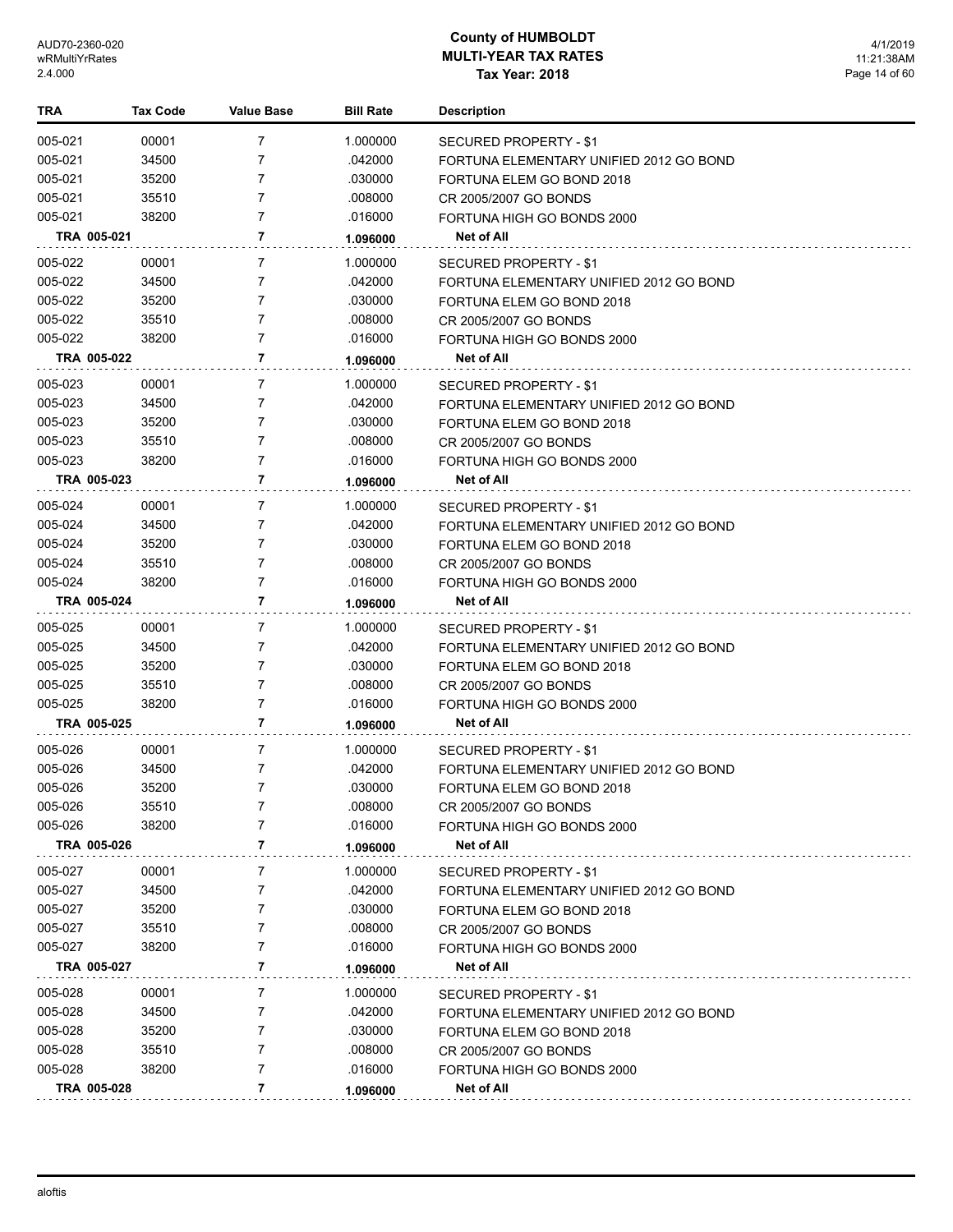| TRA         | <b>Tax Code</b> | Value Base     | <b>Bill Rate</b> | <b>Description</b>                      |
|-------------|-----------------|----------------|------------------|-----------------------------------------|
| 005-029     | 00001           | 7              | 1.000000         | SECURED PROPERTY - \$1                  |
| 005-029     | 34500           | 7              | .042000          | FORTUNA ELEMENTARY UNIFIED 2012 GO BOND |
| 005-029     | 35200           | 7              | .030000          | FORTUNA ELEM GO BOND 2018               |
| 005-029     | 35510           | 7              | .008000          | CR 2005/2007 GO BONDS                   |
| 005-029     | 38200           | 7              | .016000          | FORTUNA HIGH GO BONDS 2000              |
|             | TRA 005-029     | 7              | 1.096000         | <b>Net of All</b>                       |
| 005-030     | 00001           | 7              | 1.000000         | <b>SECURED PROPERTY - \$1</b>           |
| 005-030     | 34500           | 7              | .042000          | FORTUNA ELEMENTARY UNIFIED 2012 GO BOND |
| 005-030     | 35510           | 7              | .008000          | CR 2005/2007 GO BONDS                   |
| 005-030     | 38200           | 7              | .016000          | FORTUNA HIGH GO BONDS 2000              |
|             | TRA 005-030     | 7              | 1.066000         | <b>Net of All</b>                       |
| 006-000     | 00001           | 7              | 1.000000         | SECURED PROPERTY - \$1                  |
| 006-000     | 34400           | $\overline{7}$ | .023000          | NHUHSD 2010                             |
| 006-000     | 34600           | 7              | .026000          | TRINIDAD ELEMENTARY 2012 GO BOND        |
| 006-000     | 35510           | 7              | .008000          | CR 2005/2007 GO BONDS                   |
|             | TRA 006-000     | 7              | 1.057000         | Net of All                              |
| 006-001     | 00001           | 7              | 1.000000         | SECURED PROPERTY - \$1                  |
| 006-001     | 34400           | 7              | .023000          | NHUHSD 2010                             |
| 006-001     | 34600           | 7              | .026000          | TRINIDAD ELEMENTARY 2012 GO BOND        |
| 006-001     | 35510           | 7              | .008000          | CR 2005/2007 GO BONDS                   |
|             | TRA 006-001     | 7              | 1.057000         | <b>Net of All</b>                       |
| 006-002     | 00001           | $\overline{7}$ | 1.000000         | SECURED PROPERTY - \$1                  |
| 006-002     | 35510           | $\overline{7}$ | .008000          | CR 2005/2007 GO BONDS                   |
|             | TRA 006-002     | 7              | 1.008000         | <b>Net of All</b>                       |
| 006-003     | 00001           | 7              | 1.000000         | <b>SECURED PROPERTY - \$1</b>           |
| 006-003     | 35510           | 7              | .008000          | CR 2005/2007 GO BONDS                   |
|             | TRA 006-003     | 7              | 1.008000         | Net of All                              |
| 006-004     | 00001           | 7              | 1.000000         | SECURED PROPERTY - \$1                  |
| 006-004     | 34400           | 7              | .023000          | NHUHSD 2010                             |
| 006-004     | 34600           | 7              | .026000          | TRINIDAD ELEMENTARY 2012 GO BOND        |
| 006-004     | 35510           | 7              | .008000          | CR 2005/2007 GO BONDS                   |
|             | TRA 006-004     | 7              | 1.057000         | <b>Net of All</b>                       |
| 006-005     | 00001           |                | 1.000000         | <b>SECURED PROPERTY - \$1</b>           |
| 006-005     | 34400           | 7              | .023000          | NHUHSD 2010                             |
| 006-005     | 34600           | 7              | .026000          | TRINIDAD ELEMENTARY 2012 GO BOND        |
| 006-005     | 35510           | 7              | .008000          | CR 2005/2007 GO BONDS                   |
|             | TRA 006-005     | 7              | 1.057000         | Net of All                              |
| 007-001     | 00001           | 7              | 1.000000         | <b>SECURED PROPERTY - \$1</b>           |
| 007-001     | 35100           | 7              | .030000          | RIO DELL ELEM GO BOND                   |
| 007-001     | 35510           | 7              | .008000          | CR 2005/2007 GO BONDS                   |
| 007-001     | 38200           | 7              | .016000          | FORTUNA HIGH GO BONDS 2000              |
| TRA 007-001 |                 | 7              | 1.054000         | <b>Net of All</b>                       |
| 007-002     | 00001           | 7              | 1.000000         | SECURED PROPERTY - \$1                  |
| 007-002     | 35100           | 7              | .030000          | RIO DELL ELEM GO BOND                   |
| 007-002     | 35510           | 7              | .008000          | CR 2005/2007 GO BONDS                   |
| 007-002     | 38200           | $\overline{7}$ | .016000          | FORTUNA HIGH GO BONDS 2000              |
|             | TRA 007-002     | 7              | 1.054000         | Net of All                              |
|             |                 |                |                  |                                         |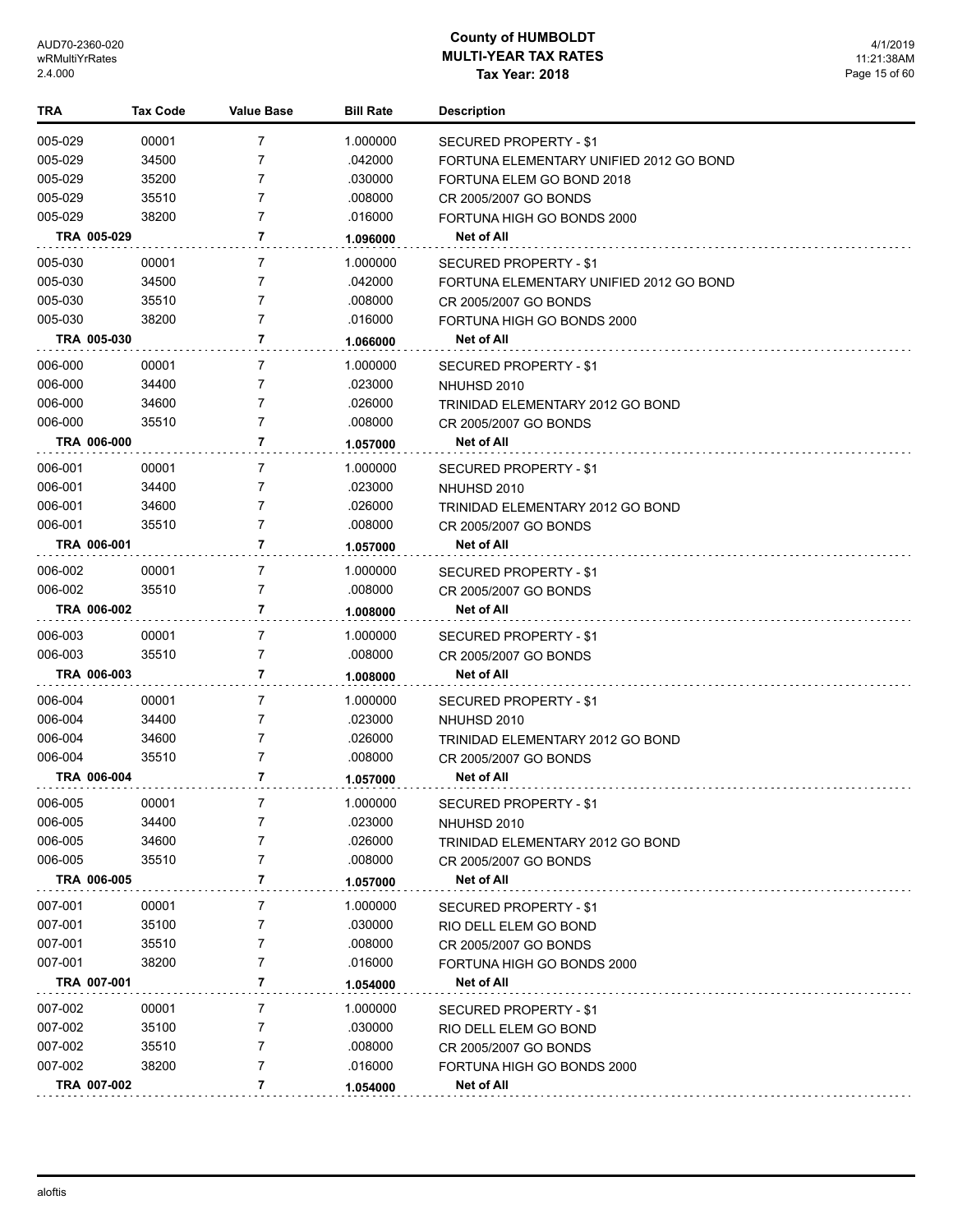| TRA         | <b>Tax Code</b> | <b>Value Base</b> | <b>Bill Rate</b> | <b>Description</b>                      |
|-------------|-----------------|-------------------|------------------|-----------------------------------------|
| 007-003     | 00001           | 7                 | 1.000000         | SECURED PROPERTY - \$1                  |
| 007-003     | 35100           | 7                 | .030000          | RIO DELL ELEM GO BOND                   |
| 007-003     | 35510           | 7                 | .008000          | CR 2005/2007 GO BONDS                   |
| 007-003     | 38200           | 7                 | .016000          | FORTUNA HIGH GO BONDS 2000              |
| TRA 007-003 |                 | 7                 | 1.054000         | Net of All                              |
| 007-004     | 00001           | 7                 | 1.000000         | SECURED PROPERTY - \$1                  |
| 007-004     | 35100           | 7                 | .030000          | RIO DELL ELEM GO BOND                   |
| 007-004     | 35510           | 7                 | .008000          | CR 2005/2007 GO BONDS                   |
| 007-004     | 38200           | 7                 | .016000          | FORTUNA HIGH GO BONDS 2000              |
| TRA 007-004 |                 | 7                 | 1.054000         | <b>Net of All</b>                       |
| 007-005     | 00001           | 7                 | 1.000000         | SECURED PROPERTY - \$1                  |
| 007-005     | 35100           | 7                 | .030000          | RIO DELL ELEM GO BOND                   |
| 007-005     | 35510           | 7                 | .008000          | CR 2005/2007 GO BONDS                   |
| 007-005     | 38200           | $\overline{7}$    | .016000          | FORTUNA HIGH GO BONDS 2000              |
| TRA 007-005 |                 | 7                 | 1.054000         | <b>Net of All</b>                       |
| 007-006     | 00001           | 7                 | 1.000000         | SECURED PROPERTY - \$1                  |
| 007-006     | 35100           | 7                 | .030000          | RIO DELL ELEM GO BOND                   |
| 007-006     | 35510           | 7                 | .008000          | CR 2005/2007 GO BONDS                   |
| 007-006     | 38200           | 7                 | .016000          | FORTUNA HIGH GO BONDS 2000              |
| TRA 007-006 |                 | 7                 | 1.054000         | Net of All                              |
| 007-007     | 00001           | 7                 | 1.000000         | SECURED PROPERTY - \$1                  |
| 007-007     | 35100           | 7                 | .030000          | RIO DELL ELEM GO BOND                   |
| 007-007     | 35510           | 7                 | .008000          | CR 2005/2007 GO BONDS                   |
| 007-007     | 38200           | $\overline{7}$    | .016000          | FORTUNA HIGH GO BONDS 2000              |
| TRA 007-007 |                 | 7                 | 1.054000         | Net of All                              |
| 007-008     | 00001           | 7                 | 1.000000         | SECURED PROPERTY - \$1                  |
| 007-008     | 34500           | 7                 | .042000          | FORTUNA ELEMENTARY UNIFIED 2012 GO BOND |
| 007-008     | 35200           | 7                 | .030000          | FORTUNA ELEM GO BOND 2018               |
| 007-008     | 35510           | $\overline{7}$    | .008000          | CR 2005/2007 GO BONDS                   |
| 007-008     | 38200           | $\overline{7}$    | .016000          | FORTUNA HIGH GO BONDS 2000              |
| TRA 007-008 |                 | 7                 | 1.096000         | Net of All                              |
| 007-009     | 00001           | 7                 | 1.000000         | SECURED PROPERTY - \$1                  |
| 007-009     | 34500           | 7                 | .042000          | FORTUNA ELEMENTARY UNIFIED 2012 GO BOND |
| 007-009     | 35200           | 7                 | .030000          | FORTUNA ELEM GO BOND 2018               |
| 007-009     | 35510           | 7                 | .008000          | CR 2005/2007 GO BONDS                   |
| 007-009     | 38200           | 7                 | .016000          | FORTUNA HIGH GO BONDS 2000              |
| TRA 007-009 |                 | 7                 | 1.096000         | Net of All                              |
| 051-001     | 00001           | 7                 | 1.000000         | <b>SECURED PROPERTY - \$1</b>           |
| 051-001     | 34500           | 7                 | .042000          | FORTUNA ELEMENTARY UNIFIED 2012 GO BOND |
| 051-001     | 35200           | 7                 | .030000          | FORTUNA ELEM GO BOND 2018               |
| 051-001     | 35510           | 7                 | .008000          | CR 2005/2007 GO BONDS                   |
| 051-001     | 38200           | 7                 | .016000          | FORTUNA HIGH GO BONDS 2000              |
| TRA 051-001 |                 | 7                 | 1.096000         | <b>Net of All</b>                       |
| 051-002     | 00001           | 7                 | 1.000000         | SECURED PROPERTY - \$1                  |
| 051-002     | 34500           | 7                 | .042000          | FORTUNA ELEMENTARY UNIFIED 2012 GO BOND |
| 051-002     | 35510           | 7                 | .008000          | CR 2005/2007 GO BONDS                   |
| 051-002     | 38200           | 7                 | .016000          | FORTUNA HIGH GO BONDS 2000              |
| TRA 051-002 |                 | 7                 | 1.066000         | Net of All                              |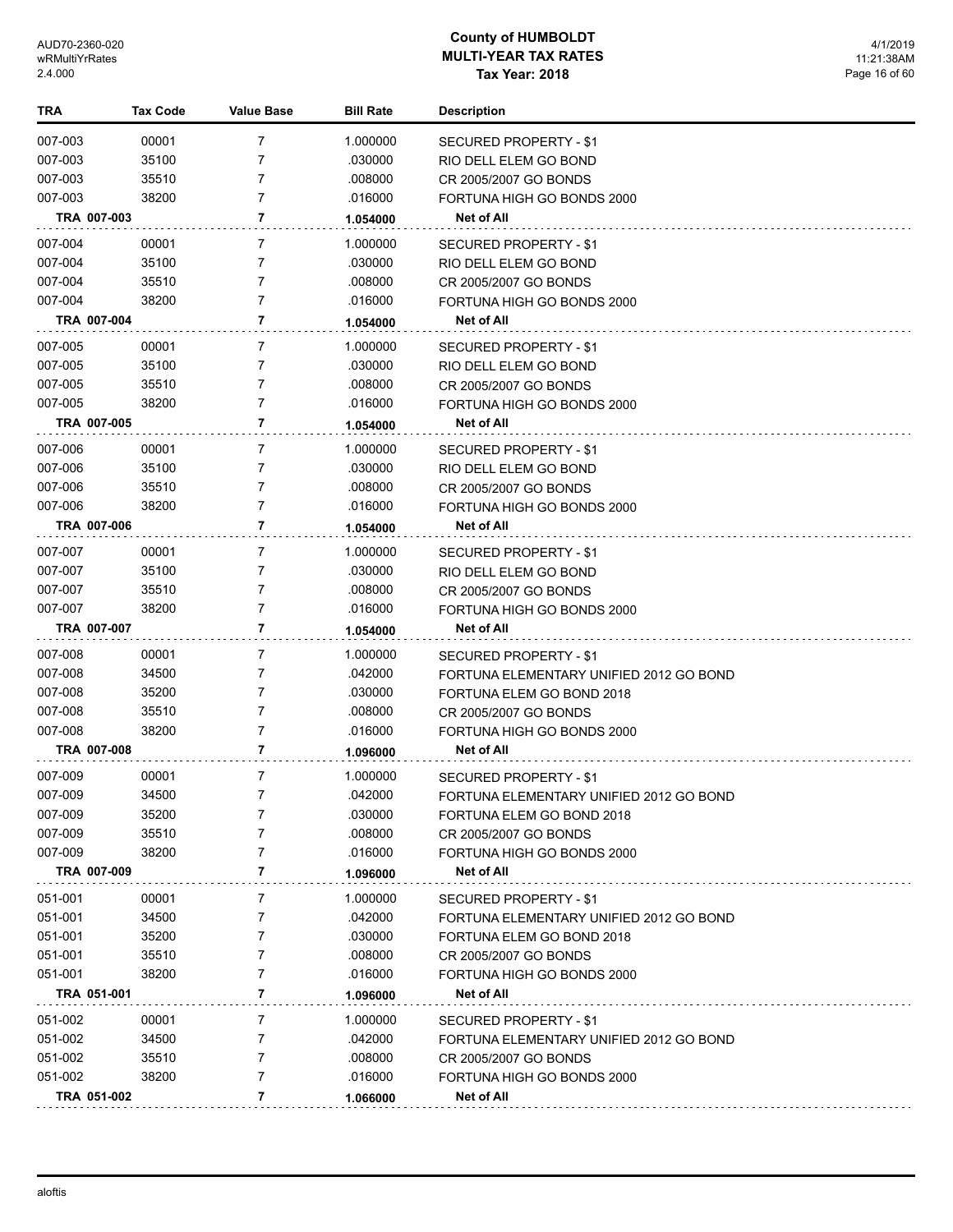| 051-003<br>00001<br>7<br>1.000000<br>SECURED PROPERTY - \$1<br>7<br>051-003<br>34500<br>.042000<br>FORTUNA ELEMENTARY UNIFIED 2012 GO BOND<br>051-003<br>35200<br>7<br>.030000<br>FORTUNA ELEM GO BOND 2018<br>051-003<br>7<br>35510<br>.008000<br>CR 2005/2007 GO BONDS<br>38200<br>7<br>051-003<br>.016000<br>FORTUNA HIGH GO BONDS 2000<br>7<br>TRA 051-003<br>Net of All<br>1.096000<br>051-004<br>00001<br>7<br>1.000000<br><b>SECURED PROPERTY - \$1</b><br>051-004<br>34500<br>7<br>.042000<br>FORTUNA ELEMENTARY UNIFIED 2012 GO BOND<br>7<br>051-004<br>35200<br>.030000<br>FORTUNA ELEM GO BOND 2018<br>051-004<br>35510<br>7<br>.008000<br>CR 2005/2007 GO BONDS<br>051-004<br>38200<br>7<br>.016000<br>FORTUNA HIGH GO BONDS 2000<br>7<br><b>Net of All</b><br>TRA 051-004<br>1.096000<br>051-005<br>00001<br>7<br>1.000000<br>SECURED PROPERTY - \$1<br>051-005<br>34500<br>7<br>.042000<br>FORTUNA ELEMENTARY UNIFIED 2012 GO BOND<br>051-005<br>35200<br>7<br>.030000<br>FORTUNA ELEM GO BOND 2018<br>051-005<br>35510<br>7<br>.008000<br>CR 2005/2007 GO BONDS<br>7<br>051-005<br>38200<br>.016000<br>FORTUNA HIGH GO BONDS 2000<br>7<br>TRA 051-005<br>Net of All<br>1.096000<br>051-006<br>00001<br>7<br>1.000000<br><b>SECURED PROPERTY - \$1</b><br>34500<br>051-006<br>7<br>.042000<br>FORTUNA ELEMENTARY UNIFIED 2012 GO BOND<br>051-006<br>35200<br>7<br>.030000<br>FORTUNA ELEM GO BOND 2018<br>051-006<br>35510<br>7<br>.008000<br>CR 2005/2007 GO BONDS<br>051-006<br>38200<br>7<br>.016000<br>FORTUNA HIGH GO BONDS 2000<br>TRA 051-006<br>7<br>Net of All<br>1.096000<br>051-007<br>00001<br>7<br>1.000000<br>SECURED PROPERTY - \$1<br>051-007<br>34500<br>7<br>.042000<br>FORTUNA ELEMENTARY UNIFIED 2012 GO BOND<br>051-007<br>35200<br>7<br>.030000<br>FORTUNA ELEM GO BOND 2018<br>051-007<br>35510<br>7<br>.008000<br>CR 2005/2007 GO BONDS<br>7<br>051-007<br>38200<br>.016000<br>FORTUNA HIGH GO BONDS 2000<br>7<br>TRA 051-007<br>Net of All<br>1.096000<br>051-008<br>00001<br>7<br>1.000000<br>SECURED PROPERTY - \$1<br>051-008<br>34500<br>7<br>.042000<br>FORTUNA ELEMENTARY UNIFIED 2012 GO BOND<br>7<br>051-008<br>35200<br>.030000<br>FORTUNA ELEM GO BOND 2018<br>051-008<br>.008000<br>35510<br>7<br>CR 2005/2007 GO BONDS<br>051-008<br>38200<br>7<br>.016000<br>FORTUNA HIGH GO BONDS 2000<br>7<br>TRA 051-008<br>Net of All<br>1.096000<br>051-009<br>00001<br>1.000000<br>7<br>SECURED PROPERTY - \$1<br>051-009<br>34500<br>.042000<br>7<br>FORTUNA ELEMENTARY UNIFIED 2012 GO BOND<br>051-009<br>35200<br>7<br>.030000<br>FORTUNA ELEM GO BOND 2018<br>051-009<br>35510<br>7<br>.008000<br>CR 2005/2007 GO BONDS<br>051-009<br>38200<br>.016000<br>7<br>FORTUNA HIGH GO BONDS 2000<br>7<br>TRA 051-009<br><b>Net of All</b><br>1.096000<br>051-010<br>00001<br>7<br>1.000000<br>SECURED PROPERTY - \$1<br>051-010<br>34500<br>.042000<br>7<br>FORTUNA ELEMENTARY UNIFIED 2012 GO BOND<br>051-010<br>35200<br>7<br>.030000<br>FORTUNA ELEM GO BOND 2018<br>051-010<br>35510<br>.008000<br>7<br>CR 2005/2007 GO BONDS<br>051-010<br>38200<br>7<br>.016000<br>FORTUNA HIGH GO BONDS 2000<br>7<br>Net of All<br>TRA 051-010<br>1.096000 | TRA | Tax Code | <b>Value Base</b> | <b>Bill Rate</b> | <b>Description</b> |
|------------------------------------------------------------------------------------------------------------------------------------------------------------------------------------------------------------------------------------------------------------------------------------------------------------------------------------------------------------------------------------------------------------------------------------------------------------------------------------------------------------------------------------------------------------------------------------------------------------------------------------------------------------------------------------------------------------------------------------------------------------------------------------------------------------------------------------------------------------------------------------------------------------------------------------------------------------------------------------------------------------------------------------------------------------------------------------------------------------------------------------------------------------------------------------------------------------------------------------------------------------------------------------------------------------------------------------------------------------------------------------------------------------------------------------------------------------------------------------------------------------------------------------------------------------------------------------------------------------------------------------------------------------------------------------------------------------------------------------------------------------------------------------------------------------------------------------------------------------------------------------------------------------------------------------------------------------------------------------------------------------------------------------------------------------------------------------------------------------------------------------------------------------------------------------------------------------------------------------------------------------------------------------------------------------------------------------------------------------------------------------------------------------------------------------------------------------------------------------------------------------------------------------------------------------------------------------------------------------------------------------------------------------------------------------------------------------------------------------------------------------------------------------------------------------------------------------------------------------------------------------------------------------------------------------------------------------------------------------------------------------------------------------------------------------------------------------------------------------------------------------------------------------------------------------------|-----|----------|-------------------|------------------|--------------------|
|                                                                                                                                                                                                                                                                                                                                                                                                                                                                                                                                                                                                                                                                                                                                                                                                                                                                                                                                                                                                                                                                                                                                                                                                                                                                                                                                                                                                                                                                                                                                                                                                                                                                                                                                                                                                                                                                                                                                                                                                                                                                                                                                                                                                                                                                                                                                                                                                                                                                                                                                                                                                                                                                                                                                                                                                                                                                                                                                                                                                                                                                                                                                                                                          |     |          |                   |                  |                    |
|                                                                                                                                                                                                                                                                                                                                                                                                                                                                                                                                                                                                                                                                                                                                                                                                                                                                                                                                                                                                                                                                                                                                                                                                                                                                                                                                                                                                                                                                                                                                                                                                                                                                                                                                                                                                                                                                                                                                                                                                                                                                                                                                                                                                                                                                                                                                                                                                                                                                                                                                                                                                                                                                                                                                                                                                                                                                                                                                                                                                                                                                                                                                                                                          |     |          |                   |                  |                    |
|                                                                                                                                                                                                                                                                                                                                                                                                                                                                                                                                                                                                                                                                                                                                                                                                                                                                                                                                                                                                                                                                                                                                                                                                                                                                                                                                                                                                                                                                                                                                                                                                                                                                                                                                                                                                                                                                                                                                                                                                                                                                                                                                                                                                                                                                                                                                                                                                                                                                                                                                                                                                                                                                                                                                                                                                                                                                                                                                                                                                                                                                                                                                                                                          |     |          |                   |                  |                    |
|                                                                                                                                                                                                                                                                                                                                                                                                                                                                                                                                                                                                                                                                                                                                                                                                                                                                                                                                                                                                                                                                                                                                                                                                                                                                                                                                                                                                                                                                                                                                                                                                                                                                                                                                                                                                                                                                                                                                                                                                                                                                                                                                                                                                                                                                                                                                                                                                                                                                                                                                                                                                                                                                                                                                                                                                                                                                                                                                                                                                                                                                                                                                                                                          |     |          |                   |                  |                    |
|                                                                                                                                                                                                                                                                                                                                                                                                                                                                                                                                                                                                                                                                                                                                                                                                                                                                                                                                                                                                                                                                                                                                                                                                                                                                                                                                                                                                                                                                                                                                                                                                                                                                                                                                                                                                                                                                                                                                                                                                                                                                                                                                                                                                                                                                                                                                                                                                                                                                                                                                                                                                                                                                                                                                                                                                                                                                                                                                                                                                                                                                                                                                                                                          |     |          |                   |                  |                    |
|                                                                                                                                                                                                                                                                                                                                                                                                                                                                                                                                                                                                                                                                                                                                                                                                                                                                                                                                                                                                                                                                                                                                                                                                                                                                                                                                                                                                                                                                                                                                                                                                                                                                                                                                                                                                                                                                                                                                                                                                                                                                                                                                                                                                                                                                                                                                                                                                                                                                                                                                                                                                                                                                                                                                                                                                                                                                                                                                                                                                                                                                                                                                                                                          |     |          |                   |                  |                    |
|                                                                                                                                                                                                                                                                                                                                                                                                                                                                                                                                                                                                                                                                                                                                                                                                                                                                                                                                                                                                                                                                                                                                                                                                                                                                                                                                                                                                                                                                                                                                                                                                                                                                                                                                                                                                                                                                                                                                                                                                                                                                                                                                                                                                                                                                                                                                                                                                                                                                                                                                                                                                                                                                                                                                                                                                                                                                                                                                                                                                                                                                                                                                                                                          |     |          |                   |                  |                    |
|                                                                                                                                                                                                                                                                                                                                                                                                                                                                                                                                                                                                                                                                                                                                                                                                                                                                                                                                                                                                                                                                                                                                                                                                                                                                                                                                                                                                                                                                                                                                                                                                                                                                                                                                                                                                                                                                                                                                                                                                                                                                                                                                                                                                                                                                                                                                                                                                                                                                                                                                                                                                                                                                                                                                                                                                                                                                                                                                                                                                                                                                                                                                                                                          |     |          |                   |                  |                    |
|                                                                                                                                                                                                                                                                                                                                                                                                                                                                                                                                                                                                                                                                                                                                                                                                                                                                                                                                                                                                                                                                                                                                                                                                                                                                                                                                                                                                                                                                                                                                                                                                                                                                                                                                                                                                                                                                                                                                                                                                                                                                                                                                                                                                                                                                                                                                                                                                                                                                                                                                                                                                                                                                                                                                                                                                                                                                                                                                                                                                                                                                                                                                                                                          |     |          |                   |                  |                    |
|                                                                                                                                                                                                                                                                                                                                                                                                                                                                                                                                                                                                                                                                                                                                                                                                                                                                                                                                                                                                                                                                                                                                                                                                                                                                                                                                                                                                                                                                                                                                                                                                                                                                                                                                                                                                                                                                                                                                                                                                                                                                                                                                                                                                                                                                                                                                                                                                                                                                                                                                                                                                                                                                                                                                                                                                                                                                                                                                                                                                                                                                                                                                                                                          |     |          |                   |                  |                    |
|                                                                                                                                                                                                                                                                                                                                                                                                                                                                                                                                                                                                                                                                                                                                                                                                                                                                                                                                                                                                                                                                                                                                                                                                                                                                                                                                                                                                                                                                                                                                                                                                                                                                                                                                                                                                                                                                                                                                                                                                                                                                                                                                                                                                                                                                                                                                                                                                                                                                                                                                                                                                                                                                                                                                                                                                                                                                                                                                                                                                                                                                                                                                                                                          |     |          |                   |                  |                    |
|                                                                                                                                                                                                                                                                                                                                                                                                                                                                                                                                                                                                                                                                                                                                                                                                                                                                                                                                                                                                                                                                                                                                                                                                                                                                                                                                                                                                                                                                                                                                                                                                                                                                                                                                                                                                                                                                                                                                                                                                                                                                                                                                                                                                                                                                                                                                                                                                                                                                                                                                                                                                                                                                                                                                                                                                                                                                                                                                                                                                                                                                                                                                                                                          |     |          |                   |                  |                    |
|                                                                                                                                                                                                                                                                                                                                                                                                                                                                                                                                                                                                                                                                                                                                                                                                                                                                                                                                                                                                                                                                                                                                                                                                                                                                                                                                                                                                                                                                                                                                                                                                                                                                                                                                                                                                                                                                                                                                                                                                                                                                                                                                                                                                                                                                                                                                                                                                                                                                                                                                                                                                                                                                                                                                                                                                                                                                                                                                                                                                                                                                                                                                                                                          |     |          |                   |                  |                    |
|                                                                                                                                                                                                                                                                                                                                                                                                                                                                                                                                                                                                                                                                                                                                                                                                                                                                                                                                                                                                                                                                                                                                                                                                                                                                                                                                                                                                                                                                                                                                                                                                                                                                                                                                                                                                                                                                                                                                                                                                                                                                                                                                                                                                                                                                                                                                                                                                                                                                                                                                                                                                                                                                                                                                                                                                                                                                                                                                                                                                                                                                                                                                                                                          |     |          |                   |                  |                    |
|                                                                                                                                                                                                                                                                                                                                                                                                                                                                                                                                                                                                                                                                                                                                                                                                                                                                                                                                                                                                                                                                                                                                                                                                                                                                                                                                                                                                                                                                                                                                                                                                                                                                                                                                                                                                                                                                                                                                                                                                                                                                                                                                                                                                                                                                                                                                                                                                                                                                                                                                                                                                                                                                                                                                                                                                                                                                                                                                                                                                                                                                                                                                                                                          |     |          |                   |                  |                    |
|                                                                                                                                                                                                                                                                                                                                                                                                                                                                                                                                                                                                                                                                                                                                                                                                                                                                                                                                                                                                                                                                                                                                                                                                                                                                                                                                                                                                                                                                                                                                                                                                                                                                                                                                                                                                                                                                                                                                                                                                                                                                                                                                                                                                                                                                                                                                                                                                                                                                                                                                                                                                                                                                                                                                                                                                                                                                                                                                                                                                                                                                                                                                                                                          |     |          |                   |                  |                    |
|                                                                                                                                                                                                                                                                                                                                                                                                                                                                                                                                                                                                                                                                                                                                                                                                                                                                                                                                                                                                                                                                                                                                                                                                                                                                                                                                                                                                                                                                                                                                                                                                                                                                                                                                                                                                                                                                                                                                                                                                                                                                                                                                                                                                                                                                                                                                                                                                                                                                                                                                                                                                                                                                                                                                                                                                                                                                                                                                                                                                                                                                                                                                                                                          |     |          |                   |                  |                    |
|                                                                                                                                                                                                                                                                                                                                                                                                                                                                                                                                                                                                                                                                                                                                                                                                                                                                                                                                                                                                                                                                                                                                                                                                                                                                                                                                                                                                                                                                                                                                                                                                                                                                                                                                                                                                                                                                                                                                                                                                                                                                                                                                                                                                                                                                                                                                                                                                                                                                                                                                                                                                                                                                                                                                                                                                                                                                                                                                                                                                                                                                                                                                                                                          |     |          |                   |                  |                    |
|                                                                                                                                                                                                                                                                                                                                                                                                                                                                                                                                                                                                                                                                                                                                                                                                                                                                                                                                                                                                                                                                                                                                                                                                                                                                                                                                                                                                                                                                                                                                                                                                                                                                                                                                                                                                                                                                                                                                                                                                                                                                                                                                                                                                                                                                                                                                                                                                                                                                                                                                                                                                                                                                                                                                                                                                                                                                                                                                                                                                                                                                                                                                                                                          |     |          |                   |                  |                    |
|                                                                                                                                                                                                                                                                                                                                                                                                                                                                                                                                                                                                                                                                                                                                                                                                                                                                                                                                                                                                                                                                                                                                                                                                                                                                                                                                                                                                                                                                                                                                                                                                                                                                                                                                                                                                                                                                                                                                                                                                                                                                                                                                                                                                                                                                                                                                                                                                                                                                                                                                                                                                                                                                                                                                                                                                                                                                                                                                                                                                                                                                                                                                                                                          |     |          |                   |                  |                    |
|                                                                                                                                                                                                                                                                                                                                                                                                                                                                                                                                                                                                                                                                                                                                                                                                                                                                                                                                                                                                                                                                                                                                                                                                                                                                                                                                                                                                                                                                                                                                                                                                                                                                                                                                                                                                                                                                                                                                                                                                                                                                                                                                                                                                                                                                                                                                                                                                                                                                                                                                                                                                                                                                                                                                                                                                                                                                                                                                                                                                                                                                                                                                                                                          |     |          |                   |                  |                    |
|                                                                                                                                                                                                                                                                                                                                                                                                                                                                                                                                                                                                                                                                                                                                                                                                                                                                                                                                                                                                                                                                                                                                                                                                                                                                                                                                                                                                                                                                                                                                                                                                                                                                                                                                                                                                                                                                                                                                                                                                                                                                                                                                                                                                                                                                                                                                                                                                                                                                                                                                                                                                                                                                                                                                                                                                                                                                                                                                                                                                                                                                                                                                                                                          |     |          |                   |                  |                    |
|                                                                                                                                                                                                                                                                                                                                                                                                                                                                                                                                                                                                                                                                                                                                                                                                                                                                                                                                                                                                                                                                                                                                                                                                                                                                                                                                                                                                                                                                                                                                                                                                                                                                                                                                                                                                                                                                                                                                                                                                                                                                                                                                                                                                                                                                                                                                                                                                                                                                                                                                                                                                                                                                                                                                                                                                                                                                                                                                                                                                                                                                                                                                                                                          |     |          |                   |                  |                    |
|                                                                                                                                                                                                                                                                                                                                                                                                                                                                                                                                                                                                                                                                                                                                                                                                                                                                                                                                                                                                                                                                                                                                                                                                                                                                                                                                                                                                                                                                                                                                                                                                                                                                                                                                                                                                                                                                                                                                                                                                                                                                                                                                                                                                                                                                                                                                                                                                                                                                                                                                                                                                                                                                                                                                                                                                                                                                                                                                                                                                                                                                                                                                                                                          |     |          |                   |                  |                    |
|                                                                                                                                                                                                                                                                                                                                                                                                                                                                                                                                                                                                                                                                                                                                                                                                                                                                                                                                                                                                                                                                                                                                                                                                                                                                                                                                                                                                                                                                                                                                                                                                                                                                                                                                                                                                                                                                                                                                                                                                                                                                                                                                                                                                                                                                                                                                                                                                                                                                                                                                                                                                                                                                                                                                                                                                                                                                                                                                                                                                                                                                                                                                                                                          |     |          |                   |                  |                    |
|                                                                                                                                                                                                                                                                                                                                                                                                                                                                                                                                                                                                                                                                                                                                                                                                                                                                                                                                                                                                                                                                                                                                                                                                                                                                                                                                                                                                                                                                                                                                                                                                                                                                                                                                                                                                                                                                                                                                                                                                                                                                                                                                                                                                                                                                                                                                                                                                                                                                                                                                                                                                                                                                                                                                                                                                                                                                                                                                                                                                                                                                                                                                                                                          |     |          |                   |                  |                    |
|                                                                                                                                                                                                                                                                                                                                                                                                                                                                                                                                                                                                                                                                                                                                                                                                                                                                                                                                                                                                                                                                                                                                                                                                                                                                                                                                                                                                                                                                                                                                                                                                                                                                                                                                                                                                                                                                                                                                                                                                                                                                                                                                                                                                                                                                                                                                                                                                                                                                                                                                                                                                                                                                                                                                                                                                                                                                                                                                                                                                                                                                                                                                                                                          |     |          |                   |                  |                    |
|                                                                                                                                                                                                                                                                                                                                                                                                                                                                                                                                                                                                                                                                                                                                                                                                                                                                                                                                                                                                                                                                                                                                                                                                                                                                                                                                                                                                                                                                                                                                                                                                                                                                                                                                                                                                                                                                                                                                                                                                                                                                                                                                                                                                                                                                                                                                                                                                                                                                                                                                                                                                                                                                                                                                                                                                                                                                                                                                                                                                                                                                                                                                                                                          |     |          |                   |                  |                    |
|                                                                                                                                                                                                                                                                                                                                                                                                                                                                                                                                                                                                                                                                                                                                                                                                                                                                                                                                                                                                                                                                                                                                                                                                                                                                                                                                                                                                                                                                                                                                                                                                                                                                                                                                                                                                                                                                                                                                                                                                                                                                                                                                                                                                                                                                                                                                                                                                                                                                                                                                                                                                                                                                                                                                                                                                                                                                                                                                                                                                                                                                                                                                                                                          |     |          |                   |                  |                    |
|                                                                                                                                                                                                                                                                                                                                                                                                                                                                                                                                                                                                                                                                                                                                                                                                                                                                                                                                                                                                                                                                                                                                                                                                                                                                                                                                                                                                                                                                                                                                                                                                                                                                                                                                                                                                                                                                                                                                                                                                                                                                                                                                                                                                                                                                                                                                                                                                                                                                                                                                                                                                                                                                                                                                                                                                                                                                                                                                                                                                                                                                                                                                                                                          |     |          |                   |                  |                    |
|                                                                                                                                                                                                                                                                                                                                                                                                                                                                                                                                                                                                                                                                                                                                                                                                                                                                                                                                                                                                                                                                                                                                                                                                                                                                                                                                                                                                                                                                                                                                                                                                                                                                                                                                                                                                                                                                                                                                                                                                                                                                                                                                                                                                                                                                                                                                                                                                                                                                                                                                                                                                                                                                                                                                                                                                                                                                                                                                                                                                                                                                                                                                                                                          |     |          |                   |                  |                    |
|                                                                                                                                                                                                                                                                                                                                                                                                                                                                                                                                                                                                                                                                                                                                                                                                                                                                                                                                                                                                                                                                                                                                                                                                                                                                                                                                                                                                                                                                                                                                                                                                                                                                                                                                                                                                                                                                                                                                                                                                                                                                                                                                                                                                                                                                                                                                                                                                                                                                                                                                                                                                                                                                                                                                                                                                                                                                                                                                                                                                                                                                                                                                                                                          |     |          |                   |                  |                    |
|                                                                                                                                                                                                                                                                                                                                                                                                                                                                                                                                                                                                                                                                                                                                                                                                                                                                                                                                                                                                                                                                                                                                                                                                                                                                                                                                                                                                                                                                                                                                                                                                                                                                                                                                                                                                                                                                                                                                                                                                                                                                                                                                                                                                                                                                                                                                                                                                                                                                                                                                                                                                                                                                                                                                                                                                                                                                                                                                                                                                                                                                                                                                                                                          |     |          |                   |                  |                    |
|                                                                                                                                                                                                                                                                                                                                                                                                                                                                                                                                                                                                                                                                                                                                                                                                                                                                                                                                                                                                                                                                                                                                                                                                                                                                                                                                                                                                                                                                                                                                                                                                                                                                                                                                                                                                                                                                                                                                                                                                                                                                                                                                                                                                                                                                                                                                                                                                                                                                                                                                                                                                                                                                                                                                                                                                                                                                                                                                                                                                                                                                                                                                                                                          |     |          |                   |                  |                    |
|                                                                                                                                                                                                                                                                                                                                                                                                                                                                                                                                                                                                                                                                                                                                                                                                                                                                                                                                                                                                                                                                                                                                                                                                                                                                                                                                                                                                                                                                                                                                                                                                                                                                                                                                                                                                                                                                                                                                                                                                                                                                                                                                                                                                                                                                                                                                                                                                                                                                                                                                                                                                                                                                                                                                                                                                                                                                                                                                                                                                                                                                                                                                                                                          |     |          |                   |                  |                    |
|                                                                                                                                                                                                                                                                                                                                                                                                                                                                                                                                                                                                                                                                                                                                                                                                                                                                                                                                                                                                                                                                                                                                                                                                                                                                                                                                                                                                                                                                                                                                                                                                                                                                                                                                                                                                                                                                                                                                                                                                                                                                                                                                                                                                                                                                                                                                                                                                                                                                                                                                                                                                                                                                                                                                                                                                                                                                                                                                                                                                                                                                                                                                                                                          |     |          |                   |                  |                    |
|                                                                                                                                                                                                                                                                                                                                                                                                                                                                                                                                                                                                                                                                                                                                                                                                                                                                                                                                                                                                                                                                                                                                                                                                                                                                                                                                                                                                                                                                                                                                                                                                                                                                                                                                                                                                                                                                                                                                                                                                                                                                                                                                                                                                                                                                                                                                                                                                                                                                                                                                                                                                                                                                                                                                                                                                                                                                                                                                                                                                                                                                                                                                                                                          |     |          |                   |                  |                    |
|                                                                                                                                                                                                                                                                                                                                                                                                                                                                                                                                                                                                                                                                                                                                                                                                                                                                                                                                                                                                                                                                                                                                                                                                                                                                                                                                                                                                                                                                                                                                                                                                                                                                                                                                                                                                                                                                                                                                                                                                                                                                                                                                                                                                                                                                                                                                                                                                                                                                                                                                                                                                                                                                                                                                                                                                                                                                                                                                                                                                                                                                                                                                                                                          |     |          |                   |                  |                    |
|                                                                                                                                                                                                                                                                                                                                                                                                                                                                                                                                                                                                                                                                                                                                                                                                                                                                                                                                                                                                                                                                                                                                                                                                                                                                                                                                                                                                                                                                                                                                                                                                                                                                                                                                                                                                                                                                                                                                                                                                                                                                                                                                                                                                                                                                                                                                                                                                                                                                                                                                                                                                                                                                                                                                                                                                                                                                                                                                                                                                                                                                                                                                                                                          |     |          |                   |                  |                    |
|                                                                                                                                                                                                                                                                                                                                                                                                                                                                                                                                                                                                                                                                                                                                                                                                                                                                                                                                                                                                                                                                                                                                                                                                                                                                                                                                                                                                                                                                                                                                                                                                                                                                                                                                                                                                                                                                                                                                                                                                                                                                                                                                                                                                                                                                                                                                                                                                                                                                                                                                                                                                                                                                                                                                                                                                                                                                                                                                                                                                                                                                                                                                                                                          |     |          |                   |                  |                    |
|                                                                                                                                                                                                                                                                                                                                                                                                                                                                                                                                                                                                                                                                                                                                                                                                                                                                                                                                                                                                                                                                                                                                                                                                                                                                                                                                                                                                                                                                                                                                                                                                                                                                                                                                                                                                                                                                                                                                                                                                                                                                                                                                                                                                                                                                                                                                                                                                                                                                                                                                                                                                                                                                                                                                                                                                                                                                                                                                                                                                                                                                                                                                                                                          |     |          |                   |                  |                    |
|                                                                                                                                                                                                                                                                                                                                                                                                                                                                                                                                                                                                                                                                                                                                                                                                                                                                                                                                                                                                                                                                                                                                                                                                                                                                                                                                                                                                                                                                                                                                                                                                                                                                                                                                                                                                                                                                                                                                                                                                                                                                                                                                                                                                                                                                                                                                                                                                                                                                                                                                                                                                                                                                                                                                                                                                                                                                                                                                                                                                                                                                                                                                                                                          |     |          |                   |                  |                    |
|                                                                                                                                                                                                                                                                                                                                                                                                                                                                                                                                                                                                                                                                                                                                                                                                                                                                                                                                                                                                                                                                                                                                                                                                                                                                                                                                                                                                                                                                                                                                                                                                                                                                                                                                                                                                                                                                                                                                                                                                                                                                                                                                                                                                                                                                                                                                                                                                                                                                                                                                                                                                                                                                                                                                                                                                                                                                                                                                                                                                                                                                                                                                                                                          |     |          |                   |                  |                    |
|                                                                                                                                                                                                                                                                                                                                                                                                                                                                                                                                                                                                                                                                                                                                                                                                                                                                                                                                                                                                                                                                                                                                                                                                                                                                                                                                                                                                                                                                                                                                                                                                                                                                                                                                                                                                                                                                                                                                                                                                                                                                                                                                                                                                                                                                                                                                                                                                                                                                                                                                                                                                                                                                                                                                                                                                                                                                                                                                                                                                                                                                                                                                                                                          |     |          |                   |                  |                    |
|                                                                                                                                                                                                                                                                                                                                                                                                                                                                                                                                                                                                                                                                                                                                                                                                                                                                                                                                                                                                                                                                                                                                                                                                                                                                                                                                                                                                                                                                                                                                                                                                                                                                                                                                                                                                                                                                                                                                                                                                                                                                                                                                                                                                                                                                                                                                                                                                                                                                                                                                                                                                                                                                                                                                                                                                                                                                                                                                                                                                                                                                                                                                                                                          |     |          |                   |                  |                    |
|                                                                                                                                                                                                                                                                                                                                                                                                                                                                                                                                                                                                                                                                                                                                                                                                                                                                                                                                                                                                                                                                                                                                                                                                                                                                                                                                                                                                                                                                                                                                                                                                                                                                                                                                                                                                                                                                                                                                                                                                                                                                                                                                                                                                                                                                                                                                                                                                                                                                                                                                                                                                                                                                                                                                                                                                                                                                                                                                                                                                                                                                                                                                                                                          |     |          |                   |                  |                    |
|                                                                                                                                                                                                                                                                                                                                                                                                                                                                                                                                                                                                                                                                                                                                                                                                                                                                                                                                                                                                                                                                                                                                                                                                                                                                                                                                                                                                                                                                                                                                                                                                                                                                                                                                                                                                                                                                                                                                                                                                                                                                                                                                                                                                                                                                                                                                                                                                                                                                                                                                                                                                                                                                                                                                                                                                                                                                                                                                                                                                                                                                                                                                                                                          |     |          |                   |                  |                    |
|                                                                                                                                                                                                                                                                                                                                                                                                                                                                                                                                                                                                                                                                                                                                                                                                                                                                                                                                                                                                                                                                                                                                                                                                                                                                                                                                                                                                                                                                                                                                                                                                                                                                                                                                                                                                                                                                                                                                                                                                                                                                                                                                                                                                                                                                                                                                                                                                                                                                                                                                                                                                                                                                                                                                                                                                                                                                                                                                                                                                                                                                                                                                                                                          |     |          |                   |                  |                    |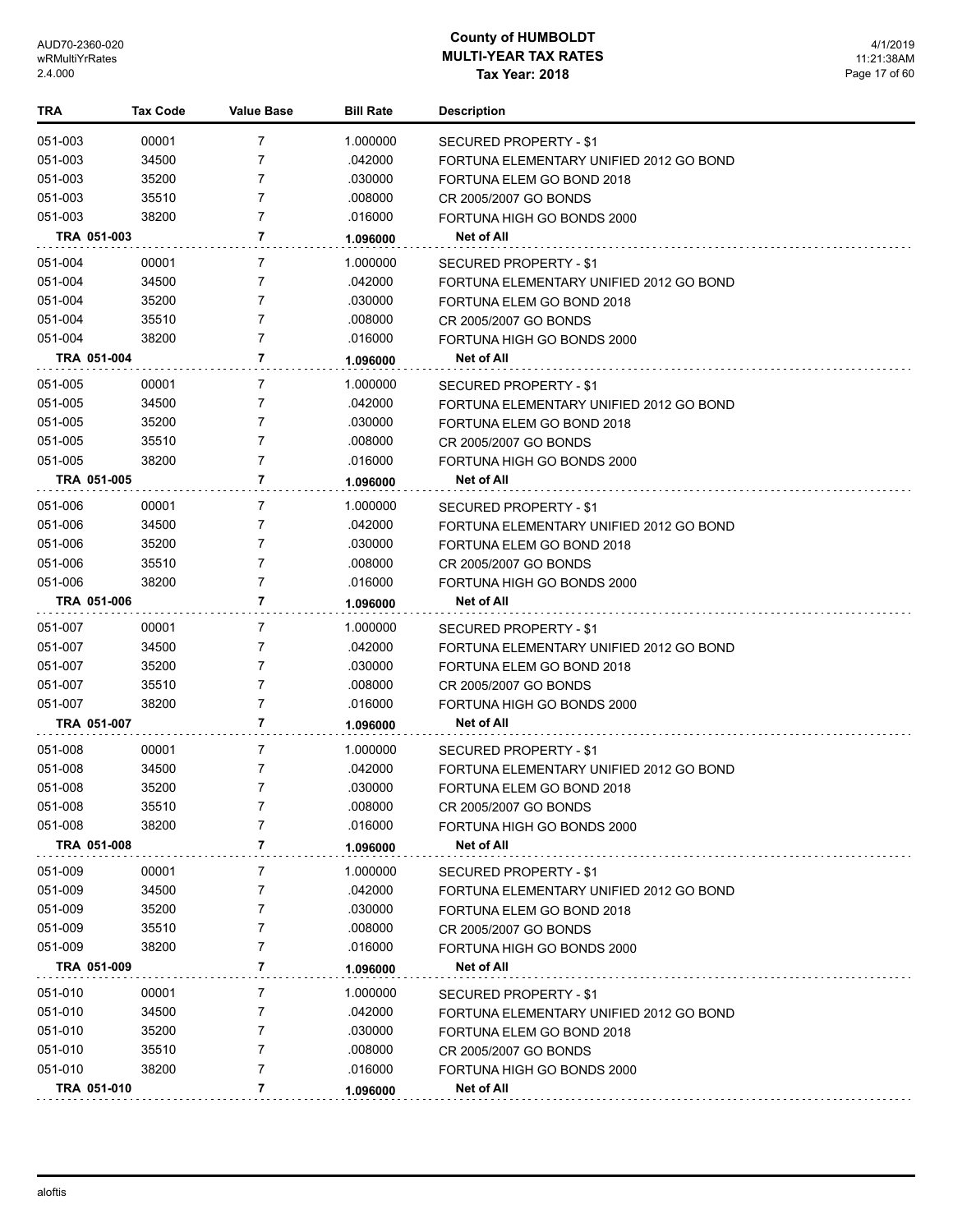| TRA         | <b>Tax Code</b> | <b>Value Base</b> | <b>Bill Rate</b> | <b>Description</b>                      |
|-------------|-----------------|-------------------|------------------|-----------------------------------------|
| 051-011     | 00001           | 7                 | 1.000000         | SECURED PROPERTY - \$1                  |
| 051-011     | 34500           | $\overline{7}$    | .042000          | FORTUNA ELEMENTARY UNIFIED 2012 GO BOND |
| 051-011     | 35200           | $\overline{7}$    | .030000          | FORTUNA ELEM GO BOND 2018               |
| 051-011     | 35510           | $\overline{7}$    | .008000          | CR 2005/2007 GO BONDS                   |
| 051-011     | 38200           | $\overline{7}$    | .016000          | FORTUNA HIGH GO BONDS 2000              |
| TRA 051-011 |                 | 7                 | 1.096000         | Net of All                              |
| 051-012     | 00001           | 7                 | 1.000000         | SECURED PROPERTY - \$1                  |
| 051-012     | 34500           | 7                 | .042000          | FORTUNA ELEMENTARY UNIFIED 2012 GO BOND |
| 051-012     | 35200           | 7                 | .030000          | FORTUNA ELEM GO BOND 2018               |
| 051-012     | 35510           | $\overline{7}$    | .008000          | CR 2005/2007 GO BONDS                   |
| 051-012     | 38200           | $\overline{7}$    | .016000          | FORTUNA HIGH GO BONDS 2000              |
| TRA 051-012 |                 | 7                 | 1.096000         | Net of All                              |
| 051-013     | 00001           | 7                 | 1.000000         | SECURED PROPERTY - \$1                  |
| 051-013     | 34500           | 7                 | .042000          | FORTUNA ELEMENTARY UNIFIED 2012 GO BOND |
| 051-013     | 35200           | $\overline{7}$    | .030000          | FORTUNA ELEM GO BOND 2018               |
| 051-013     | 35510           | $\overline{7}$    | .008000          | CR 2005/2007 GO BONDS                   |
| 051-013     | 38200           | $\overline{7}$    | .016000          | FORTUNA HIGH GO BONDS 2000              |
| TRA 051-013 |                 | 7                 | 1.096000         | Net of All                              |
| 051-014     | 00001           | 7                 | 1.000000         | SECURED PROPERTY - \$1                  |
| 051-014     | 34500           | $\overline{7}$    | .042000          | FORTUNA ELEMENTARY UNIFIED 2012 GO BOND |
| 051-014     | 35200           | 7                 | .030000          | FORTUNA ELEM GO BOND 2018               |
| 051-014     | 35510           | 7                 | .008000          | CR 2005/2007 GO BONDS                   |
| 051-014     | 38200           | 7                 | .016000          | FORTUNA HIGH GO BONDS 2000              |
| TRA 051-014 |                 | 7                 | 1.096000         | Net of All                              |
| 051-015     | 00001           | 7                 | 1.000000         | SECURED PROPERTY - \$1                  |
| 051-015     | 34500           | 7                 | .042000          | FORTUNA ELEMENTARY UNIFIED 2012 GO BOND |
| 051-015     | 35200           | 7                 | .030000          | FORTUNA ELEM GO BOND 2018               |
| 051-015     | 35510           | 7                 | .008000          | CR 2005/2007 GO BONDS                   |
| 051-015     | 38200           | 7                 | .016000          | FORTUNA HIGH GO BONDS 2000              |
| TRA 051-015 |                 | 7                 | 1.096000         | Net of All                              |
| 051-016     | 00001           | 7                 | 1.000000         | SECURED PROPERTY - \$1                  |
| 051-016     | 34500           | 7                 | .042000          | FORTUNA ELEMENTARY UNIFIED 2012 GO BOND |
| 051-016     | 35200           | $\overline{7}$    | .030000          | FORTUNA ELEM GO BOND 2018               |
| 051-016     | 35510           | 7                 | .008000          | CR 2005/2007 GO BONDS                   |
| 051-016     | 38200           | 7                 | .016000          | FORTUNA HIGH GO BONDS 2000              |
| TRA 051-016 |                 | 7                 | 1.096000         | Net of All                              |
| 051-017     | 00001           | 7                 | 1.000000         | SECURED PROPERTY - \$1                  |
| 051-017     | 34500           | 7                 | .042000          | FORTUNA ELEMENTARY UNIFIED 2012 GO BOND |
| 051-017     | 35510           | 7                 | .008000          | CR 2005/2007 GO BONDS                   |
| 051-017     | 38200           | 7                 | .016000          | FORTUNA HIGH GO BONDS 2000              |
| TRA 051-017 |                 | 7                 | 1.066000         | Net of All                              |
| 051-018     | 00001           | 7                 | 1.000000         | SECURED PROPERTY - \$1                  |
| 051-018     | 34500           | 7                 | .042000          | FORTUNA ELEMENTARY UNIFIED 2012 GO BOND |
| 051-018     | 35200           | 7                 | .030000          | FORTUNA ELEM GO BOND 2018               |
| 051-018     | 35510           | 7                 | .008000          | CR 2005/2007 GO BONDS                   |
| 051-018     | 38200           | 7                 | .016000          | FORTUNA HIGH GO BONDS 2000              |
| TRA 051-018 |                 | 7                 | 1.096000         | Net of All                              |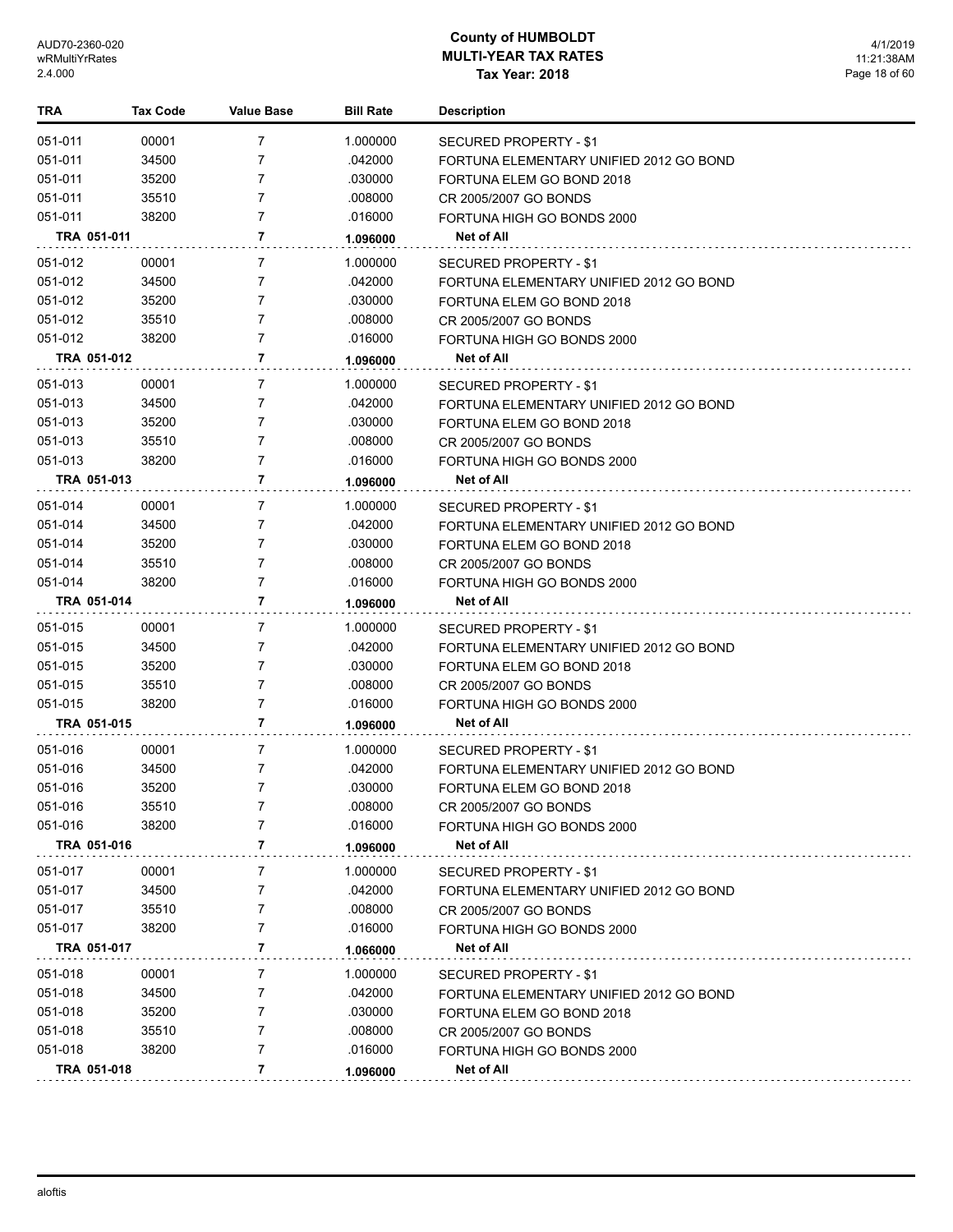| TRA                | <b>Tax Code</b> | <b>Value Base</b> | <b>Bill Rate</b>   | <b>Description</b>                                                   |
|--------------------|-----------------|-------------------|--------------------|----------------------------------------------------------------------|
| 051-019            | 00001           | 7                 | 1.000000           | SECURED PROPERTY - \$1                                               |
| 051-019            | 34500           | 7                 | .042000            | FORTUNA ELEMENTARY UNIFIED 2012 GO BOND                              |
| 051-019            | 35200           | 7                 | .030000            | FORTUNA ELEM GO BOND 2018                                            |
| 051-019            | 35510           | 7                 | .008000            | CR 2005/2007 GO BONDS                                                |
| 051-019            | 38200           | 7                 | .016000            | FORTUNA HIGH GO BONDS 2000                                           |
| TRA 051-019        |                 | 7                 | 1.096000           | Net of All                                                           |
| 051-020            | 00001           | 7                 | 1.000000           | SECURED PROPERTY - \$1                                               |
| 051-020            | 34500           | 7                 | .042000            | FORTUNA ELEMENTARY UNIFIED 2012 GO BOND                              |
| 051-020            | 35510           | 7                 | .008000            | CR 2005/2007 GO BONDS                                                |
| 051-020            | 38200           | 7                 | .016000            | FORTUNA HIGH GO BONDS 2000                                           |
| TRA 051-020        |                 | 7                 | 1.066000           | Net of All                                                           |
| 051-021            | 00001           | 7                 | 1.000000           | SECURED PROPERTY - \$1                                               |
| 051-021            | 34500           | 7                 | .042000            |                                                                      |
| 051-021            | 35200           | 7                 | .030000            | FORTUNA ELEMENTARY UNIFIED 2012 GO BOND<br>FORTUNA ELEM GO BOND 2018 |
| 051-021            | 35510           | 7                 | .008000            |                                                                      |
| 051-021            | 38200           | 7                 | .016000            | CR 2005/2007 GO BONDS<br>FORTUNA HIGH GO BONDS 2000                  |
|                    |                 | 7                 |                    |                                                                      |
| TRA 051-021        |                 |                   | 1.096000           | Net of All                                                           |
| 053-001            | 00001           | 7                 | 1.000000           | SECURED PROPERTY - \$1                                               |
| 053-001            | 34400           | 7                 | .023000            | NHUHSD 2010                                                          |
| 053-001            | 35510           | 7                 | .008000            | CR 2005/2007 GO BONDS                                                |
| 053-001            | 38150           | $\overline{7}$    | .069000            | ARCATA ELEM GO BOND - 2007 REFI                                      |
| TRA 053-001        |                 | 7                 | 1.100000           | Net of All                                                           |
| 053-002            | 00001           | 7                 | 1.000000           | SECURED PROPERTY - \$1                                               |
| 053-002            | 34400           | 7                 | .023000            | NHUHSD 2010                                                          |
| 053-002            | 35510           | 7                 | .008000            | CR 2005/2007 GO BONDS                                                |
| 053-002            | 38150           | $\overline{7}$    | .069000            | ARCATA ELEM GO BOND - 2007 REFI                                      |
| TRA 053-002        |                 | 7                 | 1.100000           | Net of All                                                           |
| 053-003            | 00001           | 7                 | 1.000000           | SECURED PROPERTY - \$1                                               |
| 053-003            | 34400           | 7                 | .023000            | NHUHSD 2010                                                          |
| 053-003            | 35510           | 7                 | .008000            | CR 2005/2007 GO BONDS                                                |
| 053-003            | 38150           | $\overline{7}$    | .069000            | ARCATA ELEM GO BOND - 2007 REFI                                      |
| TRA 053-003        |                 | 7                 | 1.100000           | Net of All                                                           |
| 053-004            | 00001           | 7                 | 1.000000           |                                                                      |
|                    |                 |                   |                    | SECURED PROPERTY - \$1                                               |
| 053-004<br>053-004 | 34400<br>35510  | 7<br>7            | .023000<br>.008000 | NHUHSD 2010                                                          |
| 053-004            |                 | 7                 |                    | CR 2005/2007 GO BONDS                                                |
| TRA 053-004        | 38150           | 7                 | .069000            | ARCATA ELEM GO BOND - 2007 REFI<br>Net of All                        |
|                    |                 |                   | 1.100000           |                                                                      |
| 053-005            | 00001           | 7                 | 1.000000           | SECURED PROPERTY - \$1                                               |
| 053-005            | 34400           | 7                 | .023000            | NHUHSD 2010                                                          |
| 053-005            | 35510           | 7                 | .008000            | CR 2005/2007 GO BONDS                                                |
| 053-005            | 38150           | 7                 | .069000            | ARCATA ELEM GO BOND - 2007 REFI                                      |
| TRA 053-005        |                 | 7                 | 1.100000           | Net of All                                                           |
| 053-006            | 00001           | 7                 | 1.000000           | SECURED PROPERTY - \$1                                               |
| 053-006            | 34400           | 7                 | .023000            | NHUHSD 2010                                                          |
| 053-006            | 35510           | 7                 | .008000            | CR 2005/2007 GO BONDS                                                |
| 053-006            | 38150           | 7                 | .069000            | ARCATA ELEM GO BOND - 2007 REFI                                      |
| TRA 053-006        |                 | 7                 | 1.100000           | Net of All                                                           |
|                    |                 |                   |                    |                                                                      |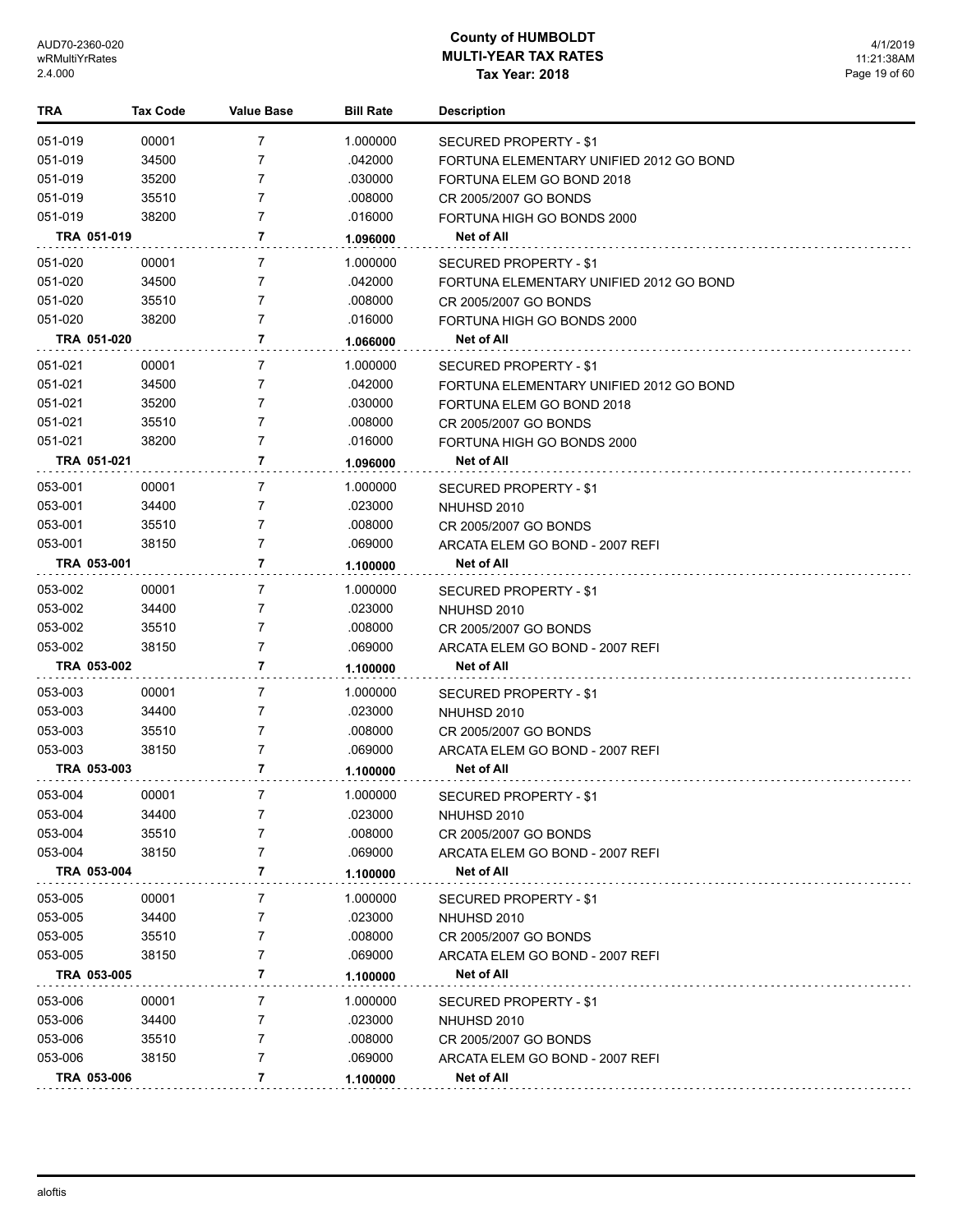| TRA         | <b>Tax Code</b> | <b>Value Base</b>   | <b>Bill Rate</b> | <b>Description</b>              |
|-------------|-----------------|---------------------|------------------|---------------------------------|
| 053-007     | 00001           | 7                   | 1.000000         | SECURED PROPERTY - \$1          |
| 053-007     | 34400           | 7                   | .023000          | NHUHSD 2010                     |
| 053-007     | 35510           | 7                   | .008000          | CR 2005/2007 GO BONDS           |
| 053-007     | 38150           | $\overline{7}$      | .069000          | ARCATA ELEM GO BOND - 2007 REFI |
| TRA 053-007 |                 | 7                   | 1.100000         | Net of All                      |
| 053-008     | 00001           | 7                   | 1.000000         | SECURED PROPERTY - \$1          |
| 053-008     | 34400           | 7                   | .023000          | NHUHSD 2010                     |
| 053-008     | 35510           | 7                   | .008000          | CR 2005/2007 GO BONDS           |
| 053-008     | 38150           | $\overline{7}$      | .069000          | ARCATA ELEM GO BOND - 2007 REFI |
| TRA 053-008 |                 | 7                   | 1.100000         | Net of All                      |
| 053-009     | 00001           | 7                   | 1.000000         | SECURED PROPERTY - \$1          |
| 053-009     | 34400           | 7                   | .023000          | NHUHSD 2010                     |
| 053-009     | 35510           | 7                   | .008000          | CR 2005/2007 GO BONDS           |
| 053-009     | 38150           | $\overline{7}$      | .069000          | ARCATA ELEM GO BOND - 2007 REFI |
| TRA 053-009 |                 | 7                   | 1.100000         | Net of All                      |
| 053-010     | 00001           | 7                   | 1.000000         | SECURED PROPERTY - \$1          |
| 053-010     | 34400           | 7                   | .023000          | NHUHSD 2010                     |
| 053-010     | 35510           | 7                   | .008000          | CR 2005/2007 GO BONDS           |
| 053-010     | 38150           | $\overline{7}$      | .069000          | ARCATA ELEM GO BOND - 2007 REFI |
| TRA 053-010 |                 | 7                   | 1.100000         | Net of All                      |
| 053-011     | 00001           | 7                   | 1.000000         | SECURED PROPERTY - \$1          |
| 053-011     | 34400           | 7                   | .023000          | NHUHSD 2010                     |
| 053-011     | 35510           | 7                   | .008000          | CR 2005/2007 GO BONDS           |
| 053-011     | 38150           | $\overline{7}$      | .069000          | ARCATA ELEM GO BOND - 2007 REFI |
| TRA 053-011 |                 | 7                   | 1.100000         | Net of All                      |
| 053-013     | 00001           | 7                   | 1.000000         | SECURED PROPERTY - \$1          |
| 053-013     | 34400           | 7                   | .023000          | NHUHSD 2010                     |
| 053-013     | 35510           | 7                   | .008000          | CR 2005/2007 GO BONDS           |
| 053-013     | 38150           | $\overline{7}$      | .069000          | ARCATA ELEM GO BOND - 2007 REFI |
| TRA 053-013 |                 | 7                   | 1.100000         | Net of All                      |
| 053-014     | 00001           | 7                   | 1.000000         | <b>SECURED PROPERTY - \$1</b>   |
| 053-014     | 35510           | 7                   | .008000          | CR 2005/2007 GO BONDS           |
| 053-014     | 38150           | 7                   | .069000          | ARCATA ELEM GO BOND - 2007 REFI |
| TRA 053-014 |                 | 7                   | 1.077000         | Net of All                      |
| 053-015     | 00001           | 7                   | 1.000000         | <b>SECURED PROPERTY - \$1</b>   |
| 053-015     | 34400           | 7                   | .023000          | NHUHSD 2010                     |
| 053-015     | 35510           | 7                   | .008000          | CR 2005/2007 GO BONDS           |
| 053-015     | 38150           | 7                   | .069000          | ARCATA ELEM GO BOND - 2007 REFI |
| TRA 053-015 |                 | 7                   | 1.100000         | Net of All                      |
| 053-016     | 00001           | 7                   | 1.000000         | SECURED PROPERTY - \$1          |
| 053-016     | 34400           | 7                   | .023000          | NHUHSD 2010                     |
| 053-016     | 35510           | 7                   | .008000          | CR 2005/2007 GO BONDS           |
| 053-016     | 38150           | 7                   | .069000          | ARCATA ELEM GO BOND - 2007 REFI |
| TRA 053-016 |                 | 7                   | 1.100000         | Net of All                      |
| 053-017     | 00001           | 7                   | 1.000000         | SECURED PROPERTY - \$1          |
| 053-017     | 34400           | 7                   | .023000          | NHUHSD 2010                     |
| 053-017     | 35510           | 7                   | .008000          | CR 2005/2007 GO BONDS           |
| 053-017     | 38150           | $\overline{7}$<br>7 | .069000          | ARCATA ELEM GO BOND - 2007 REFI |
| TRA 053-017 |                 |                     | 1.100000         | Net of All                      |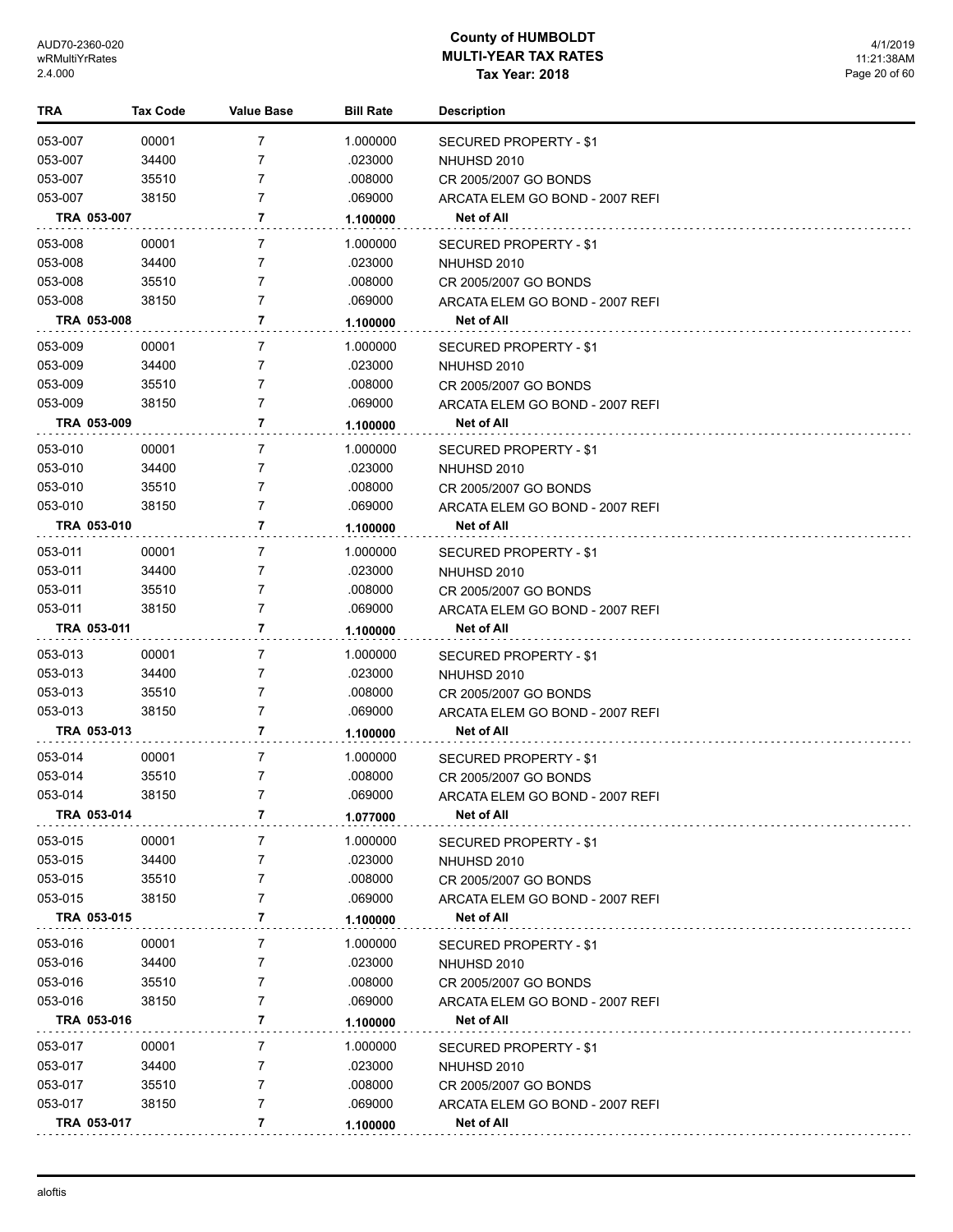| TRA                | Tax Code       | <b>Value Base</b> | <b>Bill Rate</b>   | <b>Description</b>                                       |
|--------------------|----------------|-------------------|--------------------|----------------------------------------------------------|
| 053-018            | 00001          | 7                 | 1.000000           | <b>SECURED PROPERTY - \$1</b>                            |
| 053-018            | 34400          | 7                 | .023000            | NHUHSD 2010                                              |
| 053-018            | 35510          | 7                 | .008000            | CR 2005/2007 GO BONDS                                    |
| 053-018            | 38150          | $\overline{7}$    | .069000            | ARCATA ELEM GO BOND - 2007 REFI                          |
| TRA 053-018        |                | 7                 | 1.100000           | Net of All                                               |
| 053-019            | 00001          | 7                 | 1.000000           | SECURED PROPERTY - \$1                                   |
| 053-019            | 34400          | 7                 | .023000            | NHUHSD 2010                                              |
| 053-019            | 35510          | $\overline{7}$    | .008000            | CR 2005/2007 GO BONDS                                    |
| 053-019            | 38150          | $\overline{7}$    | .069000            | ARCATA ELEM GO BOND - 2007 REFI                          |
| TRA 053-019        |                | 7                 | 1.100000           | Net of All                                               |
| 053-020            | 00001          | 7                 | 1.000000           | SECURED PROPERTY - \$1                                   |
| 053-020            | 34400          | 7                 | .023000            | NHUHSD 2010                                              |
| 053-020            | 35510          | $\overline{7}$    | .008000            | CR 2005/2007 GO BONDS                                    |
| 053-020            | 38150          | $\overline{7}$    | .069000            | ARCATA ELEM GO BOND - 2007 REFI                          |
| TRA 053-020        |                | 7                 | 1.100000           | Net of All                                               |
| 053-021            | 00001          | 7                 | 1.000000           | SECURED PROPERTY - \$1                                   |
| 053-021            | 35510          | 7                 | .008000            | CR 2005/2007 GO BONDS                                    |
| 053-021            | 38150          | $\overline{7}$    | .069000            | ARCATA ELEM GO BOND - 2007 REFI                          |
| TRA 053-021        |                | 7                 | 1.077000           | Net of All                                               |
|                    |                | 7                 |                    |                                                          |
| 053-024<br>053-024 | 00001          | 7                 | 1.000000           | SECURED PROPERTY - \$1                                   |
| 053-024            | 34400<br>35510 | $\overline{7}$    | .023000<br>.008000 | NHUHSD 2010                                              |
| 053-024            | 38150          | $\overline{7}$    | .069000            | CR 2005/2007 GO BONDS<br>ARCATA ELEM GO BOND - 2007 REFI |
| TRA 053-024        |                | 7                 | 1.100000           | Net of All                                               |
| 053-025            | 00001          | 7                 | 1.000000           |                                                          |
| 053-025            | 34400          | 7                 | .023000            | SECURED PROPERTY - \$1<br>NHUHSD 2010                    |
| 053-025            | 35510          | $\overline{7}$    | .008000            | CR 2005/2007 GO BONDS                                    |
| 053-025            | 38150          | $\overline{7}$    | .069000            | ARCATA ELEM GO BOND - 2007 REFI                          |
| TRA 053-025        |                | 7                 | 1.100000           | Net of All                                               |
| 053-026            | 00001          | 7                 | 1.000000           |                                                          |
| 053-026            | 35510          | 7                 | .008000            | SECURED PROPERTY - \$1<br>CR 2005/2007 GO BONDS          |
| 053-026            | 38150          | $\overline{7}$    | .069000            | ARCATA ELEM GO BOND - 2007 REFI                          |
| TRA 053-026        |                | 7                 | 1.077000           | Net of All                                               |
| 053-028            | 00001          | 7                 | 1.000000           |                                                          |
| 053-028            | 34400          | 7                 | .023000            | <b>SECURED PROPERTY - \$1</b><br>NHUHSD 2010             |
| 053-028            | 35510          | 7                 | .008000            | CR 2005/2007 GO BONDS                                    |
| 053-028            | 38150          | 7                 | .069000            | ARCATA ELEM GO BOND - 2007 REFI                          |
| TRA 053-028        |                | 7                 | 1.100000           | Net of All                                               |
| 053-029            | 00001          | 7                 | 1.000000           |                                                          |
| 053-029            | 34400          | 7                 | .023000            | SECURED PROPERTY - \$1<br>NHUHSD 2010                    |
| 053-029            | 35510          | 7                 | .008000            | CR 2005/2007 GO BONDS                                    |
| 053-029            | 38150          | 7                 | .069000            | ARCATA ELEM GO BOND - 2007 REFI                          |
| TRA 053-029        |                | 7                 | 1.100000           | Net of All                                               |
| 053-030            | 00001          | 7                 | 1.000000           | SECURED PROPERTY - \$1                                   |
| 053-030            | 34400          | 7                 | .023000            | NHUHSD 2010                                              |
| 053-030            | 35510          | 7                 | .008000            | CR 2005/2007 GO BONDS                                    |
| 053-030            | 38150          | 7                 | .069000            | ARCATA ELEM GO BOND - 2007 REFI                          |
| TRA 053-030        |                | 7                 | 1.100000           | Net of All                                               |
|                    |                |                   |                    |                                                          |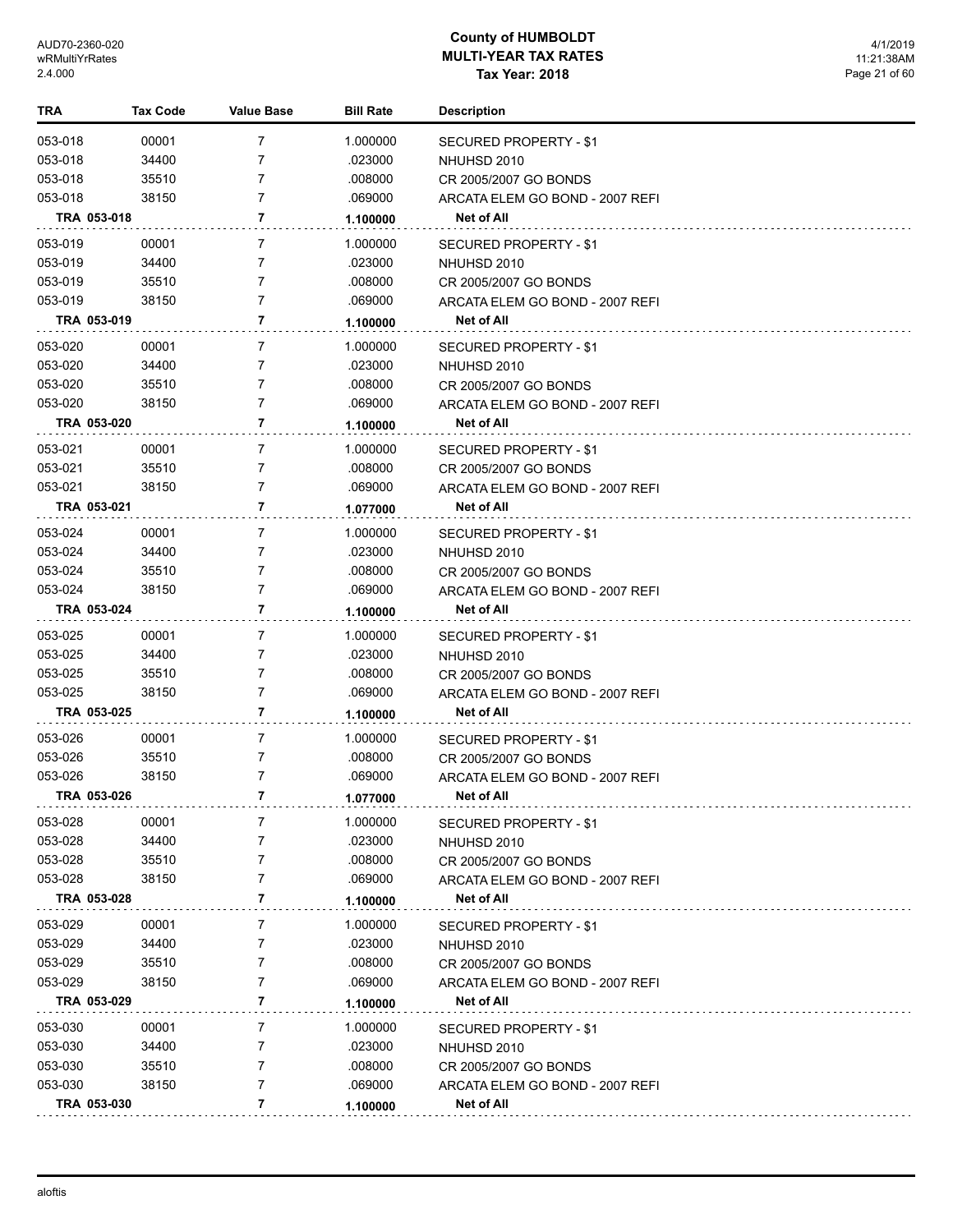| 00001<br>7<br>056-000<br>1.000000<br>SECURED PROPERTY - \$1<br>056-000<br>34400<br>7<br>.023000<br>NHUHSD 2010<br>7<br>.008000<br>056-000<br>35510<br>CR 2005/2007 GO BONDS<br>7<br>TRA 056-000<br>Net of All<br>1.031000<br>056-001<br>00001<br>7<br>1.000000<br>SECURED PROPERTY - \$1<br>056-001<br>34400<br>7<br>.023000<br>NHUHSD 2010<br>056-001<br>35510<br>7<br>.008000<br>CR 2005/2007 GO BONDS<br>7<br>TRA 056-001<br>Net of All<br>1.031000<br>056-002<br>00001<br>7<br>1.000000<br>SECURED PROPERTY - \$1<br>7<br>056-002<br>34400<br>.023000<br>NHUHSD 2010<br>056-002<br>7<br>35510<br>.008000<br>CR 2005/2007 GO BONDS<br>7<br>TRA 056-002<br>Net of All<br>1.031000<br>7<br>056-003<br>00001<br>1.000000<br>SECURED PROPERTY - \$1<br>056-003<br>34400<br>7<br>.023000<br>NHUHSD 2010<br>7<br>056-003<br>35510<br>.008000<br>CR 2005/2007 GO BONDS<br>TRA 056-003<br>7<br>Net of All<br>1.031000<br>057-000<br>00001<br>7<br>1.000000<br>SECURED PROPERTY - \$1<br>7<br>057-000<br>34300<br>.031000<br>BLUE LAKE UESD 2010 GO BOND<br>7<br>057-000<br>34400<br>.023000<br>NHUHSD 2010<br>7<br>057-000<br>35510<br>.008000<br>CR 2005/2007 GO BONDS<br>7<br>TRA 057-000<br>Net of All<br>1.062000<br>7<br>057-001<br>00001<br>1.000000<br>SECURED PROPERTY - \$1<br>057-001<br>34300<br>7<br>.031000<br>BLUE LAKE UESD 2010 GO BOND<br>7<br>057-001<br>34400<br>.023000<br>NHUHSD 2010<br>7<br>057-001<br>35510<br>.008000<br>CR 2005/2007 GO BONDS<br>7<br>TRA 057-001<br>Net of All<br>1.062000<br>057-002<br>7<br>00001<br>1.000000<br>SECURED PROPERTY - \$1<br>7<br>057-002<br>34300<br>.031000<br>BLUE LAKE UESD 2010 GO BOND<br>7<br>057-002<br>34400<br>.023000<br>NHUHSD 2010<br>7<br>057-002<br>35510<br>.008000<br>CR 2005/2007 GO BONDS<br>7<br>TRA 057-002<br>Net of All<br>1.062000<br>7<br>057-003<br>00001<br>1.000000<br>SECURED PROPERTY - \$1<br>34300<br>.031000<br>BLUE LAKE UESD 2010 GO BOND<br>057-003<br>34400<br>7<br>.023000<br>NHUHSD 2010<br>057-003<br>35510<br>7<br>.008000<br>CR 2005/2007 GO BONDS<br>7<br>TRA 057-003<br>Net of All<br>1.062000<br>057-004<br>00001<br>7<br>1.000000<br>SECURED PROPERTY - \$1<br>34300<br>057-004<br>7<br>.031000<br>BLUE LAKE UESD 2010 GO BOND<br>057-004<br>34400<br>7<br>.023000<br>NHUHSD 2010<br>057-004<br>.008000<br>35510<br>7<br>CR 2005/2007 GO BONDS<br>7<br>TRA 057-004<br><b>Net of All</b><br>1.062000<br>057-006<br>00001<br>7<br>1.000000<br>SECURED PROPERTY - \$1<br>34300<br>057-006<br>7<br>.031000<br>BLUE LAKE UESD 2010 GO BOND<br>057-006<br>.023000<br>34400<br>7<br>NHUHSD 2010<br>057-006<br>7<br>.008000<br>35510<br>CR 2005/2007 GO BONDS<br>7<br>TRA 057-006<br>Net of All<br>1.062000 | <b>TRA</b> | <b>Tax Code</b> | <b>Value Base</b> | <b>Bill Rate</b> | <b>Description</b> |
|---------------------------------------------------------------------------------------------------------------------------------------------------------------------------------------------------------------------------------------------------------------------------------------------------------------------------------------------------------------------------------------------------------------------------------------------------------------------------------------------------------------------------------------------------------------------------------------------------------------------------------------------------------------------------------------------------------------------------------------------------------------------------------------------------------------------------------------------------------------------------------------------------------------------------------------------------------------------------------------------------------------------------------------------------------------------------------------------------------------------------------------------------------------------------------------------------------------------------------------------------------------------------------------------------------------------------------------------------------------------------------------------------------------------------------------------------------------------------------------------------------------------------------------------------------------------------------------------------------------------------------------------------------------------------------------------------------------------------------------------------------------------------------------------------------------------------------------------------------------------------------------------------------------------------------------------------------------------------------------------------------------------------------------------------------------------------------------------------------------------------------------------------------------------------------------------------------------------------------------------------------------------------------------------------------------------------------------------------------------------------------------------------------------------------------------------------------------------------------------------------------------------------------------------------------------------------------------------------------------------------------------------------------------------------------------------------------|------------|-----------------|-------------------|------------------|--------------------|
|                                                                                                                                                                                                                                                                                                                                                                                                                                                                                                                                                                                                                                                                                                                                                                                                                                                                                                                                                                                                                                                                                                                                                                                                                                                                                                                                                                                                                                                                                                                                                                                                                                                                                                                                                                                                                                                                                                                                                                                                                                                                                                                                                                                                                                                                                                                                                                                                                                                                                                                                                                                                                                                                                                         |            |                 |                   |                  |                    |
|                                                                                                                                                                                                                                                                                                                                                                                                                                                                                                                                                                                                                                                                                                                                                                                                                                                                                                                                                                                                                                                                                                                                                                                                                                                                                                                                                                                                                                                                                                                                                                                                                                                                                                                                                                                                                                                                                                                                                                                                                                                                                                                                                                                                                                                                                                                                                                                                                                                                                                                                                                                                                                                                                                         |            |                 |                   |                  |                    |
|                                                                                                                                                                                                                                                                                                                                                                                                                                                                                                                                                                                                                                                                                                                                                                                                                                                                                                                                                                                                                                                                                                                                                                                                                                                                                                                                                                                                                                                                                                                                                                                                                                                                                                                                                                                                                                                                                                                                                                                                                                                                                                                                                                                                                                                                                                                                                                                                                                                                                                                                                                                                                                                                                                         |            |                 |                   |                  |                    |
|                                                                                                                                                                                                                                                                                                                                                                                                                                                                                                                                                                                                                                                                                                                                                                                                                                                                                                                                                                                                                                                                                                                                                                                                                                                                                                                                                                                                                                                                                                                                                                                                                                                                                                                                                                                                                                                                                                                                                                                                                                                                                                                                                                                                                                                                                                                                                                                                                                                                                                                                                                                                                                                                                                         |            |                 |                   |                  |                    |
|                                                                                                                                                                                                                                                                                                                                                                                                                                                                                                                                                                                                                                                                                                                                                                                                                                                                                                                                                                                                                                                                                                                                                                                                                                                                                                                                                                                                                                                                                                                                                                                                                                                                                                                                                                                                                                                                                                                                                                                                                                                                                                                                                                                                                                                                                                                                                                                                                                                                                                                                                                                                                                                                                                         |            |                 |                   |                  |                    |
|                                                                                                                                                                                                                                                                                                                                                                                                                                                                                                                                                                                                                                                                                                                                                                                                                                                                                                                                                                                                                                                                                                                                                                                                                                                                                                                                                                                                                                                                                                                                                                                                                                                                                                                                                                                                                                                                                                                                                                                                                                                                                                                                                                                                                                                                                                                                                                                                                                                                                                                                                                                                                                                                                                         |            |                 |                   |                  |                    |
|                                                                                                                                                                                                                                                                                                                                                                                                                                                                                                                                                                                                                                                                                                                                                                                                                                                                                                                                                                                                                                                                                                                                                                                                                                                                                                                                                                                                                                                                                                                                                                                                                                                                                                                                                                                                                                                                                                                                                                                                                                                                                                                                                                                                                                                                                                                                                                                                                                                                                                                                                                                                                                                                                                         |            |                 |                   |                  |                    |
|                                                                                                                                                                                                                                                                                                                                                                                                                                                                                                                                                                                                                                                                                                                                                                                                                                                                                                                                                                                                                                                                                                                                                                                                                                                                                                                                                                                                                                                                                                                                                                                                                                                                                                                                                                                                                                                                                                                                                                                                                                                                                                                                                                                                                                                                                                                                                                                                                                                                                                                                                                                                                                                                                                         |            |                 |                   |                  |                    |
|                                                                                                                                                                                                                                                                                                                                                                                                                                                                                                                                                                                                                                                                                                                                                                                                                                                                                                                                                                                                                                                                                                                                                                                                                                                                                                                                                                                                                                                                                                                                                                                                                                                                                                                                                                                                                                                                                                                                                                                                                                                                                                                                                                                                                                                                                                                                                                                                                                                                                                                                                                                                                                                                                                         |            |                 |                   |                  |                    |
|                                                                                                                                                                                                                                                                                                                                                                                                                                                                                                                                                                                                                                                                                                                                                                                                                                                                                                                                                                                                                                                                                                                                                                                                                                                                                                                                                                                                                                                                                                                                                                                                                                                                                                                                                                                                                                                                                                                                                                                                                                                                                                                                                                                                                                                                                                                                                                                                                                                                                                                                                                                                                                                                                                         |            |                 |                   |                  |                    |
|                                                                                                                                                                                                                                                                                                                                                                                                                                                                                                                                                                                                                                                                                                                                                                                                                                                                                                                                                                                                                                                                                                                                                                                                                                                                                                                                                                                                                                                                                                                                                                                                                                                                                                                                                                                                                                                                                                                                                                                                                                                                                                                                                                                                                                                                                                                                                                                                                                                                                                                                                                                                                                                                                                         |            |                 |                   |                  |                    |
|                                                                                                                                                                                                                                                                                                                                                                                                                                                                                                                                                                                                                                                                                                                                                                                                                                                                                                                                                                                                                                                                                                                                                                                                                                                                                                                                                                                                                                                                                                                                                                                                                                                                                                                                                                                                                                                                                                                                                                                                                                                                                                                                                                                                                                                                                                                                                                                                                                                                                                                                                                                                                                                                                                         |            |                 |                   |                  |                    |
|                                                                                                                                                                                                                                                                                                                                                                                                                                                                                                                                                                                                                                                                                                                                                                                                                                                                                                                                                                                                                                                                                                                                                                                                                                                                                                                                                                                                                                                                                                                                                                                                                                                                                                                                                                                                                                                                                                                                                                                                                                                                                                                                                                                                                                                                                                                                                                                                                                                                                                                                                                                                                                                                                                         |            |                 |                   |                  |                    |
|                                                                                                                                                                                                                                                                                                                                                                                                                                                                                                                                                                                                                                                                                                                                                                                                                                                                                                                                                                                                                                                                                                                                                                                                                                                                                                                                                                                                                                                                                                                                                                                                                                                                                                                                                                                                                                                                                                                                                                                                                                                                                                                                                                                                                                                                                                                                                                                                                                                                                                                                                                                                                                                                                                         |            |                 |                   |                  |                    |
|                                                                                                                                                                                                                                                                                                                                                                                                                                                                                                                                                                                                                                                                                                                                                                                                                                                                                                                                                                                                                                                                                                                                                                                                                                                                                                                                                                                                                                                                                                                                                                                                                                                                                                                                                                                                                                                                                                                                                                                                                                                                                                                                                                                                                                                                                                                                                                                                                                                                                                                                                                                                                                                                                                         |            |                 |                   |                  |                    |
|                                                                                                                                                                                                                                                                                                                                                                                                                                                                                                                                                                                                                                                                                                                                                                                                                                                                                                                                                                                                                                                                                                                                                                                                                                                                                                                                                                                                                                                                                                                                                                                                                                                                                                                                                                                                                                                                                                                                                                                                                                                                                                                                                                                                                                                                                                                                                                                                                                                                                                                                                                                                                                                                                                         |            |                 |                   |                  |                    |
|                                                                                                                                                                                                                                                                                                                                                                                                                                                                                                                                                                                                                                                                                                                                                                                                                                                                                                                                                                                                                                                                                                                                                                                                                                                                                                                                                                                                                                                                                                                                                                                                                                                                                                                                                                                                                                                                                                                                                                                                                                                                                                                                                                                                                                                                                                                                                                                                                                                                                                                                                                                                                                                                                                         |            |                 |                   |                  |                    |
|                                                                                                                                                                                                                                                                                                                                                                                                                                                                                                                                                                                                                                                                                                                                                                                                                                                                                                                                                                                                                                                                                                                                                                                                                                                                                                                                                                                                                                                                                                                                                                                                                                                                                                                                                                                                                                                                                                                                                                                                                                                                                                                                                                                                                                                                                                                                                                                                                                                                                                                                                                                                                                                                                                         |            |                 |                   |                  |                    |
|                                                                                                                                                                                                                                                                                                                                                                                                                                                                                                                                                                                                                                                                                                                                                                                                                                                                                                                                                                                                                                                                                                                                                                                                                                                                                                                                                                                                                                                                                                                                                                                                                                                                                                                                                                                                                                                                                                                                                                                                                                                                                                                                                                                                                                                                                                                                                                                                                                                                                                                                                                                                                                                                                                         |            |                 |                   |                  |                    |
|                                                                                                                                                                                                                                                                                                                                                                                                                                                                                                                                                                                                                                                                                                                                                                                                                                                                                                                                                                                                                                                                                                                                                                                                                                                                                                                                                                                                                                                                                                                                                                                                                                                                                                                                                                                                                                                                                                                                                                                                                                                                                                                                                                                                                                                                                                                                                                                                                                                                                                                                                                                                                                                                                                         |            |                 |                   |                  |                    |
|                                                                                                                                                                                                                                                                                                                                                                                                                                                                                                                                                                                                                                                                                                                                                                                                                                                                                                                                                                                                                                                                                                                                                                                                                                                                                                                                                                                                                                                                                                                                                                                                                                                                                                                                                                                                                                                                                                                                                                                                                                                                                                                                                                                                                                                                                                                                                                                                                                                                                                                                                                                                                                                                                                         |            |                 |                   |                  |                    |
|                                                                                                                                                                                                                                                                                                                                                                                                                                                                                                                                                                                                                                                                                                                                                                                                                                                                                                                                                                                                                                                                                                                                                                                                                                                                                                                                                                                                                                                                                                                                                                                                                                                                                                                                                                                                                                                                                                                                                                                                                                                                                                                                                                                                                                                                                                                                                                                                                                                                                                                                                                                                                                                                                                         |            |                 |                   |                  |                    |
|                                                                                                                                                                                                                                                                                                                                                                                                                                                                                                                                                                                                                                                                                                                                                                                                                                                                                                                                                                                                                                                                                                                                                                                                                                                                                                                                                                                                                                                                                                                                                                                                                                                                                                                                                                                                                                                                                                                                                                                                                                                                                                                                                                                                                                                                                                                                                                                                                                                                                                                                                                                                                                                                                                         |            |                 |                   |                  |                    |
|                                                                                                                                                                                                                                                                                                                                                                                                                                                                                                                                                                                                                                                                                                                                                                                                                                                                                                                                                                                                                                                                                                                                                                                                                                                                                                                                                                                                                                                                                                                                                                                                                                                                                                                                                                                                                                                                                                                                                                                                                                                                                                                                                                                                                                                                                                                                                                                                                                                                                                                                                                                                                                                                                                         |            |                 |                   |                  |                    |
|                                                                                                                                                                                                                                                                                                                                                                                                                                                                                                                                                                                                                                                                                                                                                                                                                                                                                                                                                                                                                                                                                                                                                                                                                                                                                                                                                                                                                                                                                                                                                                                                                                                                                                                                                                                                                                                                                                                                                                                                                                                                                                                                                                                                                                                                                                                                                                                                                                                                                                                                                                                                                                                                                                         |            |                 |                   |                  |                    |
|                                                                                                                                                                                                                                                                                                                                                                                                                                                                                                                                                                                                                                                                                                                                                                                                                                                                                                                                                                                                                                                                                                                                                                                                                                                                                                                                                                                                                                                                                                                                                                                                                                                                                                                                                                                                                                                                                                                                                                                                                                                                                                                                                                                                                                                                                                                                                                                                                                                                                                                                                                                                                                                                                                         |            |                 |                   |                  |                    |
|                                                                                                                                                                                                                                                                                                                                                                                                                                                                                                                                                                                                                                                                                                                                                                                                                                                                                                                                                                                                                                                                                                                                                                                                                                                                                                                                                                                                                                                                                                                                                                                                                                                                                                                                                                                                                                                                                                                                                                                                                                                                                                                                                                                                                                                                                                                                                                                                                                                                                                                                                                                                                                                                                                         |            |                 |                   |                  |                    |
|                                                                                                                                                                                                                                                                                                                                                                                                                                                                                                                                                                                                                                                                                                                                                                                                                                                                                                                                                                                                                                                                                                                                                                                                                                                                                                                                                                                                                                                                                                                                                                                                                                                                                                                                                                                                                                                                                                                                                                                                                                                                                                                                                                                                                                                                                                                                                                                                                                                                                                                                                                                                                                                                                                         |            |                 |                   |                  |                    |
|                                                                                                                                                                                                                                                                                                                                                                                                                                                                                                                                                                                                                                                                                                                                                                                                                                                                                                                                                                                                                                                                                                                                                                                                                                                                                                                                                                                                                                                                                                                                                                                                                                                                                                                                                                                                                                                                                                                                                                                                                                                                                                                                                                                                                                                                                                                                                                                                                                                                                                                                                                                                                                                                                                         |            |                 |                   |                  |                    |
|                                                                                                                                                                                                                                                                                                                                                                                                                                                                                                                                                                                                                                                                                                                                                                                                                                                                                                                                                                                                                                                                                                                                                                                                                                                                                                                                                                                                                                                                                                                                                                                                                                                                                                                                                                                                                                                                                                                                                                                                                                                                                                                                                                                                                                                                                                                                                                                                                                                                                                                                                                                                                                                                                                         |            |                 |                   |                  |                    |
|                                                                                                                                                                                                                                                                                                                                                                                                                                                                                                                                                                                                                                                                                                                                                                                                                                                                                                                                                                                                                                                                                                                                                                                                                                                                                                                                                                                                                                                                                                                                                                                                                                                                                                                                                                                                                                                                                                                                                                                                                                                                                                                                                                                                                                                                                                                                                                                                                                                                                                                                                                                                                                                                                                         |            |                 |                   |                  |                    |
|                                                                                                                                                                                                                                                                                                                                                                                                                                                                                                                                                                                                                                                                                                                                                                                                                                                                                                                                                                                                                                                                                                                                                                                                                                                                                                                                                                                                                                                                                                                                                                                                                                                                                                                                                                                                                                                                                                                                                                                                                                                                                                                                                                                                                                                                                                                                                                                                                                                                                                                                                                                                                                                                                                         |            |                 |                   |                  |                    |
|                                                                                                                                                                                                                                                                                                                                                                                                                                                                                                                                                                                                                                                                                                                                                                                                                                                                                                                                                                                                                                                                                                                                                                                                                                                                                                                                                                                                                                                                                                                                                                                                                                                                                                                                                                                                                                                                                                                                                                                                                                                                                                                                                                                                                                                                                                                                                                                                                                                                                                                                                                                                                                                                                                         |            |                 |                   |                  |                    |
|                                                                                                                                                                                                                                                                                                                                                                                                                                                                                                                                                                                                                                                                                                                                                                                                                                                                                                                                                                                                                                                                                                                                                                                                                                                                                                                                                                                                                                                                                                                                                                                                                                                                                                                                                                                                                                                                                                                                                                                                                                                                                                                                                                                                                                                                                                                                                                                                                                                                                                                                                                                                                                                                                                         | 057-003    |                 |                   |                  |                    |
|                                                                                                                                                                                                                                                                                                                                                                                                                                                                                                                                                                                                                                                                                                                                                                                                                                                                                                                                                                                                                                                                                                                                                                                                                                                                                                                                                                                                                                                                                                                                                                                                                                                                                                                                                                                                                                                                                                                                                                                                                                                                                                                                                                                                                                                                                                                                                                                                                                                                                                                                                                                                                                                                                                         |            |                 |                   |                  |                    |
|                                                                                                                                                                                                                                                                                                                                                                                                                                                                                                                                                                                                                                                                                                                                                                                                                                                                                                                                                                                                                                                                                                                                                                                                                                                                                                                                                                                                                                                                                                                                                                                                                                                                                                                                                                                                                                                                                                                                                                                                                                                                                                                                                                                                                                                                                                                                                                                                                                                                                                                                                                                                                                                                                                         |            |                 |                   |                  |                    |
|                                                                                                                                                                                                                                                                                                                                                                                                                                                                                                                                                                                                                                                                                                                                                                                                                                                                                                                                                                                                                                                                                                                                                                                                                                                                                                                                                                                                                                                                                                                                                                                                                                                                                                                                                                                                                                                                                                                                                                                                                                                                                                                                                                                                                                                                                                                                                                                                                                                                                                                                                                                                                                                                                                         |            |                 |                   |                  |                    |
|                                                                                                                                                                                                                                                                                                                                                                                                                                                                                                                                                                                                                                                                                                                                                                                                                                                                                                                                                                                                                                                                                                                                                                                                                                                                                                                                                                                                                                                                                                                                                                                                                                                                                                                                                                                                                                                                                                                                                                                                                                                                                                                                                                                                                                                                                                                                                                                                                                                                                                                                                                                                                                                                                                         |            |                 |                   |                  |                    |
|                                                                                                                                                                                                                                                                                                                                                                                                                                                                                                                                                                                                                                                                                                                                                                                                                                                                                                                                                                                                                                                                                                                                                                                                                                                                                                                                                                                                                                                                                                                                                                                                                                                                                                                                                                                                                                                                                                                                                                                                                                                                                                                                                                                                                                                                                                                                                                                                                                                                                                                                                                                                                                                                                                         |            |                 |                   |                  |                    |
|                                                                                                                                                                                                                                                                                                                                                                                                                                                                                                                                                                                                                                                                                                                                                                                                                                                                                                                                                                                                                                                                                                                                                                                                                                                                                                                                                                                                                                                                                                                                                                                                                                                                                                                                                                                                                                                                                                                                                                                                                                                                                                                                                                                                                                                                                                                                                                                                                                                                                                                                                                                                                                                                                                         |            |                 |                   |                  |                    |
|                                                                                                                                                                                                                                                                                                                                                                                                                                                                                                                                                                                                                                                                                                                                                                                                                                                                                                                                                                                                                                                                                                                                                                                                                                                                                                                                                                                                                                                                                                                                                                                                                                                                                                                                                                                                                                                                                                                                                                                                                                                                                                                                                                                                                                                                                                                                                                                                                                                                                                                                                                                                                                                                                                         |            |                 |                   |                  |                    |
|                                                                                                                                                                                                                                                                                                                                                                                                                                                                                                                                                                                                                                                                                                                                                                                                                                                                                                                                                                                                                                                                                                                                                                                                                                                                                                                                                                                                                                                                                                                                                                                                                                                                                                                                                                                                                                                                                                                                                                                                                                                                                                                                                                                                                                                                                                                                                                                                                                                                                                                                                                                                                                                                                                         |            |                 |                   |                  |                    |
|                                                                                                                                                                                                                                                                                                                                                                                                                                                                                                                                                                                                                                                                                                                                                                                                                                                                                                                                                                                                                                                                                                                                                                                                                                                                                                                                                                                                                                                                                                                                                                                                                                                                                                                                                                                                                                                                                                                                                                                                                                                                                                                                                                                                                                                                                                                                                                                                                                                                                                                                                                                                                                                                                                         |            |                 |                   |                  |                    |
|                                                                                                                                                                                                                                                                                                                                                                                                                                                                                                                                                                                                                                                                                                                                                                                                                                                                                                                                                                                                                                                                                                                                                                                                                                                                                                                                                                                                                                                                                                                                                                                                                                                                                                                                                                                                                                                                                                                                                                                                                                                                                                                                                                                                                                                                                                                                                                                                                                                                                                                                                                                                                                                                                                         |            |                 |                   |                  |                    |
|                                                                                                                                                                                                                                                                                                                                                                                                                                                                                                                                                                                                                                                                                                                                                                                                                                                                                                                                                                                                                                                                                                                                                                                                                                                                                                                                                                                                                                                                                                                                                                                                                                                                                                                                                                                                                                                                                                                                                                                                                                                                                                                                                                                                                                                                                                                                                                                                                                                                                                                                                                                                                                                                                                         |            |                 |                   |                  |                    |
|                                                                                                                                                                                                                                                                                                                                                                                                                                                                                                                                                                                                                                                                                                                                                                                                                                                                                                                                                                                                                                                                                                                                                                                                                                                                                                                                                                                                                                                                                                                                                                                                                                                                                                                                                                                                                                                                                                                                                                                                                                                                                                                                                                                                                                                                                                                                                                                                                                                                                                                                                                                                                                                                                                         |            |                 |                   |                  |                    |
|                                                                                                                                                                                                                                                                                                                                                                                                                                                                                                                                                                                                                                                                                                                                                                                                                                                                                                                                                                                                                                                                                                                                                                                                                                                                                                                                                                                                                                                                                                                                                                                                                                                                                                                                                                                                                                                                                                                                                                                                                                                                                                                                                                                                                                                                                                                                                                                                                                                                                                                                                                                                                                                                                                         |            |                 |                   |                  |                    |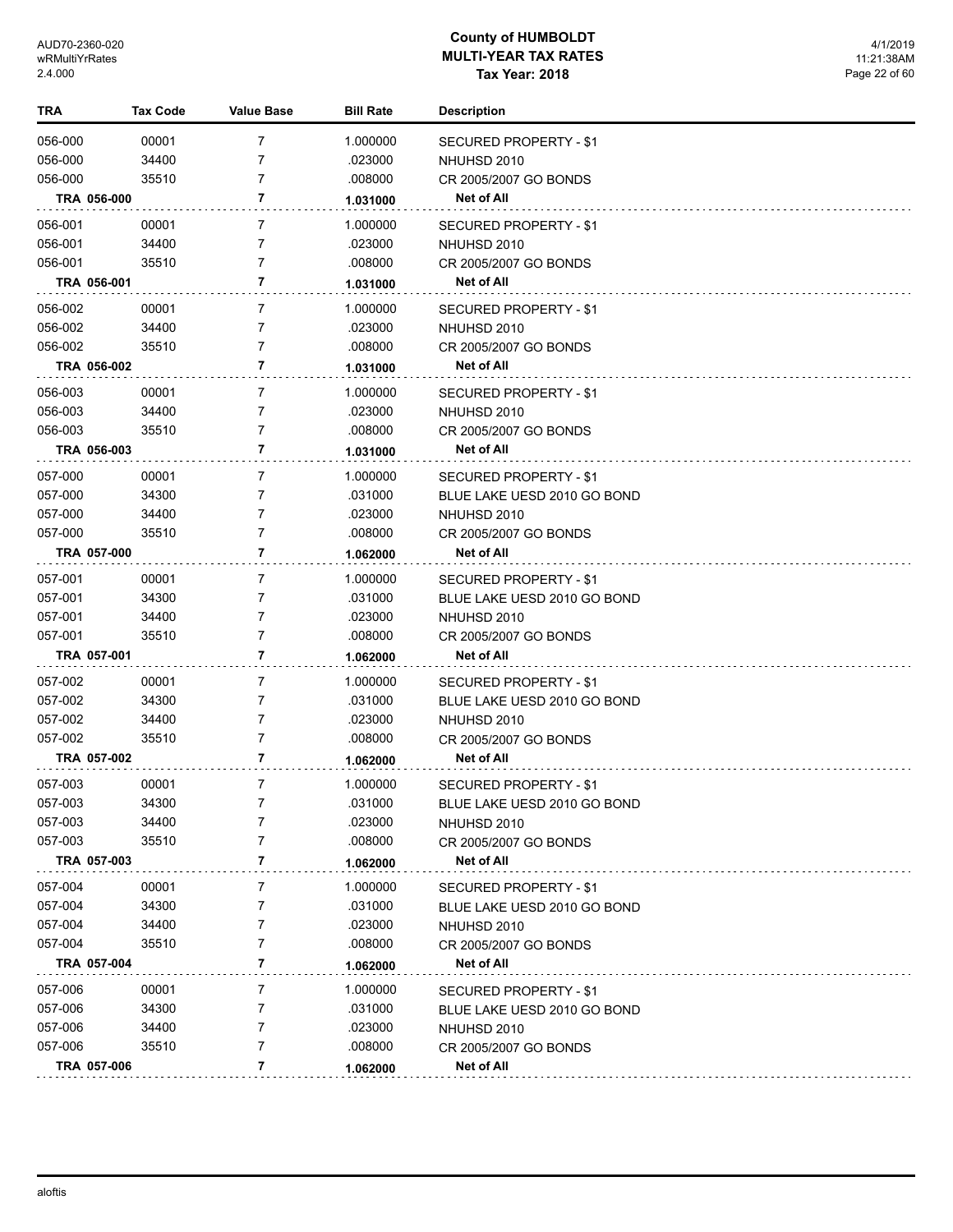| TRA     |             | Tax Code | <b>Value Base</b> | <b>Bill Rate</b> | <b>Description</b>             |
|---------|-------------|----------|-------------------|------------------|--------------------------------|
| 057-008 |             | 00001    | 7                 | 1.000000         | SECURED PROPERTY - \$1         |
| 057-008 |             | 34300    | 7                 | .031000          | BLUE LAKE UESD 2010 GO BOND    |
| 057-008 |             | 34400    | 7                 | .023000          | NHUHSD 2010                    |
| 057-008 |             | 35510    | 7                 | .008000          | CR 2005/2007 GO BONDS          |
|         | TRA 057-008 |          | 7                 | 1.062000         | Net of All                     |
| 057-009 |             | 00001    | 7                 | 1.000000         | SECURED PROPERTY - \$1         |
| 057-009 |             | 34300    | 7                 | .031000          | BLUE LAKE UESD 2010 GO BOND    |
| 057-009 |             | 34400    | 7                 | .023000          | NHUHSD 2010                    |
| 057-009 |             | 35510    | 7                 | .008000          | CR 2005/2007 GO BONDS          |
|         | TRA 057-009 |          | 7                 | 1.062000         | Net of All                     |
| 060-000 |             | 00001    | 7                 | 1.000000         | SECURED PROPERTY - \$1         |
| 060-000 |             | 35510    | 7                 | .008000          | CR 2005/2007 GO BONDS          |
| 060-000 |             | 38200    | 7                 | .016000          | FORTUNA HIGH GO BONDS 2000     |
|         | TRA 060-000 |          | 7                 | 1.024000         | <b>Net of All</b>              |
| 071-000 |             | 00001    | 7                 | 1.000000         | SECURED PROPERTY - \$1         |
| 071-000 |             | 35510    | 7                 | .008000          | CR 2005/2007 GO BONDS          |
| 071-000 |             | 38200    | 7                 | .016000          | FORTUNA HIGH GO BONDS 2000     |
|         | TRA 071-000 |          | 7                 | 1.024000         | Net of All                     |
| 071-001 |             | 00001    | 7                 | 1.000000         | SECURED PROPERTY - \$1         |
| 071-001 |             | 35510    | 7                 | .008000          | CR 2005/2007 GO BONDS          |
| 071-001 |             | 38200    | 7                 | .016000          | FORTUNA HIGH GO BONDS 2000     |
|         | TRA 071-001 |          | 7                 | 1.024000         | Net of All                     |
| 071-002 |             | 00001    | 7                 | 1.000000         | SECURED PROPERTY - \$1         |
| 071-002 |             | 35510    | 7                 | .008000          | CR 2005/2007 GO BONDS          |
| 071-002 |             | 38200    | 7                 | .016000          | FORTUNA HIGH GO BONDS 2000     |
|         | TRA 071-002 |          | 7                 | 1.024000         | Net of All                     |
| 071-003 |             | 00001    | 7                 | 1.000000         | SECURED PROPERTY - \$1         |
| 071-003 |             | 35510    | 7                 | .008000          | CR 2005/2007 GO BONDS          |
| 071-003 |             | 38200    | 7                 | .016000          | FORTUNA HIGH GO BONDS 2000     |
|         | TRA 071-003 |          | 7                 | 1.024000         | Net of All                     |
| 071-004 |             | 00001    | 7                 | 1.000000         | SECURED PROPERTY - \$1         |
| 071-004 |             | 35510    | 7                 | .008000          | CR 2005/2007 GO BONDS          |
| 071-004 |             | 38200    |                   | .016000          | FORTUNA HIGH GO BONDS 2000     |
|         | TRA 071-004 |          | 7                 | 1.024000         | Net of All                     |
| 073-001 |             | 00001    | 7                 | 1.000000         | <b>SECURED PROPERTY - \$1</b>  |
| 073-001 |             | 35510    | 7                 | .008000          | CR 2005/2007 GO BONDS          |
| 073-001 |             | 37500    | 7                 | .031000          | EUREKA UNIF HIGH 2002 GO BONDS |
| 073-001 |             | 37520    | 7                 | .016000          | EUREKA UNIFIED SD 2015 GO BOND |
|         | TRA 073-001 |          | 7                 | 1.055000         | Net of All                     |
| 073-002 |             | 00001    | 7                 | 1.000000         | SECURED PROPERTY - \$1         |
| 073-002 |             | 35510    | 7                 | .008000          | CR 2005/2007 GO BONDS          |
| 073-002 |             | 37500    | 7                 | .031000          | EUREKA UNIF HIGH 2002 GO BONDS |
| 073-002 |             | 37520    | 7                 | .016000          | EUREKA UNIFIED SD 2015 GO BOND |
|         | TRA 073-002 |          | 7                 | 1.055000         | Net of All                     |
| 073-003 |             | 00001    | 7                 | 1.000000         | SECURED PROPERTY - \$1         |
| 073-003 |             | 35510    | 7                 | .008000          | CR 2005/2007 GO BONDS          |
| 073-003 |             | 37500    | 7                 | .031000          | EUREKA UNIF HIGH 2002 GO BONDS |
| 073-003 |             | 37520    | 7                 | .016000          | EUREKA UNIFIED SD 2015 GO BOND |
|         | TRA 073-003 |          | 7                 | 1.055000         | <b>Net of All</b>              |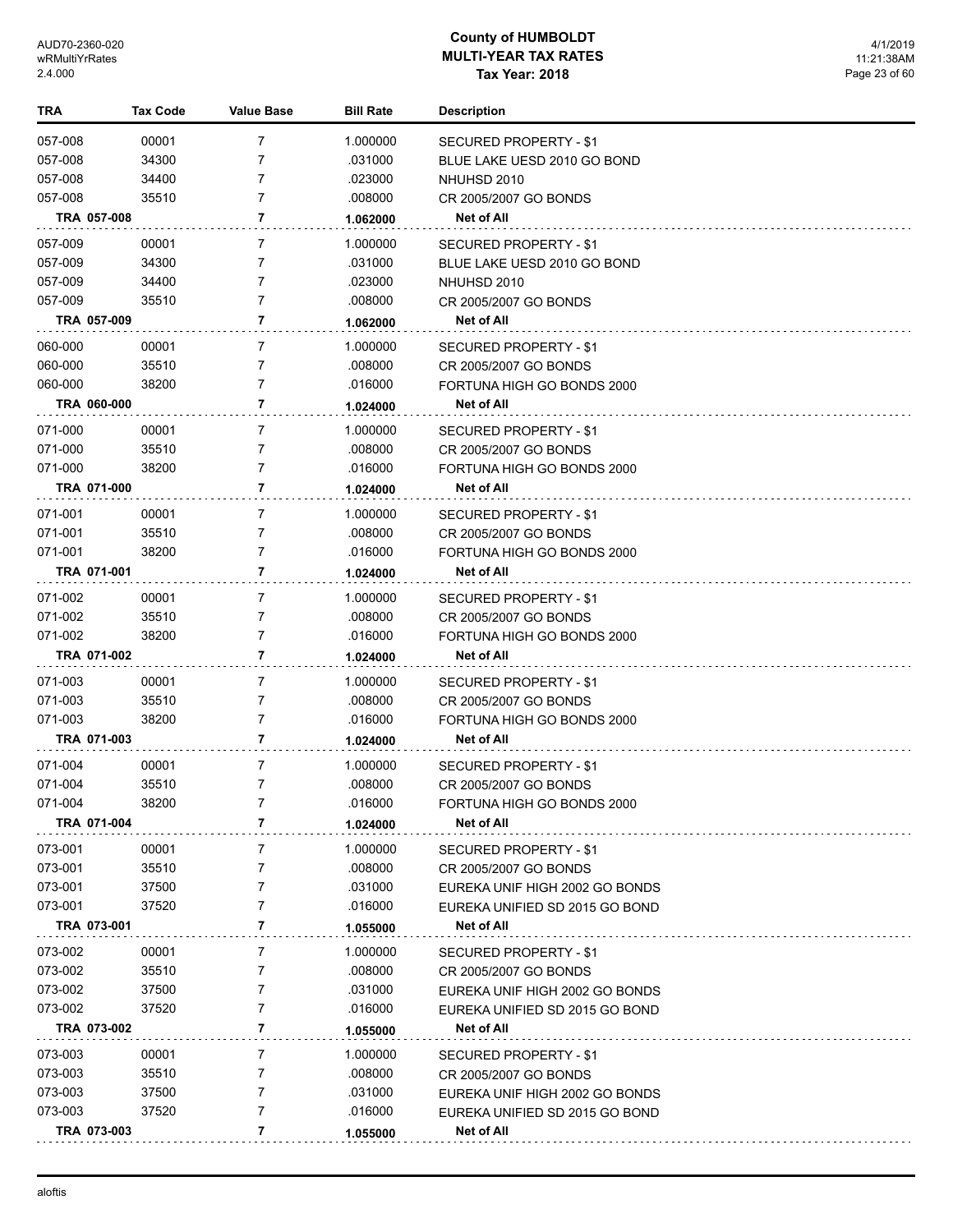| TRA     | <b>Tax Code</b> | Value Base          | <b>Bill Rate</b> | <b>Description</b>             |
|---------|-----------------|---------------------|------------------|--------------------------------|
| 073-004 | 00001           | $\overline{7}$      | 1.000000         | SECURED PROPERTY - \$1         |
| 073-004 | 35510           | 7                   | .008000          | CR 2005/2007 GO BONDS          |
| 073-004 | 37500           | 7                   | .031000          | EUREKA UNIF HIGH 2002 GO BONDS |
| 073-004 | 37520           | 7                   | .016000          | EUREKA UNIFIED SD 2015 GO BOND |
|         | TRA 073-004     | 7                   | 1.055000         | Net of All                     |
| 073-005 | 00001           | 7                   | 1.000000         | SECURED PROPERTY - \$1         |
| 073-005 | 35510           | 7                   | .008000          | CR 2005/2007 GO BONDS          |
| 073-005 | 37500           | 7                   | .031000          | EUREKA UNIF HIGH 2002 GO BONDS |
| 073-005 | 37520           | 7                   | .016000          | EUREKA UNIFIED SD 2015 GO BOND |
|         | TRA 073-005     | $\overline{7}$      | 1.055000         | Net of All                     |
| 073-006 | 00001           | 7                   | 1.000000         | SECURED PROPERTY - \$1         |
| 073-006 | 35510           | 7                   | .008000          | CR 2005/2007 GO BONDS          |
| 073-006 | 37500           | 7                   | .031000          | EUREKA UNIF HIGH 2002 GO BONDS |
| 073-006 | 37520           | 7                   | .016000          | EUREKA UNIFIED SD 2015 GO BOND |
|         | TRA 073-006     | 7                   | 1.055000         | Net of All                     |
| 074-001 | 00001           | 7                   | 1.000000         | SECURED PROPERTY - \$1         |
| 074-001 | 35300           | $\overline{7}$      | .030000          | FRESHWATER ELEM GO BOND 2018   |
| 074-001 | 35510           | 7                   | .008000          | CR 2005/2007 GO BONDS          |
| 074-001 | 37500           | 7                   | .031000          | EUREKA UNIF HIGH 2002 GO BONDS |
| 074-001 | 37520           | 7                   | .016000          | EUREKA UNIFIED SD 2015 GO BOND |
| 074-001 | 38000           | 7                   | .031000          | FRESHWATER ELEM GO BONDS 2001  |
|         | TRA 074-001     | 7                   | 1.116000         | Net of All                     |
| 074-002 | 00001           | 7                   | 1.000000         | SECURED PROPERTY - \$1         |
| 074-002 | 35300           | 7                   | .030000          | FRESHWATER ELEM GO BOND 2018   |
| 074-002 | 35510           | 7                   | .008000          | CR 2005/2007 GO BONDS          |
| 074-002 | 37500           | 7                   | .031000          | EUREKA UNIF HIGH 2002 GO BONDS |
| 074-002 | 37520           | 7                   | .016000          | EUREKA UNIFIED SD 2015 GO BOND |
| 074-002 | 38000           | 7                   | .031000          | FRESHWATER ELEM GO BONDS 2001  |
|         | TRA 074-002     | 7                   | 1.116000         | <b>Net of All</b>              |
| 074-003 | 00001           | 7                   | 1.000000         | SECURED PROPERTY - \$1         |
| 074-003 | 35300           | 7                   | .030000          | FRESHWATER ELEM GO BOND 2018   |
| 074-003 | 35510           | 7                   | .008000          | CR 2005/2007 GO BONDS          |
| 074-003 | 37500           | 7                   | .031000          | EUREKA UNIF HIGH 2002 GO BONDS |
| 074-003 | 37520           | 7                   | .016000          | EUREKA UNIFIED SD 2015 GO BOND |
| 074-003 | 38000           | 7                   | .031000          | FRESHWATER ELEM GO BONDS 2001  |
|         | TRA 074-003     | 7                   | 1.116000         | Net of All                     |
| 074-004 | 00001           | 7                   | 1.000000         | SECURED PROPERTY - \$1         |
| 074-004 | 35300           | 7                   | .030000          | FRESHWATER ELEM GO BOND 2018   |
| 074-004 | 35510           | 7                   | .008000          | CR 2005/2007 GO BONDS          |
| 074-004 | 37500           | 7                   | .031000          | EUREKA UNIF HIGH 2002 GO BONDS |
| 074-004 | 37520           | 7                   | .016000          | EUREKA UNIFIED SD 2015 GO BOND |
| 074-004 | 38000           | 7                   | .031000          | FRESHWATER ELEM GO BONDS 2001  |
|         | TRA 074-004     | 7                   | 1.116000         | Net of All                     |
| 074-005 | 00001           | 7                   | 1.000000         | SECURED PROPERTY - \$1         |
| 074-005 | 35300           | 7                   | .030000          | FRESHWATER ELEM GO BOND 2018   |
| 074-005 | 35510           | 7                   | .008000          | CR 2005/2007 GO BONDS          |
| 074-005 | 37500           | 7                   | .031000          | EUREKA UNIF HIGH 2002 GO BONDS |
| 074-005 | 37520           | 7<br>$\overline{7}$ | .016000          | EUREKA UNIFIED SD 2015 GO BOND |
| 074-005 | 38000           | 7                   | .031000          | FRESHWATER ELEM GO BONDS 2001  |
|         | TRA 074-005     |                     | 1.116000         | Net of All                     |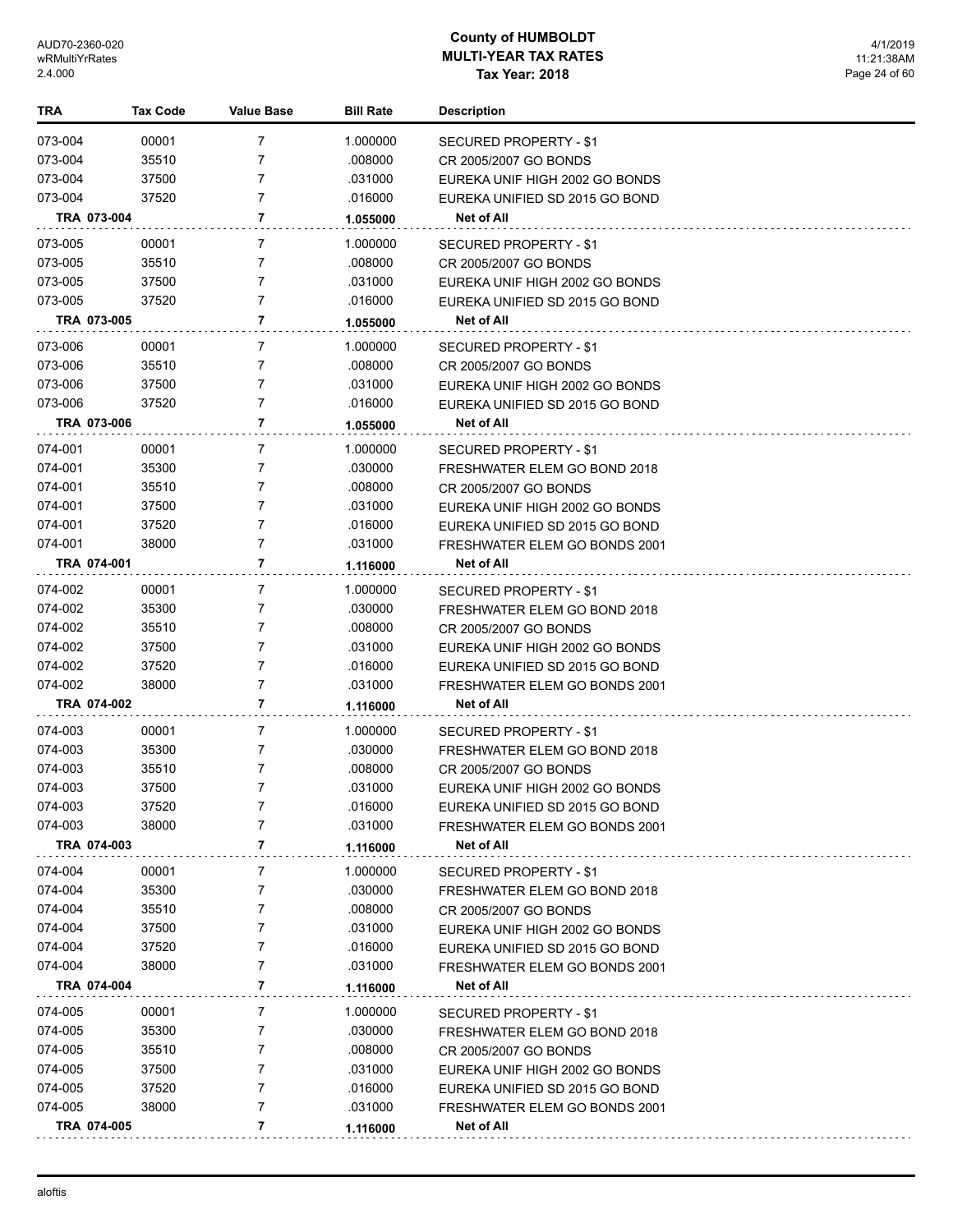| TRA                | <b>Tax Code</b> | <b>Value Base</b> | <b>Bill Rate</b>    | <b>Description</b>                          |
|--------------------|-----------------|-------------------|---------------------|---------------------------------------------|
| 074-006            | 00001           | 7                 | 1.000000            | SECURED PROPERTY - \$1                      |
| 074-006            | 35300           | 7                 | .030000             | FRESHWATER ELEM GO BOND 2018                |
| 074-006            | 35510           | $\overline{7}$    | .008000             | CR 2005/2007 GO BONDS                       |
| 074-006            | 37500           | $\overline{7}$    | .031000             | EUREKA UNIF HIGH 2002 GO BONDS              |
| 074-006            | 37520           | $\overline{7}$    | .016000             | EUREKA UNIFIED SD 2015 GO BOND              |
| 074-006            | 38000           | $\overline{7}$    | .031000             | FRESHWATER ELEM GO BONDS 2001               |
| TRA 074-006        |                 | 7                 | 1.116000            | Net of All                                  |
| 074-007            |                 |                   |                     |                                             |
| 074-007            | 00001<br>35300  | 7<br>7            | 1.000000<br>.030000 | <b>SECURED PROPERTY - \$1</b>               |
|                    | 35510           | 7                 | .008000             | FRESHWATER ELEM GO BOND 2018                |
| 074-007<br>074-007 | 37500           | 7                 | .031000             | CR 2005/2007 GO BONDS                       |
| 074-007            | 37520           | 7                 | .016000             | EUREKA UNIF HIGH 2002 GO BONDS              |
| 074-007            | 38000           | 7                 | .031000             | EUREKA UNIFIED SD 2015 GO BOND              |
| TRA 074-007        |                 | 7                 |                     | FRESHWATER ELEM GO BONDS 2001<br>Net of All |
|                    |                 |                   | 1.116000            |                                             |
| 074-008            | 00001           | $\overline{7}$    | 1.000000            | SECURED PROPERTY - \$1                      |
| 074-008            | 35300           | 7                 | .030000             | FRESHWATER ELEM GO BOND 2018                |
| 074-008            | 35510           | 7                 | .008000             | CR 2005/2007 GO BONDS                       |
| 074-008            | 37500           | 7                 | .031000             | EUREKA UNIF HIGH 2002 GO BONDS              |
| 074-008            | 37520           | 7                 | .016000             | EUREKA UNIFIED SD 2015 GO BOND              |
| 074-008            | 38000           | $\overline{7}$    | .031000             | <b>FRESHWATER ELEM GO BONDS 2001</b>        |
| TRA 074-008        |                 | 7                 | 1.116000            | <b>Net of All</b>                           |
| 074-009            | 00001           | 7                 | 1.000000            | SECURED PROPERTY - \$1                      |
| 074-009            | 35300           | 7                 | .030000             | FRESHWATER ELEM GO BOND 2018                |
| 074-009            | 35510           | 7                 | .008000             | CR 2005/2007 GO BONDS                       |
| 074-009            | 37500           | 7                 | .031000             | EUREKA UNIF HIGH 2002 GO BONDS              |
| 074-009            | 37520           | 7                 | .016000             | EUREKA UNIFIED SD 2015 GO BOND              |
| 074-009            | 38000           | $\overline{7}$    | .031000             | FRESHWATER ELEM GO BONDS 2001               |
| TRA 074-009        |                 | 7                 | 1.116000            | Net of All                                  |
| 074-010            | 00001           | 7                 | 1.000000            | SECURED PROPERTY - \$1                      |
| 074-010            | 35300           | 7                 | .030000             | FRESHWATER ELEM GO BOND 2018                |
| 074-010            | 35510           | 7                 | .008000             | CR 2005/2007 GO BONDS                       |
| 074-010            | 37500           | 7                 | .031000             | EUREKA UNIF HIGH 2002 GO BONDS              |
| 074-010            | 37520           | 7                 | .016000             | EUREKA UNIFIED SD 2015 GO BOND              |
| 074-010            | 38000           | 7                 | .031000             | FRESHWATER ELEM GO BONDS 2001               |
| TRA 074-010        |                 | 7                 | 1.116000            | Net of All                                  |
| 074-011            | 00001           | 7                 | 1.000000            | SECURED PROPERTY - \$1                      |
| 074-011            | 35300           | 7                 | .030000             | FRESHWATER ELEM GO BOND 2018                |
| 074-011            | 35510           | 7                 | .008000             | CR 2005/2007 GO BONDS                       |
| 074-011            | 37500           | 7                 | .031000             | EUREKA UNIF HIGH 2002 GO BONDS              |
| 074-011            | 37520           | 7                 | .016000             | EUREKA UNIFIED SD 2015 GO BOND              |
| 074-011            | 38000           | 7                 | .031000             | FRESHWATER ELEM GO BONDS 2001               |
| TRA 074-011        |                 | 7                 | 1.116000            | Net of All                                  |
| 074-012            | 00001           | 7                 | 1.000000            | SECURED PROPERTY - \$1                      |
| 074-012            | 35300           | 7                 | .030000             | FRESHWATER ELEM GO BOND 2018                |
| 074-012            | 35510           | 7                 | .008000             | CR 2005/2007 GO BONDS                       |
| 074-012            | 37500           | 7                 | .031000             | EUREKA UNIF HIGH 2002 GO BONDS              |
| 074-012            | 37520           | 7                 | .016000             | EUREKA UNIFIED SD 2015 GO BOND              |
| 074-012            | 38000           | 7                 | .031000             | FRESHWATER ELEM GO BONDS 2001               |
| TRA 074-012        |                 | 7                 | 1.116000            | Net of All                                  |
|                    |                 |                   |                     |                                             |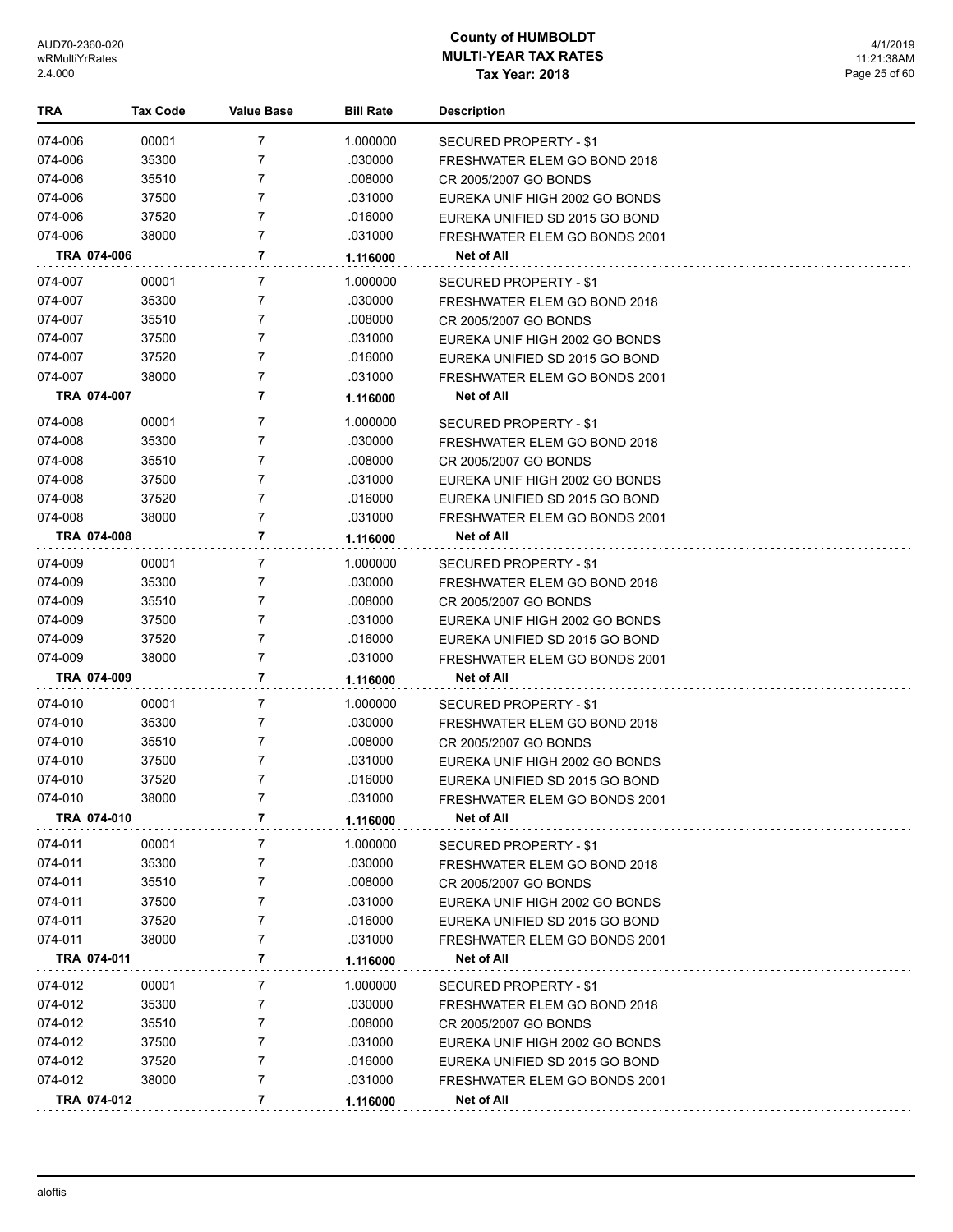| TRA                | <b>Tax Code</b> | <b>Value Base</b> | <b>Bill Rate</b>    | <b>Description</b>                                               |
|--------------------|-----------------|-------------------|---------------------|------------------------------------------------------------------|
| 074-013            | 00001           | $\overline{7}$    | 1.000000            | SECURED PROPERTY - \$1                                           |
| 074-013            | 35300           | 7                 | .030000             | FRESHWATER ELEM GO BOND 2018                                     |
| 074-013            | 35510           | 7                 | .008000             | CR 2005/2007 GO BONDS                                            |
| 074-013            | 37500           | $\overline{7}$    | .031000             | EUREKA UNIF HIGH 2002 GO BONDS                                   |
| 074-013            | 37520           | $\overline{7}$    | .016000             | EUREKA UNIFIED SD 2015 GO BOND                                   |
| 074-013            | 38000           | $\overline{7}$    | .031000             | FRESHWATER ELEM GO BONDS 2001                                    |
| TRA 074-013        |                 | 7                 | 1.116000            | Net of All                                                       |
|                    |                 | 7                 |                     |                                                                  |
| 074-014<br>074-014 | 00001<br>35300  | 7                 | 1.000000<br>.030000 | SECURED PROPERTY - \$1                                           |
|                    |                 | 7                 |                     | FRESHWATER ELEM GO BOND 2018                                     |
| 074-014<br>074-014 | 35510<br>37500  | $\overline{7}$    | .008000<br>.031000  | CR 2005/2007 GO BONDS                                            |
| 074-014            | 37520           | $\overline{7}$    | .016000             | EUREKA UNIF HIGH 2002 GO BONDS                                   |
| 074-014            | 38000           | $\overline{7}$    | .031000             | EUREKA UNIFIED SD 2015 GO BOND                                   |
| TRA 074-014        |                 | 7                 |                     | FRESHWATER ELEM GO BONDS 2001<br>Net of All                      |
|                    |                 |                   | 1.116000            |                                                                  |
| 074-015            | 00001           | 7                 | 1.000000            | <b>SECURED PROPERTY - \$1</b>                                    |
| 074-015            | 35300           | 7                 | .030000             | FRESHWATER ELEM GO BOND 2018                                     |
| 074-015            | 35510           | 7                 | .008000             | CR 2005/2007 GO BONDS                                            |
| 074-015            | 37500           | $\overline{7}$    | .031000             | EUREKA UNIF HIGH 2002 GO BONDS                                   |
| 074-015            | 37520           | 7                 | .016000             | EUREKA UNIFIED SD 2015 GO BOND                                   |
| 074-015            | 38000           | 7                 | .031000             | FRESHWATER ELEM GO BONDS 2001                                    |
| TRA 074-015        |                 | 7                 | 1.116000            | Net of All                                                       |
| 074-016            | 00001           | $\overline{7}$    | 1.000000            | SECURED PROPERTY - \$1                                           |
| 074-016            | 35300           | 7                 | .030000             | FRESHWATER ELEM GO BOND 2018                                     |
| 074-016            | 35510           | 7                 | .008000             | CR 2005/2007 GO BONDS                                            |
| 074-016            | 37500           | $\overline{7}$    | .031000             | EUREKA UNIF HIGH 2002 GO BONDS                                   |
| 074-016            | 37520           | $\overline{7}$    | .016000             | EUREKA UNIFIED SD 2015 GO BOND                                   |
| 074-016            | 38000           | 7                 | .031000             | FRESHWATER ELEM GO BONDS 2001                                    |
| TRA 074-016        |                 | 7                 | 1.116000            | Net of All                                                       |
| 075-001            | 00001           | 7                 | 1.000000            | SECURED PROPERTY - \$1                                           |
| 075-001            | 35510           | 7                 | .008000             | CR 2005/2007 GO BONDS                                            |
| 075-001            | 37500           | 7                 | .031000             | EUREKA UNIF HIGH 2002 GO BONDS                                   |
| 075-001            | 37520           | 7                 | .016000             | EUREKA UNIFIED SD 2015 GO BOND                                   |
| TRA 075-001        |                 | 7                 | 1.055000            | <b>Net of All</b>                                                |
| 075-002            | 00001           |                   | 1.000000            | SECURED PROPERTY - \$1                                           |
| 075-002            | 35510           | 7                 | .008000             | CR 2005/2007 GO BONDS                                            |
| 075-002            | 37500           | 7                 | .031000             | EUREKA UNIF HIGH 2002 GO BONDS                                   |
| 075-002            | 37520           | 7                 | .016000             | EUREKA UNIFIED SD 2015 GO BOND                                   |
| TRA 075-002        |                 | 7                 | 1.055000            | Net of All                                                       |
| 075-003            | 00001           | 7                 | 1.000000            | SECURED PROPERTY - \$1                                           |
| 075-003            | 35510           | 7                 | .008000             | CR 2005/2007 GO BONDS                                            |
| 075-003            | 37500           | 7                 | .031000             | EUREKA UNIF HIGH 2002 GO BONDS                                   |
| 075-003            | 37520           | 7                 | .016000             | EUREKA UNIFIED SD 2015 GO BOND                                   |
| TRA 075-003        |                 | 7                 | 1.055000            | <b>Net of All</b>                                                |
|                    |                 |                   |                     |                                                                  |
| 075-004<br>075-004 | 00001<br>35510  | 7<br>7            | 1.000000<br>.008000 | SECURED PROPERTY - \$1                                           |
| 075-004            | 37500           | 7                 | .031000             | CR 2005/2007 GO BONDS                                            |
| 075-004            | 37520           | $\overline{7}$    | .016000             | EUREKA UNIF HIGH 2002 GO BONDS<br>EUREKA UNIFIED SD 2015 GO BOND |
|                    |                 | 7                 |                     |                                                                  |
| TRA 075-004        |                 |                   | 1.055000            | Net of All                                                       |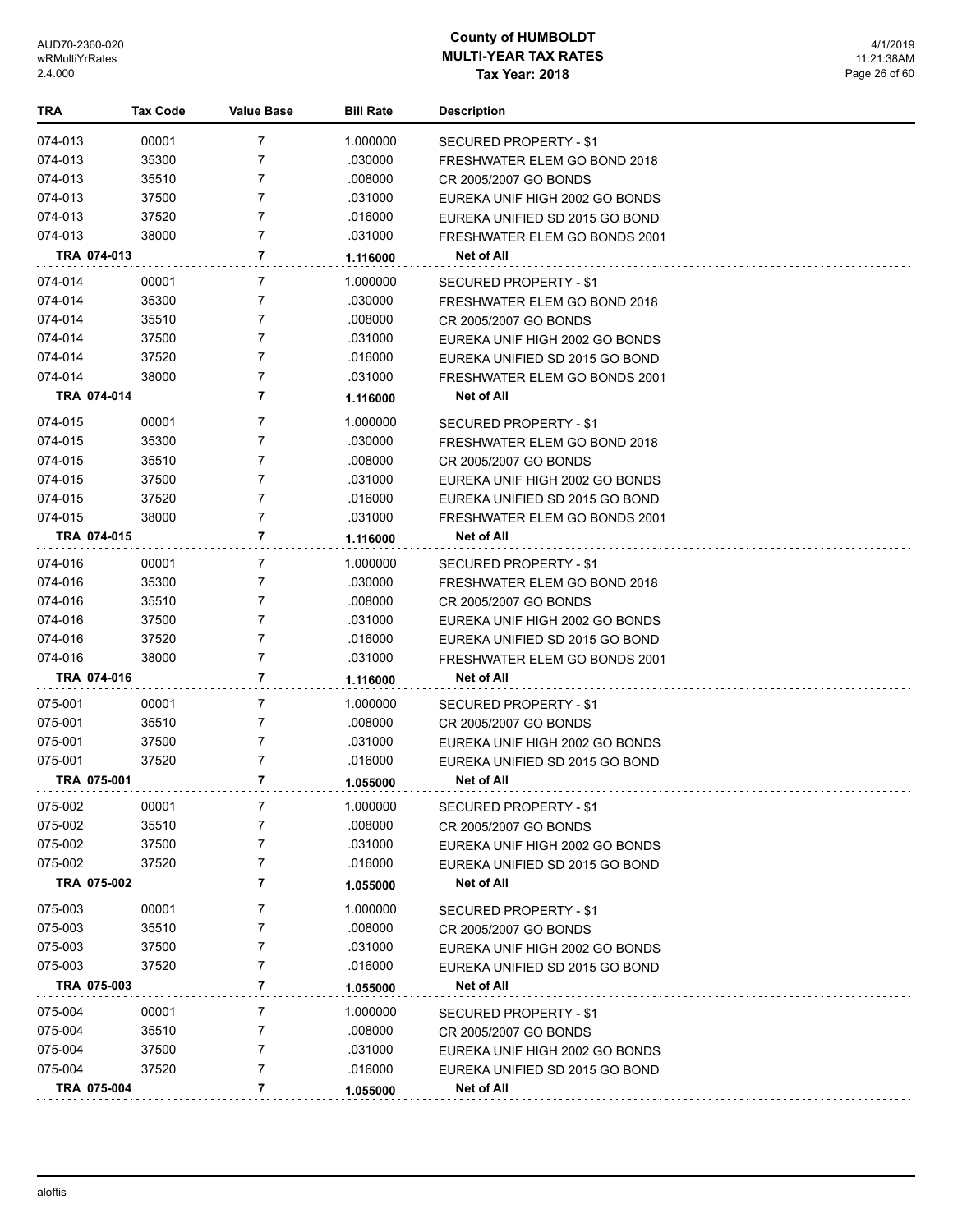| TRA         | Tax Code | <b>Value Base</b> | <b>Bill Rate</b> | <b>Description</b>                 |
|-------------|----------|-------------------|------------------|------------------------------------|
| 075-005     | 00001    | $\overline{7}$    | 1.000000         | SECURED PROPERTY - \$1             |
| 075-005     | 35510    | 7                 | .008000          | CR 2005/2007 GO BONDS              |
| 075-005     | 37500    | 7                 | .031000          | EUREKA UNIF HIGH 2002 GO BONDS     |
| 075-005     | 37520    | 7                 | .016000          | EUREKA UNIFIED SD 2015 GO BOND     |
| TRA 075-005 |          | 7                 | 1.055000         | Net of All                         |
| 075-006     | 00001    | 7                 | 1.000000         | <b>SECURED PROPERTY - \$1</b>      |
| 075-006     | 35510    | 7                 | .008000          | CR 2005/2007 GO BONDS              |
| 075-006     | 37500    | 7                 | .031000          | EUREKA UNIF HIGH 2002 GO BONDS     |
| 075-006     | 37520    | 7                 | .016000          | EUREKA UNIFIED SD 2015 GO BOND     |
| TRA 075-006 |          | 7                 | 1.055000         | <b>Net of All</b>                  |
| 076-001     | 00001    | 7                 | 1.000000         | SECURED PROPERTY - \$1             |
| 076-001     | 35510    | 7                 | .008000          | CR 2005/2007 GO BONDS              |
| 076-001     | 37500    | 7                 | .031000          | EUREKA UNIF HIGH 2002 GO BONDS     |
| 076-001     | 37520    | 7                 | .016000          | EUREKA UNIFIED SD 2015 GO BOND     |
| TRA 076-001 |          | 7                 | 1.055000         | <b>Net of All</b>                  |
| 076-002     | 00001    | 7                 | 1.000000         | SECURED PROPERTY - \$1             |
| 076-002     | 35510    | 7                 | .008000          | CR 2005/2007 GO BONDS              |
| 076-002     | 37500    | 7                 | .031000          | EUREKA UNIF HIGH 2002 GO BONDS     |
| 076-002     | 37520    | 7                 | .016000          | EUREKA UNIFIED SD 2015 GO BOND     |
| TRA 076-002 |          | 7                 | 1.055000         | Net of All                         |
| 077-001     | 00001    | 7                 | 1.000000         | SECURED PROPERTY - \$1             |
| 077-001     | 35510    | 7                 | .008000          | CR 2005/2007 GO BONDS              |
| 077-001     | 37500    | 7                 | .031000          | EUREKA UNIF HIGH 2002 GO BONDS     |
| 077-001     | 37520    | 7                 | .016000          | EUREKA UNIFIED SD 2015 GO BOND     |
| 077-001     | 38300    | 7                 | .001000          | SOUTH BAY ELEMENTARY GO BONDS 1999 |
| TRA 077-001 |          | $\overline{7}$    | 1.056000         | Net of All                         |
| 077-002     | 00001    | 7                 | 1.000000         | SECURED PROPERTY - \$1             |
| 077-002     | 35510    | 7                 | .008000          | CR 2005/2007 GO BONDS              |
| 077-002     | 37500    | 7                 | .031000          | EUREKA UNIF HIGH 2002 GO BONDS     |
| 077-002     | 37520    | 7                 | .016000          | EUREKA UNIFIED SD 2015 GO BOND     |
| 077-002     | 38300    | 7                 | .001000          | SOUTH BAY ELEMENTARY GO BONDS 1999 |
| TRA 077-002 |          | 7                 | 1.056000         | Net of All                         |
| 077-003     | 00001    | 7                 | 1.000000         | SECURED PROPERTY - \$1             |
| 077-003     | 35510    | 7                 | .008000          | CR 2005/2007 GO BONDS              |
| 077-003     | 37500    | 7                 | .031000          | EUREKA UNIF HIGH 2002 GO BONDS     |
| 077-003     | 37520    | 7                 | .016000          | EUREKA UNIFIED SD 2015 GO BOND     |
| 077-003     | 38300    | 7                 | .001000          | SOUTH BAY ELEMENTARY GO BONDS 1999 |
| TRA 077-003 |          | 7                 | 1.056000         | Net of All                         |
| 077-004     | 00001    | 7                 | 1.000000         | SECURED PROPERTY - \$1             |
| 077-004     | 35510    | 7                 | .008000          | CR 2005/2007 GO BONDS              |
| 077-004     | 37500    | 7                 | .031000          | EUREKA UNIF HIGH 2002 GO BONDS     |
| 077-004     | 37520    | 7                 | .016000          | EUREKA UNIFIED SD 2015 GO BOND     |
| 077-004     | 38300    | 7                 | .001000          | SOUTH BAY ELEMENTARY GO BONDS 1999 |
| TRA 077-004 |          | 7                 | 1.056000         | Net of All                         |
| 077-005     | 00001    | 7                 | 1.000000         | SECURED PROPERTY - \$1             |
| 077-005     | 35510    | 7                 | .008000          | CR 2005/2007 GO BONDS              |
| 077-005     | 37500    | 7                 | .031000          | EUREKA UNIF HIGH 2002 GO BONDS     |
| 077-005     | 37520    | 7                 | .016000          | EUREKA UNIFIED SD 2015 GO BOND     |
| 077-005     | 38300    | 7                 | .001000          | SOUTH BAY ELEMENTARY GO BONDS 1999 |
| TRA 077-005 |          | 7                 | 1.056000         | Net of All                         |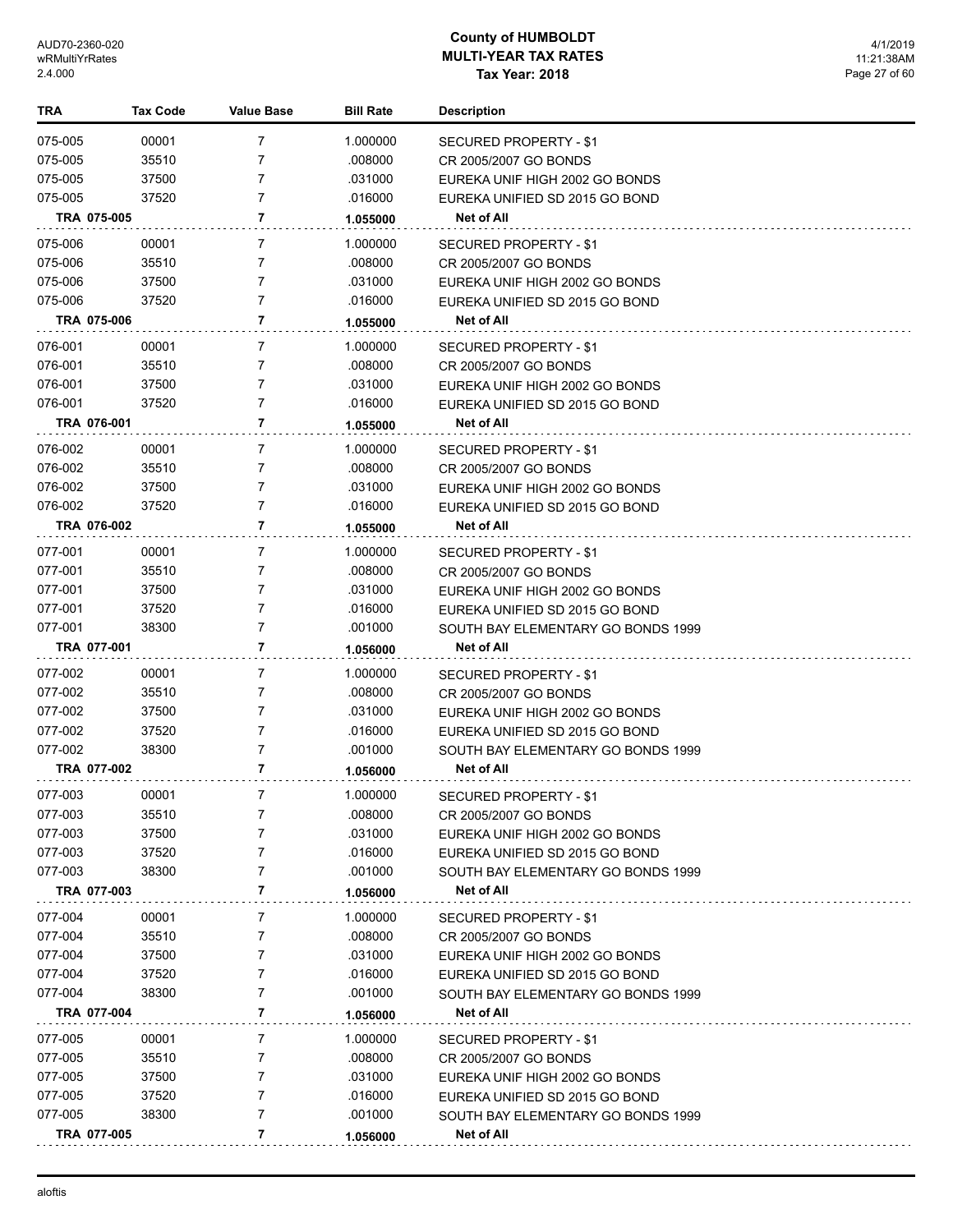| TRA         | <b>Tax Code</b> | <b>Value Base</b> | <b>Bill Rate</b> | <b>Description</b>                 |
|-------------|-----------------|-------------------|------------------|------------------------------------|
| 077-006     | 00001           | 7                 | 1.000000         | SECURED PROPERTY - \$1             |
| 077-006     | 35510           | 7                 | .008000          | CR 2005/2007 GO BONDS              |
| 077-006     | 37500           | 7                 | .031000          | EUREKA UNIF HIGH 2002 GO BONDS     |
| 077-006     | 37520           | 7                 | .016000          | EUREKA UNIFIED SD 2015 GO BOND     |
| 077-006     | 38300           | 7                 | .001000          | SOUTH BAY ELEMENTARY GO BONDS 1999 |
| TRA 077-006 |                 | 7                 | 1.056000         | Net of All                         |
| 077-007     | 00001           | 7                 | 1.000000         | SECURED PROPERTY - \$1             |
| 077-007     | 35510           | 7                 | .008000          | CR 2005/2007 GO BONDS              |
| 077-007     | 37500           | 7                 | .031000          | EUREKA UNIF HIGH 2002 GO BONDS     |
| 077-007     | 37520           | 7                 | .016000          | EUREKA UNIFIED SD 2015 GO BOND     |
| 077-007     | 38300           | 7                 | .001000          | SOUTH BAY ELEMENTARY GO BONDS 1999 |
| TRA 077-007 |                 | 7                 | 1.056000         | Net of All                         |
| 077-008     | 00001           | 7                 | 1.000000         | SECURED PROPERTY - \$1             |
| 077-008     | 35510           | 7                 | .008000          | CR 2005/2007 GO BONDS              |
| 077-008     | 37500           | 7                 | .031000          | EUREKA UNIF HIGH 2002 GO BONDS     |
| 077-008     | 37520           | 7                 | .016000          | EUREKA UNIFIED SD 2015 GO BOND     |
| 077-008     | 38300           | 7                 | .001000          | SOUTH BAY ELEMENTARY GO BONDS 1999 |
| TRA 077-008 |                 | 7                 | 1.056000         | Net of All                         |
| 077-009     | 00001           | 7                 | 1.000000         | SECURED PROPERTY - \$1             |
| 077-009     | 35510           | 7                 | .008000          | CR 2005/2007 GO BONDS              |
| 077-009     | 37500           | 7                 | .031000          | EUREKA UNIF HIGH 2002 GO BONDS     |
| 077-009     | 37520           | 7                 | .016000          | EUREKA UNIFIED SD 2015 GO BOND     |
| 077-009     | 38300           | 7                 | .001000          | SOUTH BAY ELEMENTARY GO BONDS 1999 |
| TRA 077-009 |                 | 7                 | 1.056000         | Net of All                         |
| 077-010     | 00001           | 7                 | 1.000000         | SECURED PROPERTY - \$1             |
| 077-010     | 35510           | 7                 | .008000          | CR 2005/2007 GO BONDS              |
| 077-010     | 37500           | 7                 | .031000          | EUREKA UNIF HIGH 2002 GO BONDS     |
| 077-010     | 37520           | 7                 | .016000          | EUREKA UNIFIED SD 2015 GO BOND     |
| 077-010     | 38300           | 7                 | .001000          | SOUTH BAY ELEMENTARY GO BONDS 1999 |
| TRA 077-010 |                 | 7                 | 1.056000         | Net of All                         |
| 077-011     | 00001           | 7                 | 1.000000         | <b>SECURED PROPERTY - \$1</b>      |
| 077-011     | 35510           | 7                 | .008000          | CR 2005/2007 GO BONDS              |
| 077-011     | 37500           | 7                 | .031000          | EUREKA UNIF HIGH 2002 GO BONDS     |
| 077-011     | 37520           |                   | .016000          | EUREKA UNIFIED SD 2015 GO BOND     |
| 077-011     | 38300           | 7                 | .001000          | SOUTH BAY ELEMENTARY GO BONDS 1999 |
| TRA 077-011 |                 | 7                 | 1.056000         | Net of All                         |
| 077-012     | 00001           | 7                 | 1.000000         | SECURED PROPERTY - \$1             |
| 077-012     | 35510           | 7                 | .008000          | CR 2005/2007 GO BONDS              |
| 077-012     | 37500           | 7                 | .031000          | EUREKA UNIF HIGH 2002 GO BONDS     |
| 077-012     | 37520           | 7                 | .016000          | EUREKA UNIFIED SD 2015 GO BOND     |
| 077-012     | 38300           | 7                 | .001000          | SOUTH BAY ELEMENTARY GO BONDS 1999 |
| TRA 077-012 |                 | 7                 | 1.056000         | Net of All                         |
| 077-013     | 00001           | 7                 | 1.000000         | SECURED PROPERTY - \$1             |
| 077-013     | 35510           | 7                 | .008000          | CR 2005/2007 GO BONDS              |
| 077-013     | 37500           | 7                 | .031000          | EUREKA UNIF HIGH 2002 GO BONDS     |
| 077-013     | 37520           | 7                 | .016000          | EUREKA UNIFIED SD 2015 GO BOND     |
| 077-013     | 38300           | 7                 | .001000          | SOUTH BAY ELEMENTARY GO BONDS 1999 |
| TRA 077-013 |                 | 7                 | 1.056000         | Net of All                         |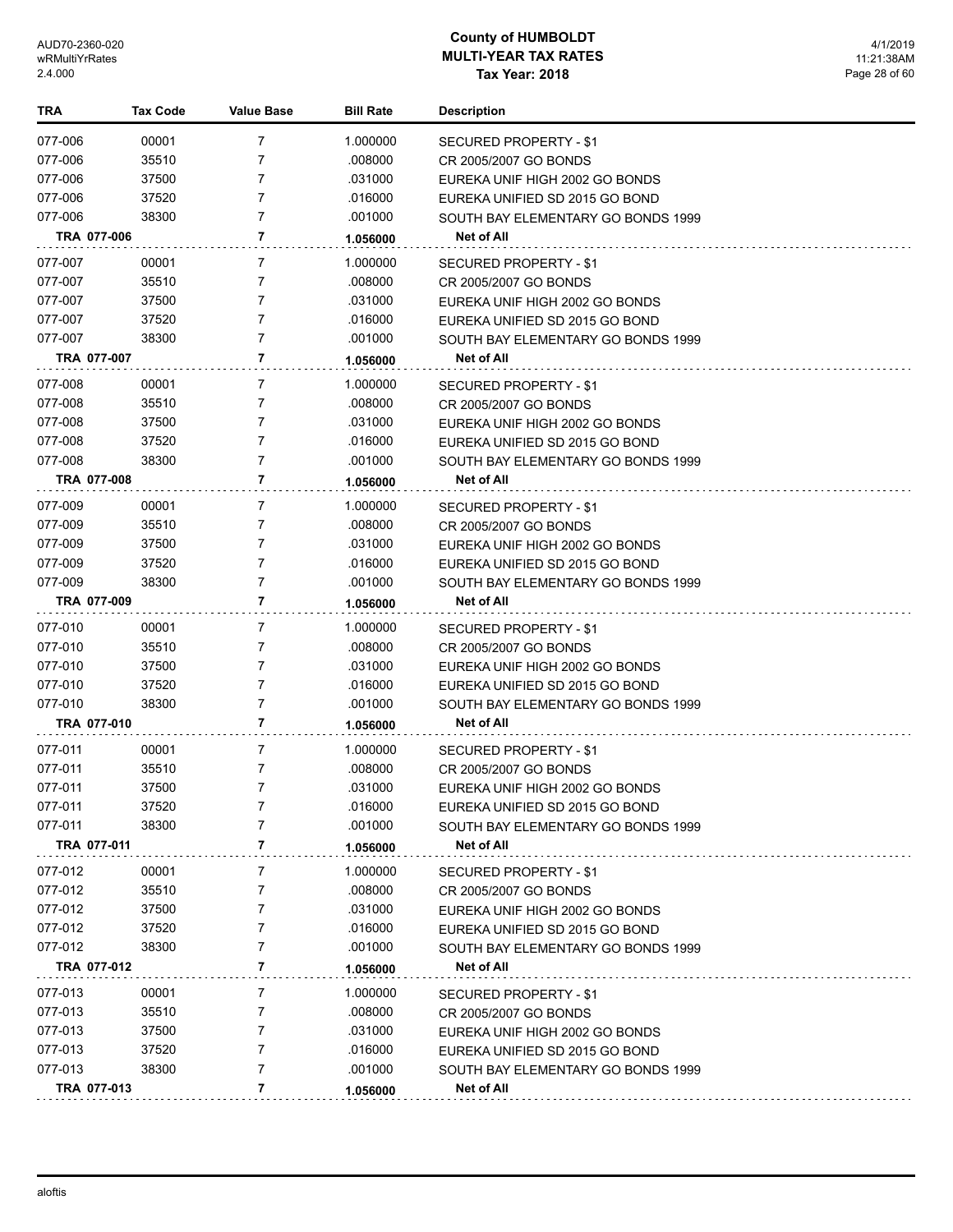| TRA                | <b>Tax Code</b> | <b>Value Base</b> | <b>Bill Rate</b>    | <b>Description</b>                                                   |
|--------------------|-----------------|-------------------|---------------------|----------------------------------------------------------------------|
| 077-014            | 00001           | 7                 | 1.000000            | SECURED PROPERTY - \$1                                               |
| 077-014            | 35510           | 7                 | .008000             | CR 2005/2007 GO BONDS                                                |
| 077-014            | 37500           | 7                 | .031000             | EUREKA UNIF HIGH 2002 GO BONDS                                       |
| 077-014            | 37520           | 7                 | .016000             | EUREKA UNIFIED SD 2015 GO BOND                                       |
| 077-014            | 38300           | 7                 | .001000             | SOUTH BAY ELEMENTARY GO BONDS 1999                                   |
| TRA 077-014        |                 | 7                 | 1.056000            | Net of All                                                           |
| 077-015            | 00001           | 7                 | 1.000000            | SECURED PROPERTY - \$1                                               |
| 077-015            | 35510           | 7                 | .008000             | CR 2005/2007 GO BONDS                                                |
| 077-015            | 37500           | 7                 | .031000             | EUREKA UNIF HIGH 2002 GO BONDS                                       |
| 077-015            | 37520           | 7                 | .016000             | EUREKA UNIFIED SD 2015 GO BOND                                       |
| 077-015            | 38300           | 7                 | .001000             | SOUTH BAY ELEMENTARY GO BONDS 1999                                   |
| TRA 077-015        |                 | 7                 | 1.056000            | Net of All                                                           |
|                    |                 |                   |                     |                                                                      |
| 077-016<br>077-016 | 00001<br>35510  | 7<br>7            | 1.000000<br>.008000 | SECURED PROPERTY - \$1                                               |
| 077-016            | 37500           | 7                 | .031000             | CR 2005/2007 GO BONDS                                                |
| 077-016            | 37520           | 7                 | .016000             | EUREKA UNIF HIGH 2002 GO BONDS<br>EUREKA UNIFIED SD 2015 GO BOND     |
| 077-016            | 38300           | 7                 | .001000             | SOUTH BAY ELEMENTARY GO BONDS 1999                                   |
| TRA 077-016        |                 | 7                 | 1.056000            | Net of All                                                           |
|                    |                 |                   |                     |                                                                      |
| 077-017            | 00001           | 7                 | 1.000000            | SECURED PROPERTY - \$1                                               |
| 077-017            | 35510           | 7                 | .008000             | CR 2005/2007 GO BONDS                                                |
| 077-017<br>077-017 | 37500<br>37520  | 7<br>7            | .031000<br>.016000  | EUREKA UNIF HIGH 2002 GO BONDS                                       |
| 077-017            | 38300           | 7                 | .001000             | EUREKA UNIFIED SD 2015 GO BOND<br>SOUTH BAY ELEMENTARY GO BONDS 1999 |
| TRA 077-017        |                 | 7                 | 1.056000            | Net of All                                                           |
|                    |                 |                   |                     |                                                                      |
| 077-018            | 00001           | 7                 | 1.000000            | SECURED PROPERTY - \$1                                               |
| 077-018            | 35510           | 7                 | .008000             | CR 2005/2007 GO BONDS                                                |
| 077-018            | 37500           | 7<br>7            | .031000             | EUREKA UNIF HIGH 2002 GO BONDS                                       |
| 077-018<br>077-018 | 37520<br>38300  | 7                 | .016000<br>.001000  | EUREKA UNIFIED SD 2015 GO BOND                                       |
| TRA 077-018        |                 | 7                 |                     | SOUTH BAY ELEMENTARY GO BONDS 1999<br>Net of All                     |
|                    |                 |                   | 1.056000            |                                                                      |
| 077-019            | 00001           | 7                 | 1.000000            | <b>SECURED PROPERTY - \$1</b>                                        |
| 077-019            | 35510           | 7                 | .008000             | CR 2005/2007 GO BONDS                                                |
| 077-019            | 37500           | 7                 | .031000             | EUREKA UNIF HIGH 2002 GO BONDS                                       |
| 077-019            | 37520           |                   | .016000             | EUREKA UNIFIED SD 2015 GO BOND                                       |
| 077-019            | 38300           | 7<br>7            | .001000             | SOUTH BAY ELEMENTARY GO BONDS 1999                                   |
| TRA 077-019        |                 |                   | 1.056000            | Net of All                                                           |
| 077-020            | 00001           | 7                 | 1.000000            | SECURED PROPERTY - \$1                                               |
| 077-020            | 35510           | 7                 | .008000             | CR 2005/2007 GO BONDS                                                |
| 077-020            | 37500           | 7                 | .031000             | EUREKA UNIF HIGH 2002 GO BONDS                                       |
| 077-020            | 37520           | 7                 | .016000             | EUREKA UNIFIED SD 2015 GO BOND                                       |
| 077-020            | 38300           | 7                 | .001000             | SOUTH BAY ELEMENTARY GO BONDS 1999                                   |
| TRA 077-020        |                 | 7                 | 1.056000            | Net of All                                                           |
| 077-021            | 00001           | 7                 | 1.000000            | SECURED PROPERTY - \$1                                               |
| 077-021            | 35510           | 7                 | .008000             | CR 2005/2007 GO BONDS                                                |
| 077-021            | 37500           | 7                 | .031000             | EUREKA UNIF HIGH 2002 GO BONDS                                       |
| 077-021            | 37520           | 7                 | .016000             | EUREKA UNIFIED SD 2015 GO BOND                                       |
| 077-021            | 38300           | 7                 | .001000             | SOUTH BAY ELEMENTARY GO BONDS 1999                                   |
| TRA 077-021        |                 | 7                 | 1.056000            | Net of All                                                           |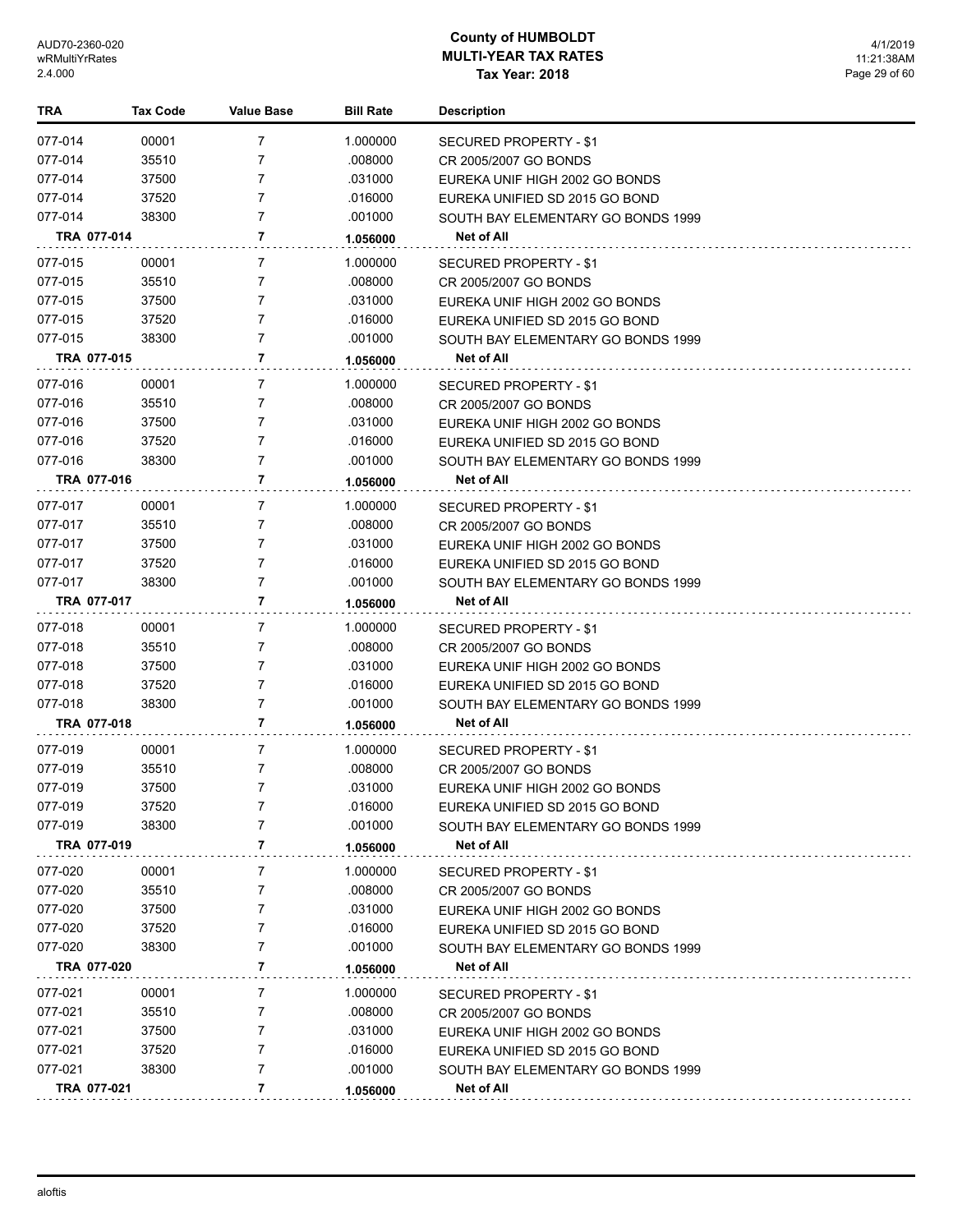| TRA         | Tax Code | <b>Value Base</b> | <b>Bill Rate</b> | <b>Description</b>                 |
|-------------|----------|-------------------|------------------|------------------------------------|
| 077-022     | 00001    | 7                 | 1.000000         | SECURED PROPERTY - \$1             |
| 077-022     | 35510    | 7                 | .008000          | CR 2005/2007 GO BONDS              |
| 077-022     | 37500    | 7                 | .031000          | EUREKA UNIF HIGH 2002 GO BONDS     |
| 077-022     | 37520    | $\overline{7}$    | .016000          | EUREKA UNIFIED SD 2015 GO BOND     |
| 077-022     | 38300    | 7                 | .001000          | SOUTH BAY ELEMENTARY GO BONDS 1999 |
| TRA 077-022 |          | 7                 | 1.056000         | Net of All                         |
| 077-023     | 00001    | 7                 | 1.000000         | SECURED PROPERTY - \$1             |
| 077-023     | 35510    | 7                 | .008000          | CR 2005/2007 GO BONDS              |
| 077-023     | 37500    | 7                 | .031000          | EUREKA UNIF HIGH 2002 GO BONDS     |
| 077-023     | 37520    | 7                 | .016000          | EUREKA UNIFIED SD 2015 GO BOND     |
| 077-023     | 38300    | 7                 | .001000          | SOUTH BAY ELEMENTARY GO BONDS 1999 |
| TRA 077-023 |          | 7                 | 1.056000         | Net of All                         |
| 077-024     | 00001    | 7                 | 1.000000         | SECURED PROPERTY - \$1             |
| 077-024     | 35510    | 7                 | .008000          | CR 2005/2007 GO BONDS              |
| 077-024     | 37500    | 7                 | .031000          | EUREKA UNIF HIGH 2002 GO BONDS     |
| 077-024     | 37520    | 7                 | .016000          | EUREKA UNIFIED SD 2015 GO BOND     |
| 077-024     | 38300    | 7                 | .001000          | SOUTH BAY ELEMENTARY GO BONDS 1999 |
| TRA 077-024 |          | 7                 | 1.056000         | Net of All                         |
| 077-025     | 00001    | 7                 | 1.000000         | SECURED PROPERTY - \$1             |
| 077-025     | 35510    | 7                 | .008000          | CR 2005/2007 GO BONDS              |
| 077-025     | 37500    | 7                 | .031000          | EUREKA UNIF HIGH 2002 GO BONDS     |
| 077-025     | 37520    | 7                 | .016000          | EUREKA UNIFIED SD 2015 GO BOND     |
| 077-025     | 38300    | 7                 | .001000          | SOUTH BAY ELEMENTARY GO BONDS 1999 |
| TRA 077-025 |          | 7                 | 1.056000         | Net of All                         |
| 077-026     | 00001    | 7                 | 1.000000         | SECURED PROPERTY - \$1             |
| 077-026     | 35510    | 7                 | .008000          | CR 2005/2007 GO BONDS              |
| 077-026     | 37500    | 7                 | .031000          | EUREKA UNIF HIGH 2002 GO BONDS     |
| 077-026     | 37520    | 7                 | .016000          | EUREKA UNIFIED SD 2015 GO BOND     |
| 077-026     | 38300    | 7                 | .001000          | SOUTH BAY ELEMENTARY GO BONDS 1999 |
| TRA 077-026 |          | 7                 | 1.056000         | Net of All                         |
| 077-027     | 00001    | 7                 | 1.000000         | SECURED PROPERTY - \$1             |
| 077-027     | 35510    | 7                 | .008000          | CR 2005/2007 GO BONDS              |
| 077-027     | 37500    | 7                 | .031000          | EUREKA UNIF HIGH 2002 GO BONDS     |
| 077-027     | 37520    |                   | .016000          | EUREKA UNIFIED SD 2015 GO BOND     |
| 077-027     | 38300    | 7                 | .001000          | SOUTH BAY ELEMENTARY GO BONDS 1999 |
| TRA 077-027 |          | 7                 | 1.056000         | Net of All                         |
| 077-028     | 00001    | 7                 | 1.000000         | <b>SECURED PROPERTY - \$1</b>      |
| 077-028     | 35510    | 7                 | .008000          | CR 2005/2007 GO BONDS              |
| 077-028     | 37500    | 7                 | .031000          | EUREKA UNIF HIGH 2002 GO BONDS     |
| 077-028     | 37520    | 7                 | .016000          | EUREKA UNIFIED SD 2015 GO BOND     |
| 077-028     | 38300    | 7                 | .001000          | SOUTH BAY ELEMENTARY GO BONDS 1999 |
| TRA 077-028 |          | 7                 | 1.056000         | Net of All                         |
| 077-029     | 00001    | 7                 | 1.000000         | SECURED PROPERTY - \$1             |
| 077-029     | 35510    | 7                 | .008000          | CR 2005/2007 GO BONDS              |
| 077-029     | 37500    | 7                 | .031000          | EUREKA UNIF HIGH 2002 GO BONDS     |
| 077-029     | 37520    | 7                 | .016000          | EUREKA UNIFIED SD 2015 GO BOND     |
| 077-029     | 38300    | 7                 | .001000          | SOUTH BAY ELEMENTARY GO BONDS 1999 |
| TRA 077-029 |          | 7                 | 1.056000         | Net of All                         |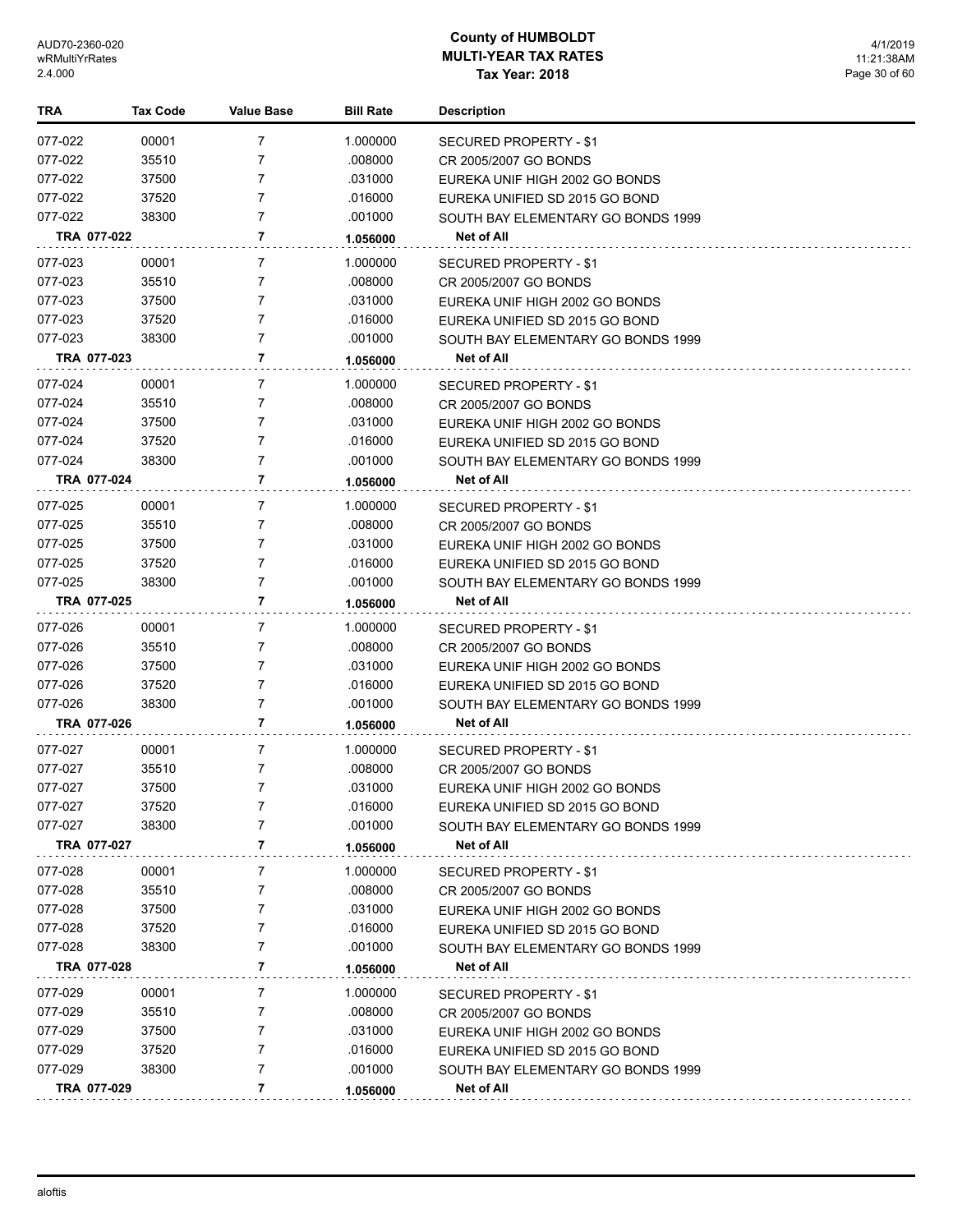| TRA         | Tax Code | <b>Value Base</b> | <b>Bill Rate</b> | <b>Description</b>                 |
|-------------|----------|-------------------|------------------|------------------------------------|
| 077-030     | 00001    | 7                 | 1.000000         | SECURED PROPERTY - \$1             |
| 077-030     | 35510    | 7                 | .008000          | CR 2005/2007 GO BONDS              |
| 077-030     | 37500    | 7                 | .031000          | EUREKA UNIF HIGH 2002 GO BONDS     |
| 077-030     | 37520    | $\overline{7}$    | .016000          | EUREKA UNIFIED SD 2015 GO BOND     |
| 077-030     | 38300    | 7                 | .001000          | SOUTH BAY ELEMENTARY GO BONDS 1999 |
| TRA 077-030 |          | 7                 | 1.056000         | Net of All                         |
| 077-031     | 00001    | 7                 | 1.000000         | SECURED PROPERTY - \$1             |
| 077-031     | 35510    | 7                 | .008000          | CR 2005/2007 GO BONDS              |
| 077-031     | 37500    | 7                 | .031000          | EUREKA UNIF HIGH 2002 GO BONDS     |
| 077-031     | 37520    | 7                 | .016000          | EUREKA UNIFIED SD 2015 GO BOND     |
| 077-031     | 38300    | 7                 | .001000          | SOUTH BAY ELEMENTARY GO BONDS 1999 |
| TRA 077-031 |          | 7                 | 1.056000         | Net of All                         |
| 077-032     | 00001    | 7                 | 1.000000         | SECURED PROPERTY - \$1             |
| 077-032     | 35510    | 7                 | .008000          | CR 2005/2007 GO BONDS              |
| 077-032     | 37500    | 7                 | .031000          | EUREKA UNIF HIGH 2002 GO BONDS     |
| 077-032     | 37520    | 7                 | .016000          | EUREKA UNIFIED SD 2015 GO BOND     |
| 077-032     | 38300    | 7                 | .001000          | SOUTH BAY ELEMENTARY GO BONDS 1999 |
| TRA 077-032 |          | 7                 | 1.056000         | Net of All                         |
| 077-033     | 00001    | 7                 | 1.000000         | <b>SECURED PROPERTY - \$1</b>      |
| 077-033     | 35510    | 7                 | .008000          | CR 2005/2007 GO BONDS              |
| 077-033     | 37500    | 7                 | .031000          | EUREKA UNIF HIGH 2002 GO BONDS     |
| 077-033     | 37520    | 7                 | .016000          | EUREKA UNIFIED SD 2015 GO BOND     |
| 077-033     | 38300    | 7                 | .001000          | SOUTH BAY ELEMENTARY GO BONDS 1999 |
| TRA 077-033 |          | 7                 | 1.056000         | Net of All                         |
| 081-001     | 00001    | 7                 | 1.000000         | SECURED PROPERTY - \$1             |
| 081-001     | 35510    | 7                 | .008000          | CR 2005/2007 GO BONDS              |
| 081-001     | 37500    | 7                 | .031000          | EUREKA UNIF HIGH 2002 GO BONDS     |
| 081-001     | 37520    | 7                 | .016000          | EUREKA UNIFIED SD 2015 GO BOND     |
| 081-001     | 37600    | 7                 | .019000          | EUREKA UNIF ELEM 2002 GO BONDS     |
| TRA 081-001 |          | 7                 | 1.074000         | <b>Net of All</b>                  |
| 081-002     | 00001    | 7                 | 1.000000         | SECURED PROPERTY - \$1             |
| 081-002     | 35510    | 7                 | .008000          | CR 2005/2007 GO BONDS              |
| 081-002     | 37500    | 7                 | .031000          | EUREKA UNIF HIGH 2002 GO BONDS     |
| 081-002     | 37520    |                   | .016000          | EUREKA UNIFIED SD 2015 GO BOND     |
| 081-002     | 37600    | 7                 | .019000          | EUREKA UNIF ELEM 2002 GO BONDS     |
| TRA 081-002 |          | 7                 | 1.074000         | Net of All                         |
| 081-003     | 00001    | 7                 | 1.000000         | SECURED PROPERTY - \$1             |
| 081-003     | 35510    | 7                 | .008000          | CR 2005/2007 GO BONDS              |
| 081-003     | 37500    | 7                 | .031000          | EUREKA UNIF HIGH 2002 GO BONDS     |
| 081-003     | 37520    | 7                 | .016000          | EUREKA UNIFIED SD 2015 GO BOND     |
| 081-003     | 37600    | 7                 | .019000          | EUREKA UNIF ELEM 2002 GO BONDS     |
| TRA 081-003 |          | 7                 | 1.074000         | Net of All                         |
| 081-004     | 00001    | 7                 | 1.000000         | SECURED PROPERTY - \$1             |
| 081-004     | 35510    | 7                 | .008000          | CR 2005/2007 GO BONDS              |
| 081-004     | 37500    | 7                 | .031000          | EUREKA UNIF HIGH 2002 GO BONDS     |
| 081-004     | 37520    | 7                 | .016000          | EUREKA UNIFIED SD 2015 GO BOND     |
| 081-004     | 37600    | 7                 | .019000          | EUREKA UNIF ELEM 2002 GO BONDS     |
| TRA 081-004 |          | 7                 | 1.074000         | Net of All                         |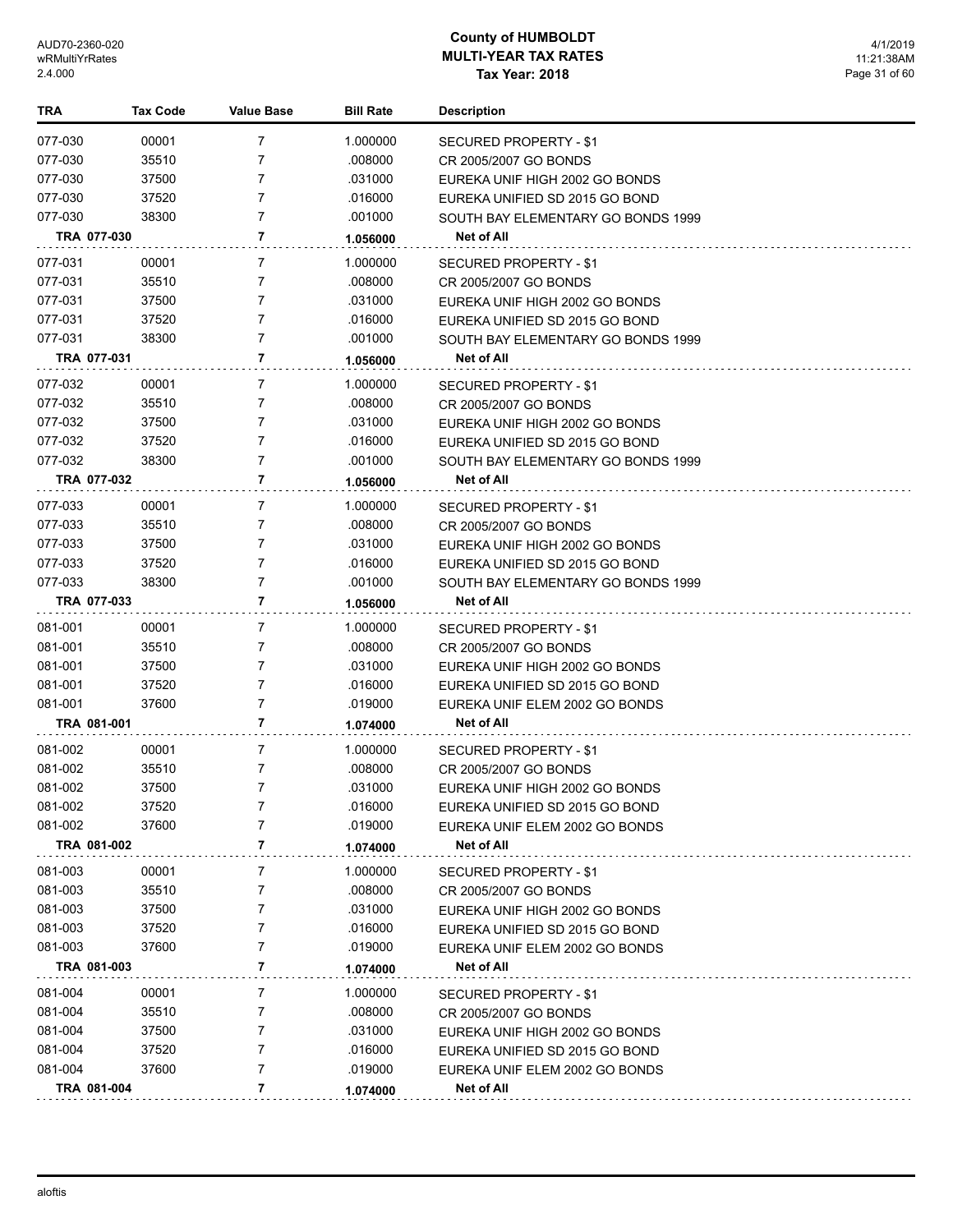| <b>TRA</b>  | <b>Tax Code</b> | <b>Value Base</b> | <b>Bill Rate</b> | <b>Description</b>             |
|-------------|-----------------|-------------------|------------------|--------------------------------|
| 081-005     | 00001           | 7                 | 1.000000         | SECURED PROPERTY - \$1         |
| 081-005     | 35510           | 7                 | .008000          | CR 2005/2007 GO BONDS          |
| 081-005     | 37500           | 7                 | .031000          | EUREKA UNIF HIGH 2002 GO BONDS |
| 081-005     | 37520           | 7                 | .016000          | EUREKA UNIFIED SD 2015 GO BOND |
| 081-005     | 37600           | $\overline{7}$    | .019000          | EUREKA UNIF ELEM 2002 GO BONDS |
| TRA 081-005 |                 | 7                 | 1.074000         | Net of All                     |
| 081-006     | 00001           | 7                 | 1.000000         | SECURED PROPERTY - \$1         |
| 081-006     | 35510           | 7                 | .008000          | CR 2005/2007 GO BONDS          |
| 081-006     | 37500           | 7                 | .031000          | EUREKA UNIF HIGH 2002 GO BONDS |
| 081-006     | 37520           | 7                 | .016000          | EUREKA UNIFIED SD 2015 GO BOND |
| 081-006     | 37600           | 7                 | .019000          | EUREKA UNIF ELEM 2002 GO BONDS |
| TRA 081-006 |                 | 7                 | 1.074000         | Net of All                     |
| 081-007     | 00001           | 7                 | 1.000000         | SECURED PROPERTY - \$1         |
| 081-007     | 35510           | 7                 | .008000          | CR 2005/2007 GO BONDS          |
| 081-007     | 37500           | 7                 | .031000          | EUREKA UNIF HIGH 2002 GO BONDS |
| 081-007     | 37520           | 7                 | .016000          | EUREKA UNIFIED SD 2015 GO BOND |
| 081-007     | 37600           | $\overline{7}$    | .019000          | EUREKA UNIF ELEM 2002 GO BONDS |
| TRA 081-007 |                 | 7                 | 1.074000         | Net of All                     |
| 081-008     | 00001           | 7                 | 1.000000         | <b>SECURED PROPERTY - \$1</b>  |
| 081-008     | 35510           | 7                 | .008000          | CR 2005/2007 GO BONDS          |
| 081-008     | 37500           | 7                 | .031000          | EUREKA UNIF HIGH 2002 GO BONDS |
| 081-008     | 37520           | 7                 | .016000          | EUREKA UNIFIED SD 2015 GO BOND |
| 081-008     | 37600           | 7                 | .019000          | EUREKA UNIF ELEM 2002 GO BONDS |
| TRA 081-008 |                 | 7                 | 1.074000         | Net of All                     |
| 081-009     | 00001           | 7                 | 1.000000         | SECURED PROPERTY - \$1         |
| 081-009     | 35510           | 7                 | .008000          | CR 2005/2007 GO BONDS          |
| 081-009     | 37500           | 7                 | .031000          | EUREKA UNIF HIGH 2002 GO BONDS |
| 081-009     | 37520           | 7                 | .016000          | EUREKA UNIFIED SD 2015 GO BOND |
| 081-009     | 37600           | 7                 | .019000          | EUREKA UNIF ELEM 2002 GO BONDS |
| TRA 081-009 |                 | 7                 | 1.074000         | Net of All                     |
| 081-010     | 00001           | 7                 | 1.000000         | <b>SECURED PROPERTY - \$1</b>  |
| 081-010     | 35510           | 7                 | .008000          | CR 2005/2007 GO BONDS          |
| 081-010     | 37500           | 7                 | .031000          | EUREKA UNIF HIGH 2002 GO BONDS |
| 081-010     | 37520           | 7                 | .016000          | EUREKA UNIFIED SD 2015 GO BOND |
| 081-010     | 37600           | 7                 | .019000          | EUREKA UNIF ELEM 2002 GO BONDS |
| TRA 081-010 |                 | 7                 | 1.074000         | Net of All                     |
| 081-011     | 00001           | 7                 | 1.000000         | SECURED PROPERTY - \$1         |
| 081-011     | 35510           | 7                 | .008000          | CR 2005/2007 GO BONDS          |
| 081-011     | 37500           | 7                 | .031000          | EUREKA UNIF HIGH 2002 GO BONDS |
| 081-011     | 37520           | 7                 | .016000          | EUREKA UNIFIED SD 2015 GO BOND |
| 081-011     | 37600           | 7                 | .019000          | EUREKA UNIF ELEM 2002 GO BONDS |
| TRA 081-011 |                 | 7                 | 1.074000         | Net of All                     |
| 081-012     | 00001           | 7                 | 1.000000         | SECURED PROPERTY - \$1         |
| 081-012     | 35510           | 7                 | .008000          | CR 2005/2007 GO BONDS          |
| 081-012     | 37500           | 7                 | .031000          | EUREKA UNIF HIGH 2002 GO BONDS |
| 081-012     | 37520           | 7                 | .016000          | EUREKA UNIFIED SD 2015 GO BOND |
| 081-012     | 37600           | 7                 | .019000          | EUREKA UNIF ELEM 2002 GO BONDS |
| TRA 081-012 |                 | 7                 | 1.074000         | Net of All                     |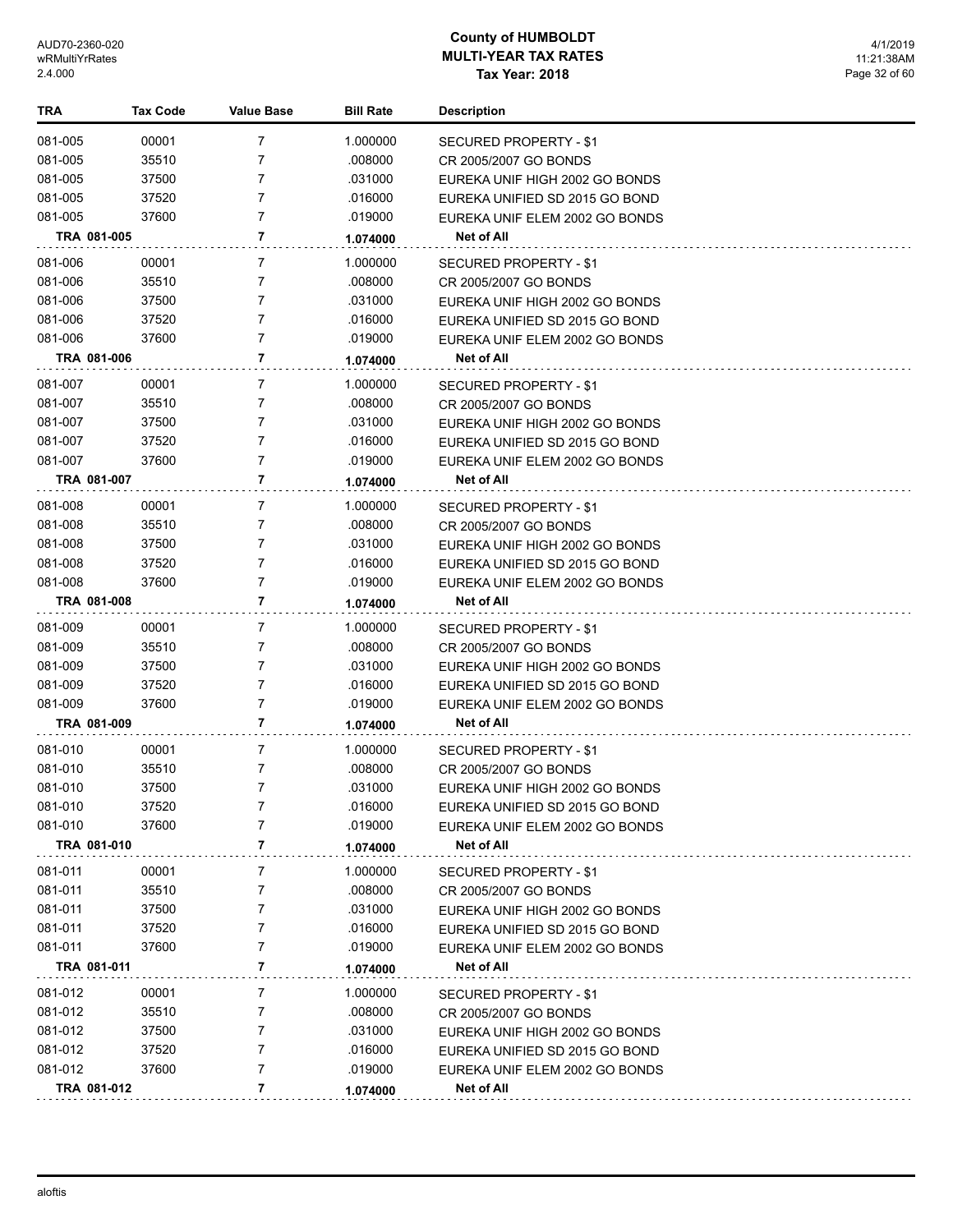| TRA         | <b>Tax Code</b> | <b>Value Base</b> | <b>Bill Rate</b> | <b>Description</b>             |
|-------------|-----------------|-------------------|------------------|--------------------------------|
| 081-013     | 00001           | 7                 | 1.000000         | SECURED PROPERTY - \$1         |
| 081-013     | 35510           | 7                 | .008000          | CR 2005/2007 GO BONDS          |
| 081-013     | 37500           | 7                 | .031000          | EUREKA UNIF HIGH 2002 GO BONDS |
| 081-013     | 37520           | 7                 | .016000          | EUREKA UNIFIED SD 2015 GO BOND |
| 081-013     | 37600           | $\overline{7}$    | .019000          | EUREKA UNIF ELEM 2002 GO BONDS |
| TRA 081-013 |                 | 7                 | 1.074000         | Net of All                     |
| 081-014     | 00001           | 7                 | 1.000000         | SECURED PROPERTY - \$1         |
| 081-014     | 35510           | 7                 | .008000          | CR 2005/2007 GO BONDS          |
| 081-014     | 37500           | 7                 | .031000          | EUREKA UNIF HIGH 2002 GO BONDS |
| 081-014     | 37520           | 7                 | .016000          | EUREKA UNIFIED SD 2015 GO BOND |
| 081-014     | 37600           | 7                 | .019000          | EUREKA UNIF ELEM 2002 GO BONDS |
| TRA 081-014 |                 | 7                 | 1.074000         | Net of All                     |
| 081-015     | 00001           | 7                 | 1.000000         | SECURED PROPERTY - \$1         |
| 081-015     | 35510           | 7                 | .008000          | CR 2005/2007 GO BONDS          |
| 081-015     | 37500           | 7                 | .031000          | EUREKA UNIF HIGH 2002 GO BONDS |
| 081-015     | 37520           | 7                 | .016000          | EUREKA UNIFIED SD 2015 GO BOND |
| 081-015     | 37600           | 7                 | .019000          | EUREKA UNIF ELEM 2002 GO BONDS |
| TRA 081-015 |                 | 7                 | 1.074000         | Net of All                     |
| 081-016     | 00001           | 7                 | 1.000000         | SECURED PROPERTY - \$1         |
| 081-016     | 35510           | 7                 | .008000          | CR 2005/2007 GO BONDS          |
| 081-016     | 37500           | 7                 | .031000          | EUREKA UNIF HIGH 2002 GO BONDS |
| 081-016     | 37520           | 7                 | .016000          | EUREKA UNIFIED SD 2015 GO BOND |
| 081-016     | 37600           | 7                 | .019000          | EUREKA UNIF ELEM 2002 GO BONDS |
| TRA 081-016 |                 | 7                 | 1.074000         | Net of All                     |
| 081-017     | 00001           | 7                 | 1.000000         | SECURED PROPERTY - \$1         |
| 081-017     | 35510           | 7                 | .008000          | CR 2005/2007 GO BONDS          |
| 081-017     | 37500           | 7                 | .031000          | EUREKA UNIF HIGH 2002 GO BONDS |
| 081-017     | 37520           | 7                 | .016000          | EUREKA UNIFIED SD 2015 GO BOND |
| 081-017     | 37600           | 7                 | .019000          | EUREKA UNIF ELEM 2002 GO BONDS |
| TRA 081-017 |                 | 7                 | 1.074000         | Net of All                     |
| 081-018     | 00001           | 7                 | 1.000000         | SECURED PROPERTY - \$1         |
| 081-018     | 35510           | 7                 | .008000          | CR 2005/2007 GO BONDS          |
| 081-018     | 37500           | 7                 | .031000          | EUREKA UNIF HIGH 2002 GO BONDS |
| 081-018     | 37520           | 7                 | .016000          | EUREKA UNIFIED SD 2015 GO BOND |
| 081-018     | 37600           | 7                 | .019000          | EUREKA UNIF ELEM 2002 GO BONDS |
| TRA 081-018 |                 | 7                 | 1.074000         | Net of All                     |
| 081-019     | 00001           | 7                 | 1.000000         | SECURED PROPERTY - \$1         |
| 081-019     | 35510           | 7                 | .008000          | CR 2005/2007 GO BONDS          |
| 081-019     | 37500           | 7                 | .031000          | EUREKA UNIF HIGH 2002 GO BONDS |
| 081-019     | 37520           | 7                 | .016000          | EUREKA UNIFIED SD 2015 GO BOND |
| 081-019     | 37600           | 7                 | .019000          | EUREKA UNIF ELEM 2002 GO BONDS |
| TRA 081-019 |                 | 7                 | 1.074000         | Net of All                     |
| 081-020     | 00001           | 7                 | 1.000000         | SECURED PROPERTY - \$1         |
| 081-020     | 35510           | 7                 | .008000          | CR 2005/2007 GO BONDS          |
| 081-020     | 37500           | 7                 | .031000          | EUREKA UNIF HIGH 2002 GO BONDS |
| 081-020     | 37520           | 7                 | .016000          | EUREKA UNIFIED SD 2015 GO BOND |
| 081-020     | 37600           | 7                 | .019000          | EUREKA UNIF ELEM 2002 GO BONDS |
| TRA 081-020 |                 | 7                 | 1.074000         | Net of All                     |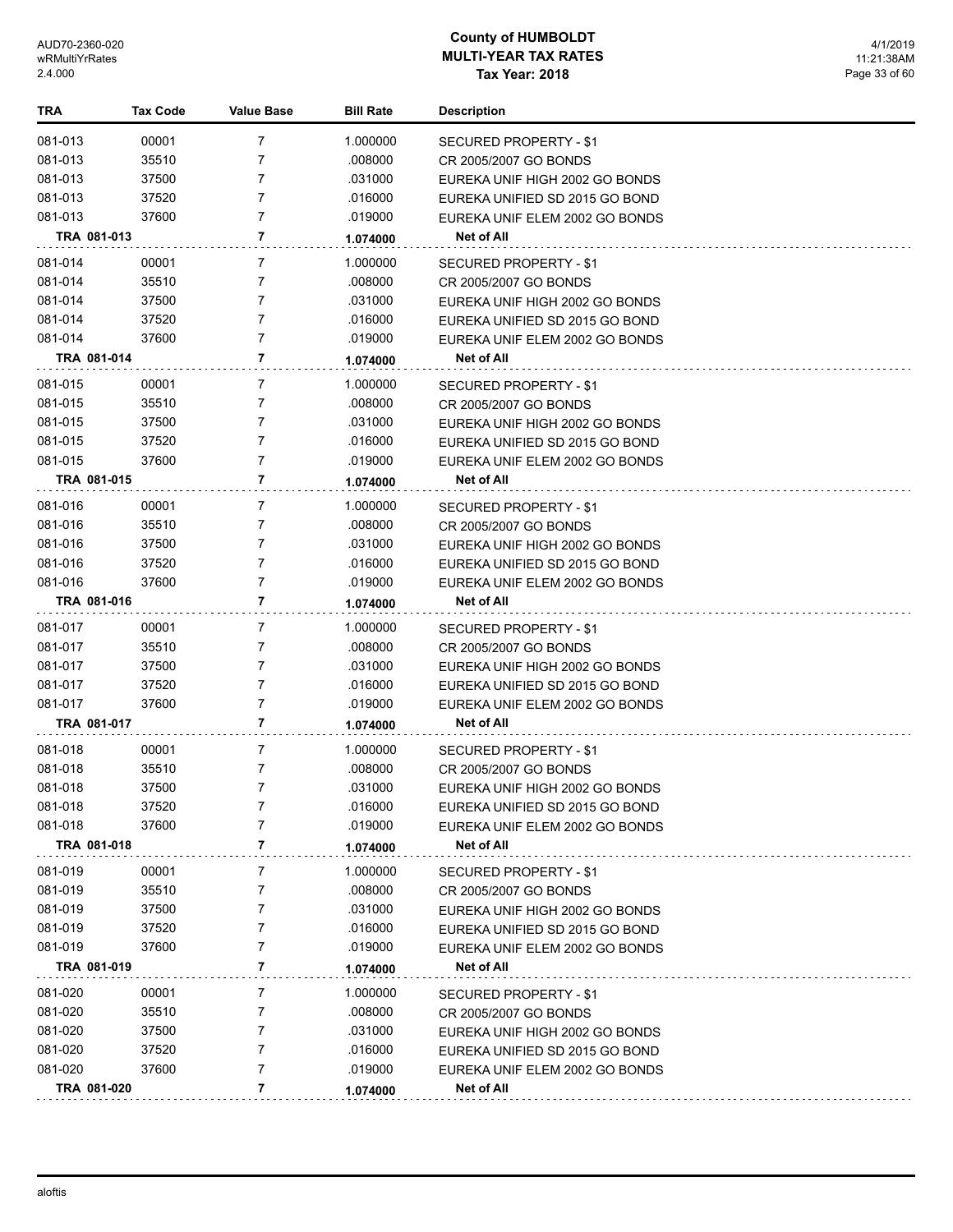| TRA         | <b>Tax Code</b> | <b>Value Base</b> | <b>Bill Rate</b> | <b>Description</b>                 |
|-------------|-----------------|-------------------|------------------|------------------------------------|
| 081-021     | 00001           | 7                 | 1.000000         | SECURED PROPERTY - \$1             |
| 081-021     | 35510           | 7                 | .008000          | CR 2005/2007 GO BONDS              |
| 081-021     | 37500           | 7                 | .031000          | EUREKA UNIF HIGH 2002 GO BONDS     |
| 081-021     | 37520           | 7                 | .016000          | EUREKA UNIFIED SD 2015 GO BOND     |
| 081-021     | 37600           | $\overline{7}$    | .019000          | EUREKA UNIF ELEM 2002 GO BONDS     |
| TRA 081-021 |                 | 7                 | 1.074000         | Net of All                         |
| 081-022     | 00001           | 7                 | 1.000000         | SECURED PROPERTY - \$1             |
| 081-022     | 35510           | 7                 | .008000          | CR 2005/2007 GO BONDS              |
| 081-022     | 37500           | 7                 | .031000          | EUREKA UNIF HIGH 2002 GO BONDS     |
| 081-022     | 37520           | 7                 | .016000          | EUREKA UNIFIED SD 2015 GO BOND     |
| 081-022     | 37600           | 7                 | .019000          | EUREKA UNIF ELEM 2002 GO BONDS     |
| TRA 081-022 |                 | 7                 | 1.074000         | Net of All                         |
| 081-023     | 00001           | 7                 | 1.000000         | SECURED PROPERTY - \$1             |
| 081-023     | 35510           | 7                 | .008000          | CR 2005/2007 GO BONDS              |
| 081-023     | 37500           | 7                 | .031000          | EUREKA UNIF HIGH 2002 GO BONDS     |
| 081-023     | 37520           | 7                 | .016000          | EUREKA UNIFIED SD 2015 GO BOND     |
| 081-023     | 37600           | 7                 | .019000          | EUREKA UNIF ELEM 2002 GO BONDS     |
| TRA 081-023 |                 | 7                 | 1.074000         | Net of All                         |
| 081-024     | 00001           | 7                 | 1.000000         | SECURED PROPERTY - \$1             |
| 081-024     | 35510           | 7                 | .008000          | CR 2005/2007 GO BONDS              |
| 081-024     | 37500           | 7                 | .031000          | EUREKA UNIF HIGH 2002 GO BONDS     |
| 081-024     | 37520           | 7                 | .016000          | EUREKA UNIFIED SD 2015 GO BOND     |
| 081-024     | 37600           | 7                 | .019000          | EUREKA UNIF ELEM 2002 GO BONDS     |
| TRA 081-024 |                 | 7                 | 1.074000         | Net of All                         |
| 081-025     | 00001           | 7                 | 1.000000         | SECURED PROPERTY - \$1             |
| 081-025     | 35510           | 7                 | .008000          | CR 2005/2007 GO BONDS              |
| 081-025     | 37500           | 7                 | .031000          | EUREKA UNIF HIGH 2002 GO BONDS     |
| 081-025     | 37520           | 7                 | .016000          | EUREKA UNIFIED SD 2015 GO BOND     |
| 081-025     | 38300           | 7                 | .001000          | SOUTH BAY ELEMENTARY GO BONDS 1999 |
| TRA 081-025 |                 | 7                 | 1.056000         | Net of All                         |
| 081-026     | 00001           | 7                 | 1.000000         | SECURED PROPERTY - \$1             |
| 081-026     | 35510           | 7                 | .008000          | CR 2005/2007 GO BONDS              |
| 081-026     | 37500           | 7                 | .031000          | EUREKA UNIF HIGH 2002 GO BONDS     |
| 081-026     | 37520           | 7                 | .016000          | EUREKA UNIFIED SD 2015 GO BOND     |
| 081-026     | 38300           | 7                 | .001000          | SOUTH BAY ELEMENTARY GO BONDS 1999 |
| TRA 081-026 |                 | 7                 | 1.056000         | Net of All                         |
| 081-027     | 00001           | 7                 | 1.000000         | SECURED PROPERTY - \$1             |
| 081-027     | 35510           | 7                 | .008000          | CR 2005/2007 GO BONDS              |
| 081-027     | 37500           | 7                 | .031000          | EUREKA UNIF HIGH 2002 GO BONDS     |
| 081-027     | 37520           | 7                 | .016000          | EUREKA UNIFIED SD 2015 GO BOND     |
| 081-027     | 38300           | 7                 | .001000          | SOUTH BAY ELEMENTARY GO BONDS 1999 |
| TRA 081-027 |                 | 7                 | 1.056000         | Net of All                         |
| 081-028     | 00001           | 7                 | 1.000000         | SECURED PROPERTY - \$1             |
| 081-028     | 35510           | 7                 | .008000          | CR 2005/2007 GO BONDS              |
| 081-028     | 37500           | 7                 | .031000          | EUREKA UNIF HIGH 2002 GO BONDS     |
| 081-028     | 37520           | 7                 | .016000          | EUREKA UNIFIED SD 2015 GO BOND     |
| 081-028     | 38300           | 7                 | .001000          | SOUTH BAY ELEMENTARY GO BONDS 1999 |
| TRA 081-028 |                 | 7                 | 1.056000         | Net of All                         |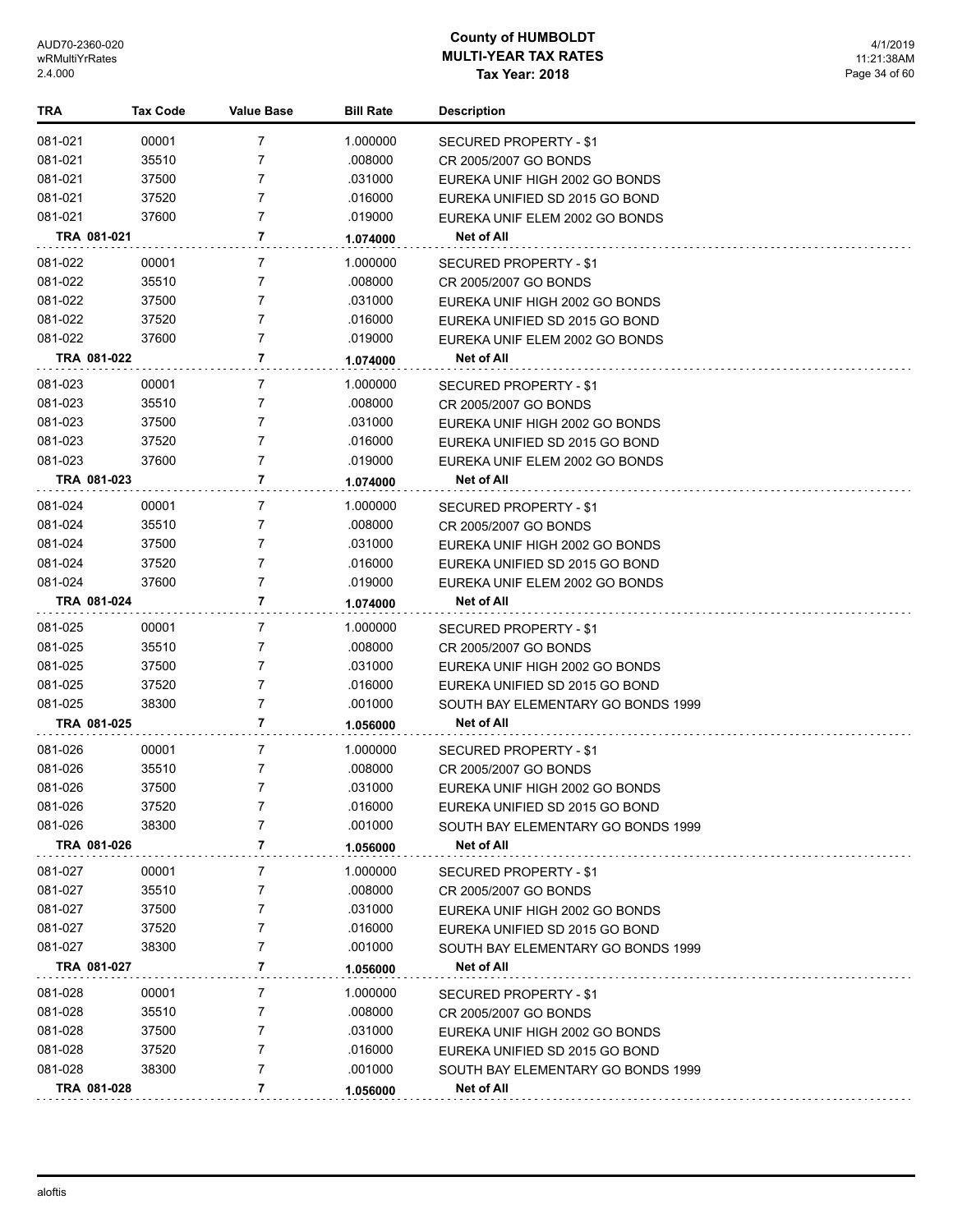| TRA                | <b>Tax Code</b> | <b>Value Base</b> | <b>Bill Rate</b>    | <b>Description</b>                                                   |
|--------------------|-----------------|-------------------|---------------------|----------------------------------------------------------------------|
| 081-029            | 00001           | 7                 | 1.000000            | SECURED PROPERTY - \$1                                               |
| 081-029            | 35510           | 7                 | .008000             | CR 2005/2007 GO BONDS                                                |
| 081-029            | 37500           | 7                 | .031000             | EUREKA UNIF HIGH 2002 GO BONDS                                       |
| 081-029            | 37520           | 7                 | .016000             | EUREKA UNIFIED SD 2015 GO BOND                                       |
| 081-029            | 38300           | 7                 | .001000             | SOUTH BAY ELEMENTARY GO BONDS 1999                                   |
| TRA 081-029        |                 | 7                 | 1.056000            | Net of All                                                           |
| 081-030            | 00001           | 7                 | 1.000000            | <b>SECURED PROPERTY - \$1</b>                                        |
| 081-030            | 35510           | 7                 | .008000             | CR 2005/2007 GO BONDS                                                |
| 081-030            | 37500           | 7                 | .031000             | EUREKA UNIF HIGH 2002 GO BONDS                                       |
| 081-030            | 37520           | $\overline{7}$    | .016000             | EUREKA UNIFIED SD 2015 GO BOND                                       |
| 081-030            | 38300           | 7                 | .001000             | SOUTH BAY ELEMENTARY GO BONDS 1999                                   |
| TRA 081-030        |                 | 7                 | 1.056000            | Net of All                                                           |
| 081-031            |                 | 7                 |                     |                                                                      |
| 081-031            | 00001<br>35510  | 7                 | 1.000000<br>.008000 | SECURED PROPERTY - \$1                                               |
| 081-031            | 37500           | 7                 | .031000             | CR 2005/2007 GO BONDS<br>EUREKA UNIF HIGH 2002 GO BONDS              |
| 081-031            | 37520           | $\overline{7}$    | .016000             | EUREKA UNIFIED SD 2015 GO BOND                                       |
| 081-031            | 38300           | $\overline{7}$    | .001000             | SOUTH BAY ELEMENTARY GO BONDS 1999                                   |
| TRA 081-031        |                 | 7                 | 1.056000            | <b>Net of All</b>                                                    |
|                    |                 |                   |                     |                                                                      |
| 081-032            | 00001           | 7                 | 1.000000            | SECURED PROPERTY - \$1                                               |
| 081-032            | 35510           | 7<br>7            | .008000             | CR 2005/2007 GO BONDS                                                |
| 081-032<br>081-032 | 37500<br>37520  | 7                 | .031000<br>.016000  | EUREKA UNIF HIGH 2002 GO BONDS<br>EUREKA UNIFIED SD 2015 GO BOND     |
| 081-032            | 38300           | $\overline{7}$    | .001000             | SOUTH BAY ELEMENTARY GO BONDS 1999                                   |
| TRA 081-032        |                 | 7                 | 1.056000            | Net of All                                                           |
|                    |                 |                   |                     |                                                                      |
| 081-033            | 00001           | 7                 | 1.000000            | SECURED PROPERTY - \$1                                               |
| 081-033            | 35510           | 7<br>7            | .008000             | CR 2005/2007 GO BONDS                                                |
| 081-033<br>081-033 | 37500<br>37520  | $\overline{7}$    | .031000<br>.016000  | EUREKA UNIF HIGH 2002 GO BONDS                                       |
| 081-033            | 38300           | $\overline{7}$    | .001000             | EUREKA UNIFIED SD 2015 GO BOND<br>SOUTH BAY ELEMENTARY GO BONDS 1999 |
| TRA 081-033        |                 | 7                 | 1.056000            | Net of All                                                           |
|                    |                 |                   |                     |                                                                      |
| 081-034            | 00001           | 7                 | 1.000000            | SECURED PROPERTY - \$1                                               |
| 081-034            | 35510           | 7                 | .008000             | CR 2005/2007 GO BONDS                                                |
| 081-034            | 37500           | $\overline{7}$    | .031000             | EUREKA UNIF HIGH 2002 GO BONDS                                       |
| 081-034<br>081-034 | 37520<br>38300  | 7                 | .016000<br>.001000  | EUREKA UNIFIED SD 2015 GO BOND                                       |
| TRA 081-034        |                 | 7                 |                     | SOUTH BAY ELEMENTARY GO BONDS 1999<br>Net of All                     |
|                    |                 |                   | 1.056000            |                                                                      |
| 081-035            | 00001           | 7                 | 1.000000            | SECURED PROPERTY - \$1                                               |
| 081-035            | 35510           | 7                 | .008000             | CR 2005/2007 GO BONDS                                                |
| 081-035            | 37500           | 7                 | .031000             | EUREKA UNIF HIGH 2002 GO BONDS                                       |
| 081-035            | 37520           | 7                 | .016000             | EUREKA UNIFIED SD 2015 GO BOND                                       |
| 081-035            | 38300           | 7<br>7            | .001000             | SOUTH BAY ELEMENTARY GO BONDS 1999                                   |
| TRA 081-035        |                 |                   | 1.056000            | Net of All                                                           |
| 081-036            | 00001           | 7                 | 1.000000            | SECURED PROPERTY - \$1                                               |
| 081-036            | 35510           | 7                 | .008000             | CR 2005/2007 GO BONDS                                                |
| 081-036            | 37500           | 7                 | .031000             | EUREKA UNIF HIGH 2002 GO BONDS                                       |
| 081-036            | 37520           | 7                 | .016000             | EUREKA UNIFIED SD 2015 GO BOND                                       |
| 081-036            | 38300           | 7                 | .001000             | SOUTH BAY ELEMENTARY GO BONDS 1999                                   |
| TRA 081-036        |                 | 7                 | 1.056000            | Net of All                                                           |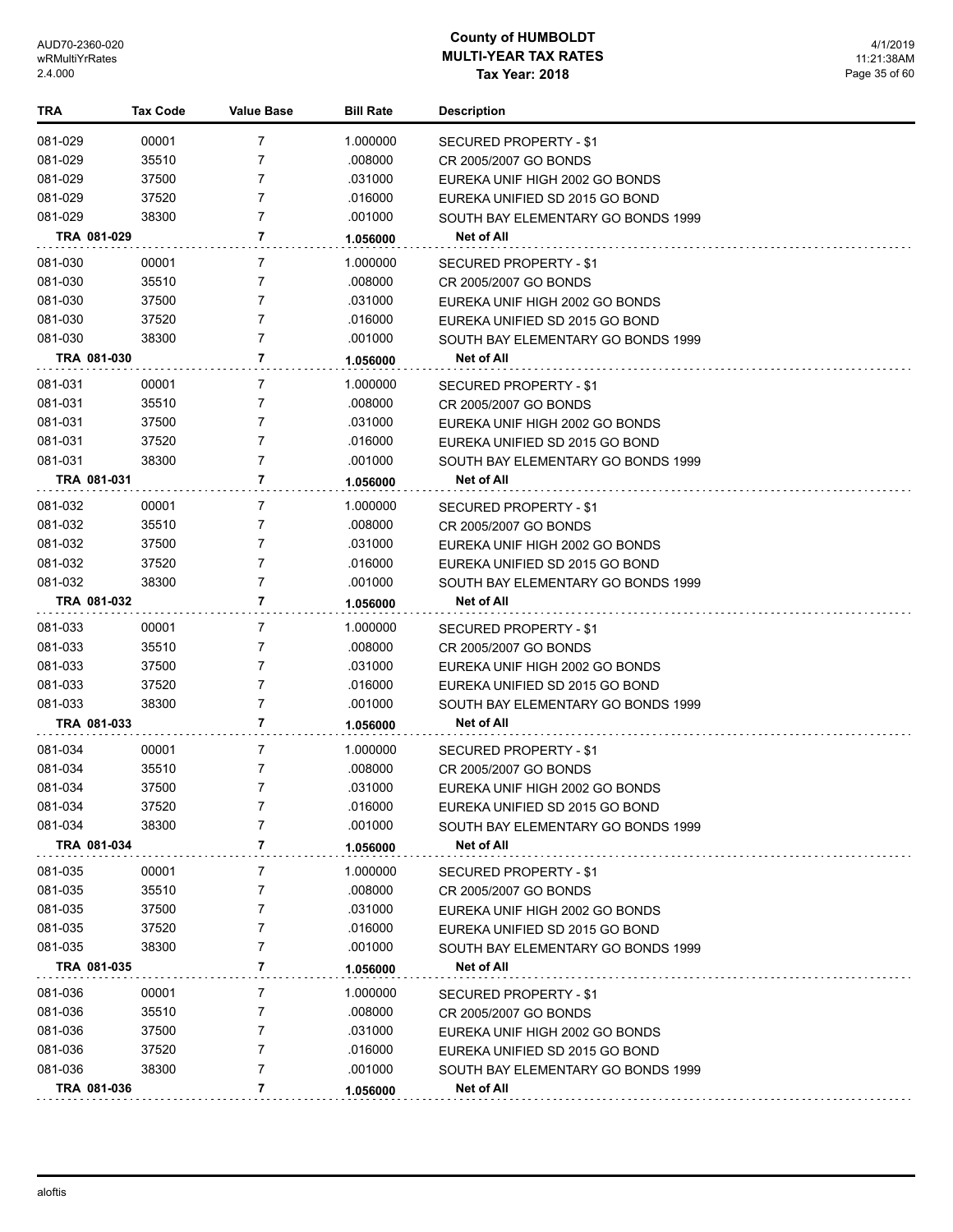| <b>TRA</b> | <b>Tax Code</b> | Value Base     | <b>Bill Rate</b> | Description                        |
|------------|-----------------|----------------|------------------|------------------------------------|
| 081-037    | 00001           | 7              | 1.000000         | SECURED PROPERTY - \$1             |
| 081-037    | 35510           | 7              | .008000          | CR 2005/2007 GO BONDS              |
| 081-037    | 37500           | 7              | .031000          | EUREKA UNIF HIGH 2002 GO BONDS     |
| 081-037    | 37520           | 7              | .016000          | EUREKA UNIFIED SD 2015 GO BOND     |
| 081-037    | 38300           | 7              | .001000          | SOUTH BAY ELEMENTARY GO BONDS 1999 |
|            | TRA 081-037     | 7              | 1.056000         | Net of All                         |
| 081-038    | 00001           | 7              | 1.000000         | SECURED PROPERTY - \$1             |
| 081-038    | 35510           | 7              | .008000          | CR 2005/2007 GO BONDS              |
| 081-038    | 37500           | 7              | .031000          | EUREKA UNIF HIGH 2002 GO BONDS     |
| 081-038    | 37520           | 7              | .016000          | EUREKA UNIFIED SD 2015 GO BOND     |
| 081-038    | 38300           | 7              | .001000          | SOUTH BAY ELEMENTARY GO BONDS 1999 |
|            | TRA 081-038     | 7              | 1.056000         | Net of All                         |
| 081-039    | 00001           | 7              | 1.000000         | SECURED PROPERTY - \$1             |
| 081-039    | 35510           | 7              | .008000          | CR 2005/2007 GO BONDS              |
| 081-039    | 37500           | 7              | .031000          | EUREKA UNIF HIGH 2002 GO BONDS     |
| 081-039    | 37520           | 7              | .016000          | EUREKA UNIFIED SD 2015 GO BOND     |
| 081-039    | 38300           | $\overline{7}$ | .001000          | SOUTH BAY ELEMENTARY GO BONDS 1999 |
|            | TRA 081-039     | 7              | 1.056000         | Net of All                         |
| 081-040    | 00001           | 7              | 1.000000         | <b>SECURED PROPERTY - \$1</b>      |
| 081-040    | 35510           | 7              | .008000          | CR 2005/2007 GO BONDS              |
| 081-040    | 37500           | $\overline{7}$ | .031000          | EUREKA UNIF HIGH 2002 GO BONDS     |
| 081-040    | 37520           | $\overline{7}$ | .016000          | EUREKA UNIFIED SD 2015 GO BOND     |
| 081-040    | 38300           | 7              | .001000          | SOUTH BAY ELEMENTARY GO BONDS 1999 |
|            | TRA 081-040     | 7              | 1.056000         | Net of All                         |
| 081-041    | 00001           | 7              | 1.000000         | SECURED PROPERTY - \$1             |
| 081-041    | 35510           | 7              | .008000          | CR 2005/2007 GO BONDS              |
| 081-041    | 37500           | 7              | .031000          | EUREKA UNIF HIGH 2002 GO BONDS     |
| 081-041    | 37520           | 7              | .016000          | EUREKA UNIFIED SD 2015 GO BOND     |
| 081-041    | 38300           | 7              | .001000          | SOUTH BAY ELEMENTARY GO BONDS 1999 |
|            | TRA 081-041     | 7              | 1.056000         | Net of All                         |
| 081-042    | 00001           | 7              | 1.000000         | SECURED PROPERTY - \$1             |
| 081-042    | 35510           | 7              | .008000          | CR 2005/2007 GO BONDS              |
| 081-042    | 37500           | 7              | .031000          | EUREKA UNIF HIGH 2002 GO BONDS     |
| 081-042    | 37520           | 7              | .016000          | EUREKA UNIFIED SD 2015 GO BOND     |
| 081-042    | 38300           | 7              | .001000          | SOUTH BAY ELEMENTARY GO BONDS 1999 |
|            | TRA 081-042     | 7              | 1.056000         | Net of All                         |
| 081-043    | 00001           | 7              | 1.000000         | SECURED PROPERTY - \$1             |
| 081-043    | 35510           | 7              | .008000          | CR 2005/2007 GO BONDS              |
| 081-043    | 37500           | 7              | .031000          | EUREKA UNIF HIGH 2002 GO BONDS     |
| 081-043    | 37520           | 7              | .016000          | EUREKA UNIFIED SD 2015 GO BOND     |
| 081-043    | 38300           | 7              | .001000          | SOUTH BAY ELEMENTARY GO BONDS 1999 |
|            | TRA 081-043     | 7              | 1.056000         | Net of All                         |
| 081-044    | 00001           | 7              | 1.000000         | SECURED PROPERTY - \$1             |
| 081-044    | 35510           | 7              | .008000          | CR 2005/2007 GO BONDS              |
| 081-044    | 37500           | 7              | .031000          | EUREKA UNIF HIGH 2002 GO BONDS     |
| 081-044    | 37520           | 7              | .016000          | EUREKA UNIFIED SD 2015 GO BOND     |
| 081-044    | 38300           | 7              | .001000          | SOUTH BAY ELEMENTARY GO BONDS 1999 |
|            | TRA 081-044     | 7              | 1.056000         | Net of All                         |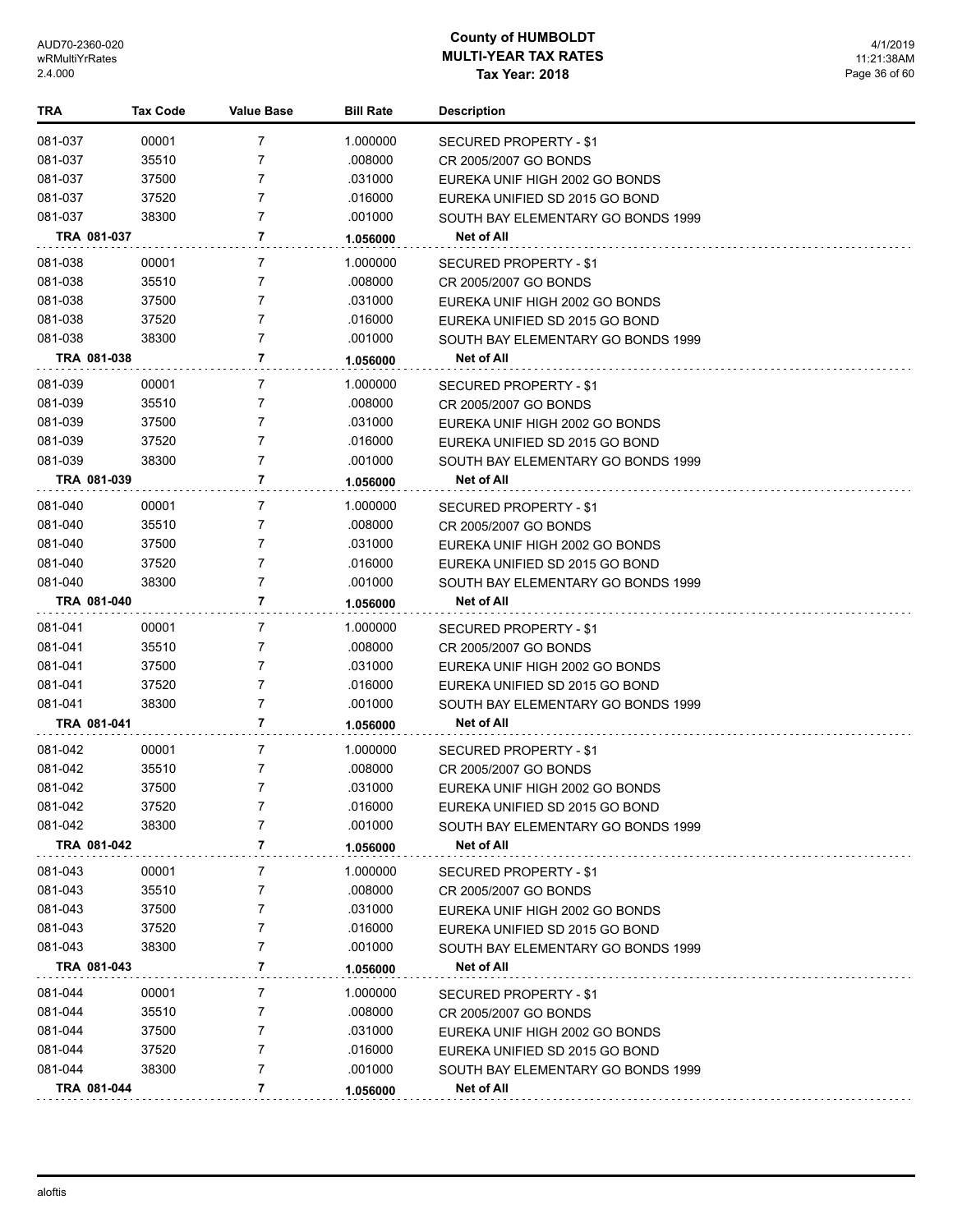4/1/2019 11:21:38AM Page 37 of 60

| TRA         | <b>Tax Code</b> | <b>Value Base</b> | <b>Bill Rate</b> | <b>Description</b>                 |
|-------------|-----------------|-------------------|------------------|------------------------------------|
| 081-045     | 00001           | 7                 | 1.000000         | SECURED PROPERTY - \$1             |
| 081-045     | 35510           | 7                 | .008000          | CR 2005/2007 GO BONDS              |
| 081-045     | 37500           | 7                 | .031000          | EUREKA UNIF HIGH 2002 GO BONDS     |
| 081-045     | 37520           | 7                 | .016000          | EUREKA UNIFIED SD 2015 GO BOND     |
| 081-045     | 38300           | 7                 | .001000          | SOUTH BAY ELEMENTARY GO BONDS 1999 |
| TRA 081-045 |                 | $\overline{7}$    | 1.056000         | Net of All                         |
| 081-046     | 00001           | 7                 | 1.000000         | SECURED PROPERTY - \$1             |
| 081-046     | 35510           | 7                 | .008000          | CR 2005/2007 GO BONDS              |
| 081-046     | 37500           | 7                 | .031000          | EUREKA UNIF HIGH 2002 GO BONDS     |
| 081-046     | 37520           | 7                 | .016000          | EUREKA UNIFIED SD 2015 GO BOND     |
| 081-046     | 38300           | 7                 | .001000          | SOUTH BAY ELEMENTARY GO BONDS 1999 |
| TRA 081-046 |                 | 7                 | 1.056000         | Net of All                         |
| 081-047     | 00001           | 7                 | 1.000000         | SECURED PROPERTY - \$1             |
| 081-047     | 35510           | 7                 | .008000          | CR 2005/2007 GO BONDS              |
| 081-047     | 37500           | 7                 | .031000          | EUREKA UNIF HIGH 2002 GO BONDS     |
| 081-047     | 37520           | 7                 | .016000          | EUREKA UNIFIED SD 2015 GO BOND     |
| 081-047     | 38300           | 7                 | .001000          | SOUTH BAY ELEMENTARY GO BONDS 1999 |
| TRA 081-047 |                 | 7                 | 1.056000         | Net of All                         |
| 081-048     | 00001           | 7                 | 1.000000         | <b>SECURED PROPERTY - \$1</b>      |
| 081-048     | 35510           | 7                 | .008000          | CR 2005/2007 GO BONDS              |
| 081-048     | 37500           | 7                 | .031000          | EUREKA UNIF HIGH 2002 GO BONDS     |
| 081-048     | 37520           | 7                 | .016000          | EUREKA UNIFIED SD 2015 GO BOND     |
| 081-048     | 38300           | 7                 | .001000          | SOUTH BAY ELEMENTARY GO BONDS 1999 |
| TRA 081-048 |                 | 7                 | 1.056000         | Net of All                         |
| 081-049     | 00001           | 7                 | 1.000000         | SECURED PROPERTY - \$1             |
| 081-049     | 35510           | 7                 | .008000          | CR 2005/2007 GO BONDS              |
| 081-049     | 37500           | 7                 | .031000          | EUREKA UNIF HIGH 2002 GO BONDS     |
| 081-049     | 37520           | 7                 | .016000          | EUREKA UNIFIED SD 2015 GO BOND     |
| 081-049     | 38300           | 7                 | .001000          | SOUTH BAY ELEMENTARY GO BONDS 1999 |
| TRA 081-049 |                 | 7                 | 1.056000         | Net of All                         |
| 081-050     | 00001           | 7                 | 1.000000         | SECURED PROPERTY - \$1             |
| 081-050     | 35510           | 7                 | .008000          | CR 2005/2007 GO BONDS              |
| 081-050     | 37500           | 7                 | .031000          | EUREKA UNIF HIGH 2002 GO BONDS     |
| 081-050     | 37520           | 7                 | .016000          | EUREKA UNIFIED SD 2015 GO BOND     |
| 081-050     | 38300           | 7                 | .001000          | SOUTH BAY ELEMENTARY GO BONDS 1999 |
| TRA 081-050 |                 | $\overline{7}$    | 1.056000         | Net of All                         |
| 081-051     | 00001           | 7                 | 1.000000         | SECURED PROPERTY - \$1             |
| 081-051     | 35510           | 7                 | .008000          | CR 2005/2007 GO BONDS              |
| 081-051     | 37500           | 7                 | .031000          | EUREKA UNIF HIGH 2002 GO BONDS     |
| 081-051     | 37520           | 7                 | .016000          | EUREKA UNIFIED SD 2015 GO BOND     |
| 081-051     | 38300           | 7                 | .001000          | SOUTH BAY ELEMENTARY GO BONDS 1999 |
| TRA 081-051 |                 | $\overline{7}$    | 1.056000         | Net of All                         |
| 081-052     | 00001           | 7                 | 1.000000         | SECURED PROPERTY - \$1             |
| 081-052     | 35510           | 7                 | .008000          | CR 2005/2007 GO BONDS              |
| 081-052     | 37500           | 7                 | .031000          | EUREKA UNIF HIGH 2002 GO BONDS     |
| 081-052     | 37520           | 7                 | .016000          | EUREKA UNIFIED SD 2015 GO BOND     |
| 081-052     | 38300           | 7                 | .001000          | SOUTH BAY ELEMENTARY GO BONDS 1999 |
| TRA 081-052 |                 | $\overline{7}$    | 1.056000         | Net of All                         |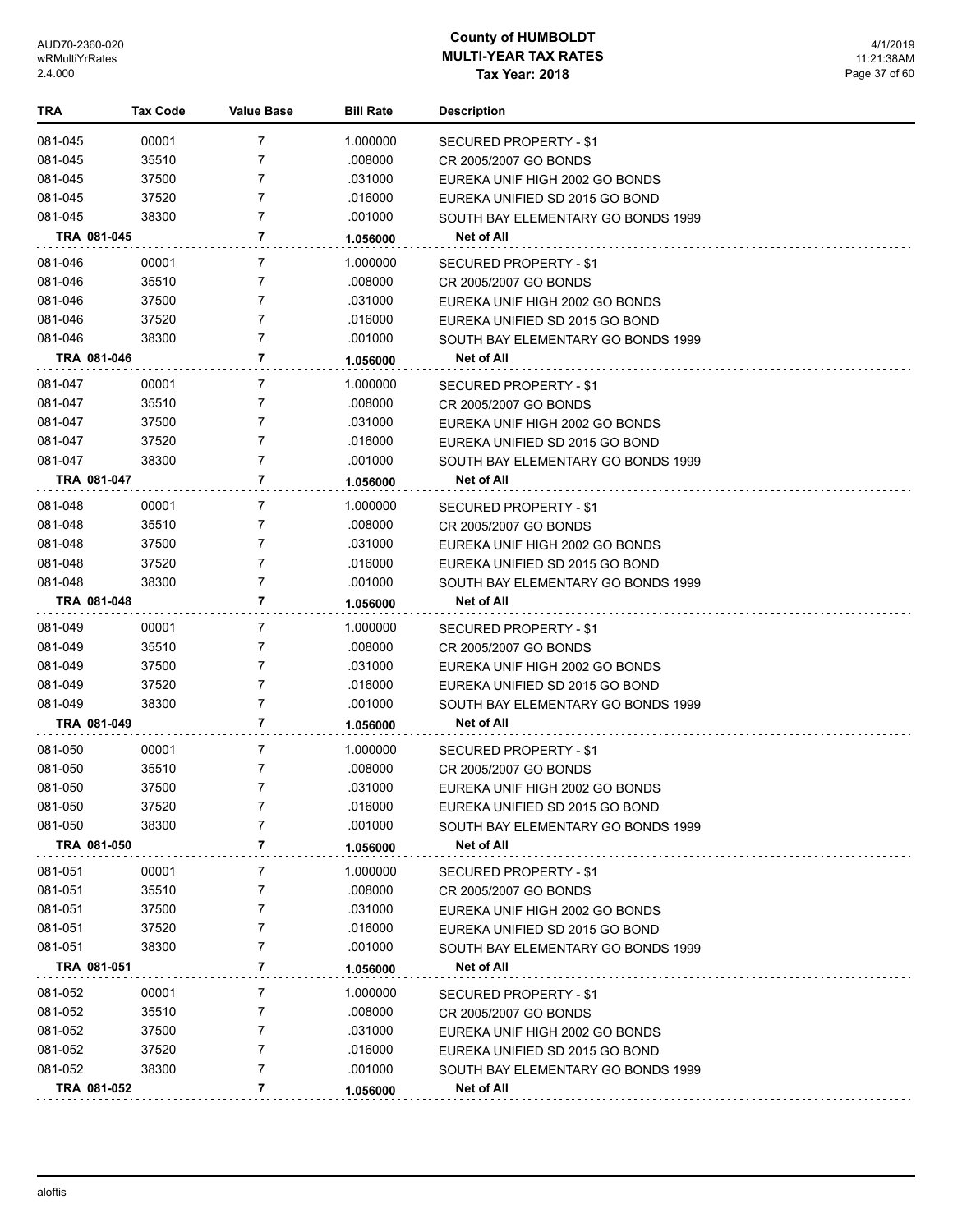| TRA                | <b>Tax Code</b> | <b>Value Base</b>                | <b>Bill Rate</b>    | <b>Description</b>                                     |
|--------------------|-----------------|----------------------------------|---------------------|--------------------------------------------------------|
| 081-053            | 00001           | 7                                | 1.000000            | SECURED PROPERTY - \$1                                 |
| 081-053            | 35510           | 7                                | .008000             | CR 2005/2007 GO BONDS                                  |
| 081-053            | 37500           | 7                                | .031000             | EUREKA UNIF HIGH 2002 GO BONDS                         |
| 081-053            | 37520           | 7                                | .016000             | EUREKA UNIFIED SD 2015 GO BOND                         |
| 081-053            | 38300           | $\overline{7}$                   | .001000             | SOUTH BAY ELEMENTARY GO BONDS 1999                     |
| TRA 081-053        |                 | 7                                | 1.056000            | Net of All                                             |
|                    |                 |                                  |                     |                                                        |
| 081-054            | 00001           | 7                                | 1.000000            | SECURED PROPERTY - \$1                                 |
| 081-054            | 35510           | $\overline{7}$                   | .008000             | CR 2005/2007 GO BONDS                                  |
| 081-054            | 37500           | 7                                | .031000             | EUREKA UNIF HIGH 2002 GO BONDS                         |
| 081-054            | 37520           | $\overline{7}$<br>$\overline{7}$ | .016000             | EUREKA UNIFIED SD 2015 GO BOND                         |
| 081-054            | 38300           |                                  | .001000             | SOUTH BAY ELEMENTARY GO BONDS 1999                     |
| TRA 081-054        |                 | 7                                | 1.056000            | Net of All                                             |
| 081-055            | 00001           | 7                                | 1.000000            | SECURED PROPERTY - \$1                                 |
| 081-055            | 35510           | 7                                | .008000             | CR 2005/2007 GO BONDS                                  |
| 081-055            | 37500           | $\overline{7}$                   | .031000             | EUREKA UNIF HIGH 2002 GO BONDS                         |
| 081-055            | 37520           | $\overline{7}$                   | .016000             | EUREKA UNIFIED SD 2015 GO BOND                         |
| 081-055            | 38300           | 7                                | .001000             | SOUTH BAY ELEMENTARY GO BONDS 1999                     |
| TRA 081-055        |                 | 7                                | 1.056000            | <b>Net of All</b>                                      |
| 081-056            | 00001           | 7                                | 1.000000            | SECURED PROPERTY - \$1                                 |
| 081-056            | 35510           | $\overline{7}$                   | .008000             | CR 2005/2007 GO BONDS                                  |
| 081-056            | 37500           | 7                                | .031000             | EUREKA UNIF HIGH 2002 GO BONDS                         |
| 081-056            | 37520           | 7                                | .016000             | EUREKA UNIFIED SD 2015 GO BOND                         |
| 081-056            | 38300           | 7                                | .001000             | SOUTH BAY ELEMENTARY GO BONDS 1999                     |
| TRA 081-056        |                 | 7                                | 1.056000            | Net of All                                             |
| 081-057            | 00001           | 7                                | 1.000000            | SECURED PROPERTY - \$1                                 |
| 081-057            | 35510           | 7                                | .008000             | CR 2005/2007 GO BONDS                                  |
| 081-057            | 37500           | 7                                | .031000             | EUREKA UNIF HIGH 2002 GO BONDS                         |
| 081-057            | 37520           | 7                                | .016000             | EUREKA UNIFIED SD 2015 GO BOND                         |
| 081-057            | 38300           | $\overline{7}$                   | .001000             | SOUTH BAY ELEMENTARY GO BONDS 1999                     |
| TRA 081-057        |                 | 7                                | 1.056000            | Net of All                                             |
|                    | 00001           | 7                                |                     |                                                        |
| 081-058<br>081-058 | 35510           | 7                                | 1.000000<br>.008000 | <b>SECURED PROPERTY - \$1</b><br>CR 2005/2007 GO BONDS |
| 081-058            | 37500           | $\overline{7}$                   | .031000             | EUREKA UNIF HIGH 2002 GO BONDS                         |
| 081-058            | 37520           | 7                                | .016000             | EUREKA UNIFIED SD 2015 GO BOND                         |
| TRA 081-058        |                 | 7                                | 1.055000            | Net of All                                             |
|                    |                 |                                  |                     |                                                        |
| 081-059            | 00001           | 7                                | 1.000000            | <b>SECURED PROPERTY - \$1</b>                          |
| 081-059            | 35510           | 7                                | .008000             | CR 2005/2007 GO BONDS                                  |
| 081-059            | 37500           | 7                                | .031000             | EUREKA UNIF HIGH 2002 GO BONDS                         |
| 081-059            | 37520           | 7                                | .016000             | EUREKA UNIFIED SD 2015 GO BOND                         |
| TRA 081-059        |                 | 7                                | 1.055000            | Net of All                                             |
| 081-060            | 00001           | 7                                | 1.000000            | <b>SECURED PROPERTY - \$1</b>                          |
| 081-060            | 35510           | 7                                | .008000             | CR 2005/2007 GO BONDS                                  |
| 081-060            | 37500           | 7                                | .031000             | EUREKA UNIF HIGH 2002 GO BONDS                         |
| 081-060            | 37520           | 7                                | .016000             | EUREKA UNIFIED SD 2015 GO BOND                         |
| TRA 081-060        |                 | 7                                | 1.055000            | Net of All                                             |
| 081-061            | 00001           | 7                                | 1.000000            | SECURED PROPERTY - \$1                                 |
| 081-061            | 35510           | 7                                | .008000             | CR 2005/2007 GO BONDS                                  |
| 081-061            | 37500           | 7                                | .031000             | EUREKA UNIF HIGH 2002 GO BONDS                         |
| 081-061            | 37520           | 7                                | .016000             | EUREKA UNIFIED SD 2015 GO BOND                         |
| TRA 081-061        |                 | 7                                | 1.055000            | Net of All                                             |
|                    |                 |                                  |                     |                                                        |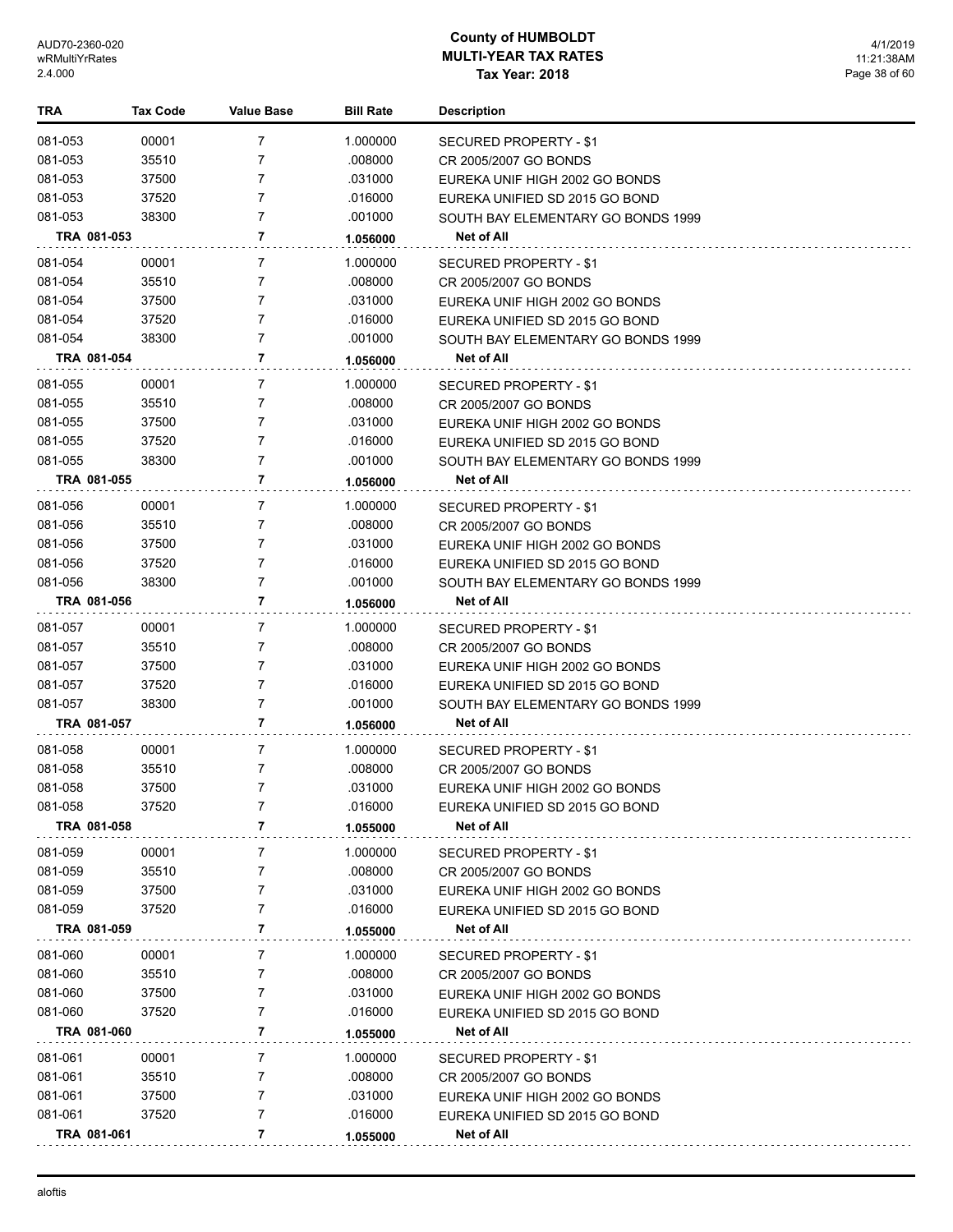| TRA         | Tax Code | <b>Value Base</b> | <b>Bill Rate</b> | <b>Description</b>             |
|-------------|----------|-------------------|------------------|--------------------------------|
| 081-062     | 00001    | 7                 | 1.000000         | SECURED PROPERTY - \$1         |
| 081-062     | 35510    | 7                 | .008000          | CR 2005/2007 GO BONDS          |
| 081-062     | 37500    | 7                 | .031000          | EUREKA UNIF HIGH 2002 GO BONDS |
| 081-062     | 37520    | 7                 | .016000          | EUREKA UNIFIED SD 2015 GO BOND |
| TRA 081-062 |          | 7                 | 1.055000         | Net of All                     |
| 081-063     | 00001    | 7                 | 1.000000         | SECURED PROPERTY - \$1         |
| 081-063     | 35510    | 7                 | .008000          | CR 2005/2007 GO BONDS          |
| 081-063     | 37500    | 7                 | .031000          | EUREKA UNIF HIGH 2002 GO BONDS |
| 081-063     | 37520    | 7                 | .016000          | EUREKA UNIFIED SD 2015 GO BOND |
| TRA 081-063 |          | 7                 | 1.055000         | Net of All                     |
| 081-064     | 00001    | 7                 | 1.000000         | SECURED PROPERTY - \$1         |
| 081-064     | 35300    | 7                 | .030000          | FRESHWATER ELEM GO BOND 2018   |
| 081-064     | 35510    | 7                 | .008000          | CR 2005/2007 GO BONDS          |
| 081-064     | 37500    | 7                 | .031000          | EUREKA UNIF HIGH 2002 GO BONDS |
| 081-064     | 37520    | 7                 | .016000          | EUREKA UNIFIED SD 2015 GO BOND |
| 081-064     | 38000    | 7                 | .031000          | FRESHWATER ELEM GO BONDS 2001  |
| TRA 081-064 |          | 7                 | 1.116000         | Net of All                     |
| 081-065     | 00001    | 7                 | 1.000000         | SECURED PROPERTY - \$1         |
| 081-065     | 35300    | 7                 | .030000          | FRESHWATER ELEM GO BOND 2018   |
| 081-065     | 35510    | 7                 | .008000          | CR 2005/2007 GO BONDS          |
| 081-065     | 37500    | 7                 | .031000          | EUREKA UNIF HIGH 2002 GO BONDS |
| 081-065     | 37520    | 7                 | .016000          | EUREKA UNIFIED SD 2015 GO BOND |
| 081-065     | 38000    | 7                 | .031000          | FRESHWATER ELEM GO BONDS 2001  |
| TRA 081-065 |          | 7                 | 1.116000         | Net of All                     |
| 081-066     | 00001    | 7                 | 1.000000         | SECURED PROPERTY - \$1         |
| 081-066     | 35300    | 7                 | .030000          | FRESHWATER ELEM GO BOND 2018   |
| 081-066     | 35510    | 7                 | .008000          | CR 2005/2007 GO BONDS          |
| 081-066     | 37500    | 7                 | .031000          | EUREKA UNIF HIGH 2002 GO BONDS |
| 081-066     | 37520    | 7                 | .016000          | EUREKA UNIFIED SD 2015 GO BOND |
| 081-066     | 38000    | 7                 | .031000          | FRESHWATER ELEM GO BONDS 2001  |
| TRA 081-066 |          | 7                 | 1.116000         | Net of All                     |
| 081-067     | 00001    | 7                 | 1.000000         | SECURED PROPERTY - \$1         |
| 081-067     | 35300    | 7                 | .030000          | FRESHWATER ELEM GO BOND 2018   |
| 081-067     | 35510    | 7                 | .008000          | CR 2005/2007 GO BONDS          |
| 081-067     | 37500    | 7                 | .031000          | EUREKA UNIF HIGH 2002 GO BONDS |
| 081-067     | 37520    | 7                 | .016000          | EUREKA UNIFIED SD 2015 GO BOND |
| 081-067     | 38000    | 7                 | .031000          | FRESHWATER ELEM GO BONDS 2001  |
| TRA 081-067 |          | 7                 | 1.116000         | Net of All                     |
| 081-068     | 00001    | 7                 | 1.000000         | <b>SECURED PROPERTY - \$1</b>  |
| 081-068     | 35300    | 7                 | .030000          | FRESHWATER ELEM GO BOND 2018   |
| 081-068     | 35510    | 7                 | .008000          | CR 2005/2007 GO BONDS          |
| 081-068     | 37500    | 7                 | .031000          | EUREKA UNIF HIGH 2002 GO BONDS |
| 081-068     | 37520    | 7                 | .016000          | EUREKA UNIFIED SD 2015 GO BOND |
| 081-068     | 38000    | 7                 | .031000          | FRESHWATER ELEM GO BONDS 2001  |
| TRA 081-068 |          | 7                 | 1.116000         | Net of All                     |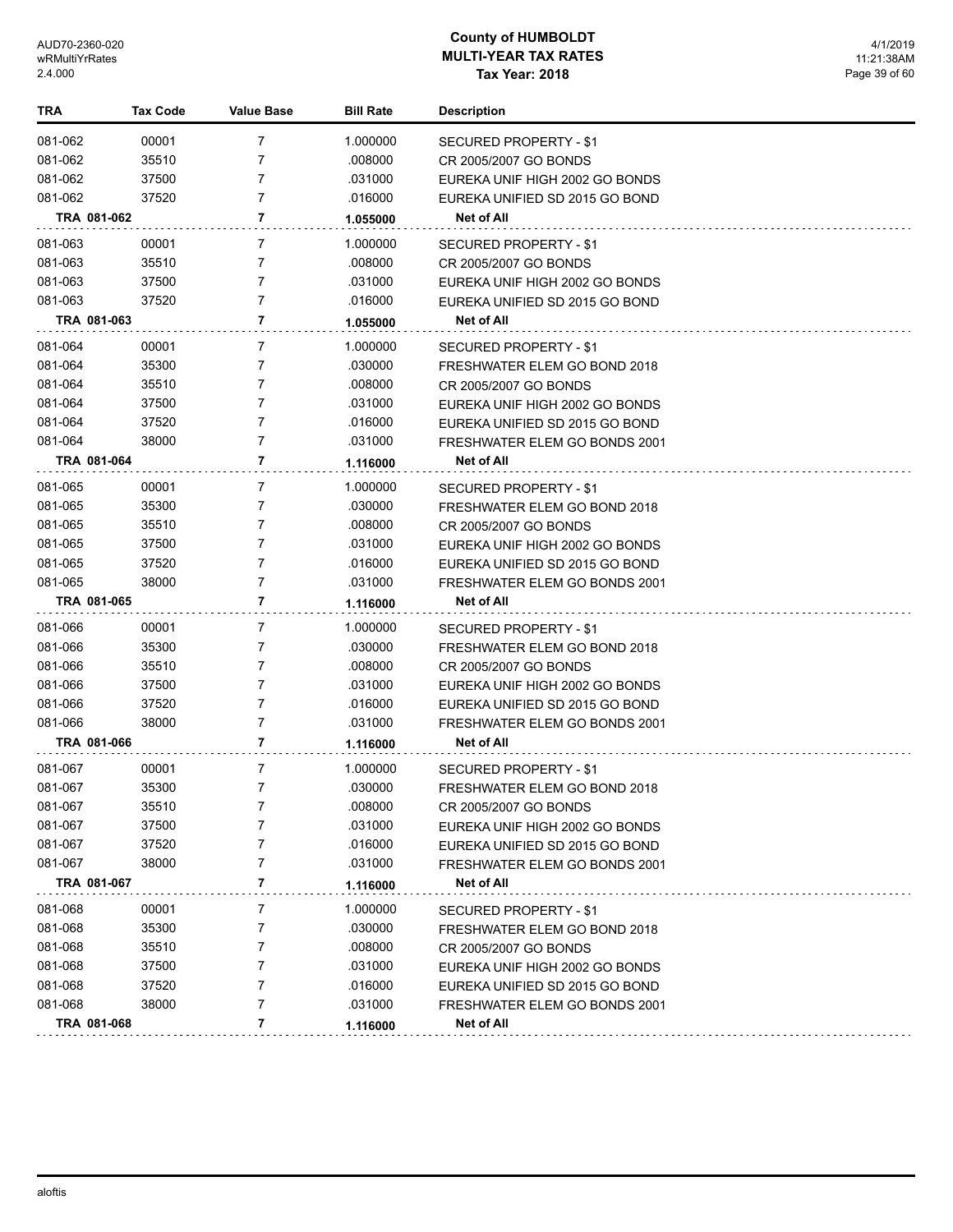| TRA                | <b>Tax Code</b> | <b>Value Base</b> | <b>Bill Rate</b>    | <b>Description</b>                                            |
|--------------------|-----------------|-------------------|---------------------|---------------------------------------------------------------|
| 081-069            | 00001           | $\overline{7}$    | 1.000000            | SECURED PROPERTY - \$1                                        |
| 081-069            | 35300           | 7                 | .030000             | FRESHWATER ELEM GO BOND 2018                                  |
| 081-069            | 35510           | 7                 | .008000             | CR 2005/2007 GO BONDS                                         |
| 081-069            | 37500           | $\overline{7}$    | .031000             | EUREKA UNIF HIGH 2002 GO BONDS                                |
| 081-069            | 37520           | $\overline{7}$    | .016000             | EUREKA UNIFIED SD 2015 GO BOND                                |
| 081-069            | 38000           | $\overline{7}$    | .031000             | FRESHWATER ELEM GO BONDS 2001                                 |
| TRA 081-069        |                 | 7                 | 1.116000            | Net of All                                                    |
| 081-070            | 00001           | 7                 | 1.000000            | <b>SECURED PROPERTY - \$1</b>                                 |
| 081-070            | 35300           | 7                 | .030000             | FRESHWATER ELEM GO BOND 2018                                  |
| 081-070            | 35510           | 7                 | .008000             | CR 2005/2007 GO BONDS                                         |
| 081-070            | 37500           | $\overline{7}$    | .031000             | EUREKA UNIF HIGH 2002 GO BONDS                                |
| 081-070            | 37520           | $\overline{7}$    | .016000             | EUREKA UNIFIED SD 2015 GO BOND                                |
| 081-070            | 38000           | $\overline{7}$    | .031000             | FRESHWATER ELEM GO BONDS 2001                                 |
| TRA 081-070        |                 | 7                 | 1.116000            | Net of All                                                    |
|                    |                 |                   |                     |                                                               |
| 081-071<br>081-071 | 00001<br>35300  | 7<br>7            | 1.000000<br>.030000 | <b>SECURED PROPERTY - \$1</b><br>FRESHWATER ELEM GO BOND 2018 |
| 081-071            | 35510           | 7                 | .008000             |                                                               |
| 081-071            | 37500           | 7                 | .031000             | CR 2005/2007 GO BONDS<br>EUREKA UNIF HIGH 2002 GO BONDS       |
| 081-071            | 37520           | 7                 | .016000             | EUREKA UNIFIED SD 2015 GO BOND                                |
| 081-071            | 38000           | $\overline{7}$    | .031000             | FRESHWATER ELEM GO BONDS 2001                                 |
| TRA 081-071        |                 | 7                 | 1.116000            | Net of All                                                    |
|                    |                 |                   |                     |                                                               |
| 081-072            | 00001           | $\overline{7}$    | 1.000000            | SECURED PROPERTY - \$1                                        |
| 081-072            | 35300           | 7                 | .030000             | FRESHWATER ELEM GO BOND 2018                                  |
| 081-072            | 35510           | 7                 | .008000             | CR 2005/2007 GO BONDS                                         |
| 081-072            | 37500           | 7                 | .031000             | EUREKA UNIF HIGH 2002 GO BONDS                                |
| 081-072            | 37520           | $\overline{7}$    | .016000             | EUREKA UNIFIED SD 2015 GO BOND                                |
| 081-072            | 38000           | 7                 | .031000             | FRESHWATER ELEM GO BONDS 2001                                 |
| TRA 081-072        |                 | 7                 | 1.116000            | Net of All                                                    |
| 081-073            | 00001           | 7                 | 1.000000            | SECURED PROPERTY - \$1                                        |
| 081-073            | 35300           | 7                 | .030000             | FRESHWATER ELEM GO BOND 2018                                  |
| 081-073            | 35510           | 7                 | .008000             | CR 2005/2007 GO BONDS                                         |
| 081-073            | 37500           | 7                 | .031000             | EUREKA UNIF HIGH 2002 GO BONDS                                |
| 081-073            | 37520           | $\overline{7}$    | .016000             | EUREKA UNIFIED SD 2015 GO BOND                                |
| 081-073            | 38000           | 7                 | .031000             | FRESHWATER ELEM GO BONDS 2001                                 |
| TRA 081-073        |                 | 7                 | 1.116000            | Net of All                                                    |
| 081-074            | 00001           | 7                 | 1.000000            | SECURED PROPERTY - \$1                                        |
| 081-074            | 35300           | 7                 | .030000             | FRESHWATER ELEM GO BOND 2018                                  |
| 081-074            | 35510           | 7                 | .008000             | CR 2005/2007 GO BONDS                                         |
| 081-074            | 37500           | 7                 | .031000             | EUREKA UNIF HIGH 2002 GO BONDS                                |
| 081-074            | 37520           | 7                 | .016000             | EUREKA UNIFIED SD 2015 GO BOND                                |
| 081-074            | 38000           | 7                 | .031000             | FRESHWATER ELEM GO BONDS 2001                                 |
| TRA 081-074        |                 | 7                 | 1.116000            | Net of All                                                    |
| 081-075            | 00001           | 7                 | 1.000000            | SECURED PROPERTY - \$1                                        |
| 081-075            | 35300           | 7                 | .030000             | FRESHWATER ELEM GO BOND 2018                                  |
| 081-075            | 35510           | 7                 | .008000             | CR 2005/2007 GO BONDS                                         |
| 081-075            | 37500           | 7                 | .031000             | EUREKA UNIF HIGH 2002 GO BONDS                                |
| 081-075            | 37520           | 7                 | .016000             | EUREKA UNIFIED SD 2015 GO BOND                                |
| 081-075            | 38000           | 7                 | .031000             | FRESHWATER ELEM GO BONDS 2001                                 |
| TRA 081-075        |                 | 7                 | 1.116000            | Net of All                                                    |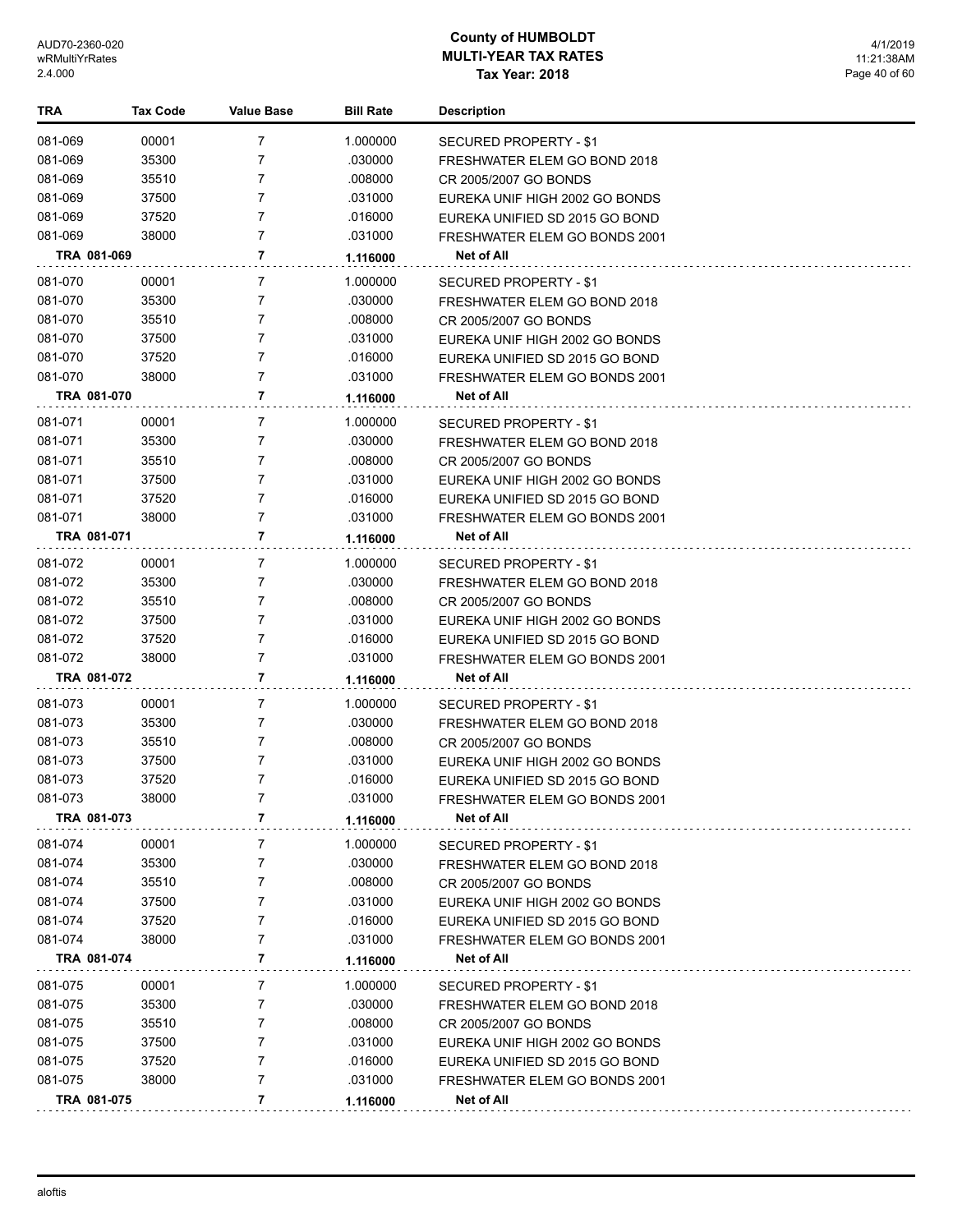| TRA         | <b>Tax Code</b> | <b>Value Base</b> | <b>Bill Rate</b>    | <b>Description</b>                                      |
|-------------|-----------------|-------------------|---------------------|---------------------------------------------------------|
| 081-076     | 00001           | $\overline{7}$    | 1.000000            | SECURED PROPERTY - \$1                                  |
| 081-076     | 35300           | 7                 | .030000             | FRESHWATER ELEM GO BOND 2018                            |
| 081-076     | 35510           | 7                 | .008000             | CR 2005/2007 GO BONDS                                   |
| 081-076     | 37500           | $\overline{7}$    | .031000             | EUREKA UNIF HIGH 2002 GO BONDS                          |
| 081-076     | 37520           | $\overline{7}$    | .016000             | EUREKA UNIFIED SD 2015 GO BOND                          |
| 081-076     | 38000           | $\overline{7}$    | .031000             | FRESHWATER ELEM GO BONDS 2001                           |
| TRA 081-076 |                 | 7                 | 1.116000            | Net of All                                              |
| 081-077     | 00001           | 7                 | 1.000000            |                                                         |
| 081-077     | 35300           | 7                 | .030000             | <b>SECURED PROPERTY - \$1</b>                           |
| 081-077     | 35510           | 7                 | .008000             | FRESHWATER ELEM GO BOND 2018                            |
| 081-077     | 37500           | $\overline{7}$    | .031000             | CR 2005/2007 GO BONDS<br>EUREKA UNIF HIGH 2002 GO BONDS |
| 081-077     | 37520           | $\overline{7}$    | .016000             | EUREKA UNIFIED SD 2015 GO BOND                          |
| 081-077     | 38000           | $\overline{7}$    | .031000             | FRESHWATER ELEM GO BONDS 2001                           |
| TRA 081-077 |                 | 7                 |                     | Net of All                                              |
|             |                 |                   | 1.116000            |                                                         |
| 081-078     | 00001           | 7                 | 1.000000            | <b>SECURED PROPERTY - \$1</b>                           |
| 081-078     | 35300           | 7                 | .030000             | FRESHWATER ELEM GO BOND 2018                            |
| 081-078     | 35510           | 7                 | .008000             | CR 2005/2007 GO BONDS                                   |
| 081-078     | 37500           | $\overline{7}$    | .031000             | EUREKA UNIF HIGH 2002 GO BONDS                          |
| 081-078     | 37520           | 7                 | .016000             | EUREKA UNIFIED SD 2015 GO BOND                          |
| 081-078     | 38000           | 7                 | .031000             | FRESHWATER ELEM GO BONDS 2001                           |
| TRA 081-078 |                 | 7                 | 1.116000            | Net of All                                              |
| 081-079     | 00001           | $\overline{7}$    | 1.000000            | SECURED PROPERTY - \$1                                  |
| 081-079     | 35300           | 7                 | .030000             | FRESHWATER ELEM GO BOND 2018                            |
| 081-079     | 35510           | 7                 | .008000             | CR 2005/2007 GO BONDS                                   |
| 081-079     | 37500           | $\overline{7}$    | .031000             | EUREKA UNIF HIGH 2002 GO BONDS                          |
| 081-079     | 37520           | $\overline{7}$    | .016000             | EUREKA UNIFIED SD 2015 GO BOND                          |
| 081-079     | 38000           | 7                 | .031000             | FRESHWATER ELEM GO BONDS 2001                           |
| TRA 081-079 |                 | 7                 | 1.116000            | Net of All                                              |
| 081-080     | 00001           | 7                 | 1.000000            | SECURED PROPERTY - \$1                                  |
| 081-080     | 35510           | 7                 | .008000             | CR 2005/2007 GO BONDS                                   |
| 081-080     | 37500           | 7                 | .031000             | EUREKA UNIF HIGH 2002 GO BONDS                          |
| 081-080     | 37520           | 7                 | .016000             | EUREKA UNIFIED SD 2015 GO BOND                          |
| TRA 081-080 |                 | 7                 | 1.055000            | <b>Net of All</b>                                       |
| 081-081     | 00001           |                   | 1.000000            | SECURED PROPERTY - \$1                                  |
| 081-081     | 35510           | 7                 | .008000             | CR 2005/2007 GO BONDS                                   |
| 081-081     | 37500           | 7                 | .031000             | EUREKA UNIF HIGH 2002 GO BONDS                          |
| 081-081     | 37520           | 7                 | .016000             | EUREKA UNIFIED SD 2015 GO BOND                          |
| TRA 081-081 |                 | 7                 | 1.055000            | Net of All                                              |
| 081-082     | 00001           | 7                 | 1.000000            | SECURED PROPERTY - \$1                                  |
| 081-082     | 35510           | 7                 | .008000             | CR 2005/2007 GO BONDS                                   |
| 081-082     | 37500           | 7                 | .031000             | EUREKA UNIF HIGH 2002 GO BONDS                          |
| 081-082     | 37520           | 7                 | .016000             | EUREKA UNIFIED SD 2015 GO BOND                          |
| TRA 081-082 |                 | 7                 | 1.055000            | Net of All                                              |
| 081-083     |                 |                   |                     |                                                         |
| 081-083     | 00001<br>35510  | 7<br>7            | 1.000000<br>.008000 | SECURED PROPERTY - \$1<br>CR 2005/2007 GO BONDS         |
| 081-083     | 37500           | 7                 | .031000             | EUREKA UNIF HIGH 2002 GO BONDS                          |
| 081-083     | 37520           | $\overline{7}$    | .016000             | EUREKA UNIFIED SD 2015 GO BOND                          |
| TRA 081-083 |                 | 7                 | 1.055000            | Net of All                                              |
|             |                 |                   |                     |                                                         |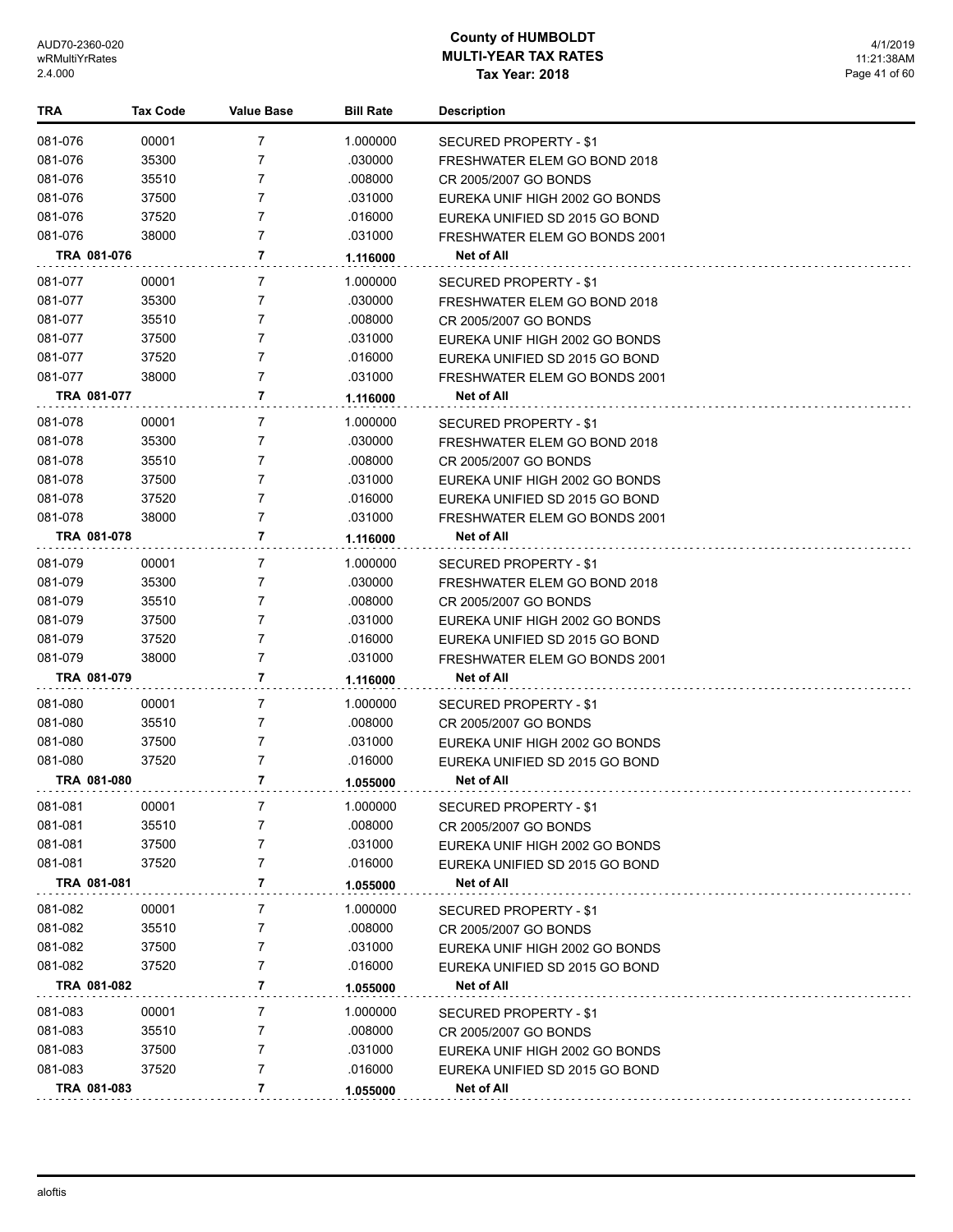| TRA         | <b>Tax Code</b> | <b>Value Base</b> | <b>Bill Rate</b> | <b>Description</b>             |
|-------------|-----------------|-------------------|------------------|--------------------------------|
| 081-084     | 00001           | $\overline{7}$    | 1.000000         | <b>SECURED PROPERTY - \$1</b>  |
| 081-084     | 35510           | 7                 | .008000          | CR 2005/2007 GO BONDS          |
| 081-084     | 37500           | 7                 | .031000          | EUREKA UNIF HIGH 2002 GO BONDS |
| 081-084     | 37520           | $\overline{7}$    | .016000          | EUREKA UNIFIED SD 2015 GO BOND |
| TRA 081-084 |                 | 7                 | 1.055000         | <b>Net of All</b>              |
| 081-085     | 00001           | 7                 | 1.000000         | SECURED PROPERTY - \$1         |
| 081-085     | 35510           | 7                 | .008000          | CR 2005/2007 GO BONDS          |
| 081-085     | 37500           | 7                 | .031000          | EUREKA UNIF HIGH 2002 GO BONDS |
| 081-085     | 37520           | $\overline{7}$    | .016000          | EUREKA UNIFIED SD 2015 GO BOND |
| TRA 081-085 |                 | 7                 | 1.055000         | Net of All                     |
| 081-086     | 00001           | 7                 | 1.000000         | SECURED PROPERTY - \$1         |
| 081-086     | 35510           | 7                 | .008000          | CR 2005/2007 GO BONDS          |
| 081-086     | 37500           | 7                 | .031000          | EUREKA UNIF HIGH 2002 GO BONDS |
| 081-086     | 37520           | $\overline{7}$    | .016000          | EUREKA UNIFIED SD 2015 GO BOND |
| TRA 081-086 |                 | 7                 | 1.055000         | <b>Net of All</b>              |
| 081-087     | 00001           | 7                 | 1.000000         | SECURED PROPERTY - \$1         |
| 081-087     | 35510           | 7                 | .008000          | CR 2005/2007 GO BONDS          |
| 081-087     | 37500           | 7                 | .031000          | EUREKA UNIF HIGH 2002 GO BONDS |
| 081-087     | 37520           | $\overline{7}$    | .016000          | EUREKA UNIFIED SD 2015 GO BOND |
| TRA 081-087 |                 | 7                 | 1.055000         | Net of All                     |
| 083-000     | 00001           | 7                 | 1.000000         | SECURED PROPERTY - \$1         |
| 083-000     | 35510           | $\overline{7}$    | .008000          | CR 2005/2007 GO BONDS          |
| 083-000     | 38500           | $\overline{7}$    | .005000          | FERNDALE UNIFIED GO BONDS 1999 |
| TRA 083-000 |                 | 7                 | 1.013000         | Net of All                     |
| 083-001     | 00001           | 7                 | 1.000000         | SECURED PROPERTY - \$1         |
| 083-001     | 35510           | 7                 | .008000          | CR 2005/2007 GO BONDS          |
| 083-001     | 38500           | $\overline{7}$    | .005000          | FERNDALE UNIFIED GO BONDS 1999 |
| TRA 083-001 |                 | 7                 | 1.013000         | Net of All                     |
| 083-002     | 00001           | 7                 | 1.000000         | SECURED PROPERTY - \$1         |
| 083-002     | 35510           | 7                 | .008000          | CR 2005/2007 GO BONDS          |
| 083-002     | 38500           | 7                 | .005000          | FERNDALE UNIFIED GO BONDS 1999 |
| TRA 083-002 |                 | 7                 | 1.013000         | <b>Net of All</b>              |
| 083-003     | 00001           |                   | 1.000000         | <b>SECURED PROPERTY - \$1</b>  |
| 083-003     | 35510           | 7                 | .008000          | CR 2005/2007 GO BONDS          |
| 083-003     | 38500           | 7                 | .005000          | FERNDALE UNIFIED GO BONDS 1999 |
| TRA 083-003 |                 | 7                 | 1.013000         | Net of All                     |
| 083-004     | 00001           | 7                 | 1.000000         | SECURED PROPERTY - \$1         |
| 083-004     | 35510           | 7                 | .008000          | CR 2005/2007 GO BONDS          |
| 083-004     | 38500           | 7                 | .005000          | FERNDALE UNIFIED GO BONDS 1999 |
| TRA 083-004 |                 | 7                 | 1.013000         | <b>Net of All</b>              |
| 083-005     | 00001           | 7                 | 1.000000         | SECURED PROPERTY - \$1         |
| 083-005     | 35510           | 7                 | .008000          | CR 2005/2007 GO BONDS          |
| 083-005     | 38500           | 7                 | .005000          | FERNDALE UNIFIED GO BONDS 1999 |
| TRA 083-005 |                 | 7                 | 1.013000         | Net of All                     |
| 083-006     | 00001           | 7                 | 1.000000         | SECURED PROPERTY - \$1         |
| 083-006     | 35510           | 7                 | .008000          | CR 2005/2007 GO BONDS          |
| 083-006     | 38500           | 7                 | .005000          | FERNDALE UNIFIED GO BONDS 1999 |
| TRA 083-006 |                 | 7                 | 1.013000         | Net of All                     |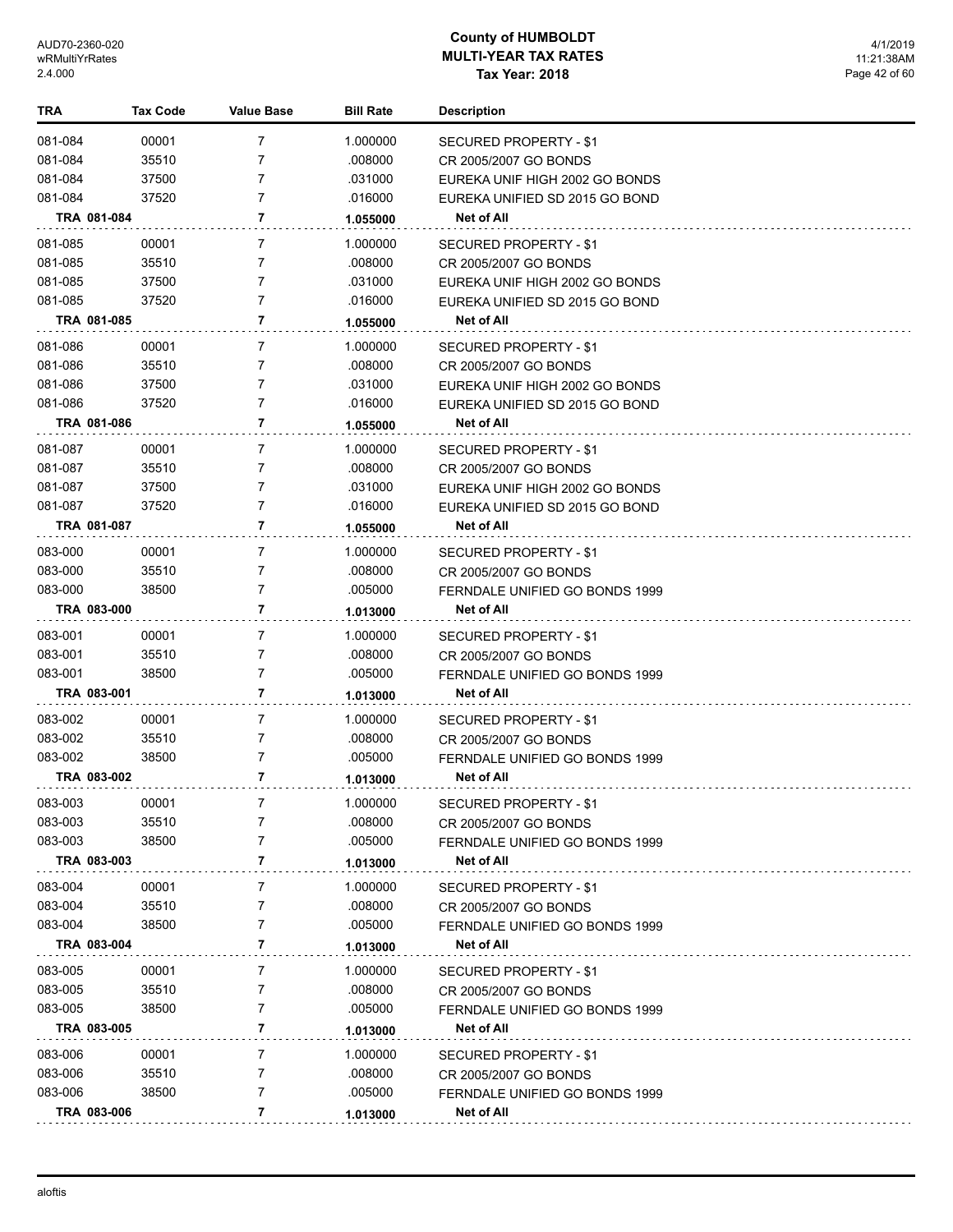| TRA         | <b>Tax Code</b> | <b>Value Base</b> | <b>Bill Rate</b> | <b>Description</b>                      |
|-------------|-----------------|-------------------|------------------|-----------------------------------------|
| 083-007     | 00001           | 7                 | 1.000000         | SECURED PROPERTY - \$1                  |
| 083-007     | 35510           | 7                 | .008000          | CR 2005/2007 GO BONDS                   |
| 083-007     | 38500           | 7                 | .005000          | FERNDALE UNIFIED GO BONDS 1999          |
| TRA 083-007 |                 | 7                 | 1.013000         | Net of All                              |
| 083-008     | 00001           | 7                 | 1.000000         | SECURED PROPERTY - \$1                  |
| 083-008     | 35510           | 7                 | .008000          | CR 2005/2007 GO BONDS                   |
| 083-008     | 38500           | 7                 | .005000          | FERNDALE UNIFIED GO BONDS 1999          |
| TRA 083-008 |                 | 7                 | 1.013000         | Net of All                              |
| 085-000     | 00001           | 7                 | 1.000000         | SECURED PROPERTY - \$1                  |
| 085-000     | 34400           | 7                 | .023000          | NHUHSD 2010                             |
| 085-000     | 35510           | 7                 | .008000          | CR 2005/2007 GO BONDS                   |
| 085-000     | 37900           | 7                 | .032000          | FIELDBROOK ELEM GO BONDS 2001           |
| TRA 085-000 |                 | 7                 | 1.063000         | Net of All                              |
| 085-001     | 00001           | 7                 | 1.000000         | SECURED PROPERTY - \$1                  |
| 085-001     | 34400           | 7                 | .023000          | NHUHSD 2010                             |
| 085-001     | 35510           | 7                 | .008000          | CR 2005/2007 GO BONDS                   |
| 085-001     | 37900           | 7                 | .032000          | FIELDBROOK ELEM GO BONDS 2001           |
| TRA 085-001 |                 | 7                 | 1.063000         | Net of All                              |
| 088-001     | 00001           | 7                 | 1.000000         | SECURED PROPERTY - \$1                  |
| 088-001     | 34500           | 7                 | .042000          | FORTUNA ELEMENTARY UNIFIED 2012 GO BOND |
| 088-001     | 35200           | 7                 | .030000          | FORTUNA ELEM GO BOND 2018               |
| 088-001     | 35510           | 7                 | .008000          | CR 2005/2007 GO BONDS                   |
| 088-001     | 38200           | 7                 | .016000          | FORTUNA HIGH GO BONDS 2000              |
| TRA 088-001 |                 | 7                 | 1.096000         | Net of All                              |
| 088-002     | 00001           | 7                 | 1.000000         | SECURED PROPERTY - \$1                  |
| 088-002     | 34500           | 7                 | .042000          | FORTUNA ELEMENTARY UNIFIED 2012 GO BOND |
| 088-002     | 35200           | 7                 | .030000          | FORTUNA ELEM GO BOND 2018               |
| 088-002     | 35510           | 7                 | .008000          | CR 2005/2007 GO BONDS                   |
| 088-002     | 38200           | 7                 | .016000          | FORTUNA HIGH GO BONDS 2000              |
| TRA 088-002 |                 | 7                 | 1.096000         | Net of All                              |
| 088-003     | 00001           | 7                 | 1.000000         | SECURED PROPERTY - \$1                  |
| 088-003     | 34500           | 7                 | .042000          | FORTUNA ELEMENTARY UNIFIED 2012 GO BOND |
| 088-003     | 35200           | 7                 | .030000          | FORTUNA ELEM GO BOND 2018               |
| 088-003     | 35510           | 7                 | .008000          | CR 2005/2007 GO BONDS                   |
| 088-003     | 38200           | 7                 | .016000          | FORTUNA HIGH GO BONDS 2000              |
| TRA 088-003 |                 | 7                 | 1.096000         | Net of All                              |
| 088-004     | 00001           | 7                 | 1.000000         | SECURED PROPERTY - \$1                  |
| 088-004     | 34500           | 7                 | .042000          | FORTUNA ELEMENTARY UNIFIED 2012 GO BOND |
| 088-004     | 35200           | 7                 | .030000          | FORTUNA ELEM GO BOND 2018               |
| 088-004     | 35510           | 7                 | .008000          | CR 2005/2007 GO BONDS                   |
| 088-004     | 38200           | 7                 | .016000          | FORTUNA HIGH GO BONDS 2000              |
| TRA 088-004 |                 | 7                 | 1.096000         | Net of All                              |
| 088-005     | 00001           | 7                 | 1.000000         | SECURED PROPERTY - \$1                  |
| 088-005     | 34500           | 7                 | .042000          | FORTUNA ELEMENTARY UNIFIED 2012 GO BOND |
| 088-005     | 35200           | 7                 | .030000          | FORTUNA ELEM GO BOND 2018               |
| 088-005     | 35510           | 7                 | .008000          | CR 2005/2007 GO BONDS                   |
| 088-005     | 38200           | 7                 | .016000          | FORTUNA HIGH GO BONDS 2000              |
| TRA 088-005 |                 | 7                 | 1.096000         | Net of All                              |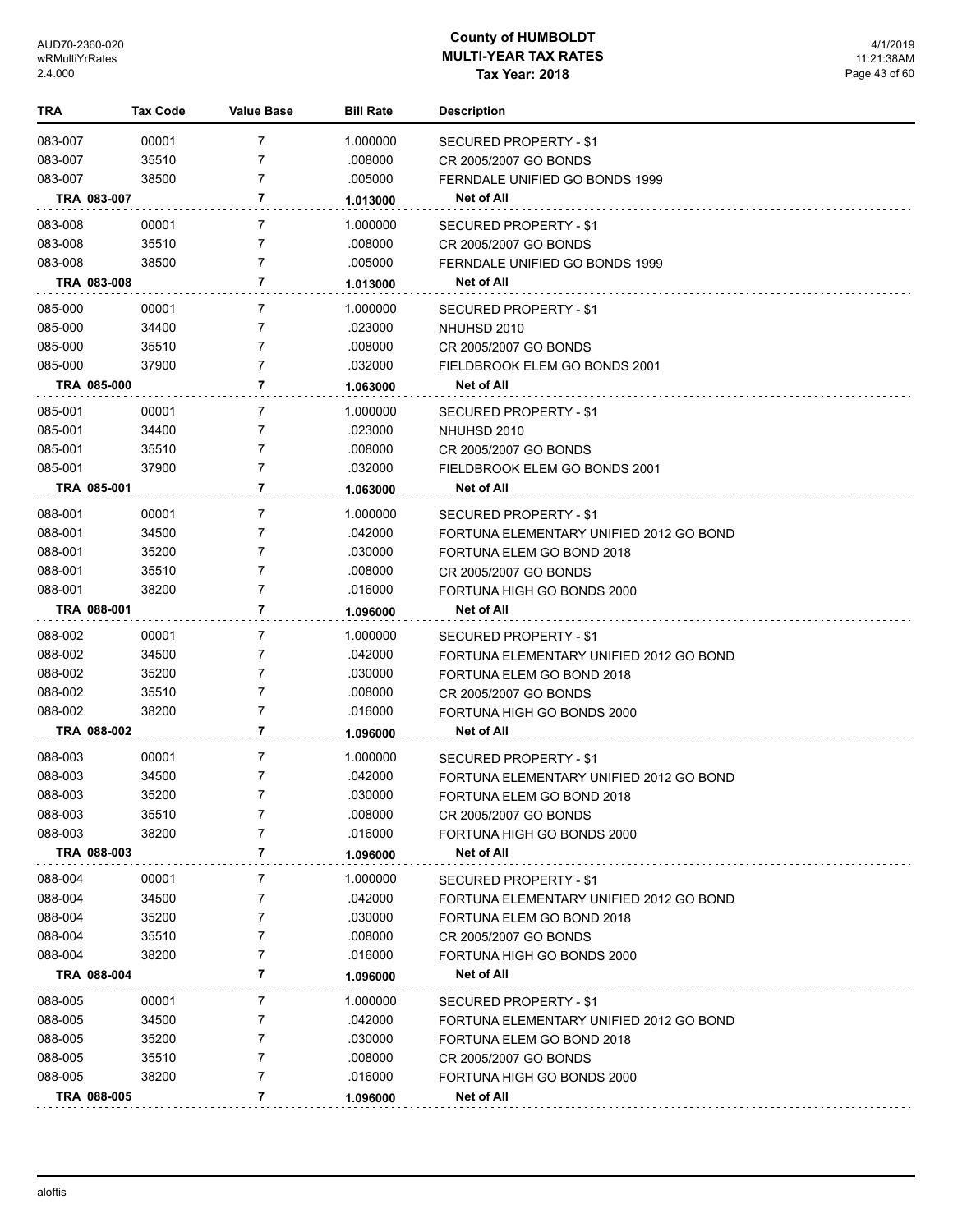| 088-006<br>00001<br>7<br>1.000000<br>SECURED PROPERTY - \$1<br>7<br>088-006<br>34500<br>.042000<br>FORTUNA ELEMENTARY UNIFIED 2012 GO BOND<br>088-006<br>35200<br>7<br>.030000<br>FORTUNA ELEM GO BOND 2018<br>088-006<br>7<br>35510<br>.008000<br>CR 2005/2007 GO BONDS<br>088-006<br>38200<br>7<br>.016000<br>FORTUNA HIGH GO BONDS 2000<br>TRA 088-006<br>7<br>Net of All<br>1.096000<br>088-007<br>00001<br>7<br>1.000000<br><b>SECURED PROPERTY - \$1</b><br>088-007<br>34500<br>7<br>.042000<br>FORTUNA ELEMENTARY UNIFIED 2012 GO BOND<br>088-007<br>7<br>35200<br>.030000<br>FORTUNA ELEM GO BOND 2018<br>088-007<br>35510<br>7<br>.008000<br>CR 2005/2007 GO BONDS<br>088-007<br>7<br>38200<br>.016000<br>FORTUNA HIGH GO BONDS 2000<br>7<br>TRA 088-007<br>Net of All<br>1.096000<br>088-008<br>00001<br>7<br>1.000000<br>SECURED PROPERTY - \$1<br>088-008<br>34500<br>7<br>.042000<br>FORTUNA ELEMENTARY UNIFIED 2012 GO BOND<br>088-008<br>35200<br>7<br>.030000<br>FORTUNA ELEM GO BOND 2018<br>7<br>088-008<br>35510<br>.008000<br>CR 2005/2007 GO BONDS<br>7<br>088-008<br>38200<br>.016000<br>FORTUNA HIGH GO BONDS 2000<br>7<br><b>TRA 088-008</b><br>Net of All<br>1.096000<br>088-010<br>00001<br>7<br>1.000000<br>SECURED PROPERTY - \$1<br>088-010<br>34500<br>7<br>.042000<br>FORTUNA ELEMENTARY UNIFIED 2012 GO BOND<br>088-010<br>35200<br>7<br>.030000<br>FORTUNA ELEM GO BOND 2018<br>088-010<br>35510<br>7<br>.008000<br>CR 2005/2007 GO BONDS<br>088-010<br>38200<br>7<br>.016000<br>FORTUNA HIGH GO BONDS 2000<br>TRA 088-010<br>7<br>Net of All<br>1.096000<br>088-012<br>00001<br>7<br>1.000000<br>SECURED PROPERTY - \$1<br>088-012<br>34500<br>7<br>.042000<br>FORTUNA ELEMENTARY UNIFIED 2012 GO BOND<br>088-012<br>35200<br>7<br>.030000<br>FORTUNA ELEM GO BOND 2018<br>088-012<br>35510<br>7<br>.008000<br>CR 2005/2007 GO BONDS<br>088-012<br>7<br>38200<br>.016000<br>FORTUNA HIGH GO BONDS 2000<br>7<br>TRA 088-012<br>Net of All<br>1.096000<br>088-013<br>00001<br>7<br>1.000000<br>SECURED PROPERTY - \$1<br>088-013<br>34500<br>7<br>.042000<br>FORTUNA ELEMENTARY UNIFIED 2012 GO BOND<br>7<br>088-013<br>35200<br>.030000<br>FORTUNA ELEM GO BOND 2018<br>088-013<br>.008000<br>35510<br>7<br>CR 2005/2007 GO BONDS<br>088-013<br>38200<br>7<br>.016000<br>FORTUNA HIGH GO BONDS 2000<br>TRA 088-013<br>7<br>Net of All<br>1.096000<br>088-014<br>1.000000<br>00001<br>7<br>SECURED PROPERTY - \$1<br>088-014<br>34500<br>.042000<br>7<br>FORTUNA ELEMENTARY UNIFIED 2012 GO BOND<br>088-014<br>35200<br>7<br>.030000<br>FORTUNA ELEM GO BOND 2018<br>088-014<br>35510<br>7<br>.008000<br>CR 2005/2007 GO BONDS<br>088-014<br>38200<br>.016000<br>7<br>FORTUNA HIGH GO BONDS 2000<br>7<br>TRA 088-014<br>Net of All<br>1.096000<br>088-015<br>00001<br>1.000000<br>7<br>SECURED PROPERTY - \$1<br>088-015<br>34500<br>.042000<br>7<br>FORTUNA ELEMENTARY UNIFIED 2012 GO BOND<br>088-015<br>35200<br>7<br>.030000<br>FORTUNA ELEM GO BOND 2018<br>088-015<br>35510<br>.008000<br>7<br>CR 2005/2007 GO BONDS<br>088-015<br>38200<br>7<br>.016000<br>FORTUNA HIGH GO BONDS 2000<br>7<br>Net of All<br>TRA 088-015<br>1.096000 | TRA | Tax Code | <b>Value Base</b> | <b>Bill Rate</b> | <b>Description</b> |
|----------------------------------------------------------------------------------------------------------------------------------------------------------------------------------------------------------------------------------------------------------------------------------------------------------------------------------------------------------------------------------------------------------------------------------------------------------------------------------------------------------------------------------------------------------------------------------------------------------------------------------------------------------------------------------------------------------------------------------------------------------------------------------------------------------------------------------------------------------------------------------------------------------------------------------------------------------------------------------------------------------------------------------------------------------------------------------------------------------------------------------------------------------------------------------------------------------------------------------------------------------------------------------------------------------------------------------------------------------------------------------------------------------------------------------------------------------------------------------------------------------------------------------------------------------------------------------------------------------------------------------------------------------------------------------------------------------------------------------------------------------------------------------------------------------------------------------------------------------------------------------------------------------------------------------------------------------------------------------------------------------------------------------------------------------------------------------------------------------------------------------------------------------------------------------------------------------------------------------------------------------------------------------------------------------------------------------------------------------------------------------------------------------------------------------------------------------------------------------------------------------------------------------------------------------------------------------------------------------------------------------------------------------------------------------------------------------------------------------------------------------------------------------------------------------------------------------------------------------------------------------------------------------------------------------------------------------------------------------------------------------------------------------------------------------------------------------------------------------------------------------------------------------------------------|-----|----------|-------------------|------------------|--------------------|
|                                                                                                                                                                                                                                                                                                                                                                                                                                                                                                                                                                                                                                                                                                                                                                                                                                                                                                                                                                                                                                                                                                                                                                                                                                                                                                                                                                                                                                                                                                                                                                                                                                                                                                                                                                                                                                                                                                                                                                                                                                                                                                                                                                                                                                                                                                                                                                                                                                                                                                                                                                                                                                                                                                                                                                                                                                                                                                                                                                                                                                                                                                                                                                            |     |          |                   |                  |                    |
|                                                                                                                                                                                                                                                                                                                                                                                                                                                                                                                                                                                                                                                                                                                                                                                                                                                                                                                                                                                                                                                                                                                                                                                                                                                                                                                                                                                                                                                                                                                                                                                                                                                                                                                                                                                                                                                                                                                                                                                                                                                                                                                                                                                                                                                                                                                                                                                                                                                                                                                                                                                                                                                                                                                                                                                                                                                                                                                                                                                                                                                                                                                                                                            |     |          |                   |                  |                    |
|                                                                                                                                                                                                                                                                                                                                                                                                                                                                                                                                                                                                                                                                                                                                                                                                                                                                                                                                                                                                                                                                                                                                                                                                                                                                                                                                                                                                                                                                                                                                                                                                                                                                                                                                                                                                                                                                                                                                                                                                                                                                                                                                                                                                                                                                                                                                                                                                                                                                                                                                                                                                                                                                                                                                                                                                                                                                                                                                                                                                                                                                                                                                                                            |     |          |                   |                  |                    |
|                                                                                                                                                                                                                                                                                                                                                                                                                                                                                                                                                                                                                                                                                                                                                                                                                                                                                                                                                                                                                                                                                                                                                                                                                                                                                                                                                                                                                                                                                                                                                                                                                                                                                                                                                                                                                                                                                                                                                                                                                                                                                                                                                                                                                                                                                                                                                                                                                                                                                                                                                                                                                                                                                                                                                                                                                                                                                                                                                                                                                                                                                                                                                                            |     |          |                   |                  |                    |
|                                                                                                                                                                                                                                                                                                                                                                                                                                                                                                                                                                                                                                                                                                                                                                                                                                                                                                                                                                                                                                                                                                                                                                                                                                                                                                                                                                                                                                                                                                                                                                                                                                                                                                                                                                                                                                                                                                                                                                                                                                                                                                                                                                                                                                                                                                                                                                                                                                                                                                                                                                                                                                                                                                                                                                                                                                                                                                                                                                                                                                                                                                                                                                            |     |          |                   |                  |                    |
|                                                                                                                                                                                                                                                                                                                                                                                                                                                                                                                                                                                                                                                                                                                                                                                                                                                                                                                                                                                                                                                                                                                                                                                                                                                                                                                                                                                                                                                                                                                                                                                                                                                                                                                                                                                                                                                                                                                                                                                                                                                                                                                                                                                                                                                                                                                                                                                                                                                                                                                                                                                                                                                                                                                                                                                                                                                                                                                                                                                                                                                                                                                                                                            |     |          |                   |                  |                    |
|                                                                                                                                                                                                                                                                                                                                                                                                                                                                                                                                                                                                                                                                                                                                                                                                                                                                                                                                                                                                                                                                                                                                                                                                                                                                                                                                                                                                                                                                                                                                                                                                                                                                                                                                                                                                                                                                                                                                                                                                                                                                                                                                                                                                                                                                                                                                                                                                                                                                                                                                                                                                                                                                                                                                                                                                                                                                                                                                                                                                                                                                                                                                                                            |     |          |                   |                  |                    |
|                                                                                                                                                                                                                                                                                                                                                                                                                                                                                                                                                                                                                                                                                                                                                                                                                                                                                                                                                                                                                                                                                                                                                                                                                                                                                                                                                                                                                                                                                                                                                                                                                                                                                                                                                                                                                                                                                                                                                                                                                                                                                                                                                                                                                                                                                                                                                                                                                                                                                                                                                                                                                                                                                                                                                                                                                                                                                                                                                                                                                                                                                                                                                                            |     |          |                   |                  |                    |
|                                                                                                                                                                                                                                                                                                                                                                                                                                                                                                                                                                                                                                                                                                                                                                                                                                                                                                                                                                                                                                                                                                                                                                                                                                                                                                                                                                                                                                                                                                                                                                                                                                                                                                                                                                                                                                                                                                                                                                                                                                                                                                                                                                                                                                                                                                                                                                                                                                                                                                                                                                                                                                                                                                                                                                                                                                                                                                                                                                                                                                                                                                                                                                            |     |          |                   |                  |                    |
|                                                                                                                                                                                                                                                                                                                                                                                                                                                                                                                                                                                                                                                                                                                                                                                                                                                                                                                                                                                                                                                                                                                                                                                                                                                                                                                                                                                                                                                                                                                                                                                                                                                                                                                                                                                                                                                                                                                                                                                                                                                                                                                                                                                                                                                                                                                                                                                                                                                                                                                                                                                                                                                                                                                                                                                                                                                                                                                                                                                                                                                                                                                                                                            |     |          |                   |                  |                    |
|                                                                                                                                                                                                                                                                                                                                                                                                                                                                                                                                                                                                                                                                                                                                                                                                                                                                                                                                                                                                                                                                                                                                                                                                                                                                                                                                                                                                                                                                                                                                                                                                                                                                                                                                                                                                                                                                                                                                                                                                                                                                                                                                                                                                                                                                                                                                                                                                                                                                                                                                                                                                                                                                                                                                                                                                                                                                                                                                                                                                                                                                                                                                                                            |     |          |                   |                  |                    |
|                                                                                                                                                                                                                                                                                                                                                                                                                                                                                                                                                                                                                                                                                                                                                                                                                                                                                                                                                                                                                                                                                                                                                                                                                                                                                                                                                                                                                                                                                                                                                                                                                                                                                                                                                                                                                                                                                                                                                                                                                                                                                                                                                                                                                                                                                                                                                                                                                                                                                                                                                                                                                                                                                                                                                                                                                                                                                                                                                                                                                                                                                                                                                                            |     |          |                   |                  |                    |
|                                                                                                                                                                                                                                                                                                                                                                                                                                                                                                                                                                                                                                                                                                                                                                                                                                                                                                                                                                                                                                                                                                                                                                                                                                                                                                                                                                                                                                                                                                                                                                                                                                                                                                                                                                                                                                                                                                                                                                                                                                                                                                                                                                                                                                                                                                                                                                                                                                                                                                                                                                                                                                                                                                                                                                                                                                                                                                                                                                                                                                                                                                                                                                            |     |          |                   |                  |                    |
|                                                                                                                                                                                                                                                                                                                                                                                                                                                                                                                                                                                                                                                                                                                                                                                                                                                                                                                                                                                                                                                                                                                                                                                                                                                                                                                                                                                                                                                                                                                                                                                                                                                                                                                                                                                                                                                                                                                                                                                                                                                                                                                                                                                                                                                                                                                                                                                                                                                                                                                                                                                                                                                                                                                                                                                                                                                                                                                                                                                                                                                                                                                                                                            |     |          |                   |                  |                    |
|                                                                                                                                                                                                                                                                                                                                                                                                                                                                                                                                                                                                                                                                                                                                                                                                                                                                                                                                                                                                                                                                                                                                                                                                                                                                                                                                                                                                                                                                                                                                                                                                                                                                                                                                                                                                                                                                                                                                                                                                                                                                                                                                                                                                                                                                                                                                                                                                                                                                                                                                                                                                                                                                                                                                                                                                                                                                                                                                                                                                                                                                                                                                                                            |     |          |                   |                  |                    |
|                                                                                                                                                                                                                                                                                                                                                                                                                                                                                                                                                                                                                                                                                                                                                                                                                                                                                                                                                                                                                                                                                                                                                                                                                                                                                                                                                                                                                                                                                                                                                                                                                                                                                                                                                                                                                                                                                                                                                                                                                                                                                                                                                                                                                                                                                                                                                                                                                                                                                                                                                                                                                                                                                                                                                                                                                                                                                                                                                                                                                                                                                                                                                                            |     |          |                   |                  |                    |
|                                                                                                                                                                                                                                                                                                                                                                                                                                                                                                                                                                                                                                                                                                                                                                                                                                                                                                                                                                                                                                                                                                                                                                                                                                                                                                                                                                                                                                                                                                                                                                                                                                                                                                                                                                                                                                                                                                                                                                                                                                                                                                                                                                                                                                                                                                                                                                                                                                                                                                                                                                                                                                                                                                                                                                                                                                                                                                                                                                                                                                                                                                                                                                            |     |          |                   |                  |                    |
|                                                                                                                                                                                                                                                                                                                                                                                                                                                                                                                                                                                                                                                                                                                                                                                                                                                                                                                                                                                                                                                                                                                                                                                                                                                                                                                                                                                                                                                                                                                                                                                                                                                                                                                                                                                                                                                                                                                                                                                                                                                                                                                                                                                                                                                                                                                                                                                                                                                                                                                                                                                                                                                                                                                                                                                                                                                                                                                                                                                                                                                                                                                                                                            |     |          |                   |                  |                    |
|                                                                                                                                                                                                                                                                                                                                                                                                                                                                                                                                                                                                                                                                                                                                                                                                                                                                                                                                                                                                                                                                                                                                                                                                                                                                                                                                                                                                                                                                                                                                                                                                                                                                                                                                                                                                                                                                                                                                                                                                                                                                                                                                                                                                                                                                                                                                                                                                                                                                                                                                                                                                                                                                                                                                                                                                                                                                                                                                                                                                                                                                                                                                                                            |     |          |                   |                  |                    |
|                                                                                                                                                                                                                                                                                                                                                                                                                                                                                                                                                                                                                                                                                                                                                                                                                                                                                                                                                                                                                                                                                                                                                                                                                                                                                                                                                                                                                                                                                                                                                                                                                                                                                                                                                                                                                                                                                                                                                                                                                                                                                                                                                                                                                                                                                                                                                                                                                                                                                                                                                                                                                                                                                                                                                                                                                                                                                                                                                                                                                                                                                                                                                                            |     |          |                   |                  |                    |
|                                                                                                                                                                                                                                                                                                                                                                                                                                                                                                                                                                                                                                                                                                                                                                                                                                                                                                                                                                                                                                                                                                                                                                                                                                                                                                                                                                                                                                                                                                                                                                                                                                                                                                                                                                                                                                                                                                                                                                                                                                                                                                                                                                                                                                                                                                                                                                                                                                                                                                                                                                                                                                                                                                                                                                                                                                                                                                                                                                                                                                                                                                                                                                            |     |          |                   |                  |                    |
|                                                                                                                                                                                                                                                                                                                                                                                                                                                                                                                                                                                                                                                                                                                                                                                                                                                                                                                                                                                                                                                                                                                                                                                                                                                                                                                                                                                                                                                                                                                                                                                                                                                                                                                                                                                                                                                                                                                                                                                                                                                                                                                                                                                                                                                                                                                                                                                                                                                                                                                                                                                                                                                                                                                                                                                                                                                                                                                                                                                                                                                                                                                                                                            |     |          |                   |                  |                    |
|                                                                                                                                                                                                                                                                                                                                                                                                                                                                                                                                                                                                                                                                                                                                                                                                                                                                                                                                                                                                                                                                                                                                                                                                                                                                                                                                                                                                                                                                                                                                                                                                                                                                                                                                                                                                                                                                                                                                                                                                                                                                                                                                                                                                                                                                                                                                                                                                                                                                                                                                                                                                                                                                                                                                                                                                                                                                                                                                                                                                                                                                                                                                                                            |     |          |                   |                  |                    |
|                                                                                                                                                                                                                                                                                                                                                                                                                                                                                                                                                                                                                                                                                                                                                                                                                                                                                                                                                                                                                                                                                                                                                                                                                                                                                                                                                                                                                                                                                                                                                                                                                                                                                                                                                                                                                                                                                                                                                                                                                                                                                                                                                                                                                                                                                                                                                                                                                                                                                                                                                                                                                                                                                                                                                                                                                                                                                                                                                                                                                                                                                                                                                                            |     |          |                   |                  |                    |
|                                                                                                                                                                                                                                                                                                                                                                                                                                                                                                                                                                                                                                                                                                                                                                                                                                                                                                                                                                                                                                                                                                                                                                                                                                                                                                                                                                                                                                                                                                                                                                                                                                                                                                                                                                                                                                                                                                                                                                                                                                                                                                                                                                                                                                                                                                                                                                                                                                                                                                                                                                                                                                                                                                                                                                                                                                                                                                                                                                                                                                                                                                                                                                            |     |          |                   |                  |                    |
|                                                                                                                                                                                                                                                                                                                                                                                                                                                                                                                                                                                                                                                                                                                                                                                                                                                                                                                                                                                                                                                                                                                                                                                                                                                                                                                                                                                                                                                                                                                                                                                                                                                                                                                                                                                                                                                                                                                                                                                                                                                                                                                                                                                                                                                                                                                                                                                                                                                                                                                                                                                                                                                                                                                                                                                                                                                                                                                                                                                                                                                                                                                                                                            |     |          |                   |                  |                    |
|                                                                                                                                                                                                                                                                                                                                                                                                                                                                                                                                                                                                                                                                                                                                                                                                                                                                                                                                                                                                                                                                                                                                                                                                                                                                                                                                                                                                                                                                                                                                                                                                                                                                                                                                                                                                                                                                                                                                                                                                                                                                                                                                                                                                                                                                                                                                                                                                                                                                                                                                                                                                                                                                                                                                                                                                                                                                                                                                                                                                                                                                                                                                                                            |     |          |                   |                  |                    |
|                                                                                                                                                                                                                                                                                                                                                                                                                                                                                                                                                                                                                                                                                                                                                                                                                                                                                                                                                                                                                                                                                                                                                                                                                                                                                                                                                                                                                                                                                                                                                                                                                                                                                                                                                                                                                                                                                                                                                                                                                                                                                                                                                                                                                                                                                                                                                                                                                                                                                                                                                                                                                                                                                                                                                                                                                                                                                                                                                                                                                                                                                                                                                                            |     |          |                   |                  |                    |
|                                                                                                                                                                                                                                                                                                                                                                                                                                                                                                                                                                                                                                                                                                                                                                                                                                                                                                                                                                                                                                                                                                                                                                                                                                                                                                                                                                                                                                                                                                                                                                                                                                                                                                                                                                                                                                                                                                                                                                                                                                                                                                                                                                                                                                                                                                                                                                                                                                                                                                                                                                                                                                                                                                                                                                                                                                                                                                                                                                                                                                                                                                                                                                            |     |          |                   |                  |                    |
|                                                                                                                                                                                                                                                                                                                                                                                                                                                                                                                                                                                                                                                                                                                                                                                                                                                                                                                                                                                                                                                                                                                                                                                                                                                                                                                                                                                                                                                                                                                                                                                                                                                                                                                                                                                                                                                                                                                                                                                                                                                                                                                                                                                                                                                                                                                                                                                                                                                                                                                                                                                                                                                                                                                                                                                                                                                                                                                                                                                                                                                                                                                                                                            |     |          |                   |                  |                    |
|                                                                                                                                                                                                                                                                                                                                                                                                                                                                                                                                                                                                                                                                                                                                                                                                                                                                                                                                                                                                                                                                                                                                                                                                                                                                                                                                                                                                                                                                                                                                                                                                                                                                                                                                                                                                                                                                                                                                                                                                                                                                                                                                                                                                                                                                                                                                                                                                                                                                                                                                                                                                                                                                                                                                                                                                                                                                                                                                                                                                                                                                                                                                                                            |     |          |                   |                  |                    |
|                                                                                                                                                                                                                                                                                                                                                                                                                                                                                                                                                                                                                                                                                                                                                                                                                                                                                                                                                                                                                                                                                                                                                                                                                                                                                                                                                                                                                                                                                                                                                                                                                                                                                                                                                                                                                                                                                                                                                                                                                                                                                                                                                                                                                                                                                                                                                                                                                                                                                                                                                                                                                                                                                                                                                                                                                                                                                                                                                                                                                                                                                                                                                                            |     |          |                   |                  |                    |
|                                                                                                                                                                                                                                                                                                                                                                                                                                                                                                                                                                                                                                                                                                                                                                                                                                                                                                                                                                                                                                                                                                                                                                                                                                                                                                                                                                                                                                                                                                                                                                                                                                                                                                                                                                                                                                                                                                                                                                                                                                                                                                                                                                                                                                                                                                                                                                                                                                                                                                                                                                                                                                                                                                                                                                                                                                                                                                                                                                                                                                                                                                                                                                            |     |          |                   |                  |                    |
|                                                                                                                                                                                                                                                                                                                                                                                                                                                                                                                                                                                                                                                                                                                                                                                                                                                                                                                                                                                                                                                                                                                                                                                                                                                                                                                                                                                                                                                                                                                                                                                                                                                                                                                                                                                                                                                                                                                                                                                                                                                                                                                                                                                                                                                                                                                                                                                                                                                                                                                                                                                                                                                                                                                                                                                                                                                                                                                                                                                                                                                                                                                                                                            |     |          |                   |                  |                    |
|                                                                                                                                                                                                                                                                                                                                                                                                                                                                                                                                                                                                                                                                                                                                                                                                                                                                                                                                                                                                                                                                                                                                                                                                                                                                                                                                                                                                                                                                                                                                                                                                                                                                                                                                                                                                                                                                                                                                                                                                                                                                                                                                                                                                                                                                                                                                                                                                                                                                                                                                                                                                                                                                                                                                                                                                                                                                                                                                                                                                                                                                                                                                                                            |     |          |                   |                  |                    |
|                                                                                                                                                                                                                                                                                                                                                                                                                                                                                                                                                                                                                                                                                                                                                                                                                                                                                                                                                                                                                                                                                                                                                                                                                                                                                                                                                                                                                                                                                                                                                                                                                                                                                                                                                                                                                                                                                                                                                                                                                                                                                                                                                                                                                                                                                                                                                                                                                                                                                                                                                                                                                                                                                                                                                                                                                                                                                                                                                                                                                                                                                                                                                                            |     |          |                   |                  |                    |
|                                                                                                                                                                                                                                                                                                                                                                                                                                                                                                                                                                                                                                                                                                                                                                                                                                                                                                                                                                                                                                                                                                                                                                                                                                                                                                                                                                                                                                                                                                                                                                                                                                                                                                                                                                                                                                                                                                                                                                                                                                                                                                                                                                                                                                                                                                                                                                                                                                                                                                                                                                                                                                                                                                                                                                                                                                                                                                                                                                                                                                                                                                                                                                            |     |          |                   |                  |                    |
|                                                                                                                                                                                                                                                                                                                                                                                                                                                                                                                                                                                                                                                                                                                                                                                                                                                                                                                                                                                                                                                                                                                                                                                                                                                                                                                                                                                                                                                                                                                                                                                                                                                                                                                                                                                                                                                                                                                                                                                                                                                                                                                                                                                                                                                                                                                                                                                                                                                                                                                                                                                                                                                                                                                                                                                                                                                                                                                                                                                                                                                                                                                                                                            |     |          |                   |                  |                    |
|                                                                                                                                                                                                                                                                                                                                                                                                                                                                                                                                                                                                                                                                                                                                                                                                                                                                                                                                                                                                                                                                                                                                                                                                                                                                                                                                                                                                                                                                                                                                                                                                                                                                                                                                                                                                                                                                                                                                                                                                                                                                                                                                                                                                                                                                                                                                                                                                                                                                                                                                                                                                                                                                                                                                                                                                                                                                                                                                                                                                                                                                                                                                                                            |     |          |                   |                  |                    |
|                                                                                                                                                                                                                                                                                                                                                                                                                                                                                                                                                                                                                                                                                                                                                                                                                                                                                                                                                                                                                                                                                                                                                                                                                                                                                                                                                                                                                                                                                                                                                                                                                                                                                                                                                                                                                                                                                                                                                                                                                                                                                                                                                                                                                                                                                                                                                                                                                                                                                                                                                                                                                                                                                                                                                                                                                                                                                                                                                                                                                                                                                                                                                                            |     |          |                   |                  |                    |
|                                                                                                                                                                                                                                                                                                                                                                                                                                                                                                                                                                                                                                                                                                                                                                                                                                                                                                                                                                                                                                                                                                                                                                                                                                                                                                                                                                                                                                                                                                                                                                                                                                                                                                                                                                                                                                                                                                                                                                                                                                                                                                                                                                                                                                                                                                                                                                                                                                                                                                                                                                                                                                                                                                                                                                                                                                                                                                                                                                                                                                                                                                                                                                            |     |          |                   |                  |                    |
|                                                                                                                                                                                                                                                                                                                                                                                                                                                                                                                                                                                                                                                                                                                                                                                                                                                                                                                                                                                                                                                                                                                                                                                                                                                                                                                                                                                                                                                                                                                                                                                                                                                                                                                                                                                                                                                                                                                                                                                                                                                                                                                                                                                                                                                                                                                                                                                                                                                                                                                                                                                                                                                                                                                                                                                                                                                                                                                                                                                                                                                                                                                                                                            |     |          |                   |                  |                    |
|                                                                                                                                                                                                                                                                                                                                                                                                                                                                                                                                                                                                                                                                                                                                                                                                                                                                                                                                                                                                                                                                                                                                                                                                                                                                                                                                                                                                                                                                                                                                                                                                                                                                                                                                                                                                                                                                                                                                                                                                                                                                                                                                                                                                                                                                                                                                                                                                                                                                                                                                                                                                                                                                                                                                                                                                                                                                                                                                                                                                                                                                                                                                                                            |     |          |                   |                  |                    |
|                                                                                                                                                                                                                                                                                                                                                                                                                                                                                                                                                                                                                                                                                                                                                                                                                                                                                                                                                                                                                                                                                                                                                                                                                                                                                                                                                                                                                                                                                                                                                                                                                                                                                                                                                                                                                                                                                                                                                                                                                                                                                                                                                                                                                                                                                                                                                                                                                                                                                                                                                                                                                                                                                                                                                                                                                                                                                                                                                                                                                                                                                                                                                                            |     |          |                   |                  |                    |
|                                                                                                                                                                                                                                                                                                                                                                                                                                                                                                                                                                                                                                                                                                                                                                                                                                                                                                                                                                                                                                                                                                                                                                                                                                                                                                                                                                                                                                                                                                                                                                                                                                                                                                                                                                                                                                                                                                                                                                                                                                                                                                                                                                                                                                                                                                                                                                                                                                                                                                                                                                                                                                                                                                                                                                                                                                                                                                                                                                                                                                                                                                                                                                            |     |          |                   |                  |                    |
|                                                                                                                                                                                                                                                                                                                                                                                                                                                                                                                                                                                                                                                                                                                                                                                                                                                                                                                                                                                                                                                                                                                                                                                                                                                                                                                                                                                                                                                                                                                                                                                                                                                                                                                                                                                                                                                                                                                                                                                                                                                                                                                                                                                                                                                                                                                                                                                                                                                                                                                                                                                                                                                                                                                                                                                                                                                                                                                                                                                                                                                                                                                                                                            |     |          |                   |                  |                    |
|                                                                                                                                                                                                                                                                                                                                                                                                                                                                                                                                                                                                                                                                                                                                                                                                                                                                                                                                                                                                                                                                                                                                                                                                                                                                                                                                                                                                                                                                                                                                                                                                                                                                                                                                                                                                                                                                                                                                                                                                                                                                                                                                                                                                                                                                                                                                                                                                                                                                                                                                                                                                                                                                                                                                                                                                                                                                                                                                                                                                                                                                                                                                                                            |     |          |                   |                  |                    |
|                                                                                                                                                                                                                                                                                                                                                                                                                                                                                                                                                                                                                                                                                                                                                                                                                                                                                                                                                                                                                                                                                                                                                                                                                                                                                                                                                                                                                                                                                                                                                                                                                                                                                                                                                                                                                                                                                                                                                                                                                                                                                                                                                                                                                                                                                                                                                                                                                                                                                                                                                                                                                                                                                                                                                                                                                                                                                                                                                                                                                                                                                                                                                                            |     |          |                   |                  |                    |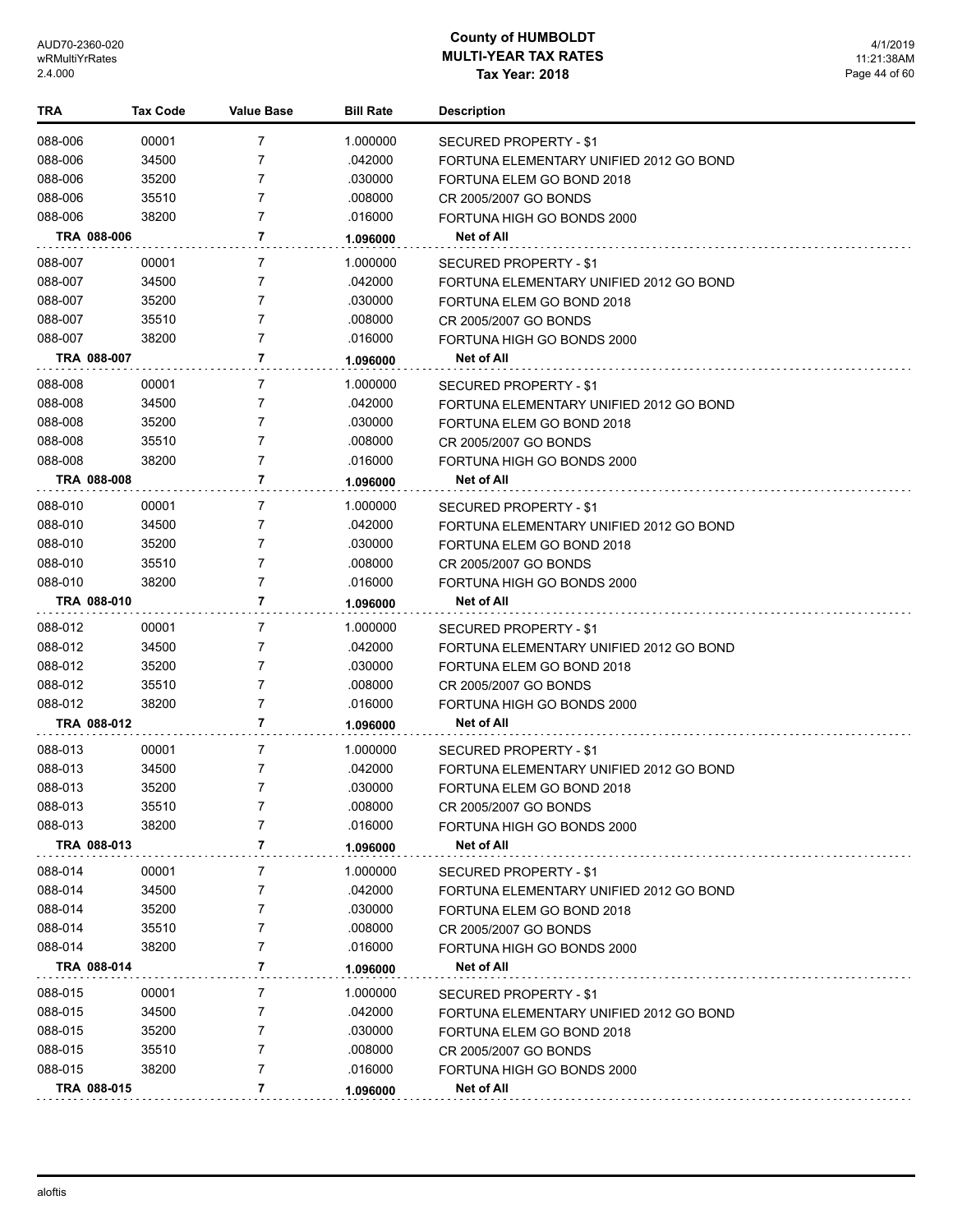| TRA         | <b>Tax Code</b> | <b>Value Base</b> | <b>Bill Rate</b> | <b>Description</b>                           |
|-------------|-----------------|-------------------|------------------|----------------------------------------------|
| 088-016     | 00001           | 7                 | 1.000000         | SECURED PROPERTY - \$1                       |
| 088-016     | 34500           | 7                 | .042000          | FORTUNA ELEMENTARY UNIFIED 2012 GO BOND      |
| 088-016     | 35200           | 7                 | .030000          | FORTUNA ELEM GO BOND 2018                    |
| 088-016     | 35510           | 7                 | .008000          | CR 2005/2007 GO BONDS                        |
| 088-016     | 38200           | $\overline{7}$    | .016000          | FORTUNA HIGH GO BONDS 2000                   |
| TRA 088-016 |                 | 7                 | 1.096000         | Net of All                                   |
| 088-017     | 00001           | 7                 | 1.000000         | SECURED PROPERTY - \$1                       |
| 088-017     | 34500           | 7                 | .042000          | FORTUNA ELEMENTARY UNIFIED 2012 GO BOND      |
| 088-017     | 35200           | 7                 | .030000          | FORTUNA ELEM GO BOND 2018                    |
| 088-017     | 35510           | $\overline{7}$    | .008000          | CR 2005/2007 GO BONDS                        |
| 088-017     | 38200           | $\overline{7}$    | .016000          | FORTUNA HIGH GO BONDS 2000                   |
| TRA 088-017 |                 | 7                 | 1.096000         | Net of All                                   |
| 088-019     | 00001           | 7                 | 1.000000         | SECURED PROPERTY - \$1                       |
| 088-019     | 34500           | 7                 | .042000          | FORTUNA ELEMENTARY UNIFIED 2012 GO BOND      |
| 088-019     | 35200           | 7                 | .030000          | FORTUNA ELEM GO BOND 2018                    |
| 088-019     | 35510           | $\overline{7}$    | .008000          | CR 2005/2007 GO BONDS                        |
| 088-019     | 38200           | 7                 | .016000          | FORTUNA HIGH GO BONDS 2000                   |
| TRA 088-019 |                 | 7                 | 1.096000         | <b>Net of All</b>                            |
| 095-001     | 00001           | 7                 | 1.000000         | <b>SECURED PROPERTY - \$1</b>                |
| 095-001     | 34400           | $\overline{7}$    | .023000          | NHUHSD 2010                                  |
| 095-001     | 35510           | 7                 | .008000          | CR 2005/2007 GO BONDS                        |
| TRA 095-001 |                 | 7                 | 1.031000         | Net of All                                   |
| 100-001     | 00001           | 7                 | 1.000000         | SECURED PROPERTY - \$1                       |
| 100-001     | 34800           | $\overline{7}$    | .029000          | <b>HYDESVILLE ELEMENTARY SD 2014 GO BOND</b> |
| 100-001     | 35510           | 7                 | .008000          | CR 2005/2007 GO BONDS                        |
| 100-001     | 38200           | 7                 | .016000          | FORTUNA HIGH GO BONDS 2000                   |
| TRA 100-001 |                 | 7                 | 1.053000         | Net of All                                   |
| 100-002     | 00001           | 7                 | 1.000000         | SECURED PROPERTY - \$1                       |
| 100-002     | 34800           | 7                 | .029000          | <b>HYDESVILLE ELEMENTARY SD 2014 GO BOND</b> |
| 100-002     | 35510           | 7                 | .008000          | CR 2005/2007 GO BONDS                        |
| 100-002     | 38200           | 7                 | .016000          | FORTUNA HIGH GO BONDS 2000                   |
| TRA 100-002 |                 | 7                 | 1.053000         | Net of All                                   |
| 100-003     | 00001           | 7                 | 1.000000         | SECURED PROPERTY - \$1                       |
| 100-003     | 34800           | 7                 | .029000          | HYDESVILLE ELEMENTARY SD 2014 GO BOND        |
| 100-003     | 35510           | 7                 | .008000          | CR 2005/2007 GO BONDS                        |
| 100-003     | 38200           | 7                 | .016000          | FORTUNA HIGH GO BONDS 2000                   |
| TRA 100-003 |                 | 7                 | 1.053000         | Net of All                                   |
| 100-004     | 00001           | 7                 | 1.000000         | SECURED PROPERTY - \$1                       |
| 100-004     | 34800           | 7                 | .029000          | <b>HYDESVILLE ELEMENTARY SD 2014 GO BOND</b> |
| 100-004     | 35510           | 7                 | .008000          | CR 2005/2007 GO BONDS                        |
| 100-004     | 38200           | 7                 | .016000          | FORTUNA HIGH GO BONDS 2000                   |
| TRA 100-004 |                 | 7                 | 1.053000         | Net of All                                   |
| 100-005     | 00001           | 7                 | 1.000000         | SECURED PROPERTY - \$1                       |
| 100-005     | 34800           | 7                 | .029000          | <b>HYDESVILLE ELEMENTARY SD 2014 GO BOND</b> |
| 100-005     | 35510           | 7                 | .008000          | CR 2005/2007 GO BONDS                        |
| 100-005     | 38200           | 7                 | .016000          | FORTUNA HIGH GO BONDS 2000                   |
| TRA 100-005 |                 | 7                 | 1.053000         | Net of All                                   |
|             |                 |                   |                  |                                              |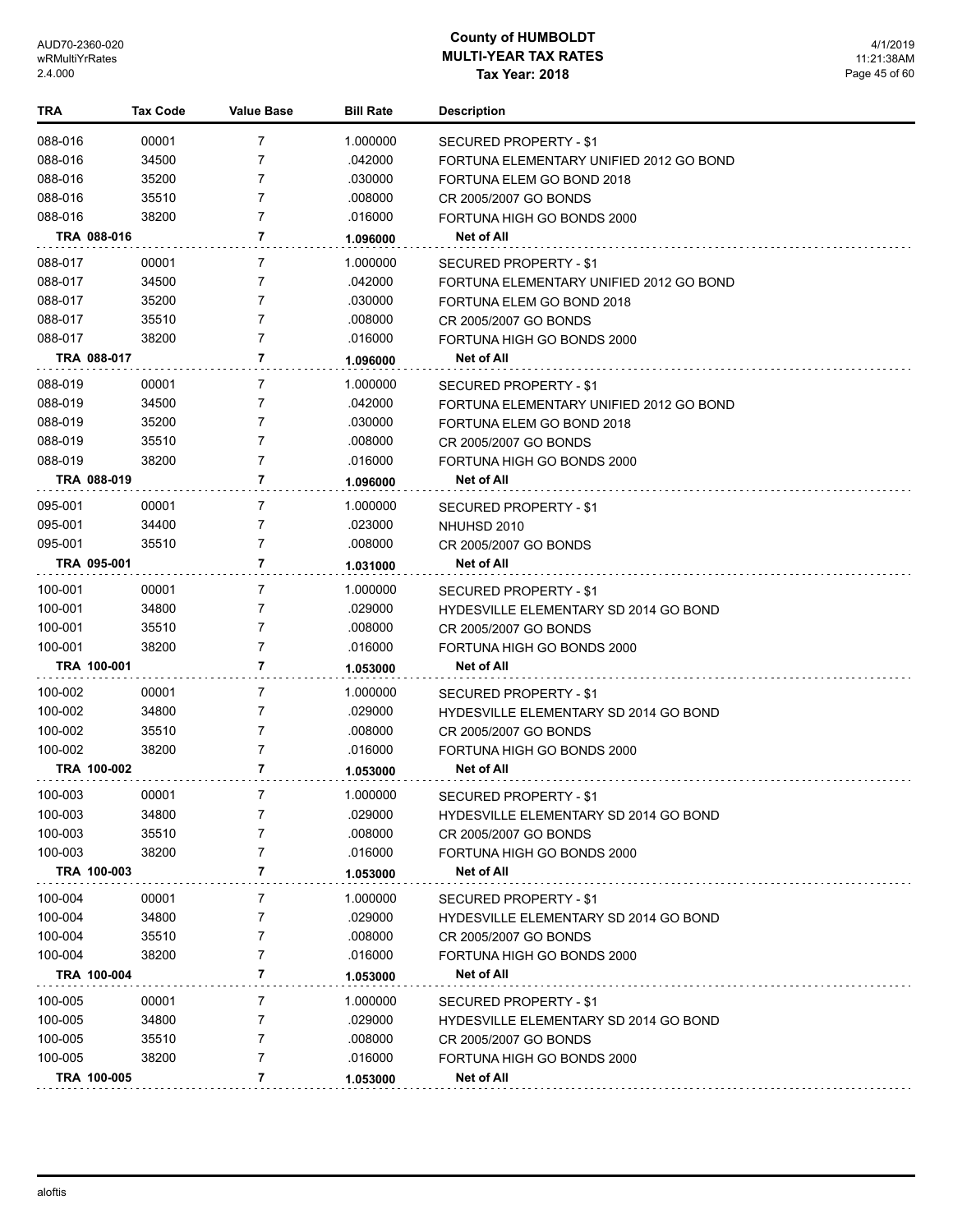| <b>TRA</b>  | <b>Tax Code</b> | <b>Value Base</b> | <b>Bill Rate</b> | <b>Description</b>                                              |
|-------------|-----------------|-------------------|------------------|-----------------------------------------------------------------|
| 100-006     | 00001           | 7                 | 1.000000         | SECURED PROPERTY - \$1                                          |
| 100-006     | 34800           | 7                 | .029000          | HYDESVILLE ELEMENTARY SD 2014 GO BOND                           |
| 100-006     | 35510           | 7                 | .008000          | CR 2005/2007 GO BONDS                                           |
| 100-006     | 38200           | 7                 | .016000          | FORTUNA HIGH GO BONDS 2000                                      |
| TRA 100-006 |                 | 7                 | 1.053000         | Net of All                                                      |
|             |                 |                   |                  |                                                                 |
| 100-007     | 00001           | 7                 | 1.000000         | SECURED PROPERTY - \$1                                          |
| 100-007     | 34800           | 7                 | .029000          | <b>HYDESVILLE ELEMENTARY SD 2014 GO BOND</b>                    |
| 100-007     | 35510           | 7                 | .008000          | CR 2005/2007 GO BONDS                                           |
| 100-007     | 38200           | 7                 | .016000          | FORTUNA HIGH GO BONDS 2000                                      |
| TRA 100-007 |                 | 7                 | 1.053000         | Net of All                                                      |
| 100-008     | 00001           | 7                 | 1.000000         | SECURED PROPERTY - \$1                                          |
| 100-008     | 34800           | 7                 | .029000          | HYDESVILLE ELEMENTARY SD 2014 GO BOND                           |
| 100-008     | 35510           | 7                 | .008000          | CR 2005/2007 GO BONDS                                           |
| 100-008     | 38200           | 7                 | .016000          | FORTUNA HIGH GO BONDS 2000                                      |
| TRA 100-008 |                 | 7                 | 1.053000         | Net of All                                                      |
| 100-009     | 00001           | 7                 | 1.000000         | SECURED PROPERTY - \$1                                          |
| 100-009     | 34800           | 7                 | .029000          | <b>HYDESVILLE ELEMENTARY SD 2014 GO BOND</b>                    |
| 100-009     | 35510           | 7                 | .008000          | CR 2005/2007 GO BONDS                                           |
| 100-009     | 38200           | 7                 | .016000          | FORTUNA HIGH GO BONDS 2000                                      |
| TRA 100-009 |                 | 7                 | 1.053000         | <b>Net of All</b>                                               |
| 100-010     | 00001           | 7                 | 1.000000         | SECURED PROPERTY - \$1                                          |
| 100-010     | 34800           | 7                 | .029000          | <b>HYDESVILLE ELEMENTARY SD 2014 GO BOND</b>                    |
| 100-010     | 35510           | 7                 | .008000          | CR 2005/2007 GO BONDS                                           |
| 100-010     | 38200           | 7                 | .016000          | FORTUNA HIGH GO BONDS 2000                                      |
| TRA 100-010 |                 | 7                 | 1.053000         | Net of All                                                      |
| 100-011     | 00001           | 7                 | 1.000000         |                                                                 |
| 100-011     | 34800           | 7                 | .029000          | SECURED PROPERTY - \$1<br>HYDESVILLE ELEMENTARY SD 2014 GO BOND |
| 100-011     | 35510           | 7                 | .008000          | CR 2005/2007 GO BONDS                                           |
| 100-011     | 38200           | 7                 | .016000          | FORTUNA HIGH GO BONDS 2000                                      |
| TRA 100-011 |                 | 7                 | 1.053000         | <b>Net of All</b>                                               |
|             |                 |                   |                  |                                                                 |
| 102-001     | 00001           | 7                 | 1.000000         | SECURED PROPERTY - \$1                                          |
| 102-001     | 34400           | 7                 | .023000          | NHUHSD 2010                                                     |
| 102-001     | 35000           | 7                 | .028000          | JACOBY CREEK 2016 GO BOND                                       |
| 102-001     | 35510           | 7                 | .008000          | CR 2005/2007 GO BONDS                                           |
| TRA 102-001 |                 | 7                 | 1.059000         | Net of All                                                      |
| 102-002     | 00001           | 7                 | 1.000000         | SECURED PROPERTY - \$1                                          |
| 102-002     | 34400           | 7                 | .023000          | NHUHSD 2010                                                     |
| 102-002     | 35000           | 7                 | .028000          | JACOBY CREEK 2016 GO BOND                                       |
| 102-002     | 35510           | 7                 | .008000          | CR 2005/2007 GO BONDS                                           |
| TRA 102-002 |                 | 7                 | 1.059000         | Net of All                                                      |
| 102-003     | 00001           | 7                 | 1.000000         | SECURED PROPERTY - \$1                                          |
| 102-003     | 34400           | 7                 | .023000          | NHUHSD 2010                                                     |
| 102-003     | 35000           | 7                 | .028000          | JACOBY CREEK 2016 GO BOND                                       |
| 102-003     | 35510           | 7                 | .008000          | CR 2005/2007 GO BONDS                                           |
| TRA 102-003 |                 | 7                 | 1.059000         | Net of All                                                      |
| 102-004     | 00001           | 7                 | 1.000000         | SECURED PROPERTY - \$1                                          |
| 102-004     | 34400           | 7                 | .023000          | NHUHSD 2010                                                     |
| 102-004     | 35000           | 7                 | .028000          | JACOBY CREEK 2016 GO BOND                                       |
| 102-004     | 35510           | 7                 | .008000          | CR 2005/2007 GO BONDS                                           |
| TRA 102-004 |                 | 7                 | 1.059000         | <b>Net of All</b>                                               |
|             |                 |                   |                  |                                                                 |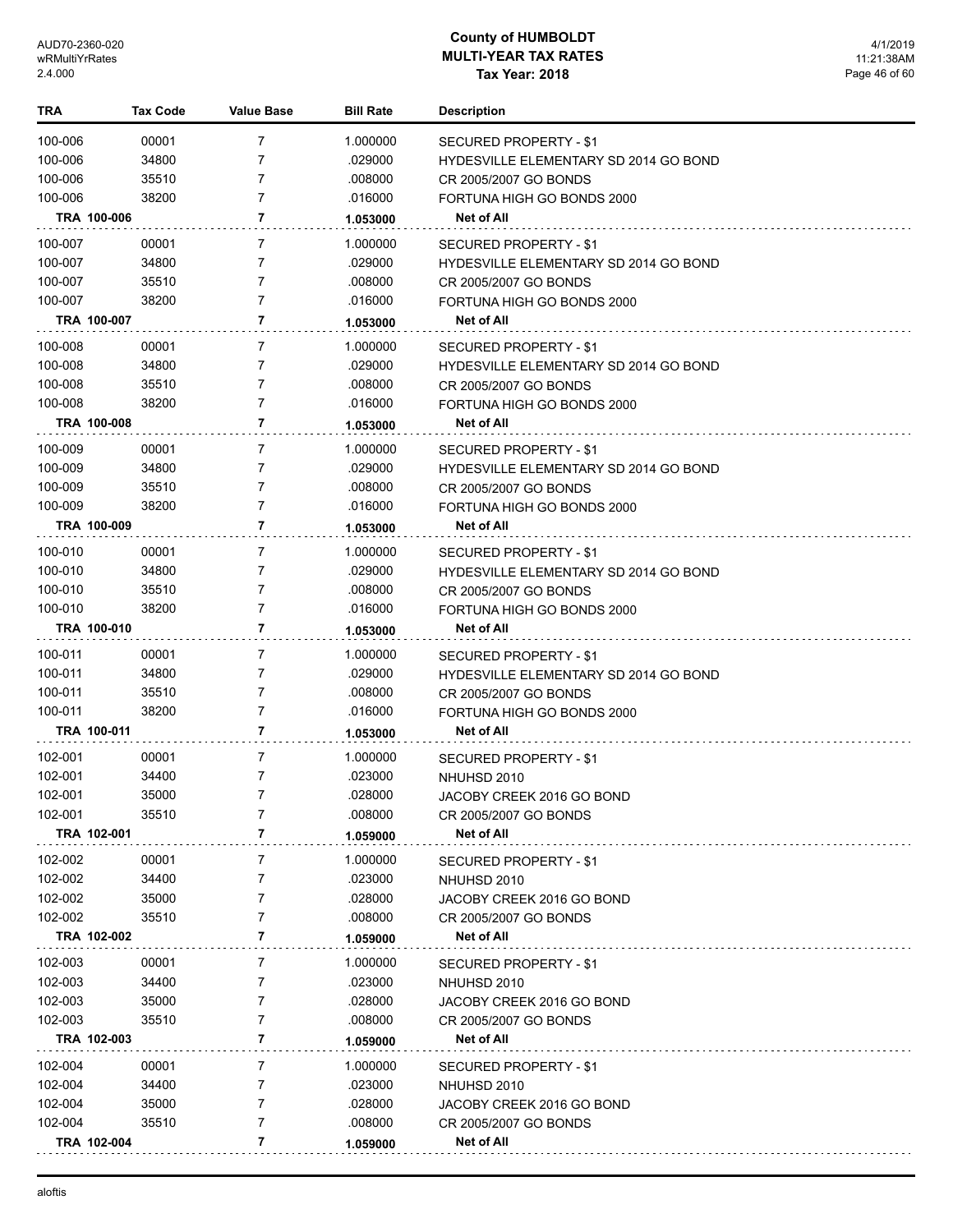| TRA     | <b>Tax Code</b> | Value Base | <b>Bill Rate</b> | <b>Description</b>                     |
|---------|-----------------|------------|------------------|----------------------------------------|
| 102-005 | 00001           | 7          | 1.000000         | <b>SECURED PROPERTY - \$1</b>          |
| 102-005 | 34400           | 7          | .023000          | NHUHSD 2010                            |
| 102-005 | 35000           | 7          | .028000          | JACOBY CREEK 2016 GO BOND              |
| 102-005 | 35510           | 7          | .008000          | CR 2005/2007 GO BONDS                  |
|         | TRA 102-005     | 7          | 1.059000         | Net of All                             |
| 102-006 | 00001           | 7          | 1.000000         | SECURED PROPERTY - \$1                 |
| 102-006 | 34400           | 7          | .023000          | NHUHSD 2010                            |
| 102-006 | 35000           | 7          | .028000          | JACOBY CREEK 2016 GO BOND              |
| 102-006 | 35510           | 7          | .008000          | CR 2005/2007 GO BONDS                  |
|         | TRA 102-006     | 7          | 1.059000         | Net of All                             |
| 102-007 | 00001           | 7          | 1.000000         | SECURED PROPERTY - \$1                 |
| 102-007 | 34400           | 7          | .023000          | NHUHSD 2010                            |
| 102-007 | 35000           | 7          | .028000          | JACOBY CREEK 2016 GO BOND              |
| 102-007 | 35510           | 7          | .008000          | CR 2005/2007 GO BONDS                  |
|         | TRA 102-007     | 7          | 1.059000         | Net of All                             |
| 102-008 | 00001           | 7          | 1.000000         | SECURED PROPERTY - \$1                 |
| 102-008 | 34400           | 7          | .023000          | NHUHSD 2010                            |
| 102-008 | 35000           | 7          | .028000          | JACOBY CREEK 2016 GO BOND              |
| 102-008 | 35510           | 7          | .008000          | CR 2005/2007 GO BONDS                  |
|         | TRA 102-008     | 7          | 1.059000         | <b>Net of All</b>                      |
| 102-009 | 00001           | 7          | 1.000000         | SECURED PROPERTY - \$1                 |
| 102-009 | 34400           | 7          | .023000          | NHUHSD 2010                            |
| 102-009 | 35000           | 7          | .028000          | JACOBY CREEK 2016 GO BOND              |
| 102-009 | 35510           | 7          | .008000          | CR 2005/2007 GO BONDS                  |
|         | TRA 102-009     | 7          | 1.059000         | Net of All                             |
| 102-010 | 00001           | 7          | 1.000000         | SECURED PROPERTY - \$1                 |
| 102-010 | 34400           | 7          | .023000          | NHUHSD 2010                            |
| 102-010 | 35000           | 7          | .028000          | JACOBY CREEK 2016 GO BOND              |
| 102-010 | 35510           | 7          | .008000          | CR 2005/2007 GO BONDS                  |
|         | TRA 102-010     | 7          | 1.059000         | Net of All                             |
| 102-011 | 00001           | 7          | 1.000000         | SECURED PROPERTY - \$1                 |
| 102-011 | 34400           | 7          | .023000          | NHUHSD 2010                            |
| 102-011 | 35000           | 7          | .028000          | JACOBY CREEK 2016 GO BOND              |
| 102-011 | 35510           | 7          | .008000          | CR 2005/2007 GO BONDS                  |
|         | TRA 102-011     | 7          | 1.059000         | Net of All                             |
| 102-012 | 00001           | 7          | 1.000000         | SECURED PROPERTY - \$1                 |
| 102-012 | 35000           | 7          | .028000          | JACOBY CREEK 2016 GO BOND              |
| 102-012 | 35510           | 7          | .008000          | CR 2005/2007 GO BONDS                  |
|         | TRA 102-012     | 7          | 1.036000         | Net of All                             |
| 102-013 | 00001           | 7          | 1.000000         | <b>SECURED PROPERTY - \$1</b>          |
| 102-013 | 34400           | 7          | .023000          | NHUHSD 2010                            |
| 102-013 | 35000           | 7          | .028000          | JACOBY CREEK 2016 GO BOND              |
| 102-013 | 35510           | 7          | .008000          | CR 2005/2007 GO BONDS                  |
|         | TRA 102-013     | 7          | 1.059000         | Net of All                             |
| 103-000 | 00001           | 7          | 1.000000         | SECURED PROPERTY - \$1                 |
| 103-000 | 34400           | 7          | .023000          | NHUHSD 2010                            |
| 103-000 | 35510           | 7          | .008000          | CR 2005/2007 GO BONDS                  |
| 103-000 | 38400           | 7          | .021000          | PACIFIC UNION ELEMENTARY GO BONDS 1999 |
|         | TRA 103-000     | 7          | 1.052000         | Net of All                             |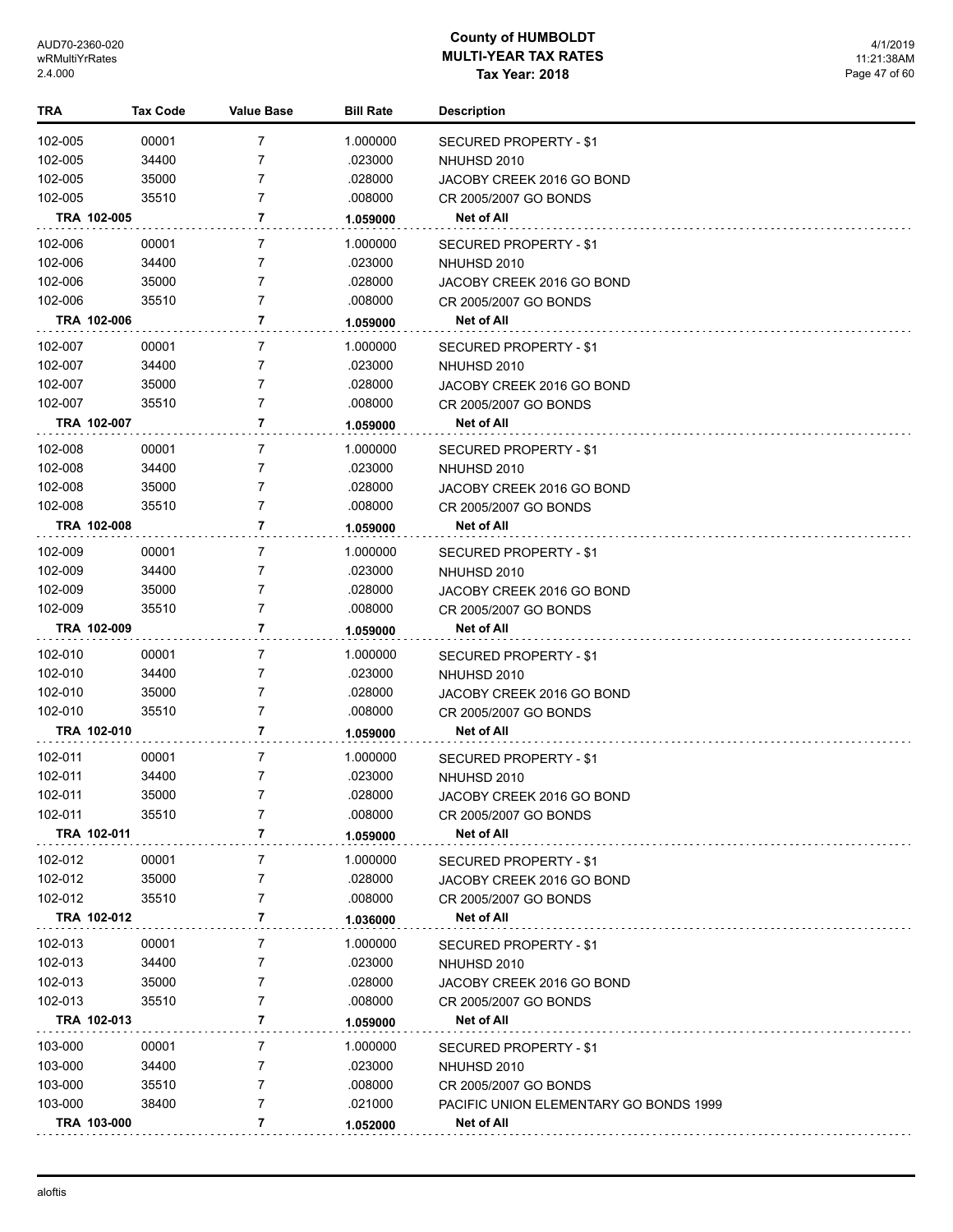| TRA                | Tax Code             | <b>Value Base</b> | <b>Bill Rate</b>    | <b>Description</b>                                   |
|--------------------|----------------------|-------------------|---------------------|------------------------------------------------------|
| 103-001            | 00001                | $\overline{7}$    | 1.000000            | <b>SECURED PROPERTY - \$1</b>                        |
| 103-001            | 34400                | 7                 | .023000             | NHUHSD 2010                                          |
| 103-001            | 35510                | 7                 | .008000             | CR 2005/2007 GO BONDS                                |
| 103-001            | 38400                | 7                 | .021000             | PACIFIC UNION ELEMENTARY GO BONDS 1999               |
|                    | TRA 103-001          | 7                 | 1.052000            | Net of All                                           |
| 103-002            | 00001                | 7                 | 1.000000            | SECURED PROPERTY - \$1                               |
| 103-002            | 34400                | 7                 | .023000             | NHUHSD 2010                                          |
| 103-002            | 35510                | 7                 | .008000             | CR 2005/2007 GO BONDS                                |
| 103-002            | 38400                | 7                 | .021000             | PACIFIC UNION ELEMENTARY GO BONDS 1999               |
|                    | TRA 103-002          | 7                 | 1.052000            | Net of All                                           |
| 103-003            | 00001                | 7                 | 1.000000            | SECURED PROPERTY - \$1                               |
| 103-003            | 34400                | 7                 | .023000             | NHUHSD 2010                                          |
| 103-003            | 35510                | 7                 | .008000             | CR 2005/2007 GO BONDS                                |
| 103-003            | 38400                | 7                 | .021000             | PACIFIC UNION ELEMENTARY GO BONDS 1999               |
|                    | TRA 103-003          | $\overline{7}$    | 1.052000            | <b>Net of All</b>                                    |
|                    |                      | 7                 |                     |                                                      |
| 103-004<br>103-004 | 00001<br>34400       | 7                 | 1.000000<br>.023000 | SECURED PROPERTY - \$1                               |
| 103-004            | 35510                | 7                 | .008000             | NHUHSD 2010<br>CR 2005/2007 GO BONDS                 |
| 103-004            | 38400                | 7                 | .021000             | <b>PACIFIC UNION ELEMENTARY GO BONDS 1999</b>        |
|                    | TRA 103-004          | 7                 | 1.052000            | Net of All                                           |
|                    |                      |                   |                     |                                                      |
| 103-005            | 00001                | 7                 | 1.000000            | SECURED PROPERTY - \$1                               |
| 103-005            | 34400                | 7                 | .023000             | NHUHSD 2010                                          |
| 103-005            | 35510                | 7<br>7            | .008000             | CR 2005/2007 GO BONDS                                |
| 103-005            | 38400<br>TRA 103-005 | 7                 | .021000             | PACIFIC UNION ELEMENTARY GO BONDS 1999<br>Net of All |
|                    |                      |                   | 1.052000            |                                                      |
| 103-006            | 00001                | 7                 | 1.000000            | SECURED PROPERTY - \$1                               |
| 103-006            | 34400                | 7                 | .023000             | NHUHSD 2010                                          |
| 103-006            | 35510                | 7                 | .008000             | CR 2005/2007 GO BONDS                                |
| 103-006            | 38400                | 7                 | .021000             | <b>PACIFIC UNION ELEMENTARY GO BONDS 1999</b>        |
|                    | TRA 103-006          | $\overline{7}$    | 1.052000            | Net of All                                           |
| 103-007            | 00001                | 7                 | 1.000000            | SECURED PROPERTY - \$1                               |
| 103-007            | 34400                | 7                 | .023000             | NHUHSD 2010                                          |
| 103-007            | 35510                | 7                 | .008000             | CR 2005/2007 GO BONDS                                |
| 103-007            | 38400                | 7                 | .021000             | PACIFIC UNION ELEMENTARY GO BONDS 1999               |
|                    | TRA 103-007          | 7                 | 1.052000            | Net of All                                           |
| 103-008            | 00001                | 7                 | 1.000000            | SECURED PROPERTY - \$1                               |
| 103-008            | 34400                | 7                 | .023000             | NHUHSD 2010                                          |
| 103-008            | 35510                | 7                 | .008000             | CR 2005/2007 GO BONDS                                |
| 103-008            | 38400                | 7                 | .021000             | <b>PACIFIC UNION ELEMENTARY GO BONDS 1999</b>        |
|                    | TRA 103-008          | 7                 | 1.052000            | Net of All                                           |
| 103-009            | 00001                | 7                 | 1.000000            | SECURED PROPERTY - \$1                               |
| 103-009            | 35510                | 7                 | .008000             | CR 2005/2007 GO BONDS                                |
| 103-009            | 38400                | 7                 | .021000             | PACIFIC UNION ELEMENTARY GO BONDS 1999               |
|                    | TRA 103-009          | 7                 | 1.029000            | Net of All                                           |
| 103-012            | 00001                | 7                 | 1.000000            | SECURED PROPERTY - \$1                               |
| 103-012            | 35510                | 7                 | .008000             | CR 2005/2007 GO BONDS                                |
| 103-012            | 38400                | 7                 | .021000             | PACIFIC UNION ELEMENTARY GO BONDS 1999               |
|                    | TRA 103-012          | 7                 | 1.029000            | Net of All                                           |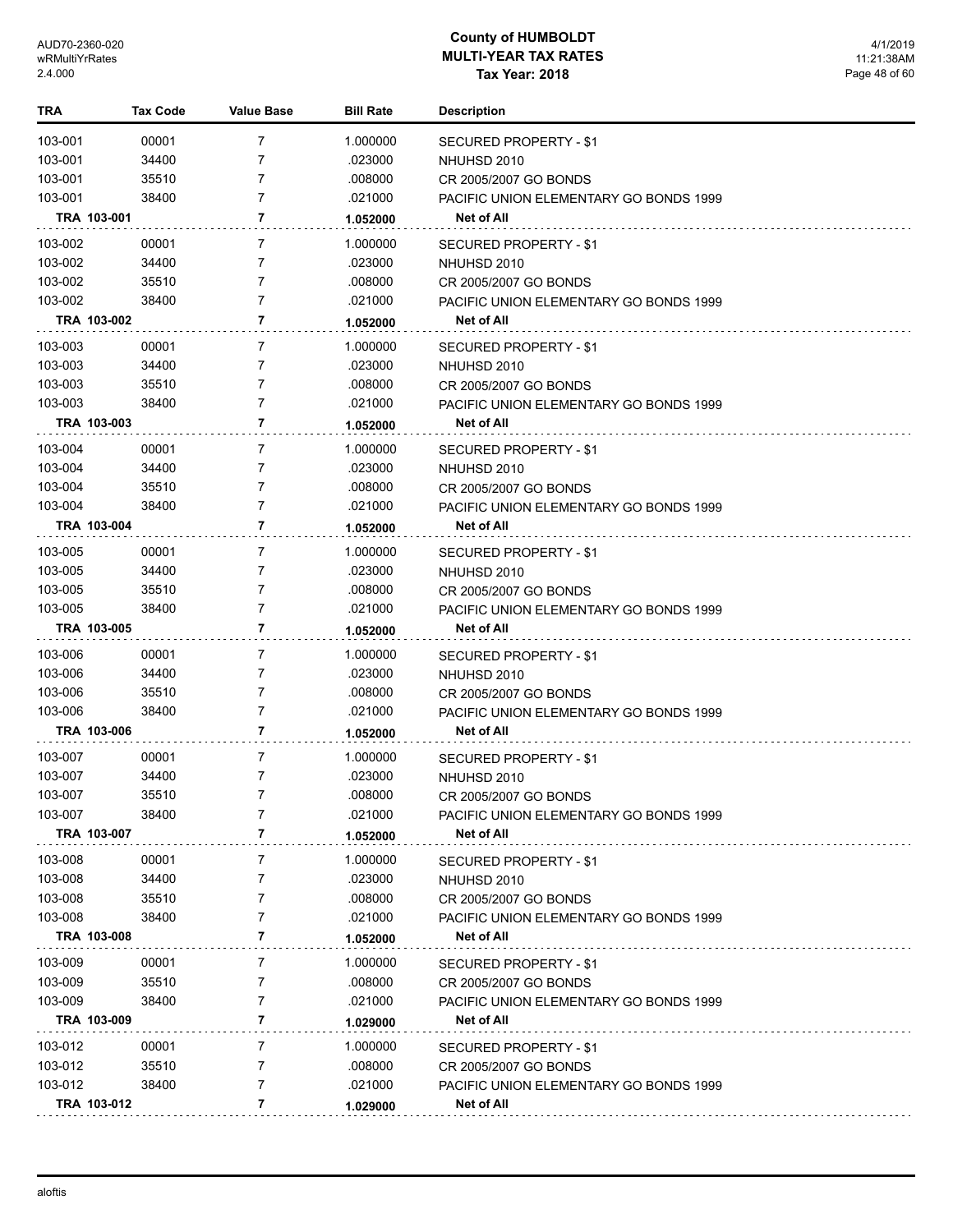| TRA     | Tax Code    | Value Base     | <b>Bill Rate</b> | <b>Description</b>                     |
|---------|-------------|----------------|------------------|----------------------------------------|
| 103-013 | 00001       | $\overline{7}$ | 1.000000         | <b>SECURED PROPERTY - \$1</b>          |
| 103-013 | 34400       | 7              | .023000          | NHUHSD 2010                            |
| 103-013 | 35510       | 7              | .008000          | CR 2005/2007 GO BONDS                  |
| 103-013 | 38400       | $\overline{7}$ | .021000          | PACIFIC UNION ELEMENTARY GO BONDS 1999 |
|         | TRA 103-013 | 7              | 1.052000         | Net of All                             |
| 103-014 | 00001       | 7              | 1.000000         | SECURED PROPERTY - \$1                 |
| 103-014 | 34400       | 7              | .023000          | NHUHSD 2010                            |
| 103-014 | 35510       | $\overline{7}$ | .008000          | CR 2005/2007 GO BONDS                  |
| 103-014 | 38400       | $\overline{7}$ | .021000          | PACIFIC UNION ELEMENTARY GO BONDS 1999 |
|         | TRA 103-014 | 7              | 1.052000         | Net of All                             |
| 103-015 | 00001       | 7              | 1.000000         | SECURED PROPERTY - \$1                 |
| 103-015 | 34400       | 7              | .023000          | NHUHSD 2010                            |
| 103-015 | 35510       | $\overline{7}$ | .008000          | CR 2005/2007 GO BONDS                  |
| 103-015 | 38400       | $\overline{7}$ | .021000          | PACIFIC UNION ELEMENTARY GO BONDS 1999 |
|         | TRA 103-015 | 7              | 1.052000         | Net of All                             |
| 109-001 | 00001       | 7              | 1.000000         | SECURED PROPERTY - \$1                 |
| 109-001 | 35510       | 7              | .008000          | CR 2005/2007 GO BONDS                  |
| 109-001 | 38200       | $\overline{7}$ | .016000          | FORTUNA HIGH GO BONDS 2000             |
| 109-001 | 38810       | $\overline{7}$ | .016000          | LOLETA UNION ELEM GO BOND 2004         |
|         | TRA 109-001 | 7              | 1.040000         | Net of All                             |
| 109-002 | 00001       | 7              | 1.000000         | SECURED PROPERTY - \$1                 |
| 109-002 | 35510       | 7              | .008000          | CR 2005/2007 GO BONDS                  |
| 109-002 | 38200       | $\overline{7}$ | .016000          | FORTUNA HIGH GO BONDS 2000             |
| 109-002 | 38810       | 7              | .016000          | LOLETA UNION ELEM GO BOND 2004         |
|         | TRA 109-002 | 7              | 1.040000         | Net of All                             |
| 109-003 | 00001       | 7              | 1.000000         | SECURED PROPERTY - \$1                 |
| 109-003 | 35510       | 7              | .008000          | CR 2005/2007 GO BONDS                  |
| 109-003 | 38200       | $\overline{7}$ | .016000          | FORTUNA HIGH GO BONDS 2000             |
| 109-003 | 38810       | 7              | .016000          | LOLETA UNION ELEM GO BOND 2004         |
|         | TRA 109-003 | 7              | 1.040000         | Net of All                             |
| 109-004 | 00001       | 7              | 1.000000         | <b>SECURED PROPERTY - \$1</b>          |
| 109-004 | 35510       | $\overline{7}$ | .008000          | CR 2005/2007 GO BONDS                  |
| 109-004 | 38200       | 7              | .016000          | FORTUNA HIGH GO BONDS 2000             |
| 109-004 | 38810       | 7              | .016000          | LOLETA UNION ELEM GO BOND 2004         |
|         | TRA 109-004 | 7              | 1.040000         | Net of All                             |
| 109-005 | 00001       | 7              | 1.000000         | <b>SECURED PROPERTY - \$1</b>          |
| 109-005 | 35510       | 7              | .008000          | CR 2005/2007 GO BONDS                  |
| 109-005 | 38200       | 7              | .016000          | FORTUNA HIGH GO BONDS 2000             |
| 109-005 | 38810       | 7              | .016000          | LOLETA UNION ELEM GO BOND 2004         |
|         | TRA 109-005 | 7              | 1.040000         | Net of All                             |
| 109-006 | 00001       | 7              | 1.000000         | SECURED PROPERTY - \$1                 |
| 109-006 | 35510       | 7              | .008000          | CR 2005/2007 GO BONDS                  |
| 109-006 | 38200       | 7              | .016000          | FORTUNA HIGH GO BONDS 2000             |
| 109-006 | 38810       | 7              | .016000          | LOLETA UNION ELEM GO BOND 2004         |
|         | TRA 109-006 | 7              | 1.040000         | Net of All                             |
| 109-007 | 00001       | 7              | 1.000000         | SECURED PROPERTY - \$1                 |
| 109-007 | 35510       | 7              | .008000          | CR 2005/2007 GO BONDS                  |
| 109-007 | 38200       | 7              | .016000          | FORTUNA HIGH GO BONDS 2000             |
| 109-007 | 38810       | 7              | .016000          | LOLETA UNION ELEM GO BOND 2004         |
|         | TRA 109-007 | 7              | 1.040000         | Net of All                             |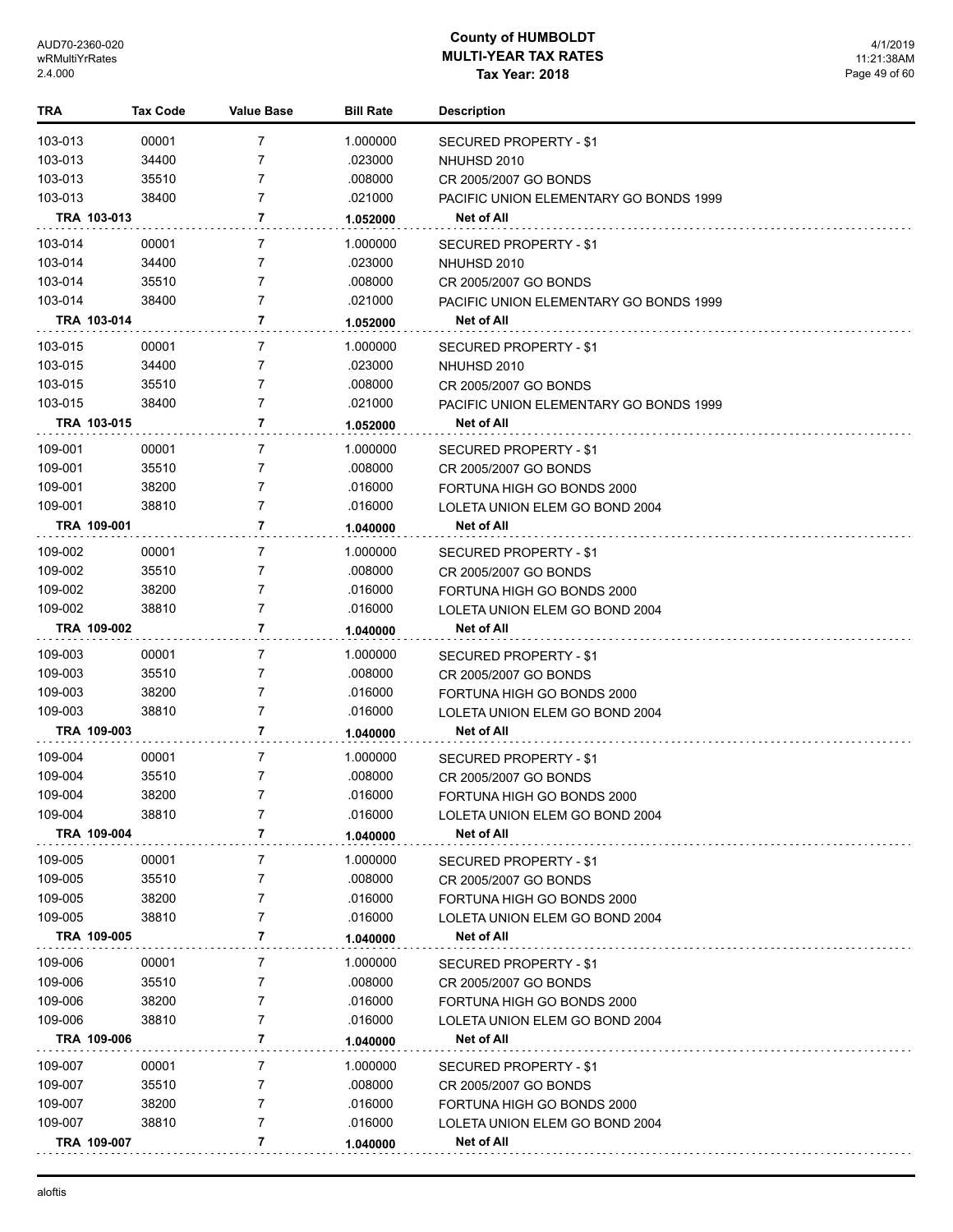| TRA         | Tax Code | <b>Value Base</b> | <b>Bill Rate</b> | <b>Description</b>             |
|-------------|----------|-------------------|------------------|--------------------------------|
| 109-008     | 00001    | 7                 | 1.000000         | SECURED PROPERTY - \$1         |
| 109-008     | 35510    | 7                 | .008000          | CR 2005/2007 GO BONDS          |
| 109-008     | 38200    | 7                 | .016000          | FORTUNA HIGH GO BONDS 2000     |
| 109-008     | 38810    | 7                 | .016000          | LOLETA UNION ELEM GO BOND 2004 |
| TRA 109-008 |          | 7                 | 1.040000         | Net of All                     |
| 109-010     | 00001    | 7                 | 1.000000         | SECURED PROPERTY - \$1         |
| 109-010     | 35510    | 7                 | .008000          | CR 2005/2007 GO BONDS          |
| 109-010     | 38200    | 7                 | .016000          | FORTUNA HIGH GO BONDS 2000     |
| 109-010     | 38810    | 7                 | .016000          | LOLETA UNION ELEM GO BOND 2004 |
| TRA 109-010 |          | 7                 | 1.040000         | Net of All                     |
| 109-011     | 00001    | 7                 | 1.000000         | SECURED PROPERTY - \$1         |
| 109-011     | 35510    | 7                 | .008000          | CR 2005/2007 GO BONDS          |
| 109-011     | 38200    | 7                 | .016000          | FORTUNA HIGH GO BONDS 2000     |
| 109-011     | 38810    | 7                 | .016000          | LOLETA UNION ELEM GO BOND 2004 |
| TRA 109-011 |          | 7                 | 1.040000         | Net of All                     |
| 109-012     | 00001    | 7                 | 1.000000         | SECURED PROPERTY - \$1         |
| 109-012     | 35510    | 7                 | .008000          | CR 2005/2007 GO BONDS          |
| 109-012     | 38200    | 7                 | .016000          | FORTUNA HIGH GO BONDS 2000     |
| 109-012     | 38810    | 7                 | .016000          | LOLETA UNION ELEM GO BOND 2004 |
| TRA 109-012 |          | 7                 | 1.040000         | Net of All                     |
| 109-013     | 00001    | 7                 | 1.000000         | SECURED PROPERTY - \$1         |
| 109-013     | 35510    | 7                 | .008000          | CR 2005/2007 GO BONDS          |
| 109-013     | 38200    | 7                 | .016000          | FORTUNA HIGH GO BONDS 2000     |
| 109-013     | 38810    | 7                 | .016000          | LOLETA UNION ELEM GO BOND 2004 |
| TRA 109-013 |          | 7                 | 1.040000         | Net of All                     |
| 111-000     | 00001    | 7                 | 1.000000         | SECURED PROPERTY - \$1         |
| 111-000     | 34400    | 7                 | .023000          | NHUHSD 2010                    |
| 111-000     | 35510    | 7                 | .008000          | CR 2005/2007 GO BONDS          |
| TRA 111-000 |          | 7                 | 1.031000         | Net of All                     |
| 111-001     | 00001    | 7                 | 1.000000         | SECURED PROPERTY - \$1         |
| 111-001     | 34400    | 7                 | .023000          | NHUHSD 2010                    |
| 111-001     | 35510    | 7                 | .008000          | CR 2005/2007 GO BONDS          |
| TRA 111-001 |          | 7                 | 1.031000         | Net of All                     |
| 112-000     | 00001    | 7                 | 1.000000         | SECURED PROPERTY - \$1         |
| 112-000     | 34900    | 7                 | .044000          | MATTOLE UNIFIED GO BOND 2016   |
| 112-000     | 35510    | 7                 | .008000          | CR 2005/2007 GO BONDS          |
| TRA 112-000 |          | 7                 | 1.052000         | Net of All                     |
| 112-001     | 00001    | 7                 | 1.000000         | SECURED PROPERTY - \$1         |
| 112-001     | 34900    | 7                 | .044000          | MATTOLE UNIFIED GO BOND 2016   |
| 112-001     | 35510    | 7                 | .008000          | CR 2005/2007 GO BONDS          |
| TRA 112-001 |          | 7                 | 1.052000         | Net of All                     |
| 112-002     | 00001    | 7                 | 1.000000         | SECURED PROPERTY - \$1         |
| 112-002     | 34900    | 7                 | .044000          | MATTOLE UNIFIED GO BOND 2016   |
| 112-002     | 35510    | 7                 | .008000          | CR 2005/2007 GO BONDS          |
| TRA 112-002 |          | 7                 | 1.052000         | Net of All                     |
|             |          |                   |                  |                                |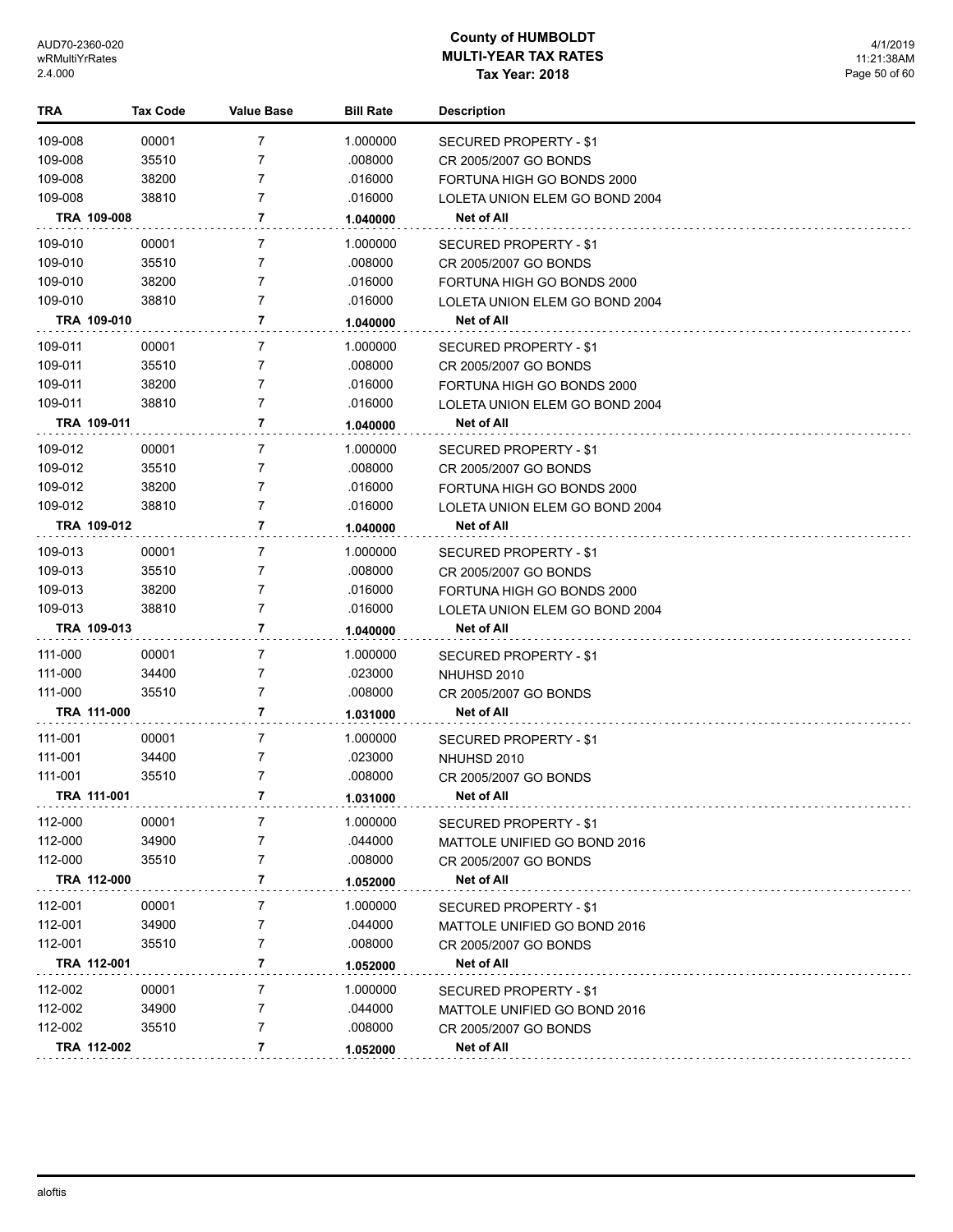| TRA         | <b>Tax Code</b> | <b>Value Base</b> | <b>Bill Rate</b> | <b>Description</b>              |
|-------------|-----------------|-------------------|------------------|---------------------------------|
| 115-001     | 00001           | 7                 | 1.000000         | <b>SECURED PROPERTY - \$1</b>   |
| 115-001     | 34400           | 7                 | .023000          | NHUHSD 2010                     |
| 115-001     | 35510           | 7                 | .008000          | CR 2005/2007 GO BONDS           |
| 115-001     | 38701           | 7                 | .040000          | MCKINLEYVILLE UNION BOND - 2008 |
| TRA 115-001 |                 | 7                 | 1.071000         | Net of All                      |
| 115-002     | 00001           | 7                 | 1.000000         | SECURED PROPERTY - \$1          |
| 115-002     | 34400           | 7                 | .023000          | NHUHSD 2010                     |
| 115-002     | 35510           | 7                 | .008000          | CR 2005/2007 GO BONDS           |
| 115-002     | 38701           | $\overline{7}$    | .040000          | MCKINLEYVILLE UNION BOND - 2008 |
| TRA 115-002 |                 | 7                 | 1.071000         | Net of All                      |
| 115-004     | 00001           | 7                 | 1.000000         | SECURED PROPERTY - \$1          |
| 115-004     | 34400           | 7                 | .023000          | NHUHSD 2010                     |
| 115-004     | 35510           | $\overline{7}$    | .008000          | CR 2005/2007 GO BONDS           |
| 115-004     | 38701           | $\overline{7}$    | .040000          | MCKINLEYVILLE UNION BOND - 2008 |
| TRA 115-004 |                 | 7                 | 1.071000         | Net of All                      |
|             |                 |                   |                  |                                 |
| 115-005     | 00001           | 7                 | 1.000000         | SECURED PROPERTY - \$1          |
| 115-005     | 34400           | 7                 | .023000          | NHUHSD 2010                     |
| 115-005     | 35510           | 7                 | .008000          | CR 2005/2007 GO BONDS           |
| 115-005     | 38701           | 7                 | .040000          | MCKINLEYVILLE UNION BOND - 2008 |
| TRA 115-005 |                 | 7                 | 1.071000         | Net of All                      |
| 115-006     | 00001           | 7                 | 1.000000         | SECURED PROPERTY - \$1          |
| 115-006     | 34400           | 7                 | .023000          | NHUHSD 2010                     |
| 115-006     | 35510           | $\overline{7}$    | .008000          | CR 2005/2007 GO BONDS           |
| 115-006     | 38701           | 7                 | .040000          | MCKINLEYVILLE UNION BOND - 2008 |
| TRA 115-006 |                 | 7                 | 1.071000         | Net of All                      |
| 115-008     | 00001           | 7                 | 1.000000         | SECURED PROPERTY - \$1          |
| 115-008     | 34400           | 7                 | .023000          | NHUHSD 2010                     |
| 115-008     | 35510           | 7                 | .008000          | CR 2005/2007 GO BONDS           |
| 115-008     | 38701           | 7                 | .040000          | MCKINLEYVILLE UNION BOND - 2008 |
| TRA 115-008 |                 | 7                 | 1.071000         | Net of All                      |
| 115-009     | 00001           | 7                 | 1.000000         | SECURED PROPERTY - \$1          |
| 115-009     | 34400           | $\overline{7}$    | .023000          | NHUHSD 2010                     |
| 115-009     | 35510           | 7                 | .008000          | CR 2005/2007 GO BONDS           |
| 115-009     | 38701           | 7                 | .040000          | MCKINLEYVILLE UNION BOND - 2008 |
| TRA 115-009 |                 | 7                 | 1.071000         | Net of All                      |
|             |                 |                   |                  |                                 |
| 121-000     | 00001           | 7                 | 1.000000         | SECURED PROPERTY - \$1          |
| 121-000     | 34400           | 7                 | .023000          | NHUHSD 2010                     |
| 121-000     | 35510           | 7                 | .008000          | CR 2005/2007 GO BONDS           |
| TRA 121-000 |                 | 7                 | 1.031000         | Net of All                      |
| 121-001     | 00001           | 7                 | 1.000000         | <b>SECURED PROPERTY - \$1</b>   |
| 121-001     | 34400           | 7                 | .023000          | NHUHSD 2010                     |
| 121-001     | 35510           | 7                 | .008000          | CR 2005/2007 GO BONDS           |
| TRA 121-001 |                 | 7                 | 1.031000         | Net of All                      |
| 121-002     | 00001           | 7                 | 1.000000         | SECURED PROPERTY - \$1          |
| 121-002     | 34400           | 7                 | .023000          | NHUHSD 2010                     |
| 121-002     | 35510           | 7                 | .008000          | CR 2005/2007 GO BONDS           |
| TRA 121-002 |                 | 7                 | 1.031000         | Net of All                      |
|             |                 |                   |                  |                                 |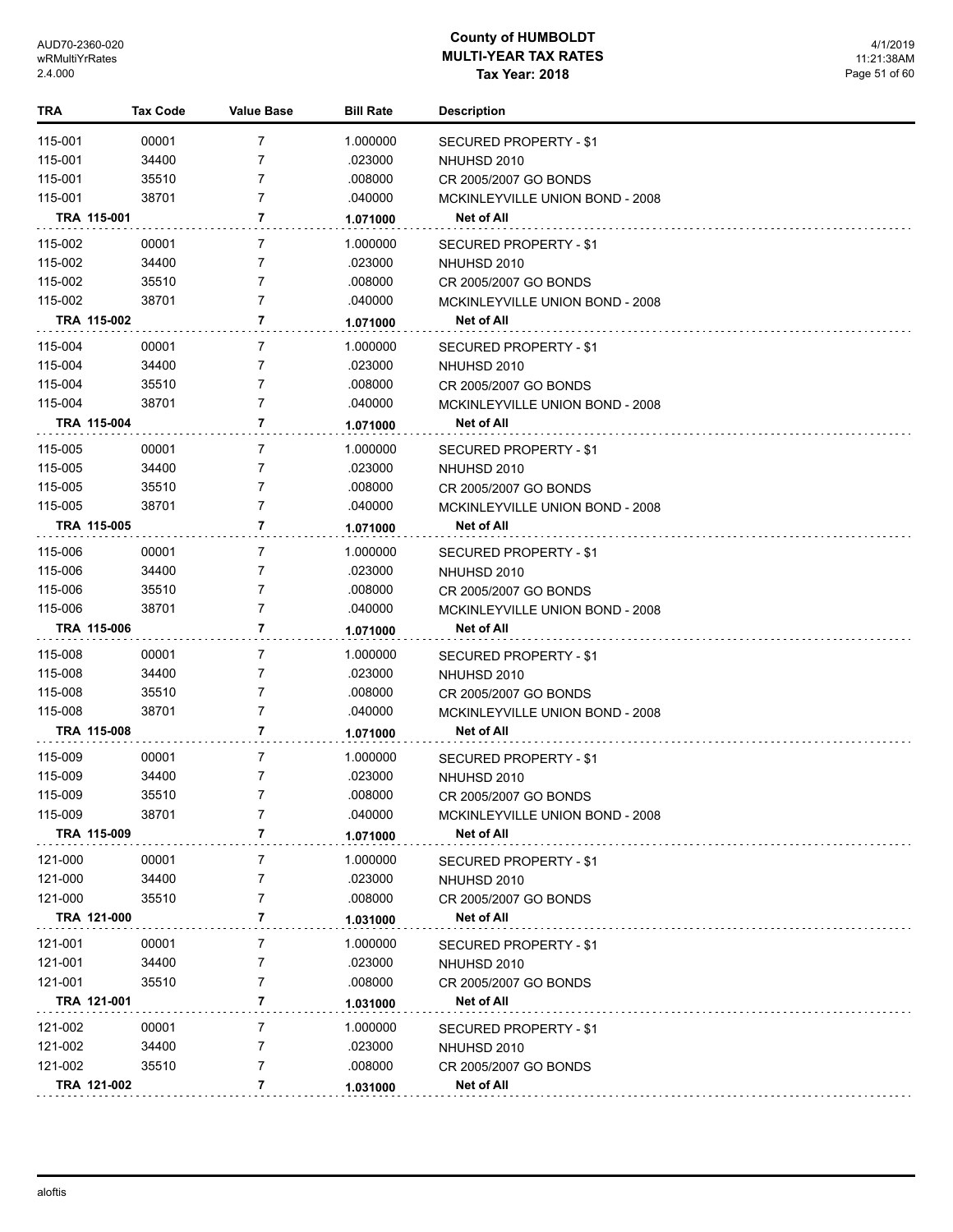| TRA     | Tax Code    | <b>Value Base</b> | <b>Bill Rate</b> | <b>Description</b>            |
|---------|-------------|-------------------|------------------|-------------------------------|
| 121-003 | 00001       | $\overline{7}$    | 1.000000         | <b>SECURED PROPERTY - \$1</b> |
| 121-003 | 34400       | 7                 | .023000          | NHUHSD 2010                   |
| 121-003 | 35510       | 7                 | .008000          | CR 2005/2007 GO BONDS         |
|         | TRA 121-003 | 7                 | 1.031000         | <b>Net of All</b>             |
| 121-004 | 00001       | 7                 | 1.000000         | SECURED PROPERTY - \$1        |
| 121-004 | 34400       | $\overline{7}$    | .023000          | NHUHSD 2010                   |
| 121-004 | 35510       | 7                 | .008000          | CR 2005/2007 GO BONDS         |
|         | TRA 121-004 | 7                 | 1.031000         | Net of All                    |
| 123-001 | 00001       | 7                 | 1.000000         | SECURED PROPERTY - \$1        |
| 123-001 | 34400       | 7                 | .023000          | NHUHSD 2010                   |
| 123-001 | 35510       | 7                 | .008000          | CR 2005/2007 GO BONDS         |
| 123-001 | 37800       | 7                 | .015000          | PENINSULA UNION 2002 GO       |
|         | TRA 123-001 | 7                 | 1.046000         | Net of All                    |
| 123-002 | 00001       | 7                 | 1.000000         | SECURED PROPERTY - \$1        |
| 123-002 | 34400       | 7                 | .023000          | NHUHSD 2010                   |
| 123-002 | 35510       | 7                 | .008000          | CR 2005/2007 GO BONDS         |
| 123-002 | 37800       | 7                 | .015000          | PENINSULA UNION 2002 GO       |
|         | TRA 123-002 | 7                 | 1.046000         | Net of All                    |
| 123-003 | 00001       | 7                 | 1.000000         | SECURED PROPERTY - \$1        |
| 123-003 | 34400       | 7                 | .023000          | NHUHSD 2010                   |
| 123-003 | 35510       | 7                 | .008000          | CR 2005/2007 GO BONDS         |
| 123-003 | 37800       | 7                 | .015000          | PENINSULA UNION 2002 GO       |
|         | TRA 123-003 | 7                 | 1.046000         | Net of All                    |
| 123-004 | 00001       | 7                 | 1.000000         | SECURED PROPERTY - \$1        |
| 123-004 | 34400       | 7                 | .023000          | NHUHSD 2010                   |
| 123-004 | 35510       | 7                 | .008000          | CR 2005/2007 GO BONDS         |
| 123-004 | 37800       | 7                 | .015000          | PENINSULA UNION 2002 GO       |
|         | TRA 123-004 | 7                 | 1.046000         | Net of All                    |
| 123-005 | 00001       | 7                 | 1.000000         | SECURED PROPERTY - \$1        |
| 123-005 | 34400       | 7                 | .023000          | NHUHSD 2010                   |
| 123-005 | 35510       | 7                 | .008000          | CR 2005/2007 GO BONDS         |
| 123-005 | 37800       | 7                 | .015000          | PENINSULA UNION 2002 GO       |
|         | TRA 123-005 | 7                 | 1.046000         | Net of All                    |
| 123-006 | 00001       | 7                 | 1.000000         | SECURED PROPERTY - \$1        |
| 123-006 | 34400       | 7                 | .023000          | NHUHSD 2010                   |
| 123-006 | 35510       | 7                 | .008000          | CR 2005/2007 GO BONDS         |
| 123-006 | 37800       | 7                 | .015000          | PENINSULA UNION 2002 GO       |
|         | TRA 123-006 | 7                 | 1.046000         | Net of All                    |
| 123-007 | 00001       | 7                 | 1.000000         | <b>SECURED PROPERTY - \$1</b> |
| 123-007 | 34400       | 7                 | .023000          | NHUHSD 2010                   |
| 123-007 | 35510       | 7                 | .008000          | CR 2005/2007 GO BONDS         |
| 123-007 | 37800       | 7                 | .015000          | PENINSULA UNION 2002 GO       |
|         | TRA 123-007 | 7                 | 1.046000         | Net of All                    |
| 123-008 | 00001       | 7                 | 1.000000         | SECURED PROPERTY - \$1        |
| 123-008 | 35510       | 7                 | .008000          | CR 2005/2007 GO BONDS         |
| 123-008 | 37800       | 7                 | .015000          | PENINSULA UNION 2002 GO       |
|         | TRA 123-008 | 7                 | 1.023000         | Net of All                    |
|         |             |                   |                  |                               |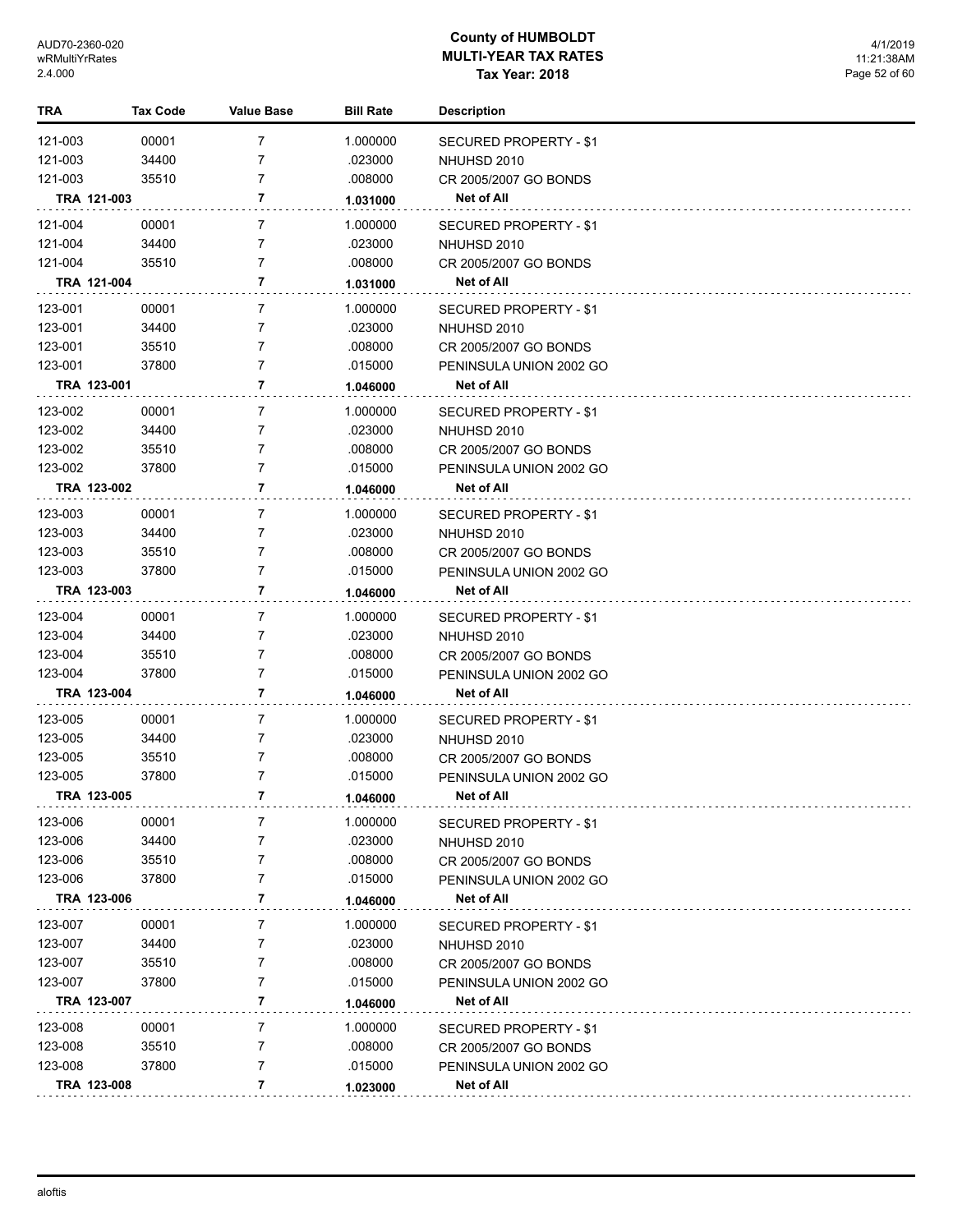| TRA         | <b>Tax Code</b> | Value Base | <b>Bill Rate</b> | <b>Description</b>                      |
|-------------|-----------------|------------|------------------|-----------------------------------------|
| 123-009     | 00001           | 7          | 1.000000         | <b>SECURED PROPERTY - \$1</b>           |
| 123-009     | 35510           | 7          | .008000          | CR 2005/2007 GO BONDS                   |
| 123-009     | 37800           | 7          | .015000          | PENINSULA UNION 2002 GO                 |
| TRA 123-009 |                 | 7          | 1.023000         | Net of All                              |
| 131-001     | 00001           | 7          | 1.000000         | SECURED PROPERTY - \$1                  |
| 131-001     | 35100           | 7          | .030000          | RIO DELL ELEM GO BOND                   |
| 131-001     | 35510           | 7          | .008000          | CR 2005/2007 GO BONDS                   |
| 131-001     | 38200           | 7          | .016000          | FORTUNA HIGH GO BONDS 2000              |
| TRA 131-001 |                 | 7          | 1.054000         | Net of All                              |
| 131-002     | 00001           | 7          | 1.000000         | SECURED PROPERTY - \$1                  |
| 131-002     | 35100           | 7          | .030000          | RIO DELL ELEM GO BOND                   |
| 131-002     | 35510           | 7          | .008000          | CR 2005/2007 GO BONDS                   |
| 131-002     | 38200           | 7          | .016000          | FORTUNA HIGH GO BONDS 2000              |
| TRA 131-002 |                 | 7          | 1.054000         | Net of All                              |
| 131-003     | 00001           | 7          | 1.000000         | SECURED PROPERTY - \$1                  |
| 131-003     | 35100           | 7          | .030000          | RIO DELL ELEM GO BOND                   |
| 131-003     | 35510           | 7          | .008000          | CR 2005/2007 GO BONDS                   |
| 131-003     | 38200           | 7          | .016000          | FORTUNA HIGH GO BONDS 2000              |
| TRA 131-003 |                 | 7          | 1.054000         | Net of All                              |
| 131-007     | 00001           | 7          | 1.000000         | SECURED PROPERTY - \$1                  |
| 131-007     | 35100           | 7          | .030000          | RIO DELL ELEM GO BOND                   |
| 131-007     | 35510           | 7          | .008000          | CR 2005/2007 GO BONDS                   |
| 131-007     | 38200           | 7          | .016000          | FORTUNA HIGH GO BONDS 2000              |
| TRA 131-007 |                 | 7          | 1.054000         | Net of All                              |
| 132-001     | 00001           | 7          | 1.000000         | SECURED PROPERTY - \$1                  |
| 132-001     | 34500           | 7          | .042000          | FORTUNA ELEMENTARY UNIFIED 2012 GO BOND |
| 132-001     | 35200           | 7          | .030000          | FORTUNA ELEM GO BOND 2018               |
| 132-001     | 35510           | 7          | .008000          | CR 2005/2007 GO BONDS                   |
| 132-001     | 38200           | 7          | .016000          | FORTUNA HIGH GO BONDS 2000              |
| TRA 132-001 |                 | 7          | 1.096000         | Net of All                              |
| 132-002     | 00001           | 7          | 1.000000         | SECURED PROPERTY - \$1                  |
| 132-002     | 34500           | 7          | .042000          | FORTUNA ELEMENTARY UNIFIED 2012 GO BOND |
| 132-002     | 35200           | 7          | 030000           | FORTUNA ELEM GO BOND 2018               |
| 132-002     | 35510           | 7          | .008000          | CR 2005/2007 GO BONDS                   |
| 132-002     | 38200           | 7          | .016000          | FORTUNA HIGH GO BONDS 2000              |
| TRA 132-002 |                 | 7          | 1.096000         | Net of All                              |
| 132-003     | 00001           | 7          | 1.000000         | SECURED PROPERTY - \$1                  |
| 132-003     | 34500           | 7          | .042000          | FORTUNA ELEMENTARY UNIFIED 2012 GO BOND |
| 132-003     | 35200           | 7          | .030000          | FORTUNA ELEM GO BOND 2018               |
| 132-003     | 35510           | 7          | .008000          | CR 2005/2007 GO BONDS                   |
| 132-003     | 38200           | 7          | .016000          | FORTUNA HIGH GO BONDS 2000              |
| TRA 132-003 |                 | 7          | 1.096000         | Net of All                              |
| 132-006     | 00001           | 7          | 1.000000         | SECURED PROPERTY - \$1                  |
| 132-006     | 34500           | 7          | .042000          | FORTUNA ELEMENTARY UNIFIED 2012 GO BOND |
| 132-006     | 35200           | 7          | .030000          | FORTUNA ELEM GO BOND 2018               |
| 132-006     | 35510           | 7          | .008000          | CR 2005/2007 GO BONDS                   |
| 132-006     | 38200           | 7          | .016000          | FORTUNA HIGH GO BONDS 2000              |
| TRA 132-006 |                 | 7          | 1.096000         | Net of All                              |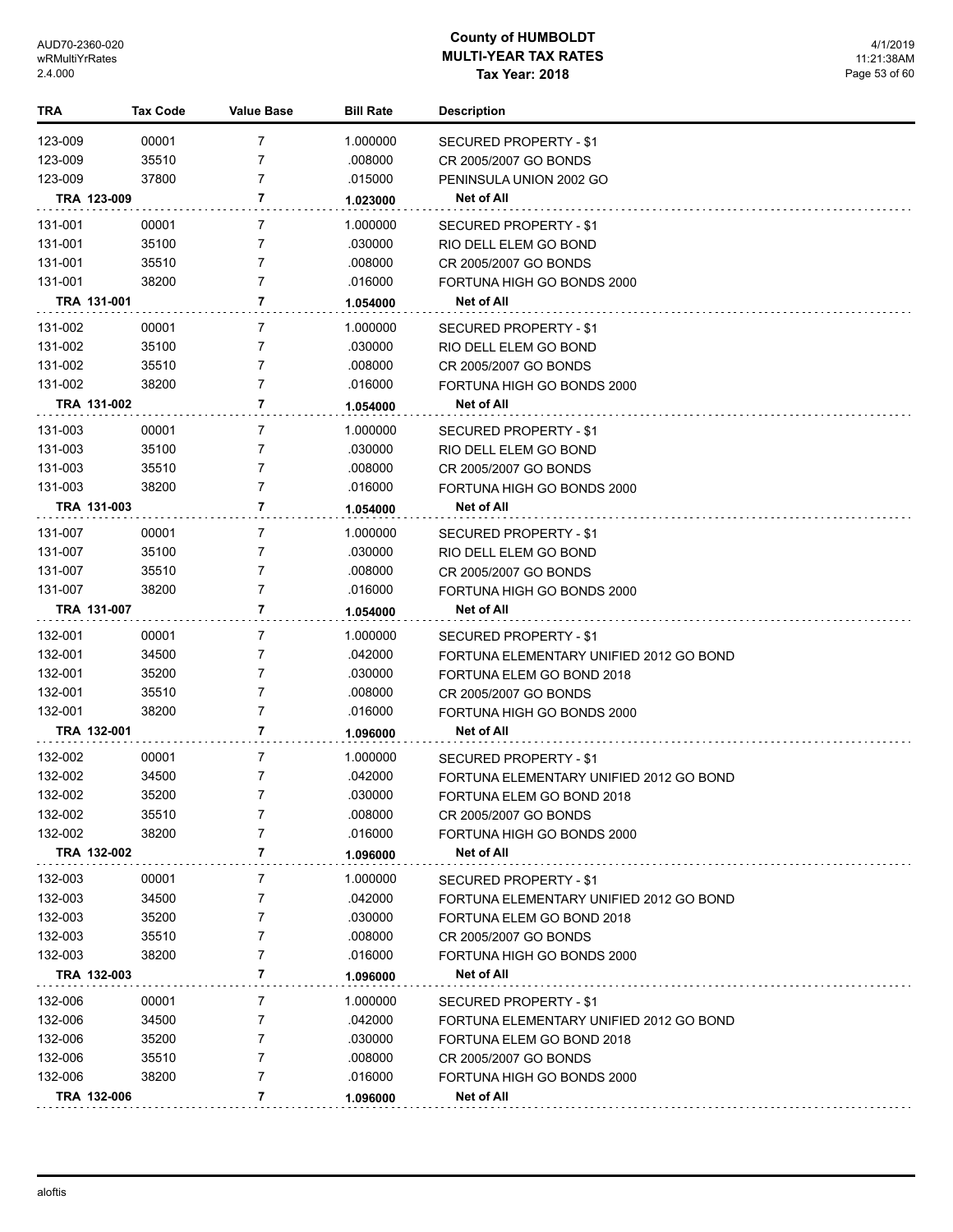| TRA         | <b>Tax Code</b> | <b>Value Base</b> | <b>Bill Rate</b> | <b>Description</b>                      |
|-------------|-----------------|-------------------|------------------|-----------------------------------------|
| 132-010     | 00001           | 7                 | 1.000000         | SECURED PROPERTY - \$1                  |
| 132-010     | 34500           | 7                 | .042000          | FORTUNA ELEMENTARY UNIFIED 2012 GO BOND |
| 132-010     | 35200           | 7                 | .030000          | FORTUNA ELEM GO BOND 2018               |
| 132-010     | 35510           | 7                 | .008000          | CR 2005/2007 GO BONDS                   |
| 132-010     | 38200           | 7                 | .016000          | FORTUNA HIGH GO BONDS 2000              |
| TRA 132-010 |                 | 7                 | 1.096000         | Net of All                              |
| 136-000     | 00001           | 7                 | 1.000000         | SECURED PROPERTY - \$1                  |
| 136-000     | 35510           | 7                 | .008000          | CR 2005/2007 GO BONDS                   |
| 136-000     | 38200           | 7                 | .016000          | FORTUNA HIGH GO BONDS 2000              |
| TRA 136-000 |                 | 7                 | 1.024000         | Net of All                              |
| 136-001     | 00001           | 7                 | 1.000000         | SECURED PROPERTY - \$1                  |
| 136-001     | 35510           | 7                 | .008000          | CR 2005/2007 GO BONDS                   |
| 136-001     | 38200           | 7                 | .016000          | FORTUNA HIGH GO BONDS 2000              |
| TRA 136-001 |                 | 7                 | 1.024000         | Net of All                              |
| 141-000     | 00001           | 7                 | 1.000000         | SECURED PROPERTY - \$1                  |
| 141-000     | 34400           | 7                 | .023000          | NHUHSD 2010                             |
| 141-000     | 34600           | 7                 | .026000          | TRINIDAD ELEMENTARY 2012 GO BOND        |
| 141-000     | 35510           | 7                 | .008000          | CR 2005/2007 GO BONDS                   |
| TRA 141-000 |                 | 7                 | 1.057000         | Net of All                              |
| 141-001     | 00001           | 7                 | 1.000000         | SECURED PROPERTY - \$1                  |
| 141-001     | 34400           | 7                 | .023000          | NHUHSD 2010                             |
| 141-001     | 34600           | 7                 | .026000          | TRINIDAD ELEMENTARY 2012 GO BOND        |
| 141-001     | 35510           | 7                 | .008000          | CR 2005/2007 GO BONDS                   |
| TRA 141-001 |                 | 7                 | 1.057000         | Net of All                              |
| 141-002     | 00001           | 7                 | 1.000000         | SECURED PROPERTY - \$1                  |
| 141-002     | 34400           | 7                 | .023000          | NHUHSD 2010                             |
| 141-002     | 34600           | 7                 | .026000          | TRINIDAD ELEMENTARY 2012 GO BOND        |
| 141-002     | 35510           | 7                 | .008000          | CR 2005/2007 GO BONDS                   |
| TRA 141-002 |                 | 7                 | 1.057000         | Net of All                              |
| 141-003     | 00001           | 7                 | 1.000000         | SECURED PROPERTY - \$1                  |
| 141-003     | 34400           | 7                 | .023000          | NHUHSD 2010                             |
| 141-003     | 34600           | 7                 | .026000          | TRINIDAD ELEMENTARY 2012 GO BOND        |
| 141-003     | 35510           | 7                 | .008000          | CR 2005/2007 GO BONDS                   |
| TRA 141-003 |                 | 7                 | 1.057000         | Net of All                              |
| 156-001     | 00001           | 7                 | 1.000000         | SECURED PROPERTY - \$1                  |
| 156-001     | 34100           | 7                 | .083000          | SOUTHERN HUMBOLDT USD 2010 GO BOND      |
| 156-001     | 35510           | 7                 | .008000          | CR 2005/2007 GO BONDS                   |
| TRA 156-001 |                 | 7                 | 1.091000         | Net of All                              |
| 156-002     | 00001           | 7                 | 1.000000         | SECURED PROPERTY - \$1                  |
| 156-002     | 34100           | 7                 | .083000          | SOUTHERN HUMBOLDT USD 2010 GO BOND      |
| 156-002     | 35510           | 7                 | .008000          | CR 2005/2007 GO BONDS                   |
| TRA 156-002 |                 | 7                 | 1.091000         | Net of All                              |
| 156-003     | 00001           | 7                 | 1.000000         | SECURED PROPERTY - \$1                  |
| 156-003     | 34100           | 7                 | .083000          | SOUTHERN HUMBOLDT USD 2010 GO BOND      |
| 156-003     | 35510           | 7                 | .008000          | CR 2005/2007 GO BONDS                   |
| TRA 156-003 |                 | 7                 | 1.091000         | Net of All                              |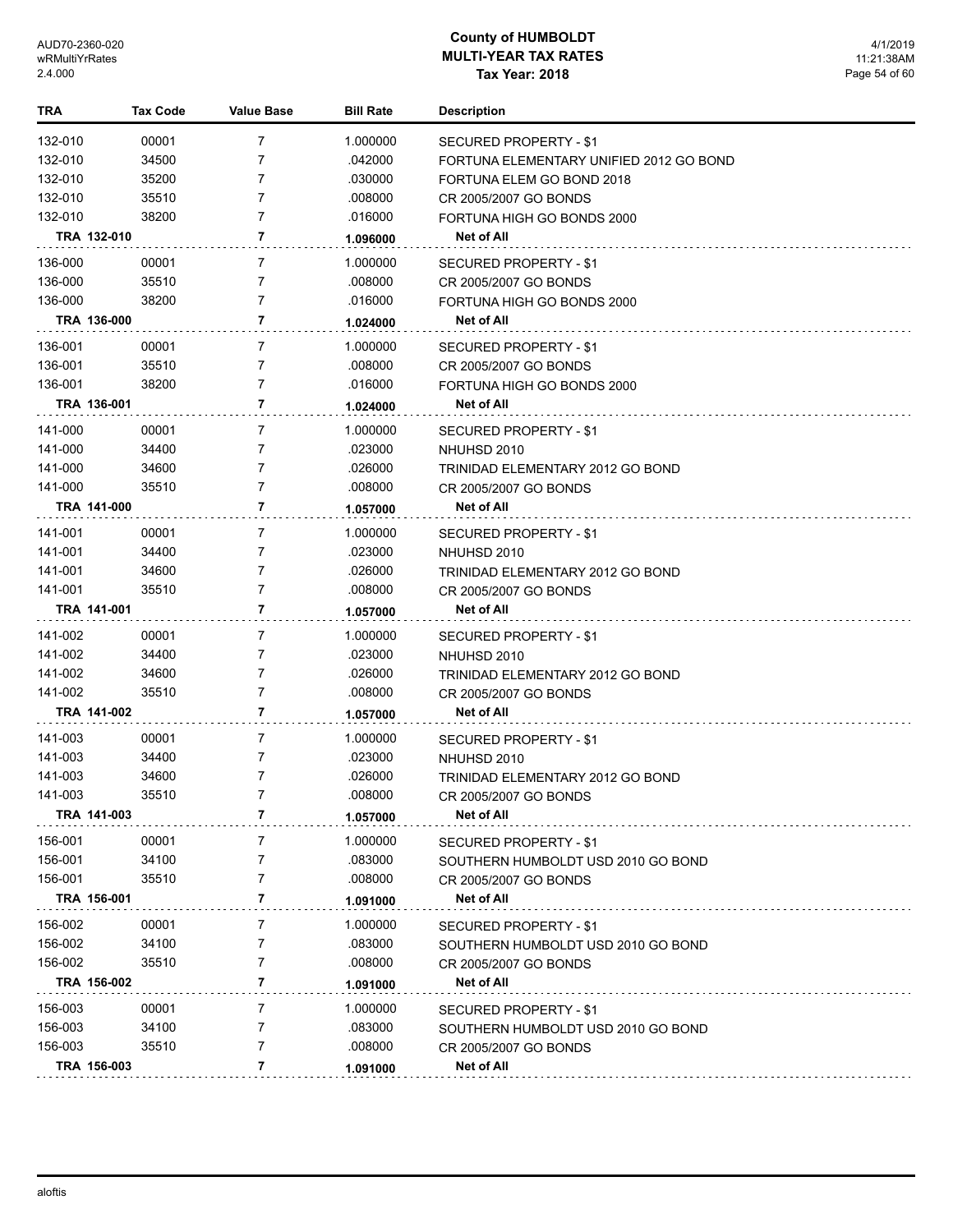| TRA         | <b>Tax Code</b> | <b>Value Base</b> | <b>Bill Rate</b> | <b>Description</b>                 |
|-------------|-----------------|-------------------|------------------|------------------------------------|
| 156-004     | 00001           | 7                 | 1.000000         | SECURED PROPERTY - \$1             |
| 156-004     | 34100           | 7                 | .083000          | SOUTHERN HUMBOLDT USD 2010 GO BOND |
| 156-004     | 35510           | 7                 | .008000          | CR 2005/2007 GO BONDS              |
| TRA 156-004 |                 | 7                 | 1.091000         | Net of All                         |
| 156-005     | 00001           | 7                 | 1.000000         | SECURED PROPERTY - \$1             |
| 156-005     | 34100           | 7                 | .083000          | SOUTHERN HUMBOLDT USD 2010 GO BOND |
| 156-005     | 35510           | 7                 | .008000          | CR 2005/2007 GO BONDS              |
| TRA 156-005 |                 | 7                 | 1.091000         | Net of All                         |
| 156-006     | 00001           | 7                 | 1.000000         | SECURED PROPERTY - \$1             |
| 156-006     | 34100           | 7                 | .083000          | SOUTHERN HUMBOLDT USD 2010 GO BOND |
| 156-006     | 35510           | 7                 | .008000          | CR 2005/2007 GO BONDS              |
| TRA 156-006 |                 | 7                 | 1.091000         | Net of All                         |
| 156-007     | 00001           | 7                 | 1.000000         | SECURED PROPERTY - \$1             |
| 156-007     | 34100           | 7                 | .083000          | SOUTHERN HUMBOLDT USD 2010 GO BOND |
| 156-007     | 35510           | 7                 | .008000          | CR 2005/2007 GO BONDS              |
| TRA 156-007 |                 | 7                 | 1.091000         | Net of All                         |
| 156-008     | 00001           | 7                 | 1.000000         | SECURED PROPERTY - \$1             |
| 156-008     | 34100           | 7                 | .083000          | SOUTHERN HUMBOLDT USD 2010 GO BOND |
| 156-008     | 35510           | 7                 | .008000          | CR 2005/2007 GO BONDS              |
| TRA 156-008 |                 | 7                 | 1.091000         | Net of All                         |
| 156-009     | 00001           | 7                 | 1.000000         | SECURED PROPERTY - \$1             |
| 156-009     | 34100           | 7                 | .083000          | SOUTHERN HUMBOLDT USD 2010 GO BOND |
| 156-009     | 35510           | 7                 | .008000          | CR 2005/2007 GO BONDS              |
| TRA 156-009 |                 | 7                 | 1.091000         | Net of All                         |
| 156-010     | 00001           | 7                 | 1.000000         | SECURED PROPERTY - \$1             |
| 156-010     | 34100           | 7                 | .083000          | SOUTHERN HUMBOLDT USD 2010 GO BOND |
| 156-010     | 35510           | 7                 | .008000          | CR 2005/2007 GO BONDS              |
| TRA 156-010 |                 | 7                 | 1.091000         | Net of All                         |
| 156-011     | 00001           | 7                 | 1.000000         | SECURED PROPERTY - \$1             |
| 156-011     | 34100           | 7                 | .083000          | SOUTHERN HUMBOLDT USD 2010 GO BOND |
| 156-011     | 35510           | 7                 | .008000          | CR 2005/2007 GO BONDS              |
| TRA 156-011 |                 | 7                 | 1.091000         | <b>Net of All</b>                  |
| 156-012     | 00001           | 7                 | 1.000000         | <b>SECURED PROPERTY - \$1</b>      |
| 156-012     | 34100           | 7                 | .083000          | SOUTHERN HUMBOLDT USD 2010 GO BOND |
| 156-012     | 35510           | 7                 | .008000          | CR 2005/2007 GO BONDS              |
| TRA 156-012 |                 | 7                 | 1.091000         | Net of All                         |
| 156-013     | 00001           | 7                 | 1.000000         | SECURED PROPERTY - \$1             |
| 156-013     | 34100           | 7                 | .083000          | SOUTHERN HUMBOLDT USD 2010 GO BOND |
| 156-013     | 35510           | 7                 | .008000          | CR 2005/2007 GO BONDS              |
| TRA 156-013 |                 | 7                 | 1.091000         | Net of All                         |
| 156-014     | 00001           | 7                 | 1.000000         | SECURED PROPERTY - \$1             |
| 156-014     | 34100           | 7                 | .083000          | SOUTHERN HUMBOLDT USD 2010 GO BOND |
| 156-014     | 35510           | 7                 | .008000          | CR 2005/2007 GO BONDS              |
| TRA 156-014 |                 | 7                 | 1.091000         | Net of All                         |
| 156-015     | 00001           | 7                 | 1.000000         | SECURED PROPERTY - \$1             |
| 156-015     | 34100           | 7                 | .083000          | SOUTHERN HUMBOLDT USD 2010 GO BOND |
| 156-015     | 35510           | 7                 | .008000          | CR 2005/2007 GO BONDS              |
| TRA 156-015 |                 | 7                 | 1.091000         | Net of All                         |
|             |                 |                   |                  |                                    |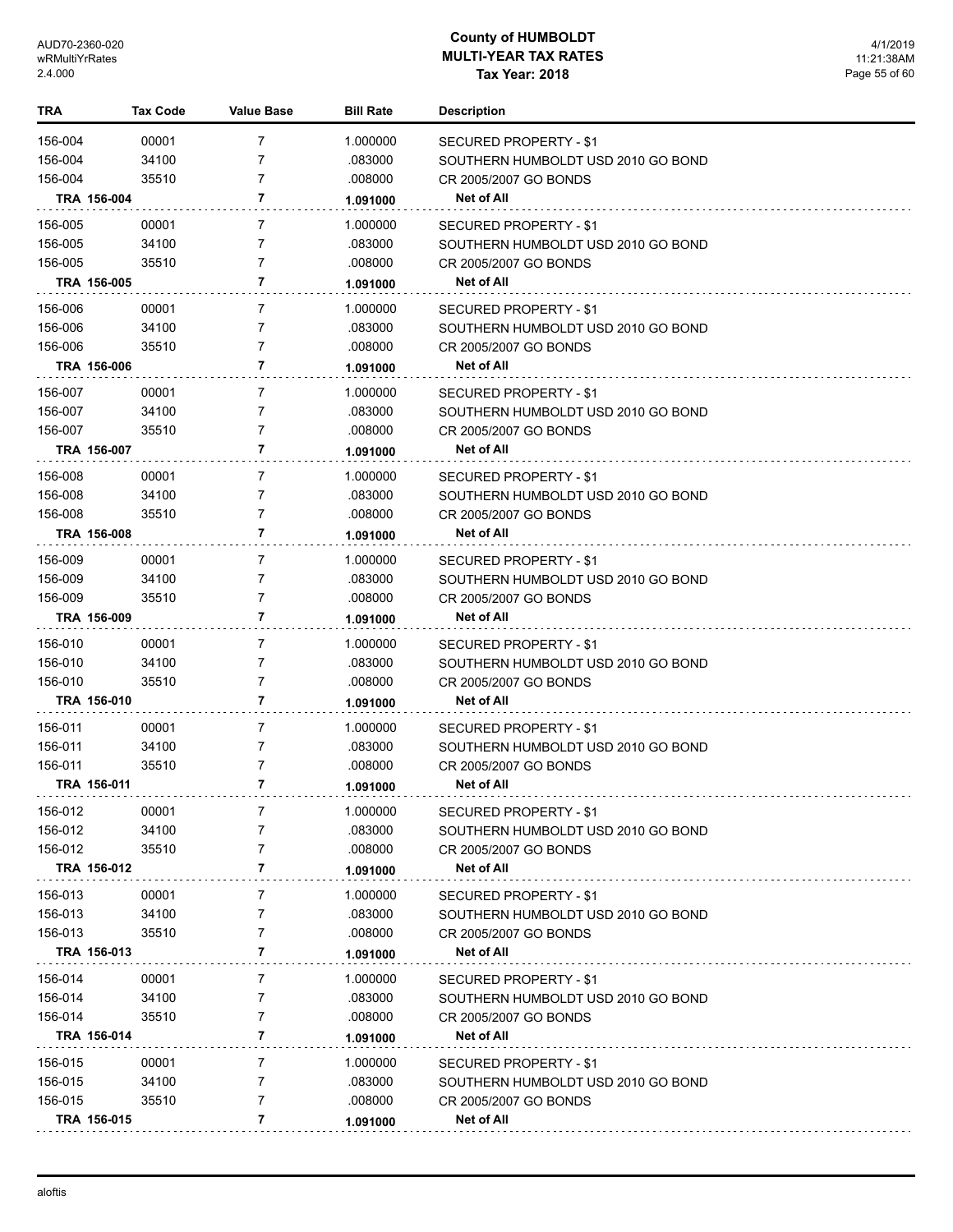| TRA         | <b>Tax Code</b> | Value Base     | <b>Bill Rate</b> | <b>Description</b>                 |
|-------------|-----------------|----------------|------------------|------------------------------------|
| 156-016     | 00001           | 7              | 1.000000         | SECURED PROPERTY - \$1             |
| 156-016     | 34100           | 7              | .083000          | SOUTHERN HUMBOLDT USD 2010 GO BOND |
| 156-016     | 35510           | $\overline{7}$ | .008000          | CR 2005/2007 GO BONDS              |
| TRA 156-016 |                 | 7              | 1.091000         | <b>Net of All</b>                  |
| 156-017     | 00001           | 7              | 1.000000         | SECURED PROPERTY - \$1             |
| 156-017     | 34100           | $\overline{7}$ | .083000          | SOUTHERN HUMBOLDT USD 2010 GO BOND |
| 156-017     | 35510           | 7              | .008000          | CR 2005/2007 GO BONDS              |
| TRA 156-017 |                 | 7              | 1.091000         | <b>Net of All</b>                  |
| 156-018     | 00001           | 7              | 1.000000         | SECURED PROPERTY - \$1             |
| 156-018     | 34100           | $\overline{7}$ | .083000          | SOUTHERN HUMBOLDT USD 2010 GO BOND |
| 156-018     | 35510           | 7              | .008000          | CR 2005/2007 GO BONDS              |
| TRA 156-018 |                 | 7              | 1.091000         | Net of All                         |
| 156-019     | 00001           | 7              | 1.000000         | <b>SECURED PROPERTY - \$1</b>      |
| 156-019     | 34100           | $\overline{7}$ | .083000          | SOUTHERN HUMBOLDT USD 2010 GO BOND |
| 156-019     | 35510           | $\overline{7}$ | .008000          | CR 2005/2007 GO BONDS              |
| TRA 156-019 |                 | 7              | 1.091000         | <b>Net of All</b>                  |
| 156-020     | 00001           | 7              | 1.000000         | SECURED PROPERTY - \$1             |
| 156-020     | 34100           | 7              | .083000          | SOUTHERN HUMBOLDT USD 2010 GO BOND |
| 156-020     | 35510           | $\overline{7}$ | .008000          | CR 2005/2007 GO BONDS              |
| TRA 156-020 |                 | 7              | 1.091000         | Net of All                         |
| 156-021     | 00001           | 7              | 1.000000         | SECURED PROPERTY - \$1             |
| 156-021     | 34100           | 7              | .083000          | SOUTHERN HUMBOLDT USD 2010 GO BOND |
| 156-021     | 35510           | $\overline{7}$ | .008000          | CR 2005/2007 GO BONDS              |
| TRA 156-021 |                 | 7              | 1.091000         | <b>Net of All</b>                  |
| 156-022     | 00001           | 7              | 1.000000         | SECURED PROPERTY - \$1             |
| 156-022     | 34100           | 7              | .083000          | SOUTHERN HUMBOLDT USD 2010 GO BOND |
| 156-022     | 35510           | $\overline{7}$ | .008000          | CR 2005/2007 GO BONDS              |
| TRA 156-022 |                 | 7              | 1.091000         | Net of All                         |
| 156-023     | 00001           | 7              | 1.000000         | SECURED PROPERTY - \$1             |
| 156-023     | 34100           | 7              | .083000          | SOUTHERN HUMBOLDT USD 2010 GO BOND |
| 156-023     | 35510           | 7              | .008000          | CR 2005/2007 GO BONDS              |
| TRA 156-023 |                 | 7              | 1.091000         | <b>Net of All</b>                  |
| 156-024     | 00001           | 7              | 1.000000         | SECURED PROPERTY - \$1             |
| 156-024     | 34100           | 7              | .083000          | SOUTHERN HUMBOLDT USD 2010 GO BOND |
| 156-024     | 35510           | 7              | .008000          | CR 2005/2007 GO BONDS              |
| TRA 156-024 |                 | 7              | 1.091000         | Net of All                         |
| 157-000     | 00001           | 7              | 1.000000         | SECURED PROPERTY - \$1             |
| 157-000     | 34000           | 7              | .168000          | KLAMATH-TRINITY JUSD 2009 GO BONDS |
| 157-000     | 35510           | 7              | .008000          | CR 2005/2007 GO BONDS              |
| TRA 157-000 |                 | 7              | 1.176000         | Net of All                         |
| 157-001     | 00001           | 7              | 1.000000         | <b>SECURED PROPERTY - \$1</b>      |
| 157-001     | 34000           | 7              | .168000          | KLAMATH-TRINITY JUSD 2009 GO BONDS |
| 157-001     | 35510           | 7              | .008000          | CR 2005/2007 GO BONDS              |
| TRA 157-001 |                 | 7              | 1.176000         | Net of All                         |
| 157-002     | 00001           | 7              | 1.000000         | <b>SECURED PROPERTY - \$1</b>      |
| 157-002     | 34000           | 7              | .168000          | KLAMATH-TRINITY JUSD 2009 GO BONDS |
| 157-002     | 35510           | 7              | .008000          | CR 2005/2007 GO BONDS              |
| TRA 157-002 |                 | 7              | 1.176000         | Net of All                         |
|             |                 |                |                  |                                    |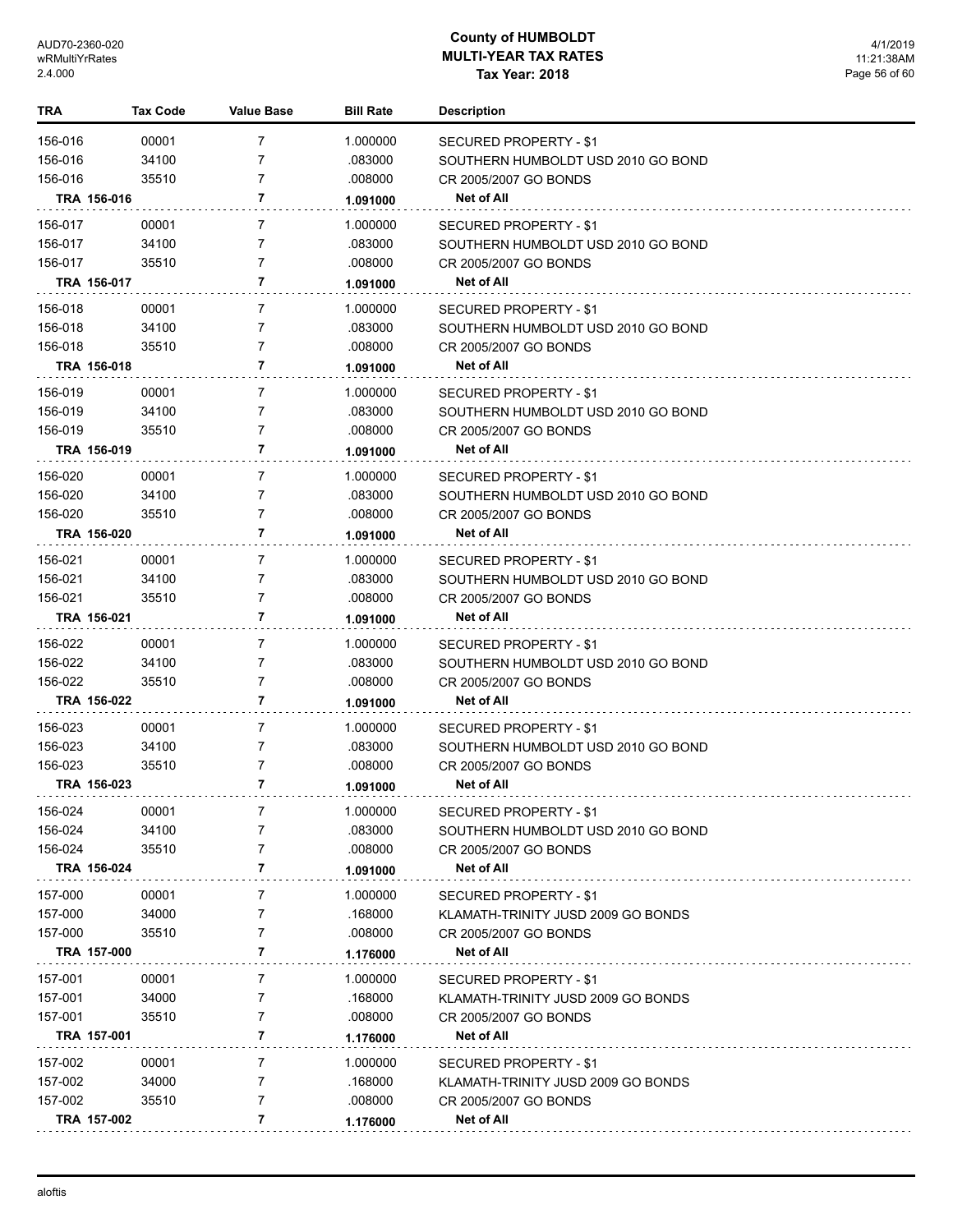| <b>TRA</b>         | <b>Tax Code</b> | <b>Value Base</b>   | <b>Bill Rate</b>   | <b>Description</b>                            |
|--------------------|-----------------|---------------------|--------------------|-----------------------------------------------|
| 157-003            | 00001           | 7                   | 1.000000           | SECURED PROPERTY - \$1                        |
| 157-003            | 34000           | 7                   | .168000            | KLAMATH-TRINITY JUSD 2009 GO BONDS            |
| 157-003            | 35510           | 7                   | .008000            | CR 2005/2007 GO BONDS                         |
|                    | TRA 157-003     | 7                   | 1.176000           | Net of All                                    |
| 157-004            | 00001           | 7                   | 1.000000           | SECURED PROPERTY - \$1                        |
| 157-004            | 34000           | 7                   | .168000            | KLAMATH-TRINITY JUSD 2009 GO BONDS            |
| 157-004            | 35510           | 7                   | .008000            | CR 2005/2007 GO BONDS                         |
|                    | TRA 157-004     | 7                   | 1.176000           | <b>Net of All</b>                             |
| 157-006            | 00001           | 7                   | 1.000000           | SECURED PROPERTY - \$1                        |
| 157-006            | 34000           | 7                   | .168000            | KLAMATH-TRINITY JUSD 2009 GO BONDS            |
| 157-006            | 35510           | 7                   | .008000            | CR 2005/2007 GO BONDS                         |
|                    | TRA 157-006     | 7                   | 1.176000           | Net of All                                    |
| 157-008            | 00001           | $\overline{7}$      | 1.000000           | <b>SECURED PROPERTY - \$1</b>                 |
| 157-008            | 34000           | 7                   | .168000            | KLAMATH-TRINITY JUSD 2009 GO BONDS            |
| 157-008            | 35510           | 7                   | .008000            | CR 2005/2007 GO BONDS                         |
|                    | TRA 157-008     | 7                   | 1.176000           | Net of All                                    |
| 158-000            | 00001           | $\overline{7}$      | 1.000000           | <b>SECURED PROPERTY - \$1</b>                 |
| 158-000            | 34700           | 7                   | .033000            | SOUTHERN TRINITY UNIFIED SD 2012 GO BOND      |
| 158-000            | 37700           | 7                   | .010000            | SHASTA COLLEGE 2002 GO BONDS                  |
|                    | TRA 158-000     | 7                   | 1.043000           | Net of All                                    |
| 900-000            | 00001           | $\overline{7}$      | 1.000000           |                                               |
|                    |                 | 7                   |                    | <b>SECURED PROPERTY - \$1</b>                 |
| 900-000            | 34400<br>35510  | 7                   | .023000<br>.008000 | NHUHSD 2010                                   |
| 900-000<br>900-000 | 38150           | 7                   | .069000            | CR 2005/2007 GO BONDS                         |
|                    | TRA 900-000     | 7                   |                    | ARCATA ELEM GO BOND - 2007 REFI<br>Net of All |
|                    |                 |                     | 1.100000           |                                               |
| 900-001            | 00001           | $\overline{7}$      | 1.000000           | SECURED PROPERTY - \$1                        |
| 900-001            | 35510           | 7                   | .008000            | CR 2005/2007 GO BONDS                         |
| 900-001            | 38400           | $\overline{7}$<br>7 | .021000            | PACIFIC UNION ELEMENTARY GO BONDS 1999        |
|                    | TRA 900-001     |                     | 1.029000           | Net of All                                    |
| 900-002            | 00001           | $\overline{7}$      | 1.000000           | SECURED PROPERTY - \$1                        |
| 900-002            | 35510           | 7                   | .008000            | CR 2005/2007 GO BONDS                         |
| 900-002            | 38400           | 7                   | .021000            | PACIFIC UNION ELEMENTARY GO BONDS 1999        |
|                    | TRA 900-002     | 7                   | 1.029000           | <b>Net of All</b>                             |
| 900-003            | 00001           | 7                   | 1.000000           | <b>SECURED PROPERTY - \$1</b>                 |
| 900-003            | 35510           | 7                   | .008000            | CR 2005/2007 GO BONDS                         |
| 900-003            | 38400           | 7                   | .021000            | PACIFIC UNION ELEMENTARY GO BONDS 1999        |
|                    | TRA 900-003     | 7                   | 1.029000           | <b>Net of All</b>                             |
| 900-004            | 00001           | 7                   | 1.000000           | <b>SECURED PROPERTY - \$1</b>                 |
| 900-004            | 35510           | 7                   | .008000            | CR 2005/2007 GO BONDS                         |
| 900-004            | 38400           | 7                   | .021000            | PACIFIC UNION ELEMENTARY GO BONDS 1999        |
|                    | TRA 900-004     | 7                   | 1.029000           | Net of All                                    |
| 900-005            | 00001           | 7                   | 1.000000           | SECURED PROPERTY - \$1                        |
| 900-005            | 35510           | 7                   | .008000            | CR 2005/2007 GO BONDS                         |
| 900-005            | 37500           | 7                   | .031000            | EUREKA UNIF HIGH 2002 GO BONDS                |
| 900-005            | 37520           | 7                   | .016000            | EUREKA UNIFIED SD 2015 GO BOND                |
| 900-005            | 37600           | 7                   | .019000            | EUREKA UNIF ELEM 2002 GO BONDS                |
|                    | TRA 900-005     | 7                   | 1.074000           | Net of All                                    |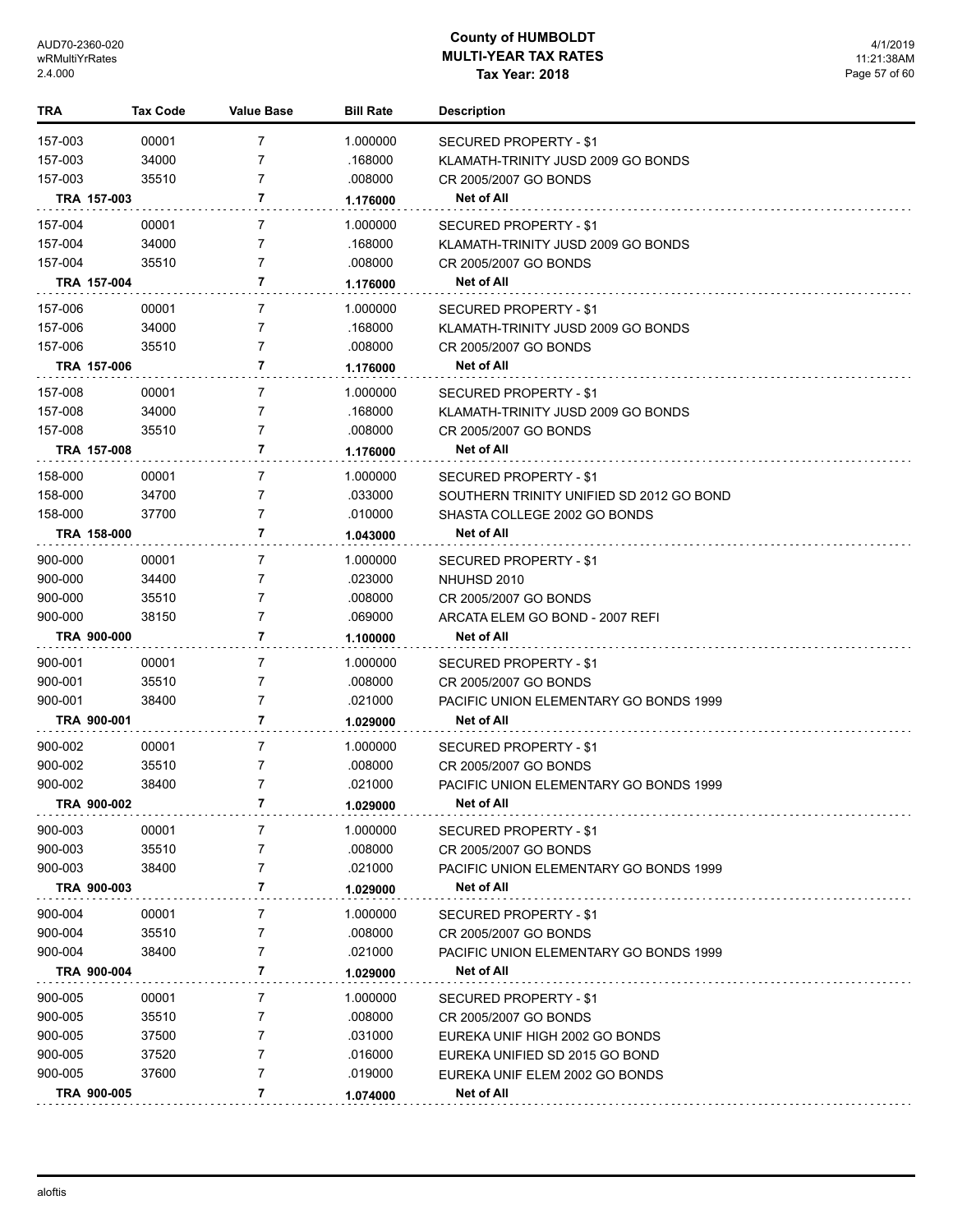| TRA                | <b>Tax Code</b> | Value Base     | <b>Bill Rate</b>    | <b>Description</b>                                               |
|--------------------|-----------------|----------------|---------------------|------------------------------------------------------------------|
| 900-006            | 00001           | 7              | 1.000000            | SECURED PROPERTY - \$1                                           |
| 900-006            | 35510           | 7              | .008000             | CR 2005/2007 GO BONDS                                            |
| 900-006            | 37500           | 7              | .031000             | EUREKA UNIF HIGH 2002 GO BONDS                                   |
| 900-006            | 37520           | 7              | .016000             | EUREKA UNIFIED SD 2015 GO BOND                                   |
| 900-006            | 37600           | 7              | .019000             | EUREKA UNIF ELEM 2002 GO BONDS                                   |
| TRA 900-006        |                 | 7              | 1.074000            | Net of All                                                       |
| 900-007            | 00001           | 7              | 1.000000            | SECURED PROPERTY - \$1                                           |
| 900-007            | 35510           | 7              | .008000             | CR 2005/2007 GO BONDS                                            |
| 900-007            | 37500           | 7              | .031000             | EUREKA UNIF HIGH 2002 GO BONDS                                   |
| 900-007            | 37520           | 7              | .016000             | EUREKA UNIFIED SD 2015 GO BOND                                   |
| 900-007            | 37600           | 7              | .019000             | EUREKA UNIF ELEM 2002 GO BONDS                                   |
| TRA 900-007        |                 | 7              | 1.074000            | <b>Net of All</b>                                                |
| 900-008            | 00001           | 7              | 1.000000            | SECURED PROPERTY - \$1                                           |
| 900-008            | 34400           | 7              | .023000             | NHUHSD 2010                                                      |
| 900-008            | 35510           | 7              | .008000             | CR 2005/2007 GO BONDS                                            |
| 900-008            | 38150           | 7              | .069000             | ARCATA ELEM GO BOND - 2007 REFI                                  |
| <b>TRA 900-008</b> |                 | 7              | 1.100000            | <b>Net of All</b>                                                |
| 900-009            | 00001           | 7              | 1.000000            | <b>SECURED PROPERTY - \$1</b>                                    |
| 900-009            | 34300           | 7              | .031000             | BLUE LAKE UESD 2010 GO BOND                                      |
| 900-009            | 34400           | 7              | .023000             | NHUHSD 2010                                                      |
| 900-009            | 35510           | 7              | .008000             | CR 2005/2007 GO BONDS                                            |
| TRA 900-009        |                 | 7              | 1.062000            | <b>Net of All</b>                                                |
| 900-010            | 00001           | 7              | 1.000000            | SECURED PROPERTY - \$1                                           |
| 900-010            | 34300           | 7              | .031000             | BLUE LAKE UESD 2010 GO BOND                                      |
| 900-010            | 35510           | 7              | .008000             | CR 2005/2007 GO BONDS                                            |
| TRA 900-010        |                 | 7              | 1.039000            | Net of All                                                       |
|                    |                 |                |                     |                                                                  |
| 900-011<br>900-011 | 00001<br>35510  | 7<br>7         | 1.000000<br>.008000 | SECURED PROPERTY - \$1                                           |
| 900-011            | 37500           | 7              | .031000             | CR 2005/2007 GO BONDS                                            |
| 900-011            | 37520           | 7              | .016000             | EUREKA UNIF HIGH 2002 GO BONDS<br>EUREKA UNIFIED SD 2015 GO BOND |
| 900-011            | 38300           | 7              | .001000             | SOUTH BAY ELEMENTARY GO BONDS 1999                               |
| TRA 900-011        |                 | 7              | 1.056000            | Net of All                                                       |
| 900-012            |                 |                |                     |                                                                  |
|                    | 00001           | 7<br>7         | 1.000000            | SECURED PROPERTY - \$1                                           |
| 900-012<br>900-012 | 35510<br>37500  | 7              | .008000<br>.031000  | CR 2005/2007 GO BONDS<br>EUREKA UNIF HIGH 2002 GO BONDS          |
| 900-012            | 37520           | 7              | .016000             | EUREKA UNIFIED SD 2015 GO BOND                                   |
| 900-012            | 38300           | 7              | .001000             | SOUTH BAY ELEMENTARY GO BONDS 1999                               |
| TRA 900-012        |                 | 7              | 1.056000            | Net of All                                                       |
| 900-013            | 00001           | 7              | 1.000000            |                                                                  |
| 900-013            | 35510           | 7              | .008000             | SECURED PROPERTY - \$1<br>CR 2005/2007 GO BONDS                  |
| 900-013            | 37500           | 7              | .031000             | EUREKA UNIF HIGH 2002 GO BONDS                                   |
| 900-013            | 37520           | 7              | .016000             | EUREKA UNIFIED SD 2015 GO BOND                                   |
| 900-013            | 38300           | 7              | .001000             | SOUTH BAY ELEMENTARY GO BONDS 1999                               |
| TRA 900-013        |                 | $\overline{7}$ | 1.056000            | Net of All                                                       |
| 900-014            | 00001           | 7              | 1.000000            | SECURED PROPERTY - \$1                                           |
| 900-014            | 35510           | 7              | .008000             | CR 2005/2007 GO BONDS                                            |
| 900-014            | 37500           | 7              | .031000             | EUREKA UNIF HIGH 2002 GO BONDS                                   |
| 900-014            | 37520           | 7              | .016000             | EUREKA UNIFIED SD 2015 GO BOND                                   |
| TRA 900-014        |                 | 7              | 1.055000            | Net of All                                                       |
|                    |                 |                |                     |                                                                  |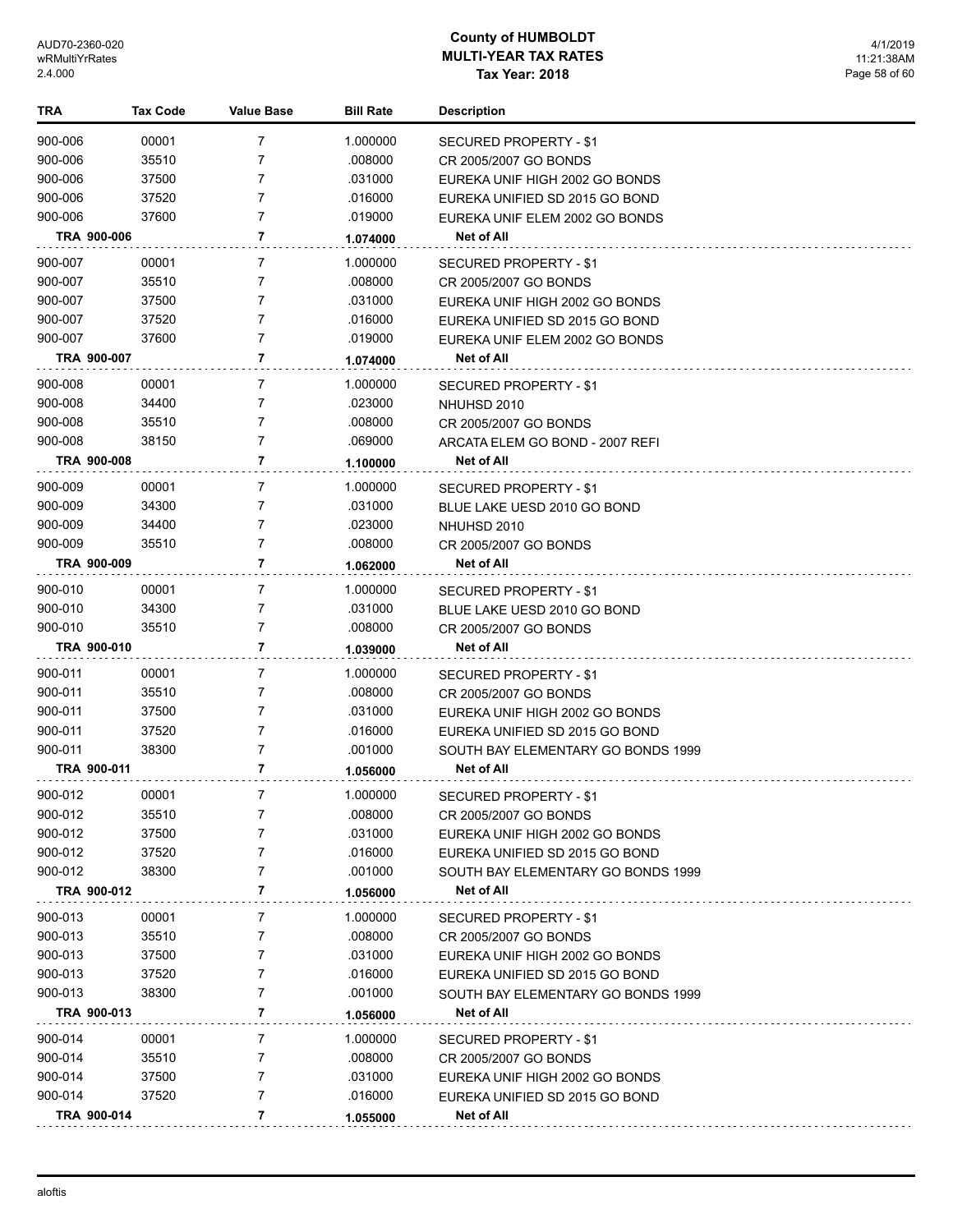| TRA                | <b>Tax Code</b> | <b>Value Base</b> | <b>Bill Rate</b>   | <b>Description</b>                            |
|--------------------|-----------------|-------------------|--------------------|-----------------------------------------------|
| 900-015            | 00001           | $\overline{7}$    | 1.000000           | <b>SECURED PROPERTY - \$1</b>                 |
| 900-015            | 35510           | 7                 | .008000            | CR 2005/2007 GO BONDS                         |
| 900-015            | 37500           | 7                 | .031000            | EUREKA UNIF HIGH 2002 GO BONDS                |
| 900-015            | 37520           | $\overline{7}$    | .016000            | EUREKA UNIFIED SD 2015 GO BOND                |
| TRA 900-015        |                 | 7                 | 1.055000           | <b>Net of All</b>                             |
| 900-016            | 00001           | 7                 | 1.000000           | <b>SECURED PROPERTY - \$1</b>                 |
| 900-016            | 35510           | 7                 | .008000            | CR 2005/2007 GO BONDS                         |
| 900-016            | 37500           | 7                 | .031000            | EUREKA UNIF HIGH 2002 GO BONDS                |
| 900-016            | 37520           | 7                 | .016000            | EUREKA UNIFIED SD 2015 GO BOND                |
| 900-016            | 37600           | 7                 | .019000            | EUREKA UNIF ELEM 2002 GO BONDS                |
| TRA 900-016        |                 | 7                 | 1.074000           | Net of All                                    |
| 900-017            | 00001           | 7                 | 1.000000           | SECURED PROPERTY - \$1                        |
| 900-017            | 35300           | 7                 | .030000            | FRESHWATER ELEM GO BOND 2018                  |
| 900-017            | 35510           | 7                 | .008000            | CR 2005/2007 GO BONDS                         |
| 900-017            | 37500           | 7                 | .031000            | EUREKA UNIF HIGH 2002 GO BONDS                |
| 900-017            | 37520           | 7                 | .016000            | EUREKA UNIFIED SD 2015 GO BOND                |
| 900-017            | 38000           | 7                 | .031000            | FRESHWATER ELEM GO BONDS 2001                 |
| TRA 900-017        |                 | 7                 | 1.116000           | Net of All                                    |
| 900-018            | 00001           | 7                 | 1.000000           | SECURED PROPERTY - \$1                        |
| 900-018            | 34400           | 7                 | .023000            | NHUHSD 2010                                   |
| 900-018            | 35510           | 7                 | .008000            | CR 2005/2007 GO BONDS                         |
| 900-018            | 38701           | 7                 | .040000            | MCKINLEYVILLE UNION BOND - 2008               |
| TRA 900-018        |                 | 7                 | 1.071000           | <b>Net of All</b>                             |
|                    |                 |                   |                    |                                               |
| 900-019            | 00001           | 7                 | 1.000000           | SECURED PROPERTY - \$1                        |
| 900-019            | 34100           | 7                 | .083000            | SOUTHERN HUMBOLDT USD 2010 GO BOND            |
| 900-019            | 35510           | 7                 | .008000            | CR 2005/2007 GO BONDS                         |
| TRA 900-019        |                 | 7                 | 1.091000           | <b>Net of All</b>                             |
| 900-020            | 00001           | 7                 | 1.000000           | SECURED PROPERTY - \$1                        |
| 900-020            | 34100           | 7                 | .083000            | SOUTHERN HUMBOLDT USD 2010 GO BOND            |
| 900-020            | 35510           | 7                 | .008000            | CR 2005/2007 GO BONDS                         |
| TRA 900-020        |                 | 7                 | 1.091000           | Net of All                                    |
| 900-021            | 00001           | 7                 | 1.000000           | SECURED PROPERTY - \$1                        |
| 900-021            | 34100           | 7                 | .083000            | SOUTHERN HUMBOLDT USD 2010 GO BOND            |
| 900-021            | 35510           | 7                 | .008000            | CR 2005/2007 GO BONDS                         |
| TRA 900-021        |                 | 7                 | 1.091000           | Net of All                                    |
| 900-022            | 00001           | 7                 | 1.000000           | SECURED PROPERTY - \$1                        |
| 900-022            | 34100           | 7                 | .083000            | SOUTHERN HUMBOLDT USD 2010 GO BOND            |
| 900-022            | 35510           | 7                 | .008000            | CR 2005/2007 GO BONDS                         |
| TRA 900-022        |                 | 7                 | 1.091000           | <b>Net of All</b>                             |
| 900-023            | 00001           | 7                 | 1.000000           | <b>SECURED PROPERTY - \$1</b>                 |
| 900-023            | 34000           | 7                 | .168000            | KLAMATH-TRINITY JUSD 2009 GO BONDS            |
| 900-023            | 35510           | 7                 | .008000            | CR 2005/2007 GO BONDS                         |
| TRA 900-023        |                 | 7                 | 1.176000           | Net of All                                    |
|                    |                 |                   |                    |                                               |
| 900-024<br>900-024 | 00001<br>35510  | 7<br>7            | 1.000000           | SECURED PROPERTY - \$1                        |
| 900-024            |                 | $\overline{7}$    | .008000<br>.069000 | CR 2005/2007 GO BONDS                         |
| TRA 900-024        | 38150           | 7                 |                    | ARCATA ELEM GO BOND - 2007 REFI<br>Net of All |
|                    |                 |                   | 1.077000           |                                               |